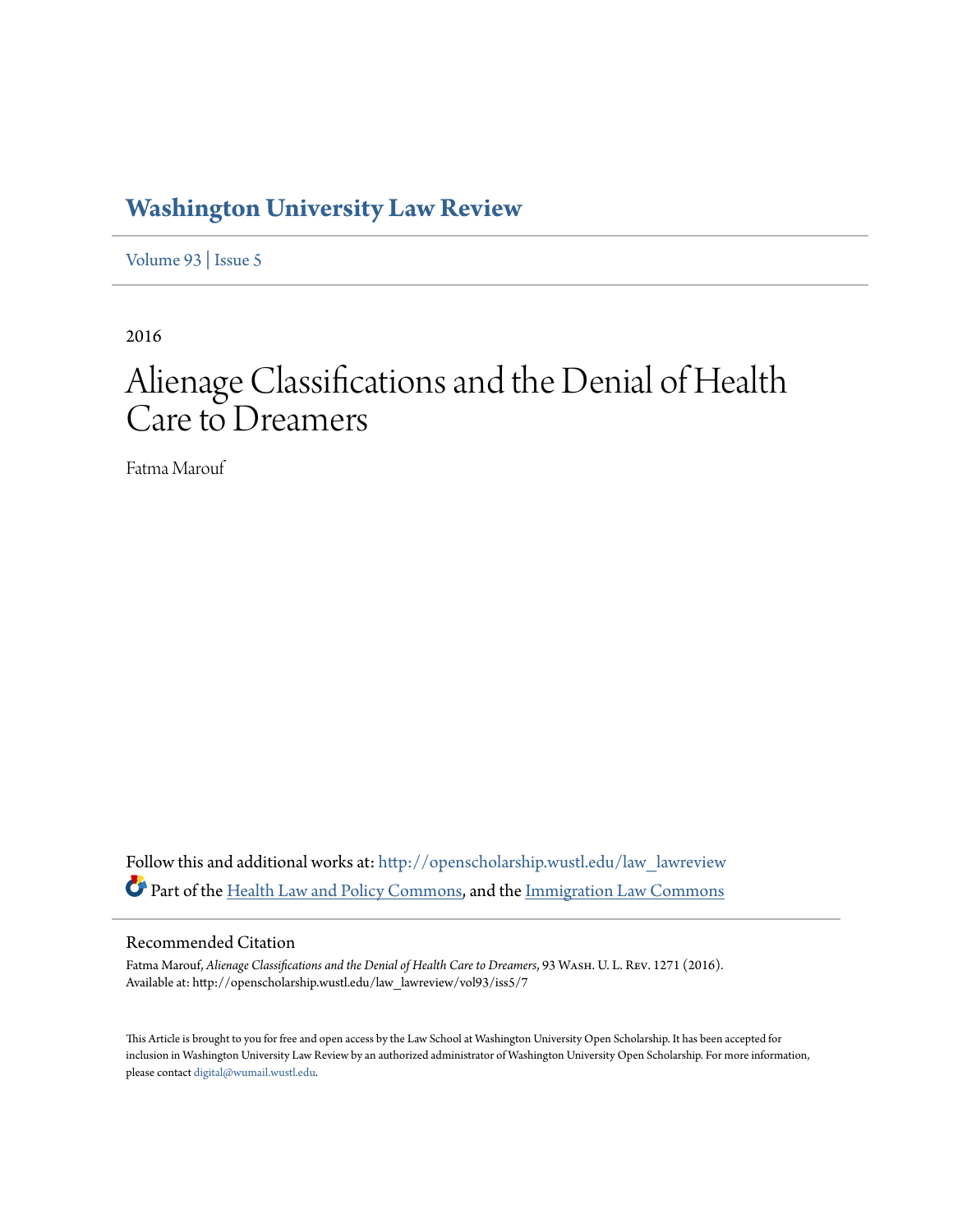# **ALIENAGE CLASSIFICATIONS AND THE DENIAL OF HEALTH CARE TO DREAMERS**

# **FATMA MAROUF**

# **ABSTRACT**

*In the Affordable Care Act ("ACA"), passed in 2010, Congress provided that only "lawfully present" individuals could obtain insurance through the Marketplaces established under the Act. Congress left it to the Department of Health and Human Services ("HHS") to define who is "lawfully present." Initially, HHS included all individuals with deferred action status, which is an authorized period of stay but not a legal status. After President Obama announced a new policy of Deferred Action for Childhood Arrivals ("DACA") in June 2012, however, HHS amended its regulation specifically to exclude DACA recipients from the definition of "lawfully present." The revised regulation denied DREAMers—undocumented immigrants brought to the United States as children—access to affordable health care, while providing it to similarly situated individuals who had been granted deferred action through other means. This Article examines whether the exclusion of DREAMers from the ACA violates equal protection principles, highlighting critical inconsistencies and gaps in the case law on standards of review for alienage classifications. A circuit split exists about whether non-legal permanent residents are ever entitled to strict scrutiny, and the extent of the Executive's power over immigration remains unclear, as does the allocation of power within the executive branch. In addition, courts are divided about the standard of review that applies when states discriminate against noncitizens pursuant to a federal statute. All of these issues complicate the analysis and underscore the need to reevaluate an unraveling tiered approach to judicial review.*

B.A., Yale University; J.D., Harvard Law School. Professor of Law and Director of the Immigrant Rights Clinic, Texas A&M University School of Law.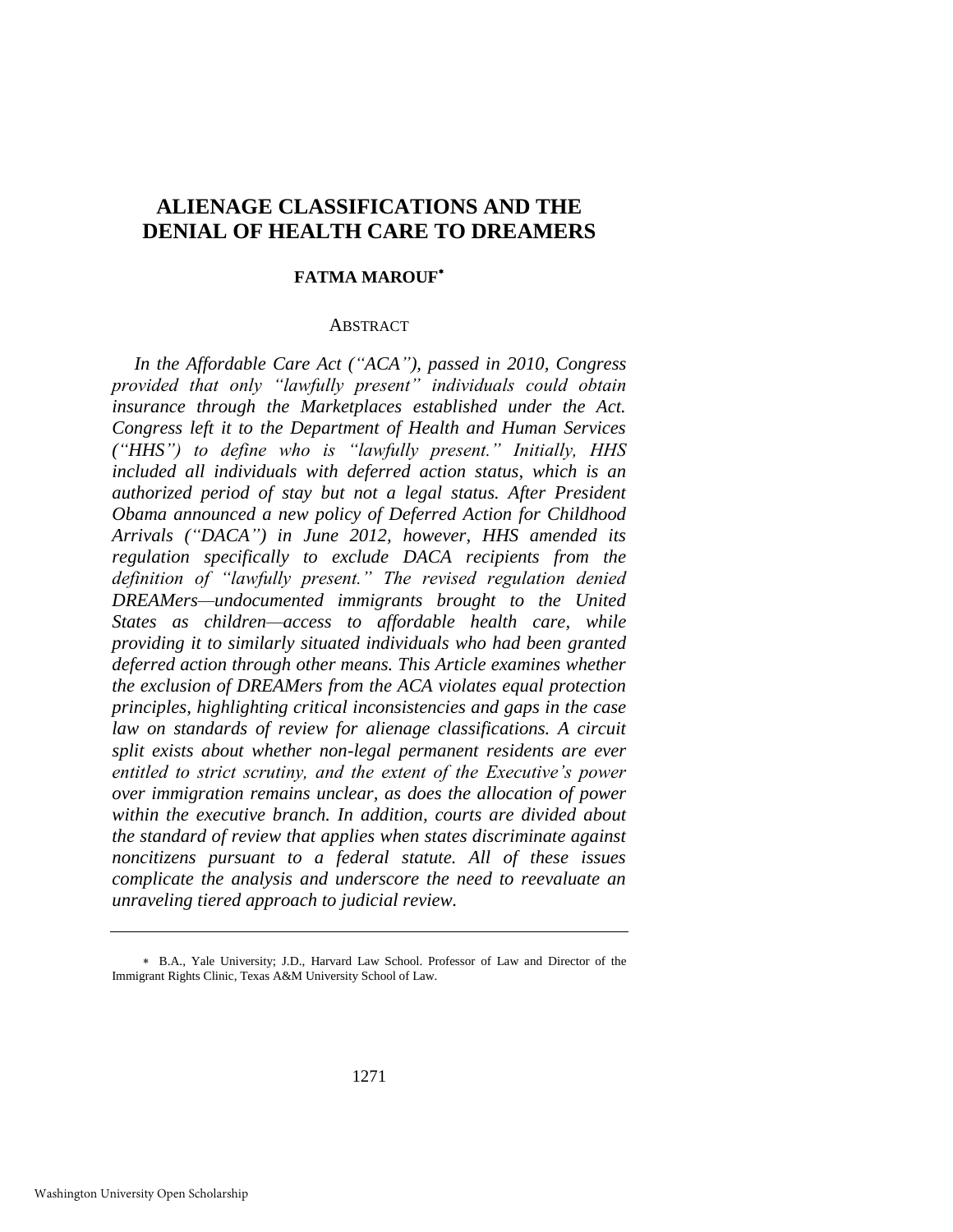# TABLE OF CONTENTS

| I. EXCLUSION OF DACA RECIPIENTS FROM THE ACA  1278       |                                                                          |  |
|----------------------------------------------------------|--------------------------------------------------------------------------|--|
| A.                                                       |                                                                          |  |
| <i>B</i> .                                               |                                                                          |  |
| $\mathcal{C}$ .                                          | Health Care Options for DACA Recipients 1285                             |  |
| <b>II. SCRUTINIZING STANDARDS OF REVIEW FOR ALIENAGE</b> |                                                                          |  |
|                                                          |                                                                          |  |
| A.                                                       |                                                                          |  |
|                                                          | Strict Scrutiny for Legal Permanent Residents 1290<br>1.                 |  |
|                                                          | Circuit Split for Non-Legal Permanent Residents 1292<br>2.               |  |
| B.                                                       | Discrimination by the Federal Government 1297                            |  |
|                                                          | Rational Basis Review and the Plenary Power 1297<br>1.                   |  |
|                                                          | 2.<br>Allocation of Power Between Congress and the                       |  |
|                                                          |                                                                          |  |
|                                                          | Allocation of Power Within the Executive Branch 1302<br>3.               |  |
| C.                                                       | Discrimination Pursuant to Federal-State Hybrids 1307                    |  |
|                                                          | Decisions Applying Rational Basis Review 1308<br>1.                      |  |
|                                                          | 2.                                                                       |  |
| D.                                                       |                                                                          |  |
| III. EQUAL PROTECTION ANALYSIS OF THE EXCLUSION OF DACA  |                                                                          |  |
|                                                          |                                                                          |  |
| А.                                                       |                                                                          |  |
|                                                          | Does HHS Lack Relevant Expertise?  1314<br>1.                            |  |
|                                                          | 2.<br>Was There an Express Mandate from Congress?  1316                  |  |
|                                                          | 3.<br>Was There an Express Mandate from the President?  1317             |  |
|                                                          | $\overline{4}$ .<br>Does Having Only Deferred Action Status Matter? 1319 |  |
| <i>B</i> .                                               | Does the Exclusion Survive Rational Basis Review?  1322                  |  |
| $\overline{C}$ .                                         | Are States Engaging in Prohibited Discrimination? 1324                   |  |
| IV. POSSIBLE PATHS THROUGH THE QUAGMIRE  1326            |                                                                          |  |
| A.                                                       | Alternative Approaches to Judicial Scrutiny 1326                         |  |
|                                                          | Applying a Sliding-Scale Approach 1328<br>$\mathfrak{1}.$                |  |
|                                                          | 2.<br>Answering Goldberg's Three Questions 1331                          |  |
| B.                                                       | Avoiding Equal Protection Analysis Altogether 1333                       |  |
|                                                          | Challenging HHS's Regulation Under the APA 1333<br>$\mathfrak{1}.$       |  |
|                                                          | 2.<br>Challenging HHS's Regulation Under Chevron  1334                   |  |
|                                                          | $\mathfrak{Z}$ .<br>Why Equal Protection Still Matters 1337              |  |
|                                                          |                                                                          |  |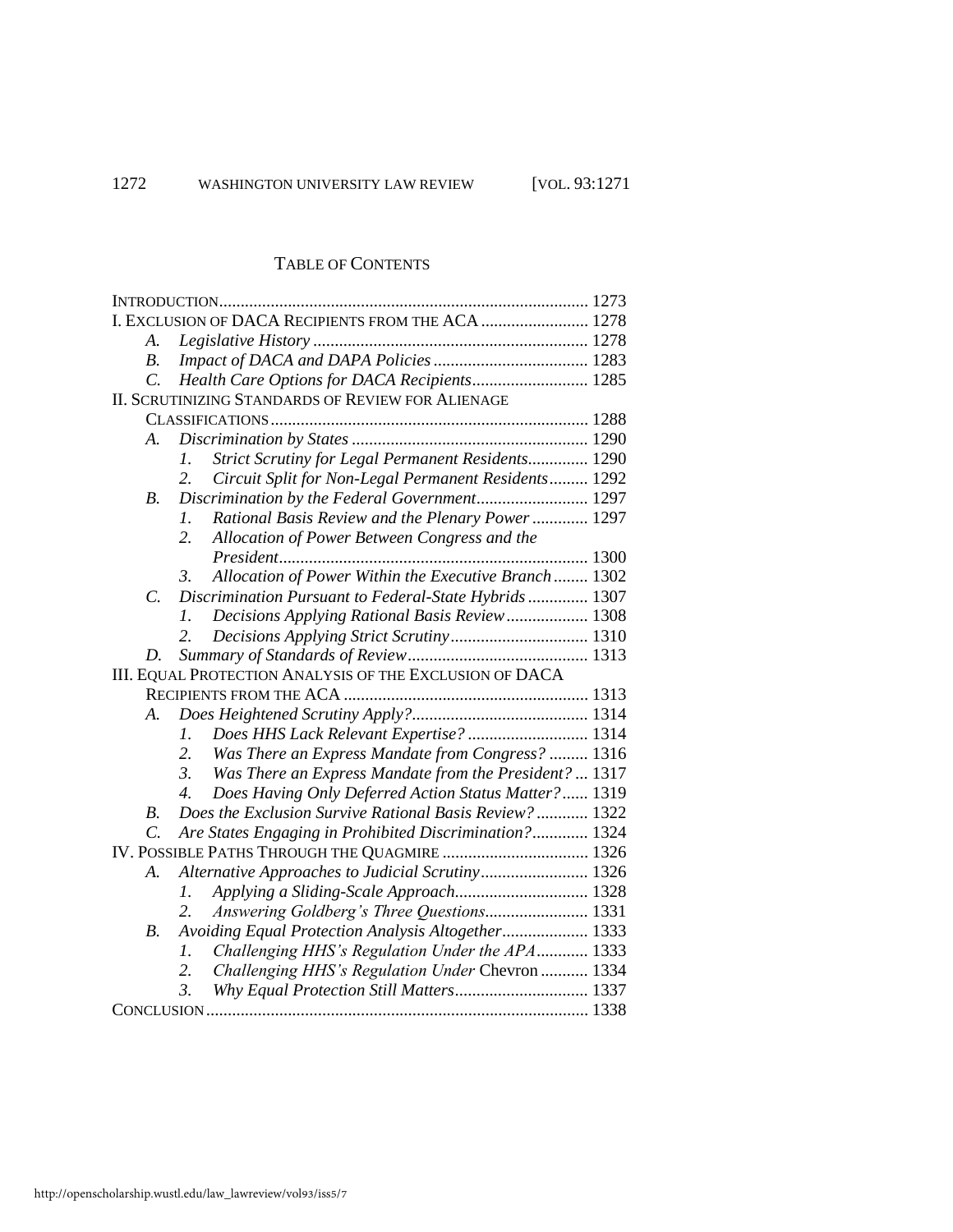#### **INTRODUCTION**

The application of equal protection principles to noncitizens remains one of the most perplexing areas of constitutional law. While courts have tried to articulate various principles to synthesize the case law in this area, inconsistencies and uncertainties remain pervasive. As one federal appellate court judge recently recognized, "What is remarkable is that seventy-five years after *United States v. Carolene Products Co.* announced the need for 'more exacting judicial scrutiny' for 'discrete and insular minorities,' . . . we should be divided over the proper *standard of review*  for classifications based on alienage."<sup>1</sup>

The general rule of thumb is that alienage-based classifications receive strict scrutiny when made by states, since alienage, like race, is a suspect classification, but rational basis review applies when such classifications are made by the federal government, due to its plenary power over immigration. The problem is that this approach is plagued with unresolved questions. In terms of discrimination by states, a circuit split exists about whether strict scrutiny applies only to legal permanent residents ("LPRs") or extends to noncitizens with other types of status, such as individuals with temporary work visas, asylum, withholding of removal, or parole. $2 \text{ In }$ addition, courts are divided about what to do with "hybrid" statutes, where Congress gives states discretion to decide whether or not to discriminate against certain categories of noncitizens. Some courts have held that states have no real option to discriminate in this situation, while others have upheld discriminatory actions by states on the basis that they are following a federal direction.

Just as complicated are questions involving discrimination against noncitizens by the federal government. While the Supreme Court has repeatedly held that Congress and the President have plenary power over immigration, the allocation of power between the legislative and executive branches remains unclear. The lawsuit brought by twenty-six states challenging President Obama's executive actions on immigration highlights this issue. Even more confusing—and less theorized—is the scope of the plenary power *within* the executive branch. The Supreme Court has issued only one, opaque decision addressing alienage-based classifications by an executive agency that does not have direct

<sup>1.</sup> Korab v. Fink, 797 F.3d 572, 585 (9th Cir. 2014) (Bybee, J., concurring) (quoting United States v. Carolene Prods. Co., 304 U.S. 144, 153 n.4 (1938)).

<sup>2.</sup> *See infra* Part II.A.2.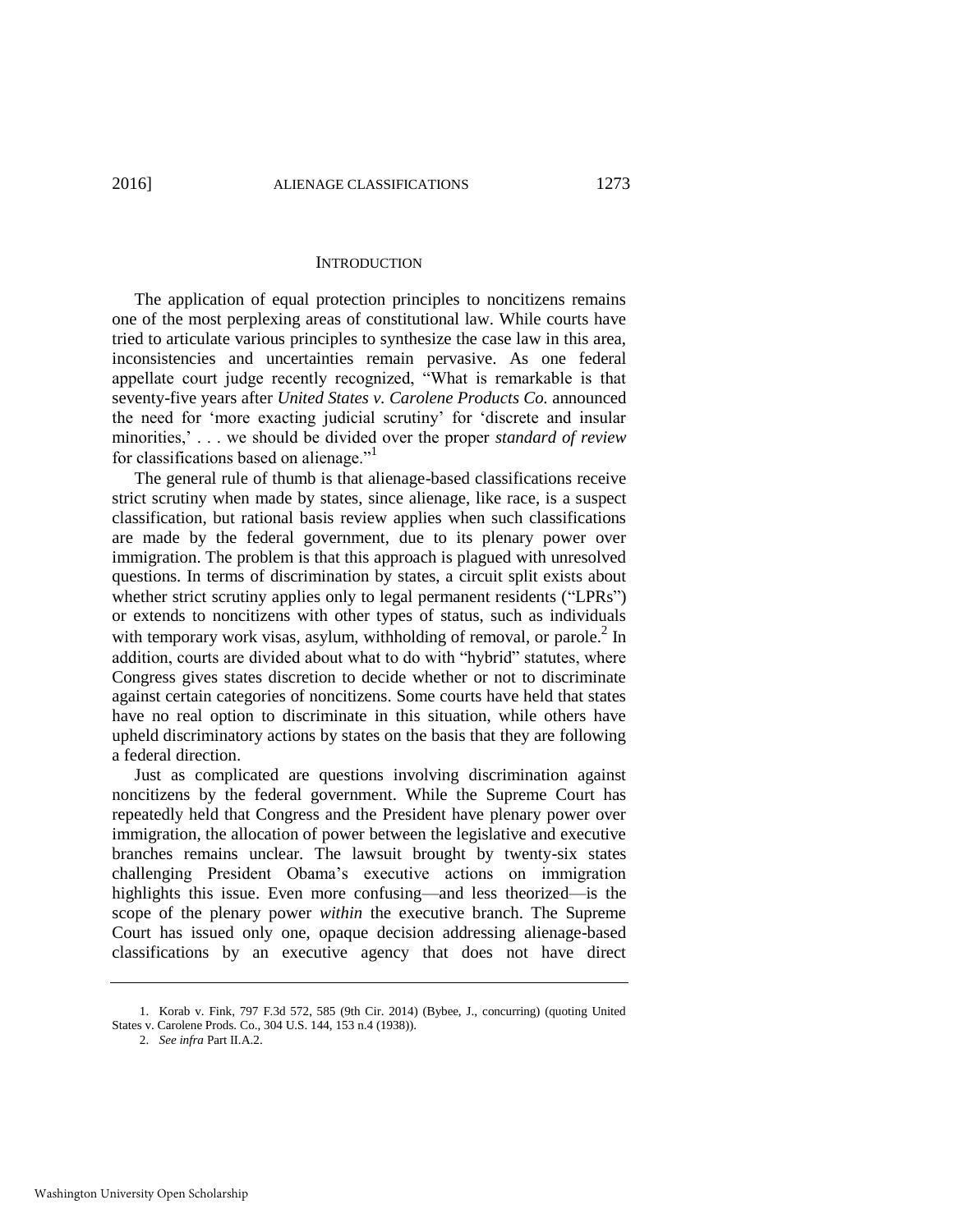responsibility over immigration.<sup>3</sup> In that case, the Court found the agency's classification unconstitutional but applied a due process analysis to address an equal protection issue.<sup>4</sup> Consequently, there is still an open question about what standard of scrutiny applies to alienage-based classifications by federal agencies whose expertise is not immigration.

An issue that calls attention to these gaps and tensions in equal protection jurisprudence is the exclusion of DREAMers from the Affordable Care Act ("ACA" or "Act"). The term "DREAMers" is used to describe undocumented individuals who came to the United States as children, went to school here, and consider themselves American. They are the group that would have benefited from the Development, Relief, and Education for Alien Minors ("DREAM") Act, legislation that Congress has introduced several times since 2001 but never passed into law.<sup>5</sup> They are also the group that has benefited from the policy of Deferred Action for Childhood Arrivals ("DACA"), introduced by the Department of Homeland Security ("DHS") in 2012, which has requirements resembling the DREAM Act, as it requires entering the United States before the age of sixteen, living here continuously for at least five years, satisfying certain educational requirements, and passing criminal background checks. Unlike the DREAM Act, however, DACA does not create a path to permanent residency or citizenship; it simply allows qualifying individuals to apply for deferred action.

Deferred action is a temporary period of authorized stay granted by DHS that allows someone to apply for employment authorization but does not confer a legal status. As DHS has explained, "Deferred action is a long-standing administrative mechanism dating back decades, by which the Secretary of Homeland Security may defer the removal of an undocumented immigrant for a period of time."<sup>6</sup> It is "a form of prosecutorial discretion by which the Secretary deprioritizes an individual's case for humanitarian reasons, administrative convenience, or

<span id="page-4-0"></span><sup>3.</sup> Hampton v. Mow Sun Wong, 426 U.S. 88 (1976).

<sup>4.</sup> *Id.* at 99–117.

<sup>5.</sup> *See* American Dream Act, H.R. 1751, 111th Cong. (1st Sess. 2009); American Dream Act, H.R. 1275, 110th Cong. (1st Sess. 2007); DREAM Act of 2005, S. 2075, 109th Cong. (1st Sess. 2005); DREAM Act, S. 1545, 108th Cong. (1st Sess. 2003); DREAM Act, S. 1291, 107th Cong. (1st Sess. 2001).

<sup>6.</sup> Memorandum from Jeh Charles Johnson, Sec'y of Homeland Sec., to Léon Rodríguez, Dir., U.S. Citizenship & Immigration Servs. et al. 2 (Nov. 20, 2014), *available at* http://www.aila.org/ infonet/dhs-exercising-prosecutorial-discretion [hereinafter Memorandum on Expanded DACA and DAPA].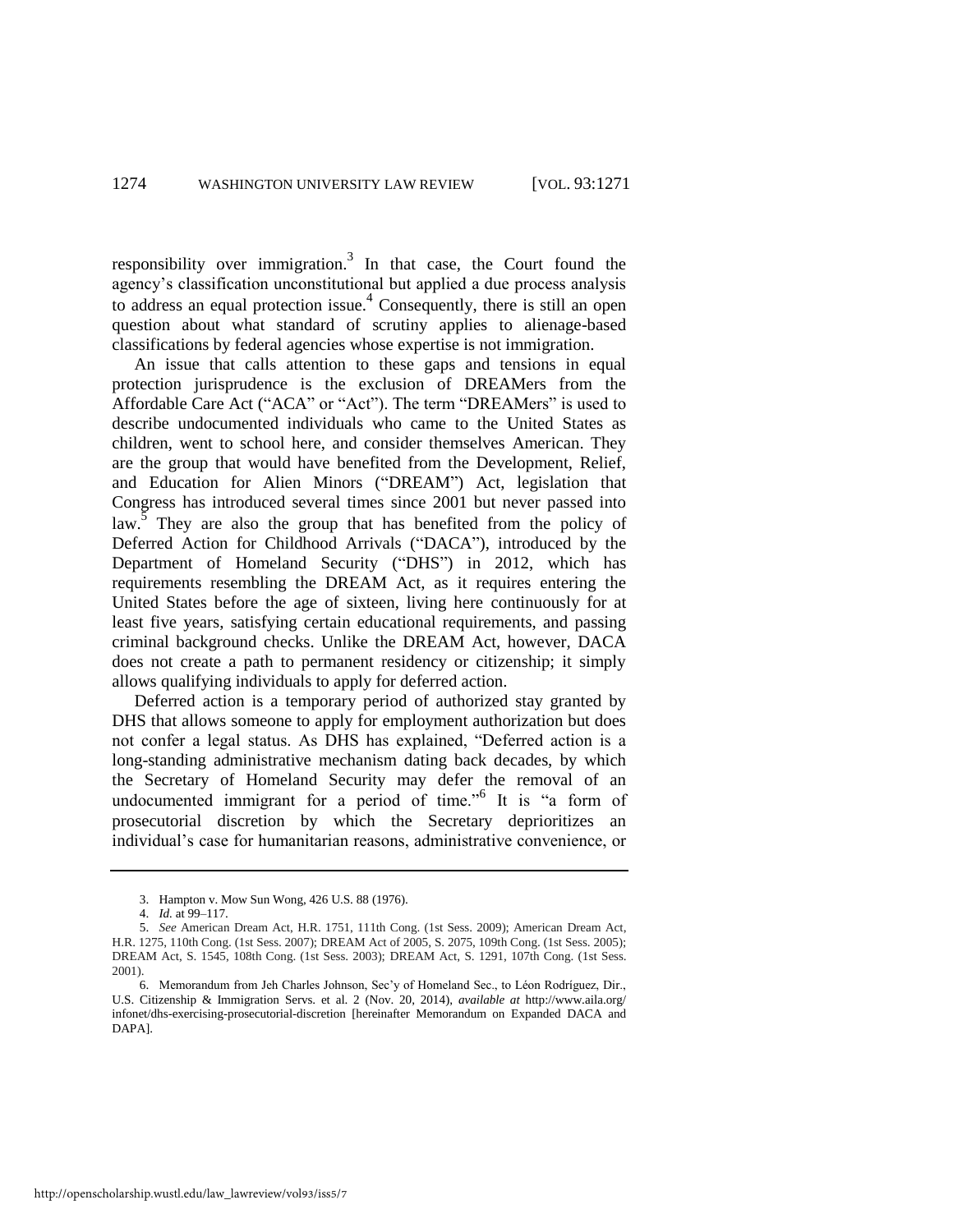<span id="page-5-0"></span>in the interest of the Department's overall enforcement mission."<sup>7</sup> For example, DHS typically grants deferred action status to certain classes of individuals, including, but not limited to: abused spouses and children of US citizens and permanent residents with approved self-petitions; immediate relatives of certain US citizens killed in combat; victims of crimes who have demonstrated prima facie eligibility for U or T visas; and important witnesses in investigations or prosecutions.<sup>8</sup> In addition to such classes, DHS has discretion to grant deferred action in any removal case where the individual is a low enforcement priority.<sup>9</sup> Even noncitizens who have already been ordered deported may be granted deferred action based on sympathetic facts if their removal is not a priority. DACA therefore represents just one of many ways to be granted deferred action.

The key question for purposes of access to affordable health care is whether individuals granted deferred action through DACA should be considered "lawfully present" in the United States. The ACA explicitly limits access to its health insurance Marketplaces and tax credits to individuals who are "lawfully present" but does not define this term.<sup>10</sup> Instead, Congress left it to the Department of Health and Human Services ("HHS") to define who is "lawfully present."11 Initially, in 2010, HHS

<sup>7</sup>*. Id.*; *see also* 8 C.F.R. § 274a.12(c)(14) (2016) (describing deferred action as "an act of administrative convenience to the government which gives some cases lower priority").

<sup>8.</sup> *See* U.S. IMMIGRATION & CUSTOMS ENFORCEMENT, DEP'T OF HOMELAND SECURITY, PROTECTING THE HOMELAND: TOOL KIT FOR PROSECUTORS 4 (2011) (discussing deferred action status for important witnesses) [hereinafter TOOL KIT FOR PROSECUTORS]; *Battered Spouse, Children & Parents*, U.S. CITIZENSHIP & IMMIGRATION SERVS., http://www.uscis.gov/humanitarian/batteredspouse-children-parents (last visited May 13, 2016), *archived at* https://perma.cc/EHE9-YCKB ("If your Form I-360, Petition for Amerasian, Widow(er), or Special Immigrant is approved and you do not have legal immigration status in the United States, we may place you in deferred action, which allows you to remain in the United States."); *Victims of Criminal Activity: U Nonimmigrant Status*, U.S. CITIZENSHIP & IMMIGRATION SERVS., http://www.uscis.gov/humanitarian/victims-human-traffickingother-crimes/victims-criminal-activity-u-nonimmigrant-status/victims-criminal-activity-u-nonimmigra nt-status (last visited May 13, 2016), *archived at* https://perma.cc/AYX4-7V56 ("Petitioners placed on the waiting list will be granted deferred action or parole and are eligible to apply for work authorization while waiting for additional U visas to become available."); Memorandum on Expanded DACA and DAPA, *supra* not[e 6,](#page-4-0) at 2 nn.2-3.

<sup>9.</sup> *See* 8 C.F.R. § 274a.12(c)(14); Memorandum from Jeh Charles Johnson, Sec'y of Homeland Sec., to Thomas S. Winkowski, Acting Dir., U.S. Immigration & Customs Enforcement et al. 2 (Nov. 20, 2014), *available at* https://www.dhs.gov/sites/default/files/publications/14\_1120\_memo\_prosecut orial\_discretion.pdf (discussing the use of deferred action for cases that are low priorities); Karl R. Thompson, Principal Deputy Assistant Attorney Gen., Office of Legal Counsel, Memorandum Op. for the Sec'y of Homeland Sec. and the Counsel to the President 18–19 (Nov. 19, 2014), *available at* https://www.justice.gov/sites/default/files/olc/opinions/attachments/2014/11/20/2014-11-19-auth-prior itize-removal.pdf (same); Memorandum on Expanded DACA and DAPA, *supra* note [6,](#page-4-0) at 2 (same); TOOL KIT FOR PROSECUTORS, *supra* not[e 8,](#page-5-0) at 4 (same).

<sup>10. 42</sup> U.S.C. § 18032(f)(3) (2014).

<sup>11.</sup> *Id.* § 18081.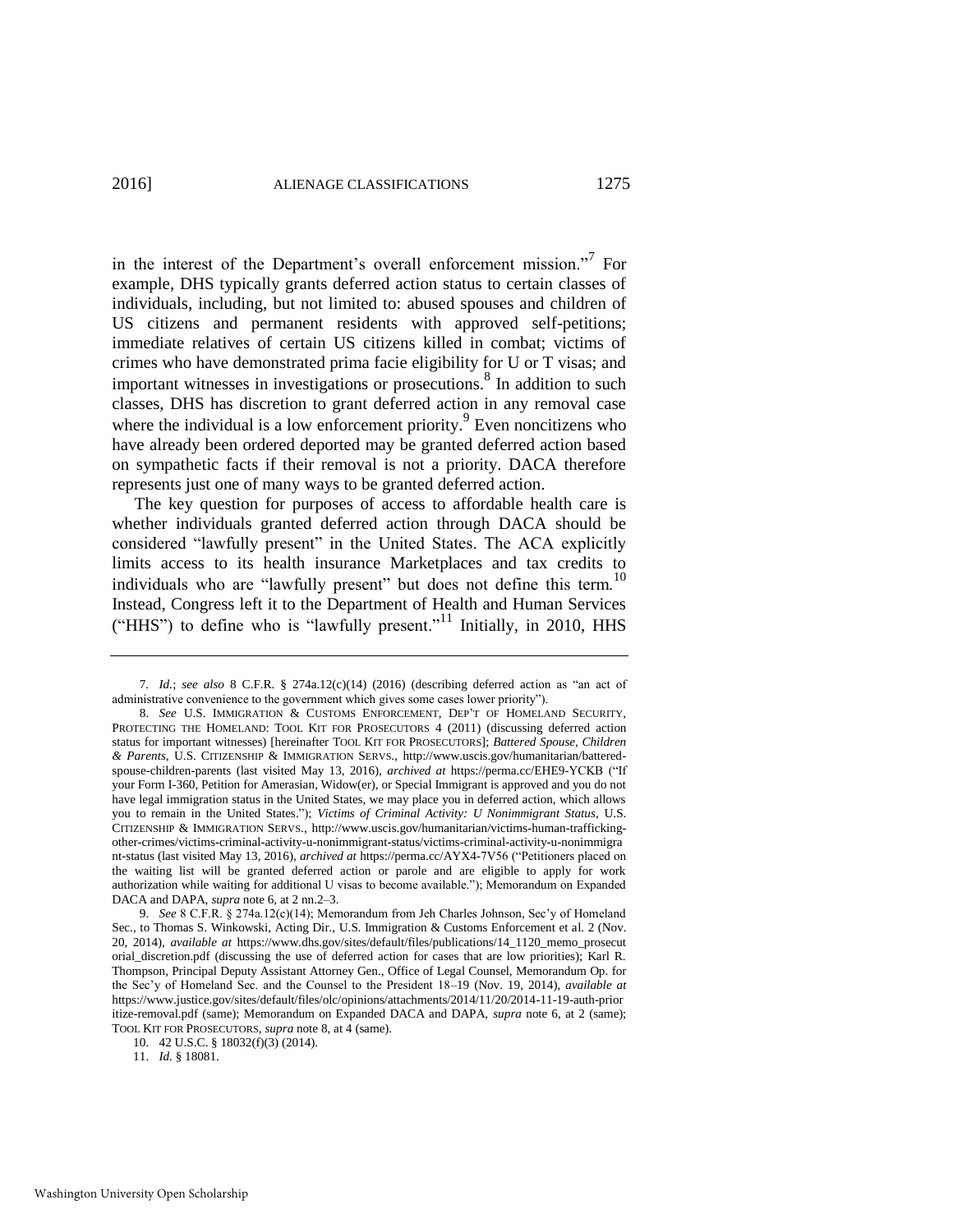included all individuals with deferred action status in its definition of "lawfully present."<sup>12</sup> However, after President Obama announced DACA in June 2012, HHS changed its interpretation to exclude DACA recipients from the definition of "lawfully present," even though it continued to include all other individuals with deferred action status.<sup>13</sup> HHS's decision to treat some individuals with deferred action as "lawfully present" while excluding others with the exact same status raises a serious equal protection issue. Yet the standard of review that applies in this situation remains unclear.

In determining the proper standard of review for the disparate treatment of DACA recipients under the ACA, one must grapple with at least three unresolved questions. First, there is an open question about whether noncitizens with deferred action status are ever entitled to heightened scrutiny. Second, although HHS is part of the federal government, it is an agency that does not have direct responsibility over immigration, so there is a question about whether it is entitled to deference under the plenary power doctrine. Third, since states can choose whether to create their own Marketplaces under the ACA, a question arises whether choosing to do so involves engaging in prohibited discrimination, or whether such discrimination is permitted because the states are merely following a federal directive.

Part I of this Article provides background information about the exclusion of DACA recipients from the ACA, including the legislative history that led to this exclusion and its far-reaching consequences for DREAMers. Part II describes the overt discord and covert gaps in equal protection cases involving noncitizens, examining the issues that plague alienage-based classifications by both state and federal governments, as well as the controversy surrounding Congressional delegation of the power to discriminate to states. Part III then examines the relevance of these questions to HHS's decision to exclude DACA recipients from the ACA, exploring whether heightened scrutiny should apply in this situation and, if not, whether the differential treatment of DREAMers would survive even rational basis review. This Part also explores whether states that apply HHS's discriminatory regulation through their own Marketplaces are engaging in prohibited discrimination subject to strict scrutiny. Part IV offers a path through this quagmire by making explicit what has already occurred in practice: abandonment of a tiered approach to standards of

<sup>12. 45</sup> C.F.R. § 152.2(4)(vi) (2010).

<sup>13. 45</sup> C.F.R. § 152.2(4)(vi), (8) (2016).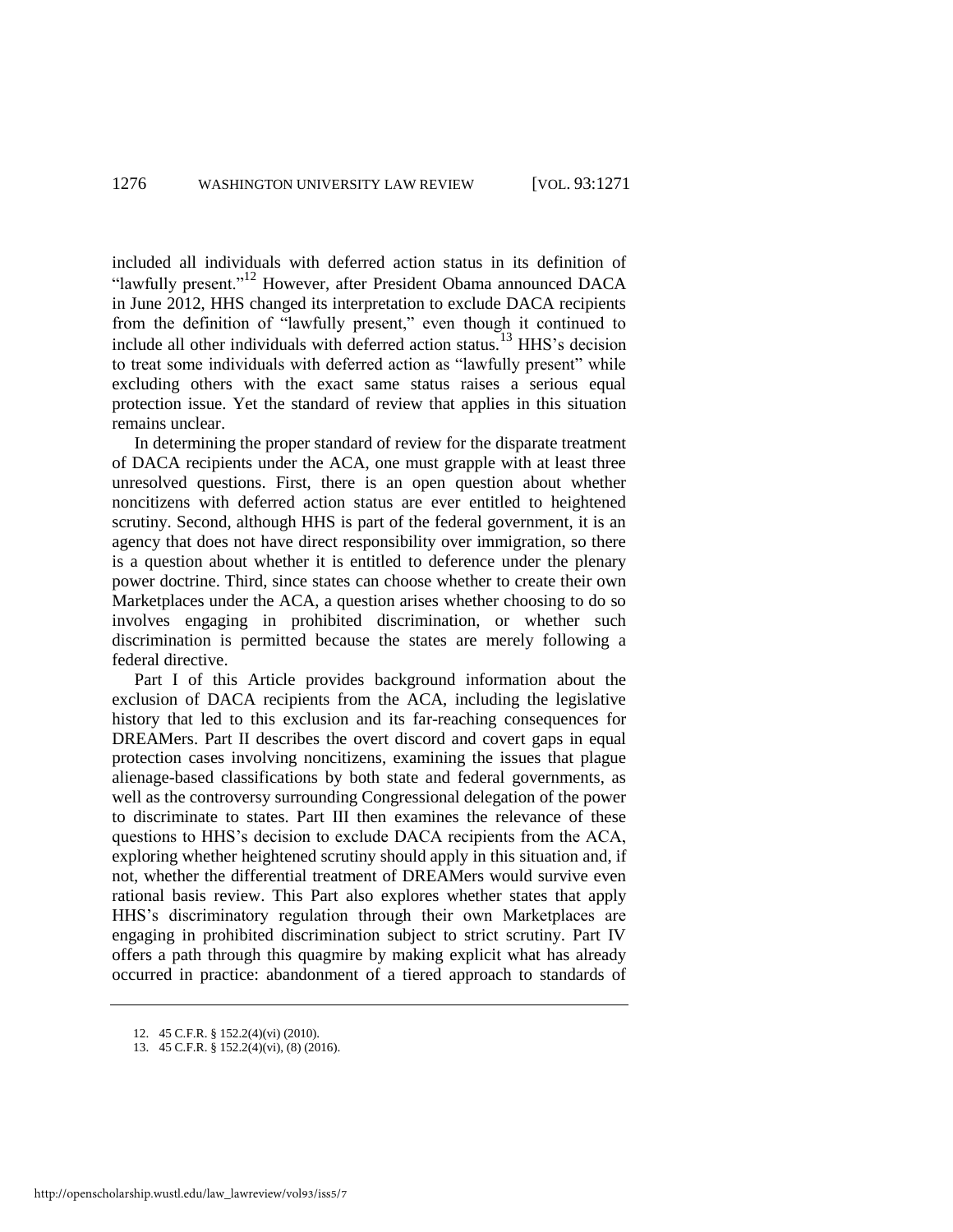review. This Part suggests adopting a more flexible, sliding-scale approach. Part IV also examines alternative modes of legal analysis as a way to avoid the equal protection conundrum, such as administrative law challenges to the exclusion of DACA recipients from the ACA, but contends that it is still essential to clarify how courts should review alienage-based classifications.

<span id="page-7-3"></span><span id="page-7-2"></span><span id="page-7-1"></span><span id="page-7-0"></span>Nearly eight hundred thousand individuals have been granted deferred action through DACA thus far.<sup>14</sup> In November 2014, DHS announced an expansion of the DACA policy, as well as a new policy of Deferred Action for Parents of Americans and Lawful Permanent Residents ("DAPA").<sup>15</sup> Together, these new policies could provide deferred action to up to 5.2 million people.<sup>16</sup> The policies have not yet been implemented, however, due to a lawsuit filed by twenty-six states that led to a preliminary injunction putting them on hold until the case is resolved.<sup>17</sup> HHS has not yet passed any regulations regarding the treatment of expanded DACA or DAPA recipients under the ACA, but it is expected to exclude them, just like original DACA recipients, if the policies survive.<sup>18</sup> The disparate treatment of different groups of individuals with deferred action is therefore a pressing issue that could affect millions of lives.

<sup>14.</sup> U.S. CITIZENSHIP & IMMIGRATION SERVS., DEP'T OF HOMELAND SECURITY, NUMBER OF I-821D, CONSIDERATION OF DEFERRED ACTION FOR CHILDHOOD ARRIVALS BY FISCAL YEAR, QUARTER, INTAKE, BIOMETRICS AND CASE STATUS: 2012–2016 (DECEMBER 31) (2016), *available at* <https://www.uscis.gov/tools/reports-studies/immigration-forms-data/data-set-form-i-821d-deferred-acti> on-childhood-arrivals [hereinafter USCIS DATA SET].

<sup>15.</sup> *See* Memorandum on Expanded DACA and DAPA, *supra* not[e 6.](#page-4-0) 

<sup>16.</sup> Muzaffar Chishti & Faye Hipsman, *All Eyes on U.S. Federal Courts as Deferred Action Programs Halted*, MIGRATION POLICY INST. (Mar. 13, 2015), http://www.migrationpolicy.org/ article/all-eyes-us-federal-courts-deferred-action-programs-halted, *archived at* https://perma.cc/C4YG-KVK8.

<sup>17</sup>*. See* United States v. Texas, No. 15-674, slip op. at 1 (U.S. June 23, 2016) (per curiam) (affirming the Fifth Circuit's decision denying the federal government's appeal of the preliminary injunction by an equally divided Court); Texas v. United States, 809 F.3d 134 (5th Cir. 2015) (denying the federal government's appeal of the preliminary injunction), *cert. granted*, 136 S. Ct. 906 (2016); Texas v. United States, 787 F.3d 733 (5th Cir. 2015) (denying the federal government's motion to stay or narrow the preliminary injunction); Texas v. United States, 86 F. Supp. 3d 591 (S.D. Tex. 2015) (granting the preliminary injunction). Since the appeal to the Supreme Court involved only a preliminary injunction, the Court may have an opportunity to revisit the case after a final judgment.

<sup>18.</sup> NAT'L IMMIGRATION LAW CTR., DACA AND DAPA ACCESS TO FEDERAL HEALTH AND ECONOMIC SUPPORT PROGRAMS 1 (2015).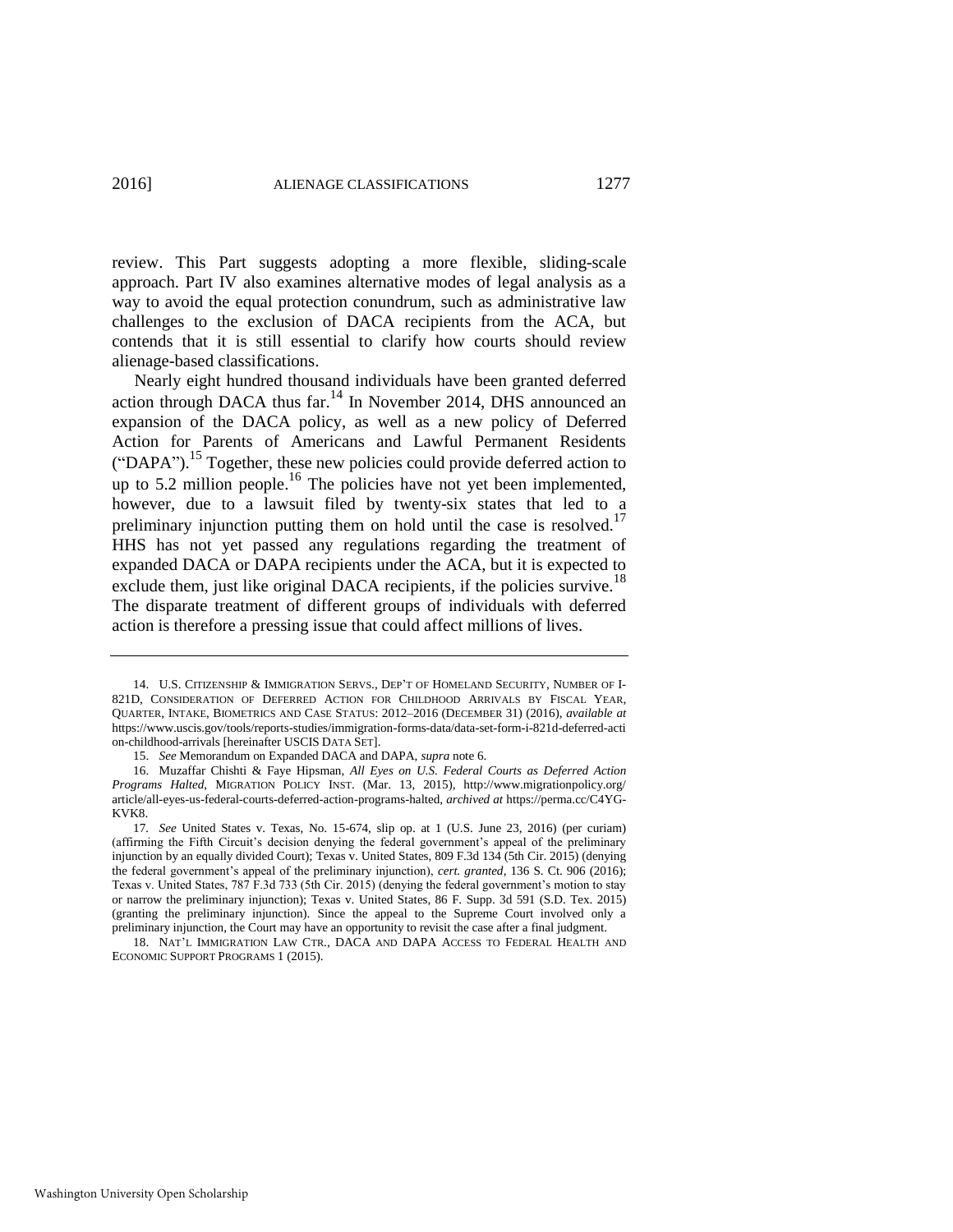#### I. EXCLUSION OF DACA RECIPIENTS FROM THE ACA

# *A. Legislative History*

The Affordable Care Act became law in March 2010 after a highly contentious and divisive political process. The purpose of the Act is to increase the number of insured individuals and reduce the cost of health care. Under prior rules, health insurance companies could deny insurance based on a preexisting condition, charge more based on an applicant's gender or location, and cancel an insurance policy once an individual started using it.<sup>19</sup> The ACA prevents insurance companies from taking these actions. In addition to creating a federal "Marketplace" (also called an "Exchange") for consumers to purchase health insurance, the Act allows states to create their own health insurance Marketplaces. There are currently two types of state-based Marketplaces. In one kind, the state is responsible for performing all of the Marketplace functions, including receiving applications through its own website. In the other kind, which is called a "federally-supported" state-based Marketplace, the state performs all Marketplace functions, except that it relies on the federal government's IT platform, so consumers apply for coverage through healthcare.gov. Currently, twelve states and the District of Columbia have totally statebased Marketplaces, and four states have "federally-supported" state-based Marketplaces. In addition, seven states have "state-partnership" Marketplaces, where the state provides in-person consumer assistance, and HHS performs all other marketplace functions. The remaining twentyseven states use the federal Marketplace, where HHS performs all functions.<sup>20</sup> Only insurance companies that agree to follow the Act's rules can sell insurance plans in these Marketplaces.

The Act also helps consumers pay for health insurance by providing two types of tax credits that are based on household income. First, the Act provides "premium tax credits" that help reduce the cost of health insurance premiums.<sup>21</sup> Second, the Act provides "cost-sharing reductions"

<sup>19.</sup> *See* NAT'L IMMIGRATION LAW CTR., FREQUENTLY ASKED QUESTIONS: EXCLUSION OF YOUTH GRANTED "DEFERRED ACTION FOR CHILDHOOD ARRIVALS" FROM AFFORDABLE HEALTH CARE 2–3, 7–8 (2013), *archived at* https://perma.cc/9KP5-6LVX.

<sup>20.</sup> For a table showing which states use which types of Marketplaces, see *State Health Insurance Marketplace Types, 2016*, HENRY FAMILY FOUND., http://kff.org/health-reform/stateindicator/state-health-insurance-marketplace-types/ (last visited May 13, 2016), *archived at* https://perma.cc/64K9-GWER.

<sup>21.</sup> I.R.C. § 36B (2014).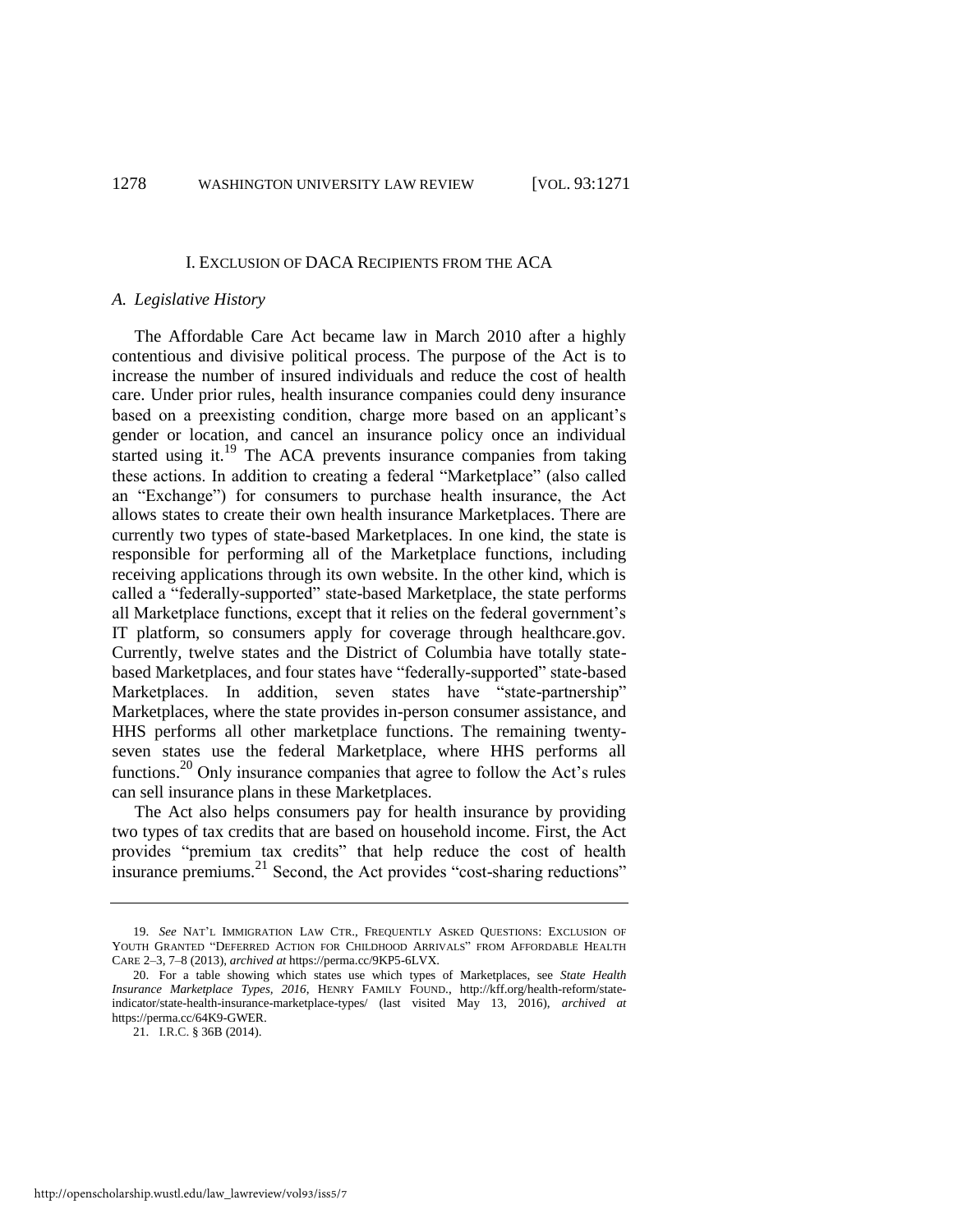that limit the cost of copayments, coinsurance, and deductibles. $22$  These tax credits are available to households with incomes at or below 400 percent of the federal poverty level that buy private health insurance through a Marketplace and file federal tax returns. $23$ 

In order to be eligible for a health plan offered through a Marketplace under the Act or to claim either of the tax credits, an individual must be "a citizen or national of the United States or . . . *lawfully present* in the United States."<sup>24</sup> Congress did not define "lawfully present" in the statute, but instead left it to the Department of Health and Human Services to do so as part of establishing a program that meets the requirements of the Act.<sup>25</sup> One of the Act's key provisions is that it prohibits the denial of health insurance or inflation of rates based on preexisting medical conditions.26 Since this provision did not become effective until January 1, 2014, § 1101 of the Act directed HHS to establish a temporary high-risk health insurance program to provide immediate access to coverage for eligible noninsured individuals with preexisting conditions. Eligibility under this temporary program was similarly limited to US citizens, nationals, and individuals "lawfully present" in the country.<sup>27</sup>

On July 30, 2010, HHS issued an interim final regulation implementing § 1101 of the Act.<sup>28</sup> This regulation provides that an individual is eligible to enroll in the Pre-Existing Condition Insurance Plan ("PCIP") program if he or she is "a citizen or national of the United States or lawfully present in the United States.<sup>29</sup> HHS defined "lawfully present" in the interim final regulation at 45 C.F.R. § 152.2. This definition included, among many other categories, "[a]liens currently in deferred action status."<sup>30</sup> HHS subsequently passed regulations implementing the Affordable Insurance Exchanges and premium tax credits that cross-referenced this definition of "lawfully present."<sup>31</sup> Furthermore, the same definition of

<span id="page-9-0"></span><sup>22.</sup> *See* 42 U.S.C. § 18071 (2014).

<sup>23.</sup> I.R.C. § 36B(c)(1)(A); 26 C.F.R. § 1.36B-2 (2016); 45 C.F.R. § 155.305(f) (2016).

<sup>24.</sup> I.R.C. § 36B(e)(2) (emphasis added); 42 U.S.C. §§ 18032(f)(3), 18071(e)(2) (emphasis added); *see also* 42 U.S.C. § 18082(d).

<sup>25. 42</sup> U.S.C. § 18081.

<sup>26.</sup> *Id.* § 18001.

<sup>27.</sup> *See id.* § 18001(d).

<sup>28.</sup> Pre-Existing Condition Insurance Plan Program, 75 Fed. Reg. 45,014 (July 30, 2010) (to be codified at 45 C.F.R. pt. 152).

<sup>29. 45</sup> C.F.R. § 152.14(a)(1) (2010).

<sup>30.</sup> *Id.* § 152.2(4)(vi).

<sup>31.</sup> *See* 26 C.F.R. § 1.36B-1(g) (2012) (implementing the premium tax credits); 45 C.F.R. § 155.20 (2012) (implementing the Affordable Insurance Exchanges).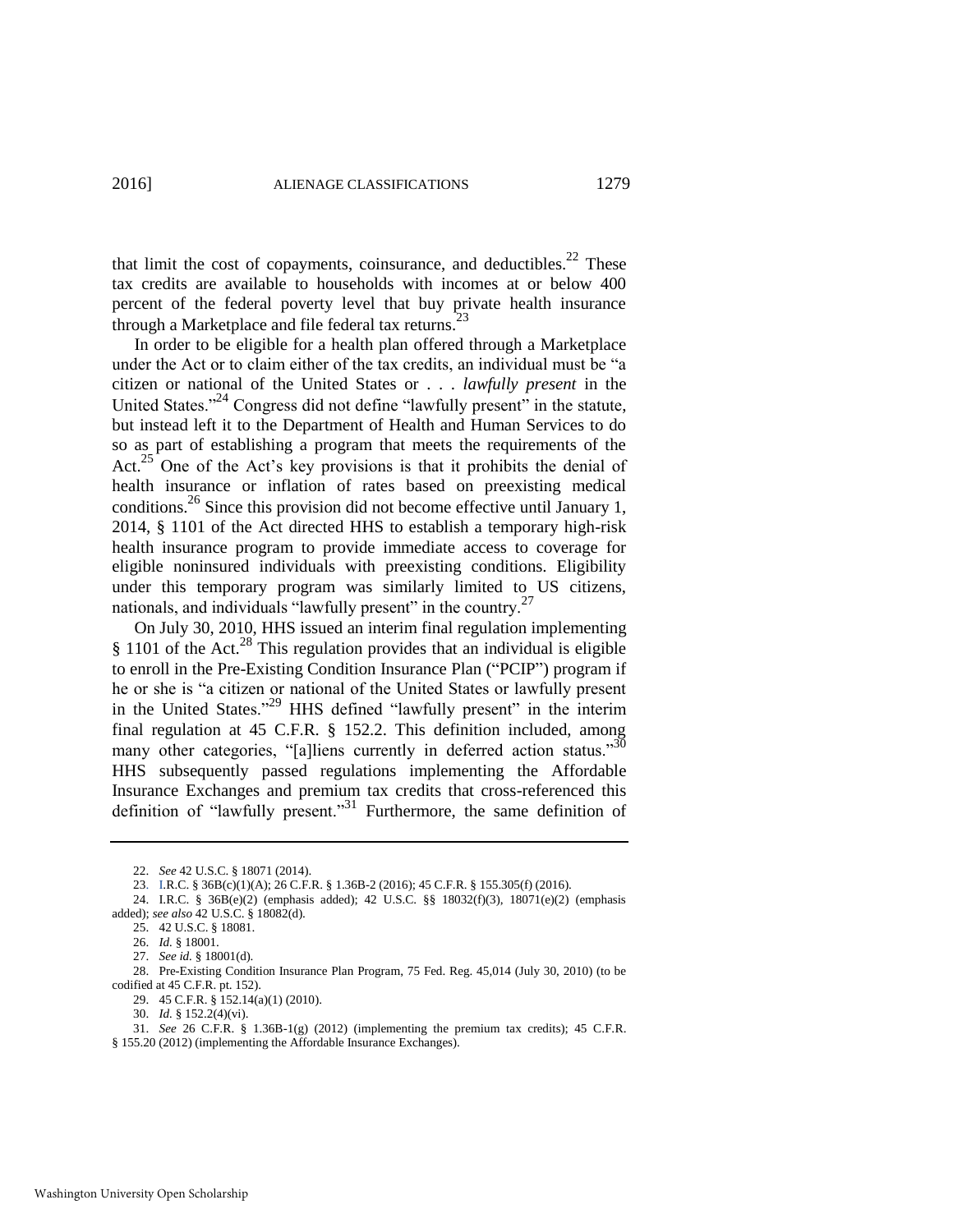"lawfully present" was used to define eligibility for Medicaid and the Children's Health Insurance Program ("CHIP"), which provide free or low-cost comprehensive health insurance for children under the age of twenty-one, pregnant women, and certain low-income individuals, including seniors and persons with disabilities.<sup>32</sup>

<span id="page-10-0"></span>Two years later, on June 15, 2012, President Obama announced a new policy called Deferred Action for Childhood Arrivals, which granted deferred action status to undocumented immigrants who had entered the United States as children, had lived here for at least five years, were below the age of thirty-one on that date, complied with certain educational requirements, and had not been convicted of certain crimes. A Memorandum issued by the Secretary of DHS that set forth these criteria described DACA as a form of prosecutorial discretion for young people who "lacked the intent to violate the law." $33$  It explained that immigration laws should not be "blindly enforced without consideration given to the individual circumstances of each case" and were not "designed to remove productive young people to countries where they may not have lived or even speak the language."<sup>34</sup> In addition, the Memorandum recognized that "many of these young people have already contributed to our country in significant ways."<sup>35</sup>

Shortly thereafter, on August 30, 2012, HHS published an interim final regulation that amended the definition of "lawfully present" in 45 C.F.R.  $\frac{8}{9}$  152.2 to exclude DACA recipients.<sup>36</sup> While the revised regulation still included the general category of individuals in deferred action status, it carved out an exception specifically excluding individuals who had obtained deferred action status through  $DACA$ .<sup>37</sup> This change made DACA recipients ineligible for the PCIP, Affordable Insurance Exchanges, premium tax credits, and cost-sharing reductions, since all of these rely on the same definition of "lawfully present."<sup>38</sup> HHS explained

<sup>32.</sup> *See* Letter from Cindy Mann, Dir., Ctrs. for Medicare & Medicaid Servs., to State Health Official (July 1, 2010), *available at* https://downloads.cms.gov/cmsgov/archived-downloads/SMDL/ downloads/SHO10006.pdf.

<sup>33.</sup> Memorandum from Janet Napolitano, Sec'y of Homeland Sec., to David V. Aguilar, Acting Comm'r, U.S. Customs & Border Protection et al. 1 (June 15, 2012), *available at* http://www.dhs.gov/xlibrary/assets/s1-exercising-prosecutorial-discretion-individuals-who-came-to-us -as-children.pdf.

<sup>34.</sup> *Id.* at 2.

<sup>35.</sup> *Id.* 

<sup>36. 45</sup> C.F.R. § 152.2(4)(vi), (8) (2016).

<sup>37.</sup> *Id.*

<sup>38.</sup> *See supra* not[e 31 a](#page-9-0)nd accompanying text.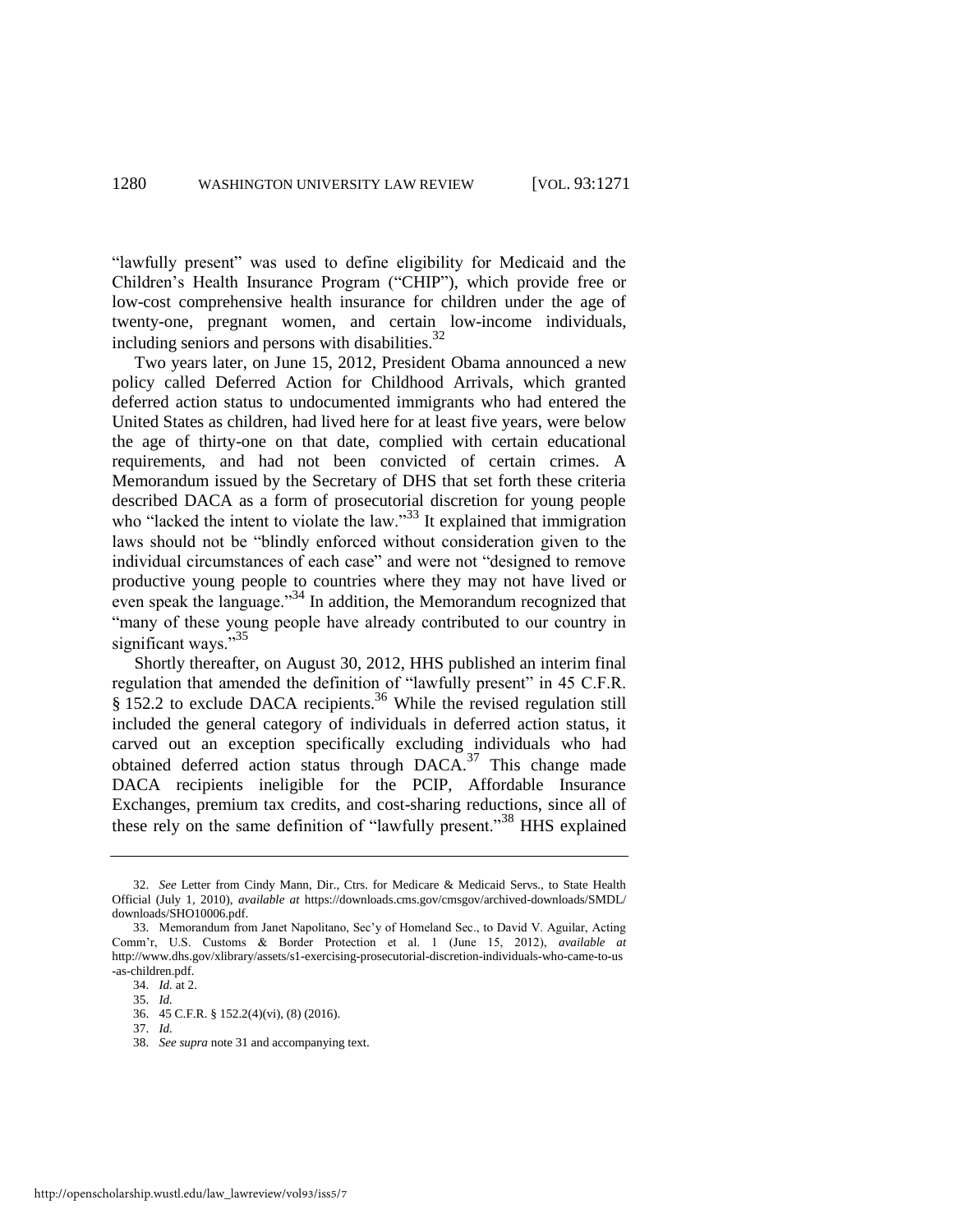that excluding DACA recipients from the PCIP would ensure that the interim final rule "does not inadvertently expand the scope of the DACA process."<sup>39</sup> According to HHS, it "would not be consistent with the reasons offered for adopting the DACA process to extend health insurance subsidies under the Affordable Care Act to these individuals.<sup>40</sup> HHS described DHS's reason for adopting DACA as ensuring that enforcement efforts focus on high-priority cases.<sup>41</sup>

HHS's revised definition of "lawfully present" also excluded DACA recipients from obtaining affordable health insurance under the state option available in Medicaid and CHIP.<sup>42</sup> The Children's Health Insurance Program Reauthorization Act of 2009 ("CHIPRA") gives states the option of providing Medicaid or CHIP to children and/or pregnant women who are "lawfully residing" in the United States and otherwise meet the criteria for these benefits. $45$  The definition of "lawfully residing" tracks the definition of "lawfully present," with the additional requirement that the individual establish residence in the state where she is applying for benefits.<sup>44</sup> Thus, by excluding DACA recipients from the definition of "lawfully present," the interim final rule also excluded them from the definition of "lawfully residing" for purposes of eligibility for Medicaid and CHIP. Once again, the only explanation offered by HHS in the interim final rule was that "the reasons that DHS offered for adopting the DACA process do not pertain to eligibility for Medicaid or CHIP."<sup>45</sup> HHS stated this same reason in a letter issued to State Health Officials and Medicaid Directors on August 28,  $2012^{46}$ 

HHS made the amended interim final rule effective immediately, invoking a waiver of the usual notice and comment procedures for proposed rulemaking. The Administrative Procedure Act ("APA") provides an exception to notice and comment procedures where the agency

44. *See* Letter from Cindy Mann, *supra* note [32,](#page-10-0) at 2. The regulations specify that residence means living in a state with the intent to remain there for an indefinite period. *See* 42 C.F.R. § 435.403 (2016).

<sup>39.</sup> Pre-Existing Condition Insurance Plan Program, 77 Fed. Reg. 52,614, 52,615 (Aug. 30, 2012) (to be codified at 45 C.F.R. pt. 152).

<sup>40.</sup> *Id.* 

<sup>41.</sup> *Id.* 

<sup>42.</sup> *Id.* 

<sup>43. 42</sup> U.S.C. §§ 1396b(v)(4)(A), 1397aa(a) (2014).

<sup>45.</sup> Pre-Existing Condition Insurance Plan Program, 77 Fed. Reg. 52,614, 52,615 (Aug. 30, 2012) (to be codified at 45 C.F.R. pt. 152).

<sup>46.</sup> Letter from Cindy Mann, Dir., Ctr. for Medicaid & CHIP Services, to State Health Official and Medicaid Director 1 (Aug. 28, 2012), *available at* http://www.medicaid.gov/Federal-Policy-Guidance/Downloads/SHO-12-002.pdf.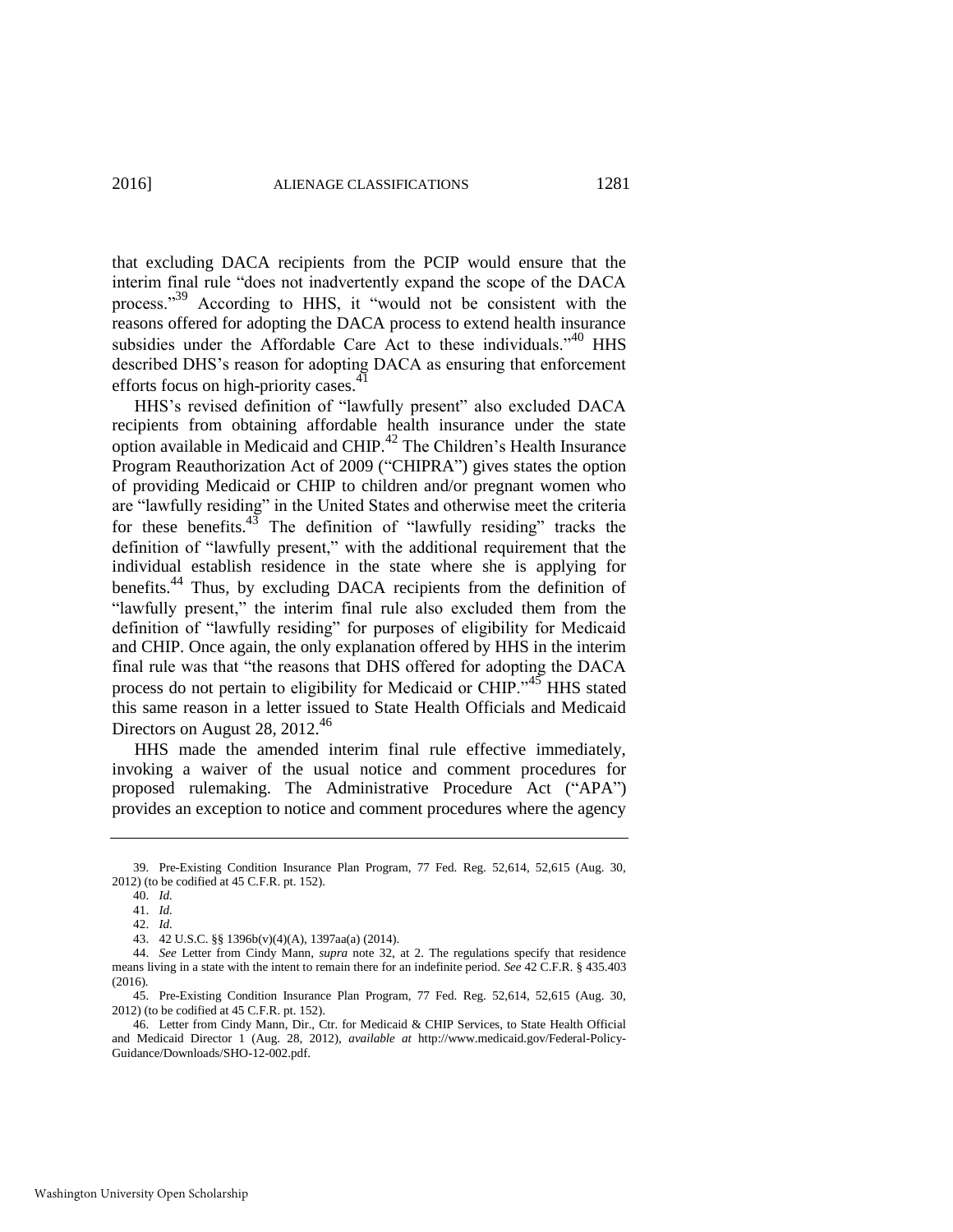finds good cause that those procedures would be impracticable, unnecessary, or contrary to the public interest.<sup>47</sup> Here, HHS found that waiting for public comments to issue the regulation would be contrary to the public interest because the PCIP program was enrolling eligible individuals, and HHS thought it important to "provide clarity with respect to eligibility for this new and unforeseen group of individuals as soon as possible, before anyone with deferred action under the DACA process applies to enroll in the PCIP program.<sup>348</sup> Based on the same rationale, HHS applied the good cause exception to waiting at least thirty days after publication in the Federal Register for a final rule to become effective<sup>49</sup> and made the final rule effective immediately.<sup>50</sup>

Although the regulation excluding DACA recipients was made effective immediately, HHS provided sixty days for public comments "on the implications of the amendment."<sup>51</sup> In response, HHS received over 250 comments from legal organizations, health care providers, nonprofits that work with immigrants, and others, which overwhelmingly opposed the change.<sup>52</sup> The main reasons given for opposition were that the exclusion of DACA recipients contradicted the purpose of the ACA, would lead to higher health insurance premiums for everyone, would increase health care costs, would send mixed messages to lawfully present immigrants, and would make arbitrary distinctions among individuals with the same legal status.<sup>53</sup> Furthermore, at least one commentator, the

50. Pre-Existing Condition Insurance Plan Program, 77 Fed. Reg. at 52,616.

<sup>47. 5</sup> U.S.C. § 553(b)(3)(B) (2014).

<sup>48.</sup> Pre-Existing Condition Insurance Plan Program, 77 Fed. Reg. at 52,616.

<sup>49.</sup> *See* 5 U.S.C. § 553(d)(3).

<sup>51.</sup> *See id.*

<sup>52.</sup> *See* REGULATIONS.GOV, http://www.regulations.gov/#!searchResults;rpp=50;po=0;s=CMS% 25E2%2580%25939995%25E2%2580%2593IFC2;dct=PS (last visited May 13, 2016).

<sup>53</sup>*. See, e.g.*, *id.*; Asian Am. Justice Ctr., Comments on CMS' Interim Final Rule Changes to Definition of "Lawfully Present" in the Pre-Existing Condition Insurance Plan Program of the Affordable Care Act of 2010 (Oct. 25, 2012), *available at* http://www.regulations.gov/ #!documentDetail;D=CMS-2012-0138-0132; Alison Buist & Kathleen King, Children's Def. Fund, Comments on CMS' Interim Final Rule Changes to Definition of "Lawfully Present" in the Pre-Existing Condition Insurance Plan Program of the Affordable Care Act of 2010 (Oct. 29, 2012), *available at* http://www.regulations.gov/#!documentDetail;D=CMS-2012-0138-0118; Matt Ginsburg, AFL-CIO, Comments on Pre-Existing Condition Insurance Plan Program, 77 Fed. Reg. 52614 (Oct. 29, 2012), *available at* http://www.regulations.gov/#!documentDetail;D=CMS-2012-0138-0170; Robin Goldfaden, Lawyers' Comm. for Civil Rights of the San Francisco Bay Area, Comments on Changes by Centers for Medicare and Medicaid Services, Department of Health and Human Services, to Interim Final Rule Definition of "Lawfully Present" in the Pre-Existing Condition Insurance Plan Program of the Affordable Care Act of 2010 (Oct. 29, 2012), *available at* http://www.regulations.gov/ #!documentDetail;D=CMS-2012-0138-0209; Jennifer Ng'andu & Laura Vazquez, Nat'l Council of La Raza, Comments on CMS' Interim Final Rule Changes to Definition of "Lawfully Present" in the Pre-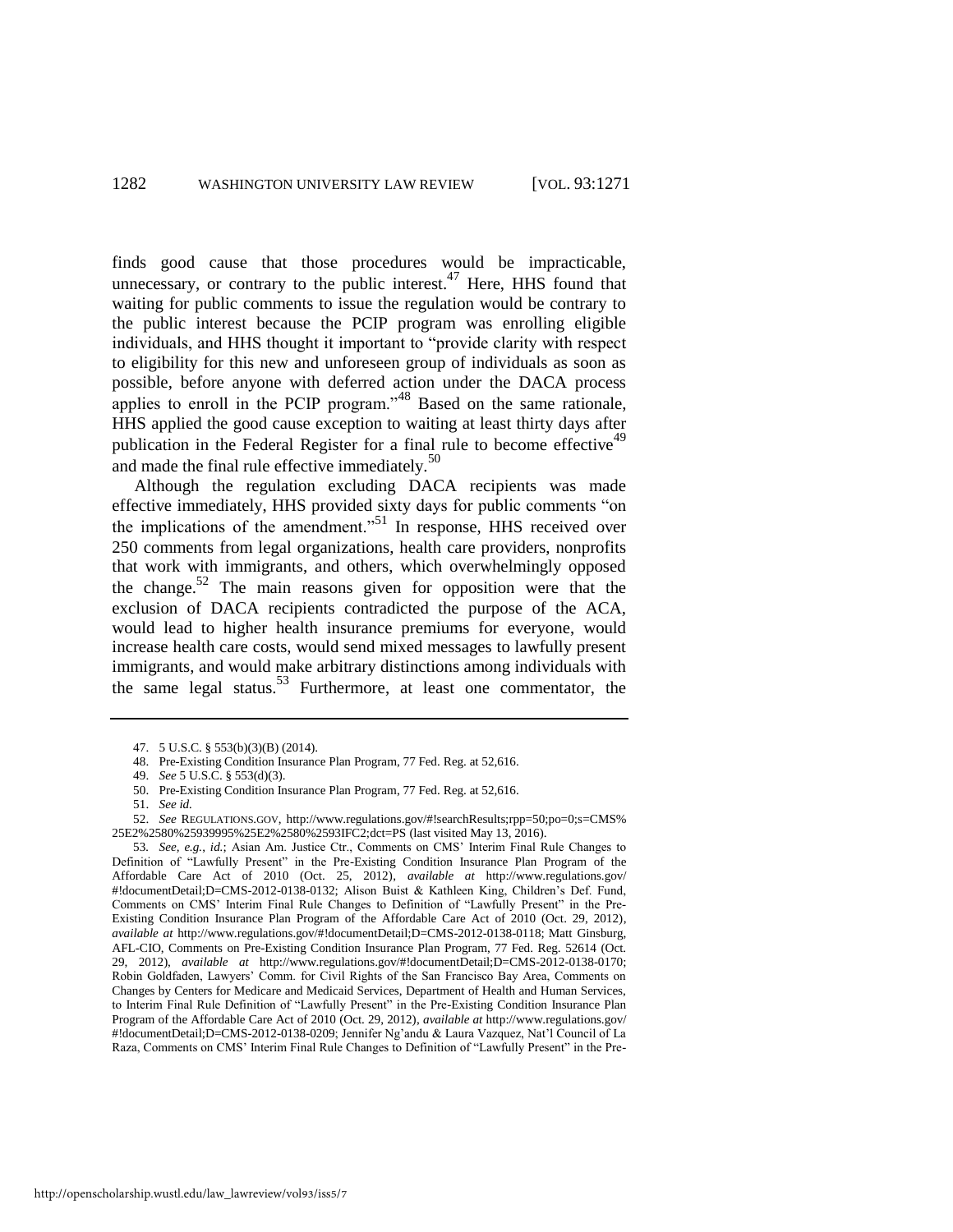Mexican-American Legal Defense and Education Fund, challenged HHS's reliance on the good cause exceptions to circumvent regular notice and comment procedures and make the regulation effective immediately.<sup>54</sup> In December 2012, Congresswoman Barbara Lee (D-CA), joined by eighty members of Congress, sent a letter to President Obama asking him to reinstate health care for DACA recipients.<sup>55</sup>

These calls for reform have not been successful. In fact, the Obama administration has taken pains to ensure that excluded categories of immigrants do not obtain insurance coverage under the Act. In September 2014, the administration announced that it had cut off the ACA coverage of about 115,000 immigrants who had failed to provide proof that they were lawfully present in the country.<sup>56</sup> Furthermore, in November 2014, when President Obama expanded the category of individuals eligible for DACA and created Deferred Action for undocumented immigrants who are the parents of US citizens or Lawful Permanent Residents, media reports indicated that these individuals would also be excluded from coverage under the  $ACA$ <sup>57</sup> As discussed below, these exclusions leave hundreds of thousands—and potentially millions—of individuals who are lawfully living and working in the United States without any health insurance.

#### <span id="page-13-0"></span>*B. Impact of DACA and DAPA Policies*

To date, nearly 1.4 million individuals eligible for the original DACA program have applied.58 Approximately 1.2 million of these applications

Existing Condition Insurance Plan Program of the Affordable Care Act of 2010 (Oct. 29, 2012), *available at* http://www.regulations.gov/#!documentDetail;D=CMS-2012-0138-0203.

<sup>54.</sup> James A. Ferg-Cadima, Mexican Am. Legal Def. & Educ. Fund (Oct. 29, 2012), *available at*  http://www.regulations.gov/#!documentDetail;D=CMS-2012-0138-0242.

<sup>55.</sup> Press Release, Rep. Barbara Lee, Letter to Obama: Reinstate Healthcare to DREAMers (Dec. 18, 2012), *available at* https://lee.house.gov/news/press-releases/letter-to-obama-reinstate-healthcareto-dreamers.

<sup>56.</sup> Lena H. Sun, *115,000 Immigrants to Lose Health Coverage by Sept. 30 Because of Lack of Status Data*, WASH. POST (Sept. 15, 2014), https://www.washingtonpost.com/national/healthscience/115000-immigrants-to-lose-health-coverage-by-sept-30-because-of-lack-of-status-data/2014/0 9/15/f76be8e6-3d18-11e4-9587-5dafd96295f0\_story.html.

<sup>57.</sup> *See* Jason Millman & Juliet Eilperin, *Obama's Order Won't Extend Obamacare to Undocumented Immigrants*, WASH. POST (Nov. 19, 2014), [https://www.washingtonpost.com/n](https://www.washingtonpost.com/)ews/ wonk/wp/2014/11/19/obamas-order-wont-extend-obamacare-to-undocumented-immigrants/; Michael D. Shear & Robert Pear, *Obama's Immigration Plan Could Shield Five Million*, N.Y. TIMES (Nov. 19, 2014), http://www.nytimes.com/2014/11/20/us/politics/obamacare-unlikely-for-undocumented-immig rants.html?\_r=0.

<sup>58.</sup> USCIS DATA SET, *supra* not[e 14.](#page-7-0)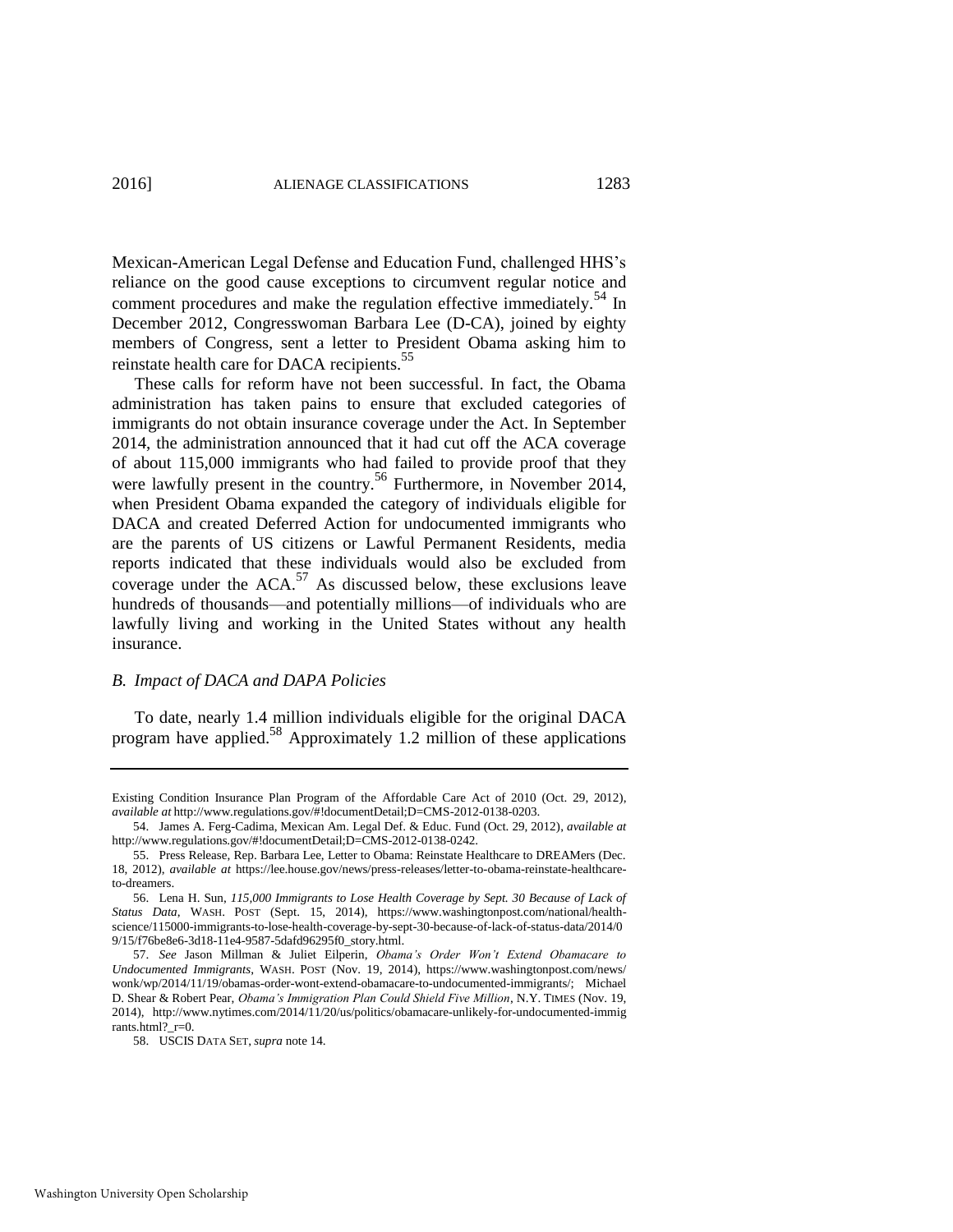have been approved, and about sixty thousand remain pending.<sup>59</sup> Many recipients are now filing their renewal applications, since DACA began in 2012 and granted deferred action status for a period of two years. By the end of Fiscal Year 2015, US Citizenship and Immigration Services ("USCIS") had received nearly  $400,000$  renewal applications.<sup>60</sup> As a population, those who have applied for DACA are quite young and have strong ties to the United States. One-third of the applicants were between the ages of fifteen and eighteen, and another forty percent were between the ages of nineteen and twenty-three.<sup>61</sup> Furthermore, nearly three-quarters of the applicants have lived in the United States for at least ten years, and one-third arrived at age five or younger. $62$ 

<span id="page-14-0"></span>In November 2014, the Department of Homeland Security announced an expanded DACA program, as well as a new program called Deferred Action for Parental Accountability.<sup>63</sup> If implemented, the expanded DACA program would make about 330,000 additional immigrants eligible for deferred action status by eliminating the requirement that applicants be under the age of thirty-one as of June 15, 2012, and requiring continuous residence in the United States since January 1, 2010, instead of June 15, 2007.<sup>64</sup> About one hundred thousand more people may become eligible for DACA over time by turning fifteen, which is the minimum age to apply, or by satisfying the education requirement (i.e., by enrolling in school or obtaining a high school diploma or GED).<sup>65</sup> In addition, an estimated 3.7 million immigrants would qualify for DAPA.<sup>66</sup> This figure includes 3.53 million parents of US citizens and 180,000 parents of legal permanent residents.<sup>67</sup> Together, the expanded DACA and DAPA programs could

67. *Id.* 

<sup>59.</sup> *Id.*

<sup>60.</sup> *Id.* 

<sup>61.</sup> Audrey Singer & Nicole Prchal Svajlenka, *Immigration Facts: Deferred Action for Childhood Arrivals (DACA)*, BROOKINGS INST. (Aug. 14, 2013), http://www.brookings.edu/research/ reports/2013/08/14-daca-immigration-singer, *archived at* https://perma.cc/UR3J-Z8MQ.

<sup>62.</sup> *Id.* 

<sup>63.</sup> *See supra* not[e 15 a](#page-7-1)nd accompanying text.

<sup>64.</sup> *See* Jens Manual Krogstad & Ana Gonzales-Barrera, *If Original DACA Program Is a Guide, Many Eligible Immigrants Will Apply for Deportation Relief*, PEW RESEARCH CTR. (Dec. 5, 2014), http://www.pewresearch.org/fact-tank/2014/12/05/if-original-daca-program-is-a-guide-many-eligibleimmigrants-will-apply-for-deportation-relief/, *archived at* https://perma.cc/BET5-LT7F; *see also* Press Release, Migration Policy Inst., As Many as 3.7 Million Unauthorized Immigrants Could Get Relief from Deportation Under Anticipated New Deferred Action Program (Nov. 19, 2014), *available at* <http://migrationpolicy.org/news/mpi-many-37-million-unauthorized-immigrants-could-get-relief-depor> tation-under-anticipated-new [hereinafter Migration Policy Institute Press Release].

<sup>65.</sup> *See* Chishti & Hipsman, *supra* not[e 16.](#page-7-2)

<sup>66.</sup> Migration Policy Institute Press Release, *supra* not[e 64.](#page-14-0)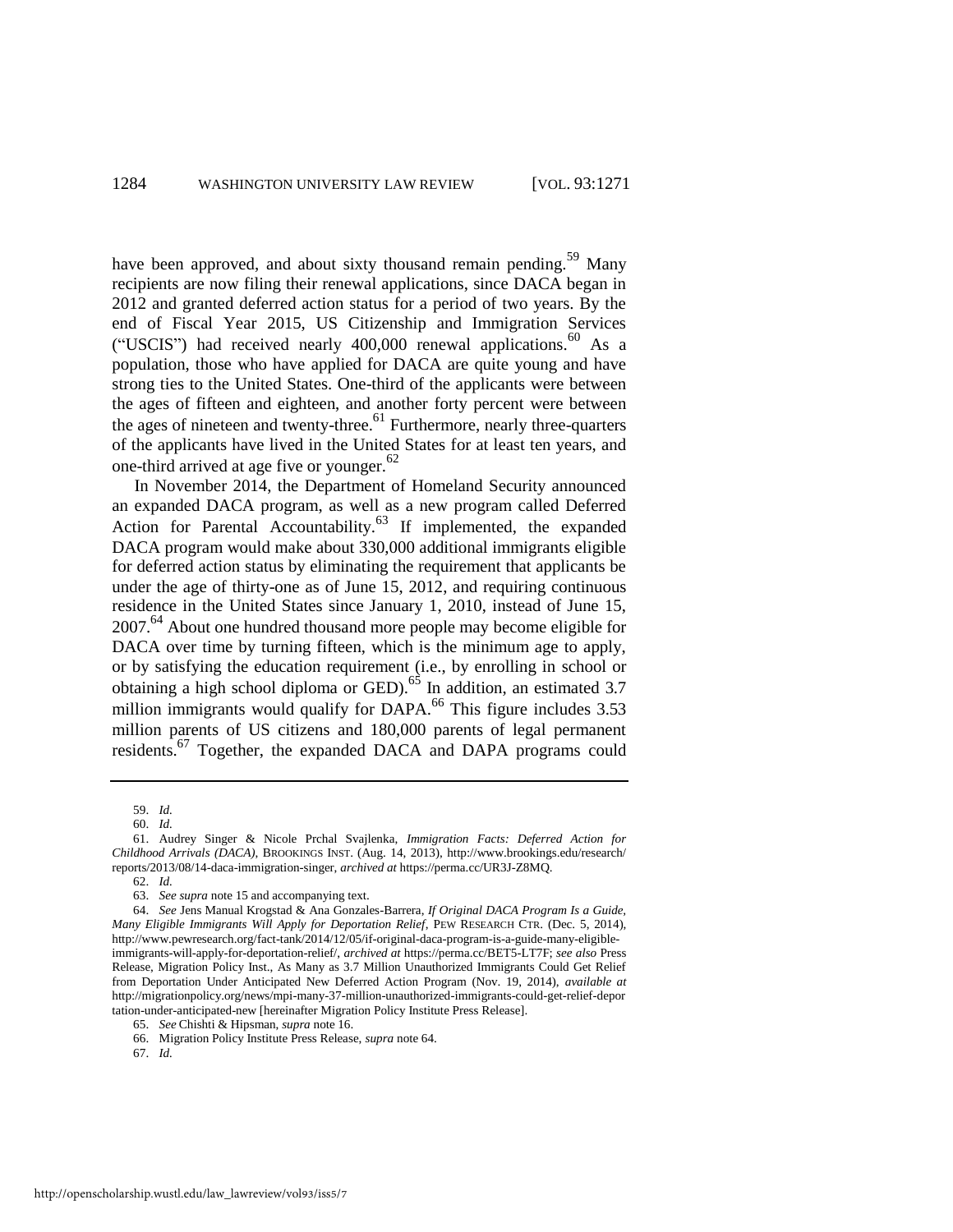allow 5.2 million undocumented immigrants—half of the estimated undocumented population—to live and work lawfully in the United States.

Although the process of applying for deferred action under the expanded DACA program was expected to begin on February 18, 2015, a preliminary injunction issued by a federal district court judge in Texas and upheld by the Fifth Circuit has put the process on hold. The preliminary injunction is based on a lawsuit filed by twenty-six states challenging the DACA and DAPA programs as unlawful under the US Constitution's Take Care Clause and the Administrative Procedure Act.<sup>68</sup> In June 2016, an equally divided Supreme Court affirmed the Fifth Circuit's decision in a one-sentence per curiam decision.<sup> $69$ </sup> The fate of these recent programs remains uncertain, since the appeal concerned only a preliminary injunction, and a final judgment in the case—which may ultimately be reviewed by a full complement of Justices—has not yet been issued. Regardless of what happens with the expanded DACA and DAPA programs, however, there has been no legal challenge to the original DACA program. Thus, regardless of the outcome of the recent lawsuit, the exclusion of DACA recipients from the ACA remains an important concern. Of course, if an appellate court upholds the expanded DACA and DAPA programs, then over five million people will be authorized to live and work in the United States but excluded from affordable health care under the ACA.

# *C. Health Care Options for DACA Recipients*

In order to assess the impact of exclusion from the ACA, it is important to understand what other health care options are available to DACA recipients. One option is to obtain health insurance through an employer. Nothing prevents DACA recipients from obtaining health insurance in this way, since they can receive an employment authorization document that enables them to obtain a valid social security number. A significant fraction of DACA recipients, however, will not have access to employerbased health insurance, given the statistics for their age group and individuals of Hispanic race.<sup>70</sup> Even DACA recipients who are lucky

<sup>68.</sup> *See supra* not[e 17 a](#page-7-3)nd accompanying text.

<sup>69.</sup> United States v. Texas, No. 15-674, slip op. at 1 (U.S. June 23, 2016) (per curiam).

<sup>70.</sup> Young people in the age group of most DACA recipients (fifteen to twenty-five) are less likely to be engaged in employment that offers health insurance. According to 2010 census data, fortythree percent of individuals aged fifteen to eighteen and sixty percent of those aged nineteen to twentyfive were offered health insurance by an employer, compared to three-quarters of individuals aged twenty-six to sixty-four. HUBERT JANICKI, U.S. CENSUS BUREAU, DEP'T OF COMMERCE,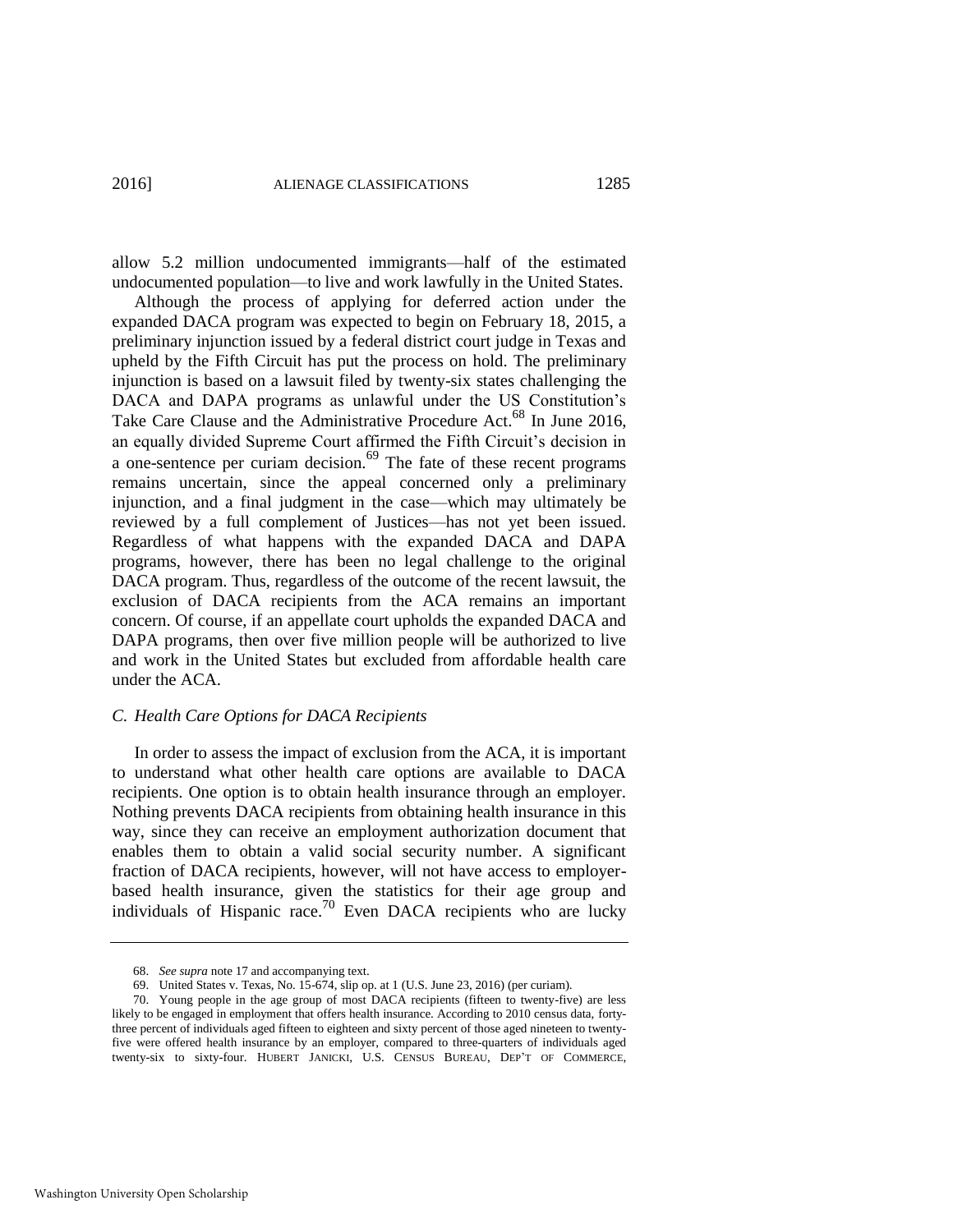enough to have employment-based insurance now may become uninsured in the future, as the availability of employer-based health insurance declines.<sup>71</sup>

<span id="page-16-1"></span><span id="page-16-0"></span>Another option for those excluded from the ACA is to rely on the socalled "safety net" of health care providers, which includes a patchwork of public hospitals, community health centers, local health departments, rural clinics, special service providers, and private physicians who provide charity care.72 There are several reasons why these safety net providers are unlikely to be able to meet the health needs of those excluded from the ACA. First, safety-net providers remain under enormous financial strain.<sup>73</sup> Many states faced with budget deficits have cut spending on Medicaid, which is the primary source of funding for safety-net providers.<sup>74</sup> At the same time, the demand for safety-net services has increased significantly over the past decade.<sup>75</sup> In addition, huge geographical variations exist in the strength of safety nets.<sup>76</sup>

71. *See, e.g.*, Neil Irwin, *Envisioning the End of Employer-Provided Health Plans*, N.Y. TIMES (May 1, 2014), http://www.nytimes.com/2014/05/01/upshot/employer-sponsored-health-insurancemay-be-on-the-way-out.html? r=0. One study predicts that by 2020, the overwhelming majority of workers who now receive health insurance through their employers will move to insurance obtained through ACA Marketplaces. *See* S&P CAPITAL IQ, THE AFFORDABLE CARE ACT COULD SHIFT HEALTH CARE BENEFIT RESPONSIBILITY AWAY FROM EMPLOYERS, POTENTIALLY SAVING S&P 500 COMPANIES \$700 BILLION 8 (2014).

72. The Institute of Medicine has defined the safety net as health care providers that have a legal mandate or mission of providing health care to patients regardless of their ability to pay and that treat a substantial share of patients who are uninsured, on Medicaid, or otherwise vulnerable. INST. OF MED., AMERICA'S HEALTH CARE SAFETY NET: INTACT BUT ENDANGERED 1 (2000).

73. *See* Irwin Redlener & Roy Grant, *America's Safety Net and Health Care Reform—What Lies Ahead?*, 361 NEW ENG. J. MED. 2201, 2202 (2009).

74. ACAD. HEALTH, THE IMPACT OF THE AFFORDABLE CARE ACT ON THE SAFETY NET 2–3 (2011).

75. *Id.*

76. INST. OF MED., *supra* note [72,](#page-16-0) at 2. Sixty-five million people live in federally designated Health Professional Shortage Areas, many of which have *no* health center whatsoever; and those that do have health centers may provide only limited services. Redlener & Grant, *supra* not[e 73,](#page-16-1) at 2202.

<span id="page-16-2"></span>EMPLOYMENT-BASED HEALTH INSURANCE: 2010: HOUSEHOLD ECONOMIC STUDIES 2 (2013). Furthermore, census data indicate that only fifty-six percent of Hispanics were offered insurance through an employer in 2010, compared to about three-quarters of Whites and Blacks. *Id.* at 6. Among those offered employer-based insurance, many do not enroll because they cannot afford it. *Id.* at 13. While Hispanics constitute nineteen percent of the population, they represent thirty-four percent of the uninsured. *Key Facts About the Uninsured Population*, KAISER FAMILY FOUND. (Oct. 5, 2015), http://kff.org/uninsured/fact-sheet/key-facts-about-the-uninsured-population/, *archived at* https://perma .cc/K6TH-HPGU. Among Hispanic noncitizens, half are uninsured. Jens Manuel Krogstad & Mark Hugo Lopez, *Hispanic Immigrants More Likely to Lack Health Insurance Than U.S.-Born*, PEW RESEARCH CTR. (Sept. 26, 2014), http://www.pewresearch.org/fact-tank/2014/09/26/higher-share-ofhispanic-immigrants-than-u-s-born-lack-health-insurance/, *archived at* https://perma.cc/T29F-38AC.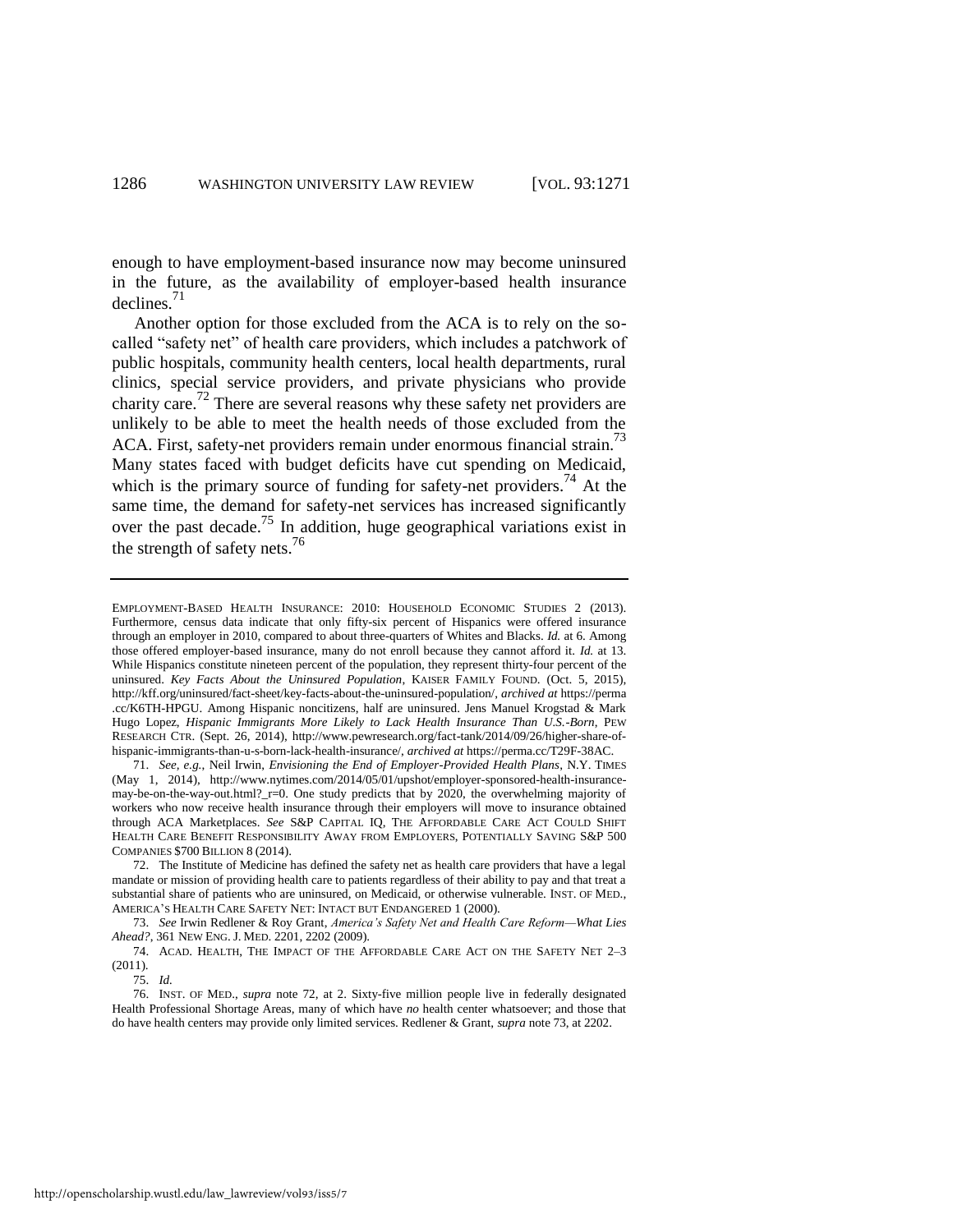The ACA will make health insurance available to some groups that previously relied on safety-net providers.77 Yet an estimated 23 million people will remain uninsured, either because they are excluded from the mandate or because they decide to pay a penalty instead of purchasing insurance.78 Safety-net providers are concerned about their ability to treat this large uninsured population, in part because they are losing funding through the Medicaid Disproportionate Share Hospital ("DSH") program, which began being phased out in 2014.<sup>79</sup> Safety-net providers worry that "[t]hey may lose more in DSH payments than they will gain in other revenue."<sup>80</sup> In addition, patients may turn to safety-net providers for services that are not covered by their insurance plans.<sup>81</sup>

<span id="page-17-0"></span>Finally, DACA recipients excluded from the ACA could potentially obtain care in emergency rooms. Under the Emergency Medical Treatment and Labor Act ("EMTALA"), hospitals are required to provide emergency care regardless of immigration status or ability to pay.<sup>82</sup> However, emergency care in this country remains in a dismal state. For the past twenty years, the rate of emergency room visits has increased at twice the rate of growth of the US population.<sup>83</sup> In 2014, the American College of Emergency Physicians ("ACEP") gave a grade of "D+" to the overall environment in which the emergency care system operates.<sup>84</sup> ACEP reports that this near-failing grade "reflects trouble for a nation that has too few emergency departments to meet the needs of a growing, aging population, and of the increasing number of people now insured as a result of the Affordable Care Act."<sup>85</sup>

<sup>77.</sup> For example, the expansion of the Medicaid program to cover individuals with income up to 133 percent of the federal poverty level will create a payment source for patients who were previously uninsured. Other formerly uninsured patients will be able to purchase insurance through the premium and cost-sharing subsidies that are now available to families with incomes between 100 and 400 percent of the federal poverty level. These individuals may no longer need to use safety-net providers, or they may be able to pay safety-net providers through their new insurance. *See* ACAD. HEALTH, *supra* not[e 74,](#page-16-2) at 3.

<sup>78.</sup> *Id.* at 4. In 2015, uninsured individuals were expected to represent twenty-two percent of health center patients. *Id.* 

<sup>79.</sup> *Id.* This program gives money to states to subsidize certain hospitals that incur unreimbursed costs related to treating uninsured and Medicaid patients. *Id.*

<sup>80.</sup> *Id.*

<sup>81.</sup> *Id.* at 4–5. In particular, safety-net providers fear that increased demand for specialty services, such as mental health care, will strain their capacity. *Id.* at 5.

<sup>82. 42</sup> U.S.C. § 1395dd (2014).

<sup>83.</sup> AM. COLL. OF EMERGENCY PHYSICIANS, AMERICA'S EMERGENCY CARE ENVIRONMENT: A STATE-BY-STATE REPORT CARD, at v (2014) [hereinafter ACEP STATE-BY-STATE REPORT CARD].

<sup>84.</sup> *Id.* 

<sup>85.</sup> *Id.*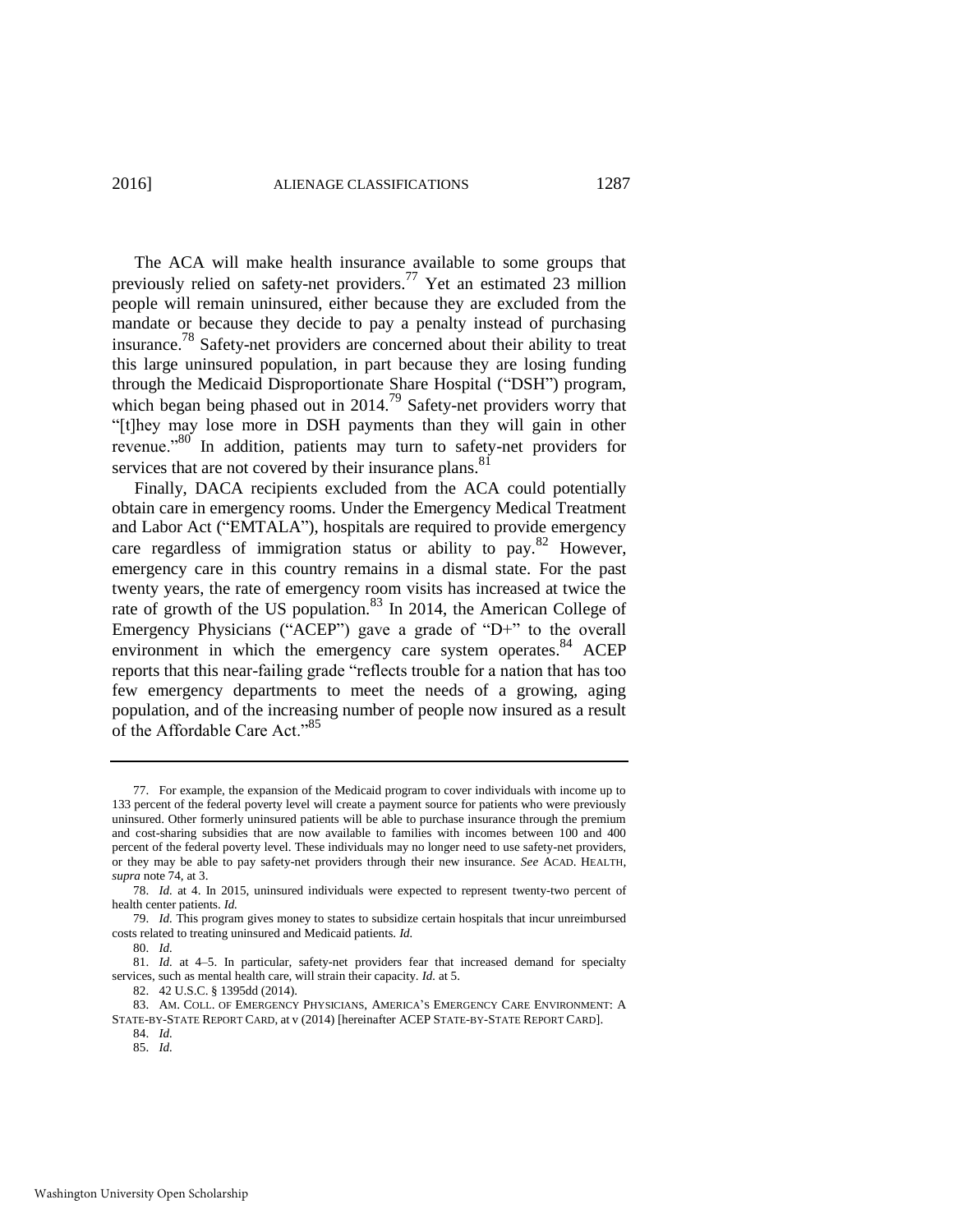<span id="page-18-0"></span>Although one of the selling points of the ACA was its potential to reduce emergency room visits, the opposite has actually happened. A 2014 survey shows that nearly half of emergency room physicians reported an increase in the number of patients since the ACA went into effect, and the vast majority (86 percent) expected the number to increase over the next three years. $86$  One reason for this increase is that the millions of people who became eligible for Medicaid under the ACA cannot find physicians who will accept their insurance and therefore go to the emergency room for treatment instead.<sup>87</sup> Most emergency room physicians do not think their departments are equipped to handle this increase, and only one-third believe the ACA will have a positive long-term impact on access to emergency care.<sup>88</sup>

The obstacles to accessing both employment-based health insurance and safety-net providers, including emergency rooms, suggest that a substantial portion of DACA recipients will be unable to access any kind of affordable health care if kept out of the insurance programs under the ACA. Determining whether their exclusion from the ACA comports with the Equal Protection Clause is therefore a pressing legal issue.

# II. SCRUTINIZING STANDARDS OF REVIEW FOR ALIENAGE CLASSIFICATIONS

The Equal Protection Clause of the Fourteenth Amendment provides that "[n]o State shall . . . deny to any person within its jurisdiction the equal protection of the laws." $\frac{89}{9}$  In 1886, the Supreme Court held that this provision applies "to all persons within the territorial jurisdiction, without regard to any differences of race, of color, or of nationality."<sup>90</sup> Nearly seventy years later, on the same day that it decided *Brown v. Board of Education*, the Court held that the Equal Protection Clause applies to the federal government through the Fifth Amendment Due Process Clause, since "it would be unthinkable that the same Constitution would impose a lesser duty on the Federal Government."<sup>91</sup> In the immigration context,

<sup>86.</sup> MKTG. GEN., INC., 2014 ACEP POLLING SURVEY RESULTS 6, 9 (2014) [hereinafter ACEP POLLING SURVEY RESULTS].

<sup>87.</sup> ACEP STATE-BY-STATE REPORT CARD, *supra* not[e 83,](#page-17-0) at 1–2.

<sup>88.</sup> ACEP POLLING SURVEY RESULTS, *supra* not[e 86,](#page-18-0) at 10.

<sup>89.</sup> U.S. CONST. amend. XIV, § 1.

<sup>90.</sup> Yick Wo v. Hopkins, 118 U.S. 356, 369 (1886) (invalidating San Francisco's denial of permits to Chinese laundry operators).

<sup>91.</sup> Bolling v. Sharpe, 347 U.S. 497, 500 (1954) (holding that racial discrimination in District of Columbia public schools violated the Due Process Clause of the Fifth Amendment); *see also* Brown v.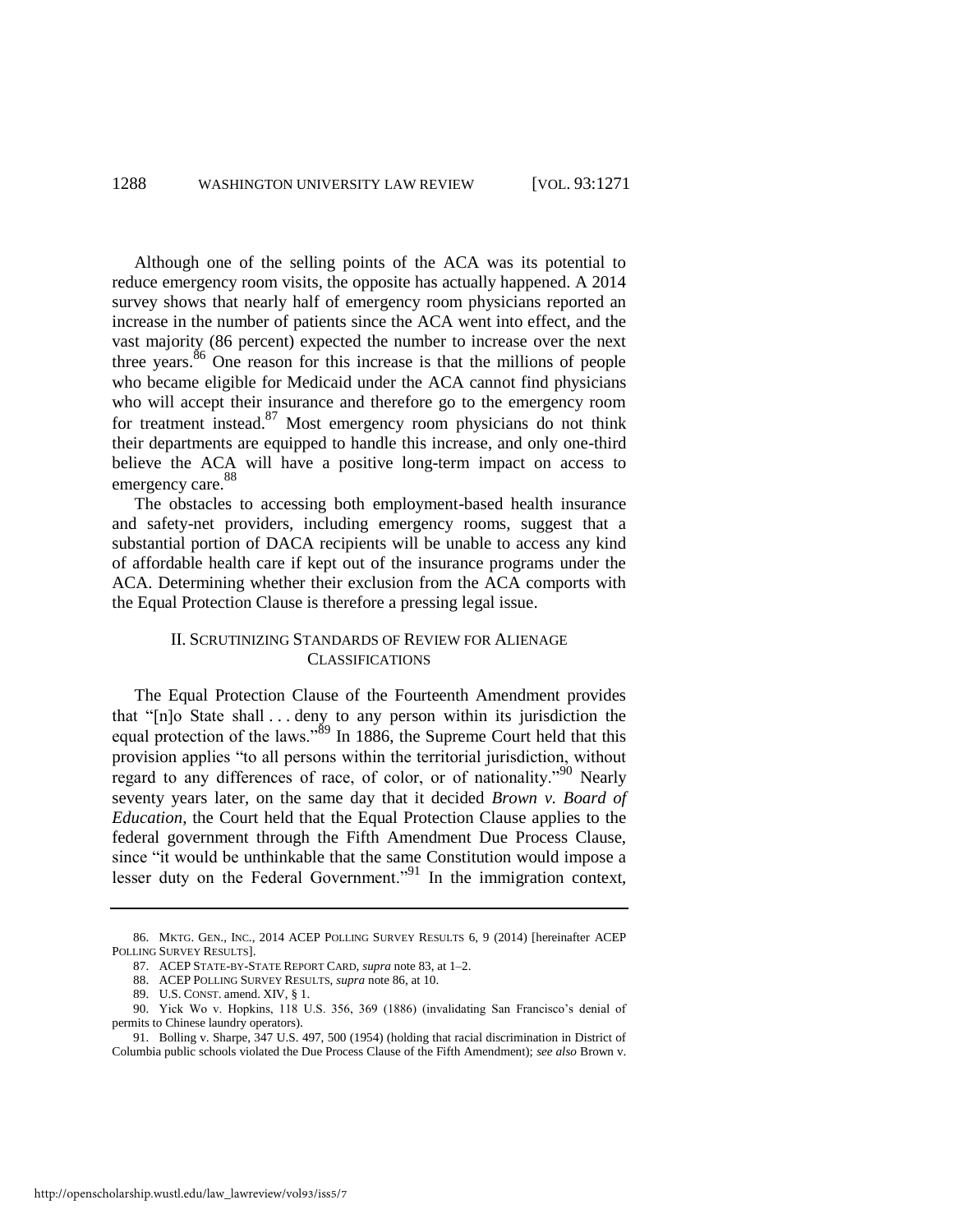however, the Court has held that the Constitution *does* impose a lesser duty on the federal government.<sup>92</sup> While alienage-based classifications by states are generally subject to strict scrutiny, federal classifications usually receive only rational basis review.<sup>93</sup> The deference given to the federal government stems from the plenary power doctrine, which ties the federal immigration power to foreign affairs and national security, issues largely immune from judicial review.<sup>94</sup>

With respect to both state and federal classifications, however, significant questions that bear on the appropriate standard of review remain unanswered to this day. Regarding state classifications, there is currently a circuit split about whether strict scrutiny is limited to legal permanent residents ("LPRs") or extends to others who are lawfully present. With respect to federal classifications, the division of immigration authority between Congress and the President remains unclear, as evidenced by the pending litigation challenging the legality of the DACA and DAPA policies. Furthermore, the allocation of immigration authority *within* the executive branch has remained largely unexamined by courts and scholars alike, yet is highly relevant to assessing alienage-based classifications made by executive agencies. Another layer of complexity emerges when federal and state programs are entangled; courts have sliced this type of "Gordian knot" in conflicting ways.<sup>95</sup> These lacunae in the legal landscape of alienage-based classifications are all relevant to analyzing whether the exclusion of DACA recipients from the ACA

94. *See infra* notes [149–](#page-27-0)54 and accompanying text.

95. Bruns v. Mayhew, 750 F.3d 61, 66 (2014) ("[T]his case presents a Gordian knot of federal and state legislation effecting an adverse impact on resident aliens . . . .").

Bd. of Educ., 347 U.S. 483 (1954) (holding that racial segregation in public schools violated the Equal Protection Clause of the Fourteenth Amendment).

<sup>92.</sup> Mathews v. Diaz, 426 U.S. 67, 85–86 (1976) (applying rational basis review to welfare rules that treated legal permanent residents and citizens differently).

<sup>93.</sup> *Compare Mathews*, 426 U.S. at 85–86 (applying rational basis review to federal welfare rules that treated legal permanent residents and citizens differently), *with* Graham v. Richardson, 403 U.S. 365, 375–76 (1971) (applying strict scrutiny to state welfare rules that treated legal permanent residents and citizens differently). There is an exception to the general rule that state-made classifications receive strict scrutiny when a state excludes noncitizens from participation in its democratic political institutions. In that situation, only rational basis review applies. *See* Cabell v. Chavez-Salido, 454 U.S. 432, 439 (1982) ("The exclusion of aliens from basic governmental processes is . . . a necessary consequence of the community's process of political self-definition."); Ambach v. Norwick, 441 U.S. 68, 73–74 (1979) ("[S]ome state functions are so bound up with the operation of the State as a governmental entity as to permit the exclusion from those functions of all persons who have not become part of the process of self-government."); Sugarman v. Dougall, 413 U.S. 634, 648 (1973) (recognizing "a State's historical power to exclude aliens from participation in its democratic political institutions").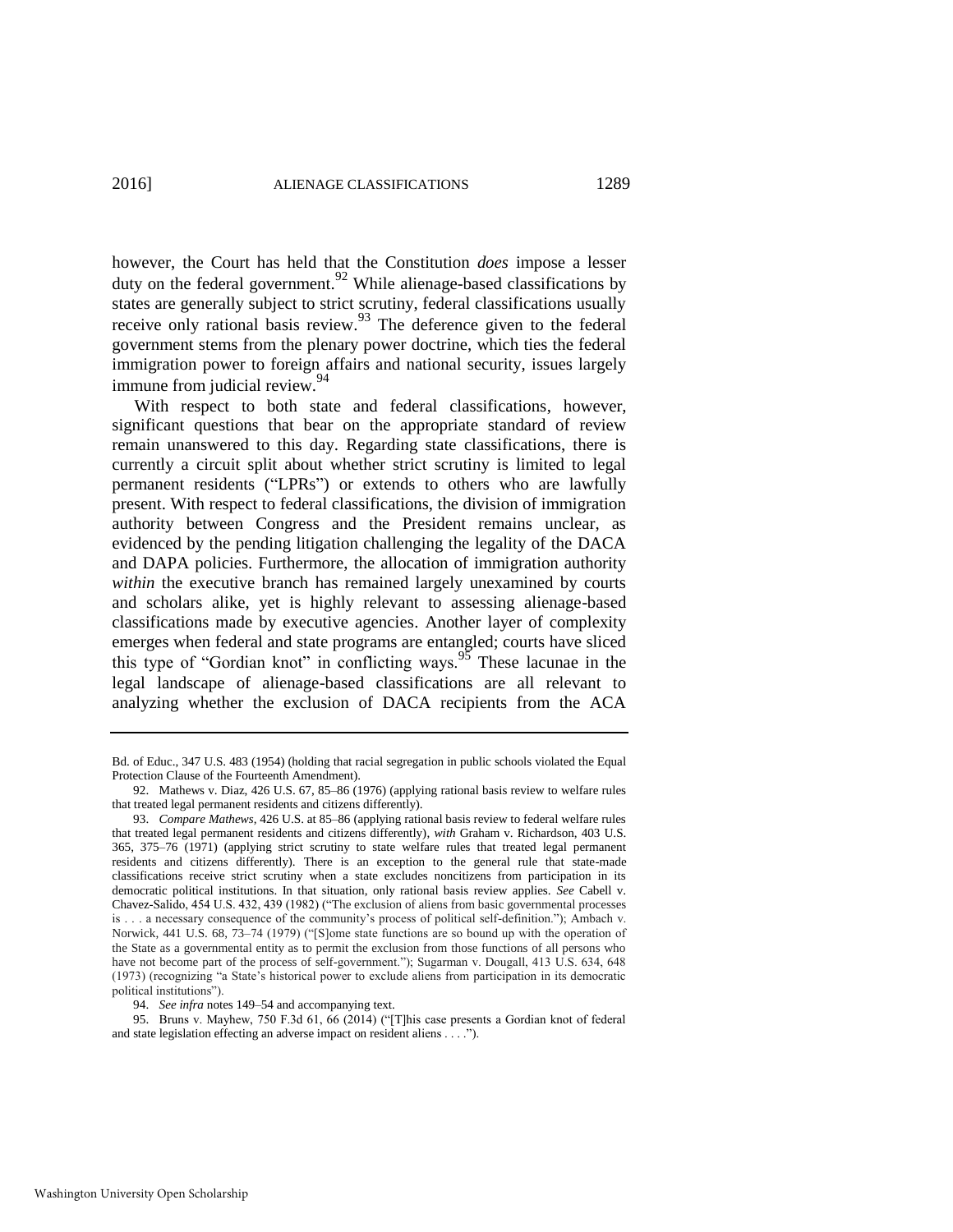violates equal protection. This Part therefore addresses each of them in turn.

#### *A. Discrimination by States*

#### *1. Strict Scrutiny for Legal Permanent Residents*

Since the Supreme Court's 1971 decision in *Graham v. Richardson*, alienage-based classifications made by states are normally subject to strict scrutiny, which requires showing that the classification is necessary to achieve a compelling government interest.96 In *Graham*, the Court examined two state statutes that denied welfare benefits to LPRs.<sup>97</sup> One statute made permanent residents ineligible for these benefits, while the other imposed a fifteen-year residency requirement for them to qualify.<sup>98</sup> For the first time, the Court found that "classifications based on alienage, like those based on nationality or race, are inherently suspect and subject to close judicial scrutiny," as "[a]liens as a class are a prime example of a 'discrete and insular' minority for whom such heightened judicial solicitude is appropriate."<sup>99</sup> Applying strict scrutiny, the Court struck down both statutes as violations of the Equal Protection Clause, explaining that "a State's desire to preserve limited welfare benefits for its own citizens is inadequate to justify ... making noncitizens ineligible."<sup>100</sup> Since *Graham*, the Court has repeatedly found that state laws treating citizens and noncitizens differently violate equal protection under strict scrutiny review.<sup>101</sup>

100. *Id.* at 374.

<sup>96.</sup> *Graham*, 403 U.S. at 375–76; *see also* Takahashi v. Fish & Game Comm'n, 334 U.S. 410, 413, 420, 422 (1948) (holding unconstitutional a California statute that targeted individuals of Japanese descent by barring issuance of fishing licenses to persons "ineligible to citizenship" and explaining that "the power of a state to apply its laws exclusively to its alien inhabitants as a class is confined within narrow limits").

<sup>97.</sup> *Graham*, 403 U.S. at 366–68.

<sup>98.</sup> *Id.*

<sup>99.</sup> *Id.* at 372 (footnotes omitted) (citing United States v. Carolene Prods. Co*.*, 304 U.S. 144, 152 n.4 (1938)).

<sup>101.</sup> *See, e.g.*, Bernal v. Fainter, 467 U.S. 216, 217–18 (1984) (applying strict scrutiny to invalidate a Texas statute that required notaries public to be US citizens); Examining Bd. of Eng'rs, Architects & Surveyors v. Flores de Otero, 426 U.S. 572, 601 (1976) (applying strict scrutiny to state restrictions on civil engineering licenses); *In re* Griffiths, 413 U.S. 717, 717–29 (1973) (applying strict scrutiny to invalidate a Connecticut statute excluding aliens from being licensed as attorneys); Sugarman v. Dougall, 413 U.S. 634, 643 (1973) (holding that the state's exclusion of aliens from civil service jobs denied them equal protection); Dandamudi v. Tisch, 686 F.3d 66, 79 (2d Cir. 2012) (applying strict scrutiny to invalidate a New York statute that prohibited nonimmigrants with temporary work visas from obtaining a pharmacist's license).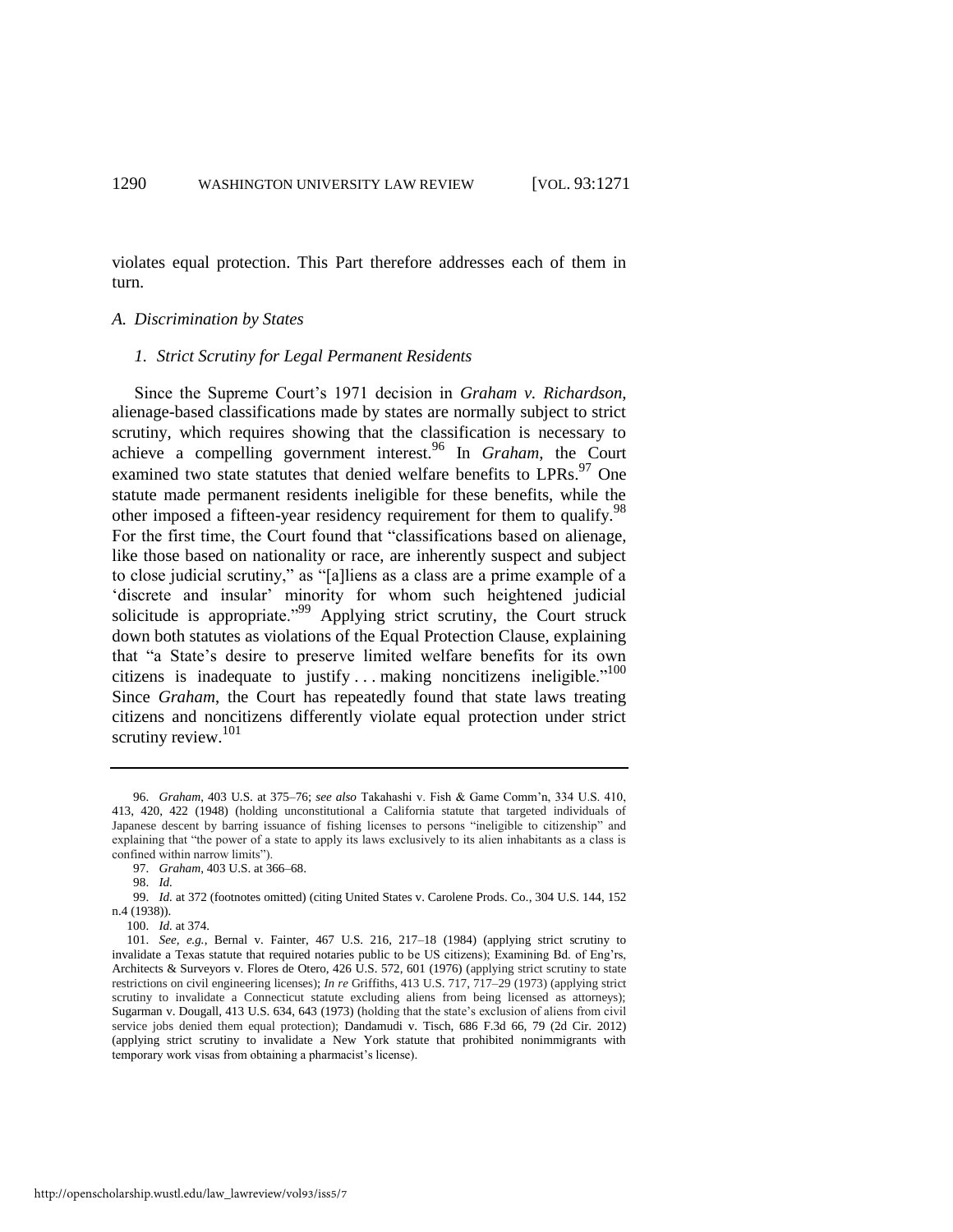State statutes that discriminate among noncitizens likewise are considered classifications based on alienage and subject to strict scrutiny.<sup>102</sup> In *Nyquist v. Mauclet*, the Supreme Court considered a New York statute that imposed alienage-based restrictions on eligibility for state financial assistance for higher education.<sup>103</sup> To qualify, a student had to be a US citizen, an LPR with a pending application for citizenship, an LPR who was not yet qualified to apply for citizenship but who pledged to apply as soon as possible, or someone paroled into the United States as a refugee.104 The statute was challenged on equal protection grounds by two LPRs who did not wish to become US citizens.<sup>105</sup> In defending the constitutionality of the statute, the state argued that "the statute distinguishe[d] only within the heterogeneous class of aliens and [did] not distinguish between citizens and aliens vel non."<sup>106</sup> According to the state, "[o]nly statutory classifications of the latter type . . . warrant strict scrutiny."<sup>107</sup> The Court rejected this argument, reasoning that the Arizona statute at issue in *Graham* "served to discriminate only within the class of aliens: Aliens who met the durational residency requirement were entitled to welfare benefits."108 In *Nyquist*, the Court stressed that "[t]he important points are that [the statute] is directed at aliens and that only aliens are harmed by it. The fact that the statute is not an absolute bar does not mean that it does not discriminate against the class."<sup>109</sup> Since both of the appellees in the case were LPRs, the Court did not specifically address the issue of whether a state statute that harmed only non-LPRs would be constitutional.

109. *Id.* at 9.

<sup>102.</sup> Nyquist v. Mauclet, 432 U.S. 1, 11–12 (1977) (applying strict scrutiny to invalidate a New York statute that limited financial aid for higher education to citizens, those who had applied for citizenship, and those who declared an intent to apply when they became eligible); *Graham*, 403 U.S. at 371–74 (applying strict scrutiny to an Arizona statute that required fifteen years of residence in the United States for noncitizens to qualify for benefits but had no residency requirement for US citizens). 103. *Nyquist*, 432 U.S. at 2–4.

<sup>104.</sup> *Id.* at 3–4.

<sup>105.</sup> *Id.* at 4–6.

<sup>106.</sup> *Id.* at 8 (internal quotation marks omitted).

<sup>107.</sup> *Id.*

<sup>108.</sup> *Id.* at 8–9.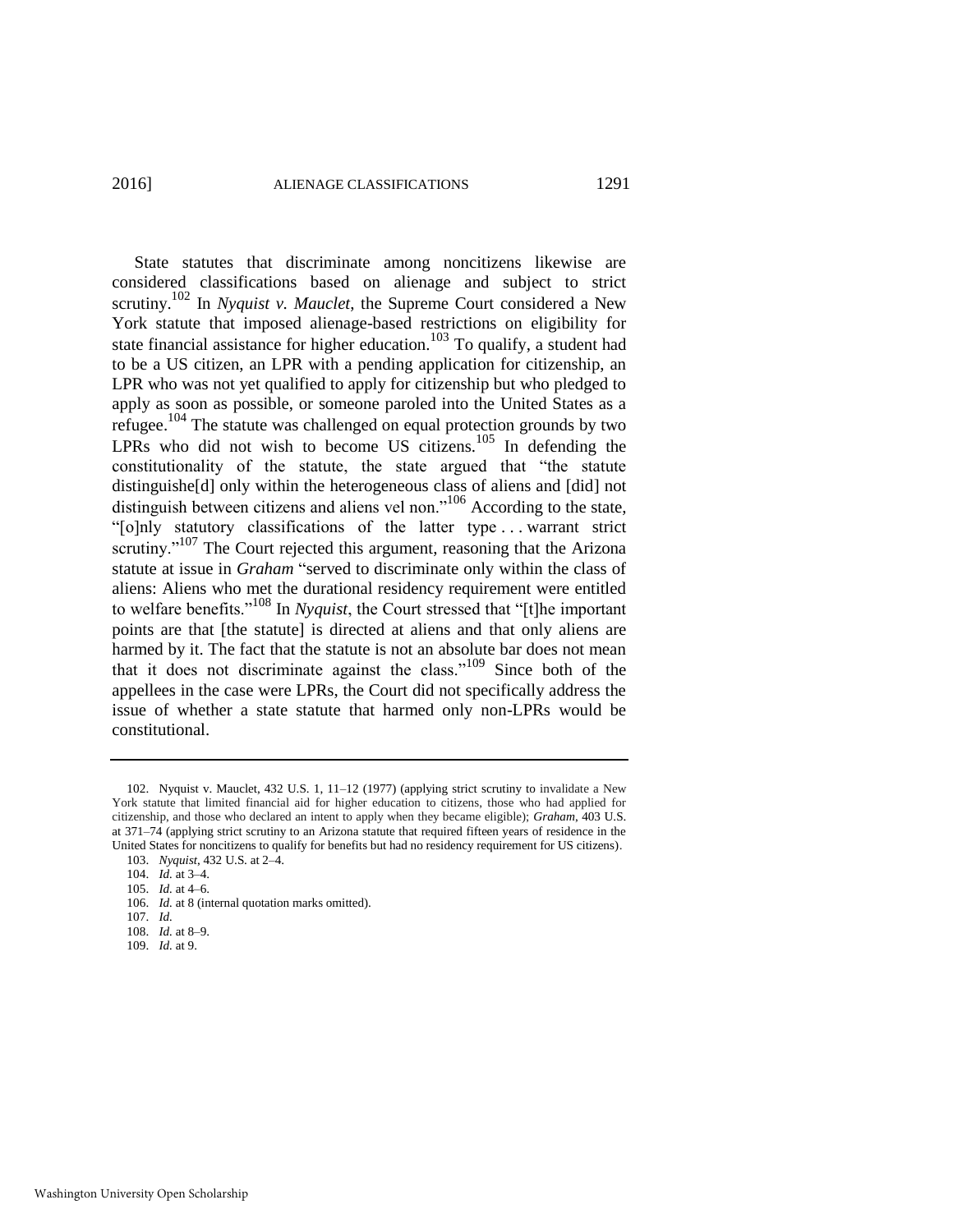Nor has the Supreme Court addressed this issue in any subsequent cases. While the Supreme Court had an opportunity to clarify the standard of review for state laws that discriminate against individuals who have only temporary visas (as opposed to permanent residency) in *Toll v. Moreno*, it declined to do so.<sup>110</sup> There, the Court was asked to decide the constitutionality of a Maryland law that denied in-state tuition to individuals with G-4 visas, which are issued to the immediate family members of employees of international organizations.<sup>111</sup> The Court invalidated the law as preempted by Congress's detailed scheme for G-4 visa holders and therefore did not consider the equal protection issue.<sup>112</sup>

Consequently, although the Supreme Court has not distinguished among categories of lawfully present noncitizens in applying strict scrutiny to state laws, a circuit split has emerged on what standard of review applies to non-LPRs.

#### *2. Circuit Split for Non-Legal Permanent Residents*

The only distinction drawn by the Supreme Court in standards of scrutiny has been between individuals who are lawfully present and those who are undocumented. While the Court has applied strict scrutiny to the former, it indicated that rational basis review applies to the latter in *Plyler v. Doe*, which involved a Texas statute that prohibited undocumented children from attending public schools.<sup>113</sup> In *Plyler*, the Court found that undocumented children did not constitute a suspect class, reasoning that they fell outside of *Graham*'s reach because "their presence in this country in violation of federal law is not a 'constitutional irrelevancy."<sup>114</sup>

<sup>110.</sup> Toll v. Moreno, 458 U.S. 1 (1982). This case was decided the same month as *Plyler v. Doe*, a seminal decision striking down as unconstitutional a Texas statute that prohibited undocumented children from attending school. Plyler v. Doe, 457 U.S. 202 (1982).

<sup>111.</sup> *Toll*, 458 U.S. at 3.

<sup>112.</sup> *Id.* at 17. Some commentators have suggested that the occupational licensing cases discussed above should also have been resolved through the preemption doctrine, since the federal immigration statute and regulations include relevant language about work authorization and licensing. *See* Jennesa Calvo-Friedman, Note, *The Uncertain Terrain of State Occupational Licensing Laws for Noncitizens: A Preemption Analysis*, 102 GEO. L.J. 1597, 1621–22 (2014) (arguing that state laws barring nonimmigrants from certain licensed occupations undermine 8 U.S.C. § 1601, which emphasizes the need for noncitizens to be self-sufficient and rely on their own capabilities); Justin Storch, *Legal Impediments Facing Nonimmigrants Entering Licensed Professions*, 7 MOD. AM. 12, 15 (2011) (discussing the relevance of 8 C.F.R. § 214.2(h)(4)(v)(A), which addresses state licensure as a requirement for obtaining a nonimmigrant visa with H-classification).

<sup>113.</sup> *Plyler*, 457 U.S. 202.

<sup>114.</sup> *Id.* at 223.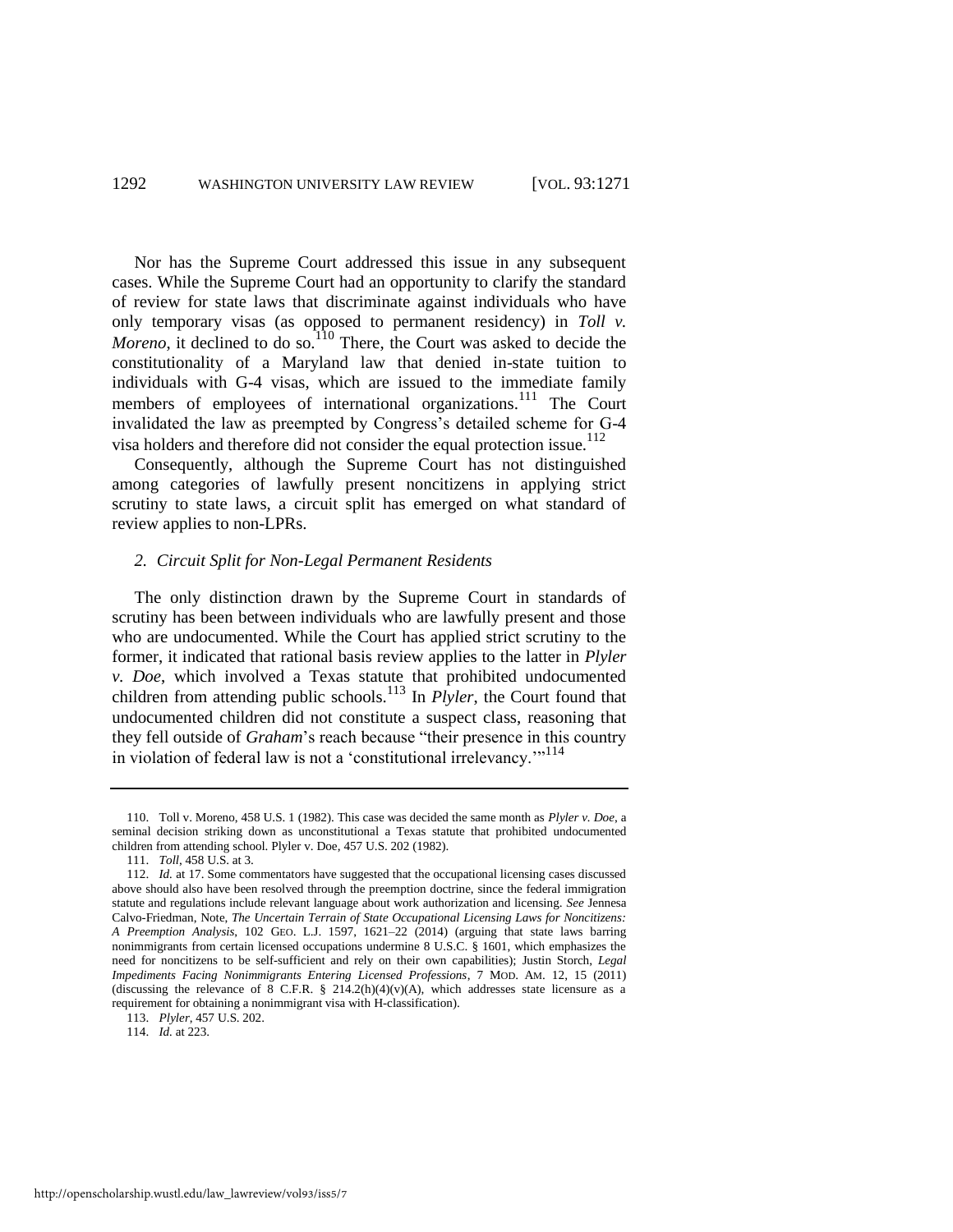<span id="page-23-0"></span>

Although the Court purported to apply rational basis review in *Plyler*, it struck down the Texas statute under a heightened level of scrutiny.<sup>115</sup> The Court explained:

In determining the rationality of [the Texas statute], we may appropriately take into account its costs to the Nation and to the innocent children who are its victims. In light of these countervailing costs, the discrimination . . . can hardly be considered rational unless it furthers some substantial goal of the State  $^{116}$ 

<span id="page-23-1"></span>The Court went on to find that the classification excluding undocumented children was unjustified by the State's interests in preserving resources, protecting itself against an influx of undocumented immigrants, providing high-quality education, or educating only those children likely to remain within its borders.<sup>117</sup> Since the classification did not further any substantial state interest, the Court concluded that denying "a discrete group of innocent children the free public education that it offers to other children" violated the Equal Protection Clause.<sup>118</sup>

Some federal appellate courts have gone further by restricting the application of strict scrutiny to state laws that discriminate against LPRs. Conflicting interpretations of Supreme Court precedents have resulted in a circuit split about whether strict scrutiny applies to nonimmigrants, a technical term for individuals who have temporary visas, not permanent residency. Nonimmigrant visas are granted for specific purposes and limited periods of time.<sup>119</sup> The Fifth and Sixth Circuits have held that rational basis review applies to nonimmigrants, whereas the Second Circuit has held that strict scrutiny applies to all lawfully present

<sup>115.</sup> *Id.* at 220 ("It is . . . difficult to conceive of a rational justification for penalizing these children for their presence within the United States."); *id.* at 223–24 (examining the "rationality" of the Texas statute and whether it "furthers some substantial goal of the State"). Justice Powell's concurrence noted that "review in a case such as [this] is properly heightened." *Id.* at 238 & n.2 (Powell, J., concurring).

<sup>116.</sup> *Id.* at 223–24 (majority opinion).

<sup>117.</sup> *Id.* at 227–30.

<sup>118.</sup> *Id.* at 230.

<sup>119.</sup> Examples of nonimmigrant visas include tourist visas, temporary work visas, student visas, investor visas, and visas for entertainers or athletes.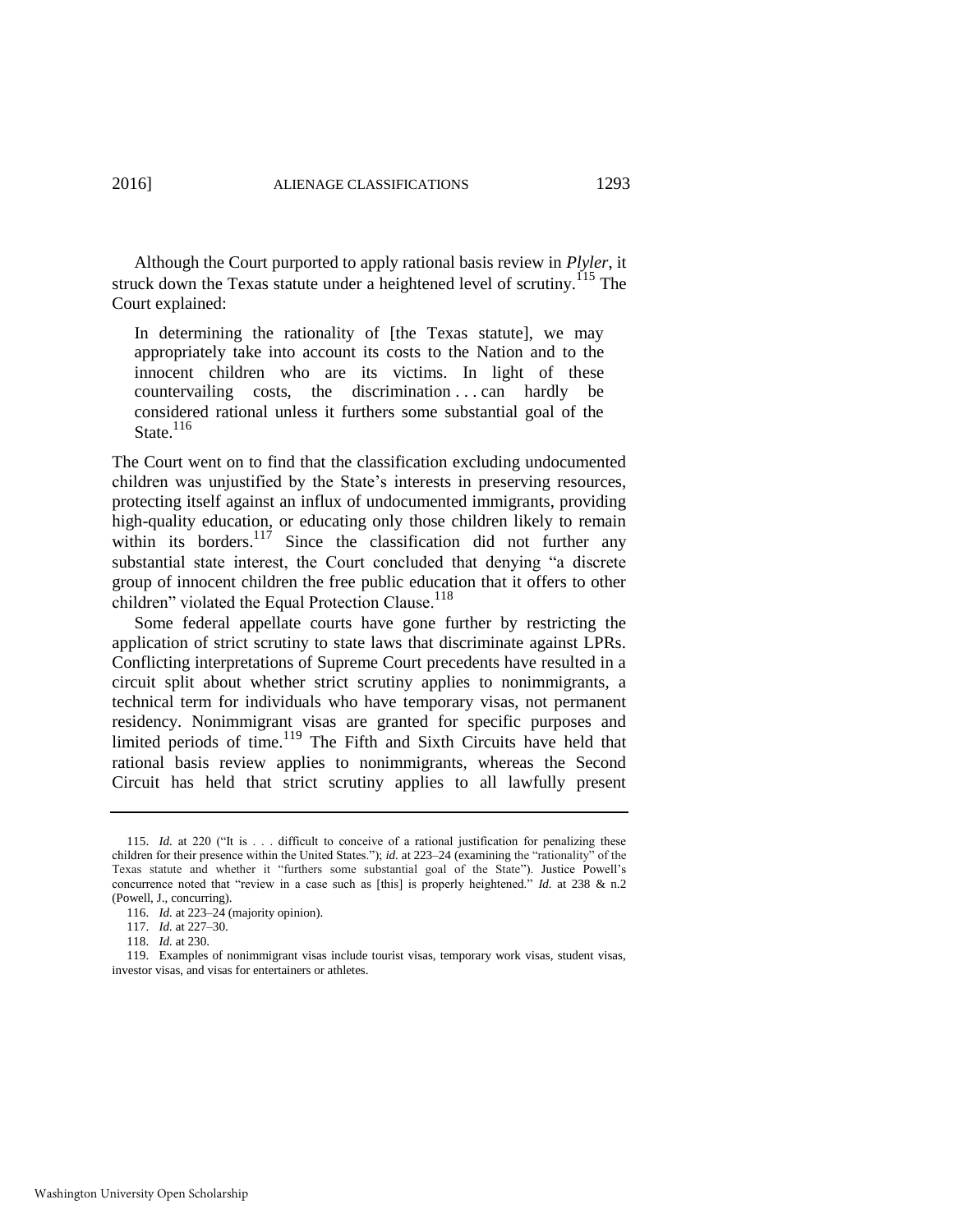noncitizens.120 The Ninth Circuit has also implicitly found that strict scrutiny applies to nonimmigrants. $121$ 

In *LeClerc v. Webb*, the Fifth Circuit applied rational basis review to a Louisiana Supreme Court rule that required applicants for admission to the Louisiana State Bar to be citizens or  $LPRs$ <sup>122</sup> The court construed Supreme Court decisions such as *Graham* as justifying strict scrutiny based on two conditions specific to LPRs: (1) their similarity to citizens in their economic, social, and civic conditions; and (2) their inability to exert political power, despite this similarity.<sup>123</sup> The court then distinguished nonimmigrants on the basis that they are not "entrenched" in society like LPRs, their lack of political power is "tied to their temporary connection to this country," and "the numerous variations among nonimmigrant aliens' admission status make it inaccurate to describe them *as a class* that is 'discrete' or 'insular.'"<sup>124</sup> The court therefore rejected arguments that nonimmigrants constitute a suspect or quasi-suspect class and applied only rational basis review.125 Judge Higginbotham, who dissented from the court's denial of a petition for rehearing en banc, cautioned that "judicially crafting a subset of aliens, scaled by how it perceives the aliens' proximity to citizenship . . . . is a bold step not sanctioned by Supreme Court precedent."<sup>126</sup>

In a 2011 decision, *Van Staden v. St. Martin*, the Fifth Circuit relied on *LeClerc* in applying rational basis review to uphold a Louisiana rule restricting nursing licenses to permanent residents and citizens.<sup>127</sup> In that case, the appellant was a citizen of South Africa who had lived in the United States since 2001 and was a licensed practical nurse in Texas.<sup>128</sup> When she moved to Louisiana in 2007, she was denied a nursing license based solely on her immigration status, although that status authorized her to work as a nurse in the United States.<sup>129</sup> Van Staden applied for

- 127. Van Staden v. St. Martin, 664 F.3d 56, 57–62 (5th Cir. 2011).
- 128. *Id.* at 57.

<sup>120.</sup> Dandamudi v. Tisch, 686 F.3d 66, 72–74 (2d Cir. 2012); League of United Latin Am. Citizens v. Bredesen, 500 F.3d 523, 530–36 (6th Cir. 2007); LeClerc v. Webb, 419 F.3d 405, 420–21 (5th Cir. 2005).

<sup>121.</sup> *See* Korab v. Fink, 797 F.3d 572 (9th Cir. 2014) (involving nonimmigrants residing in Hawaii under the Compact of Free Association with the United States).

<sup>122.</sup> *LeClerc*, 419 F.3d at 420.

<sup>123.</sup> *Id.* at 417.

<sup>124.</sup> *Id.*

<sup>125.</sup> *Id.* at 417–20.

<sup>126.</sup> LeClerc v. Webb, 444 F.3d 428, 429 (5th Cir. 2006) (Higginbotham, J., dissenting).

<sup>129.</sup> *Id.*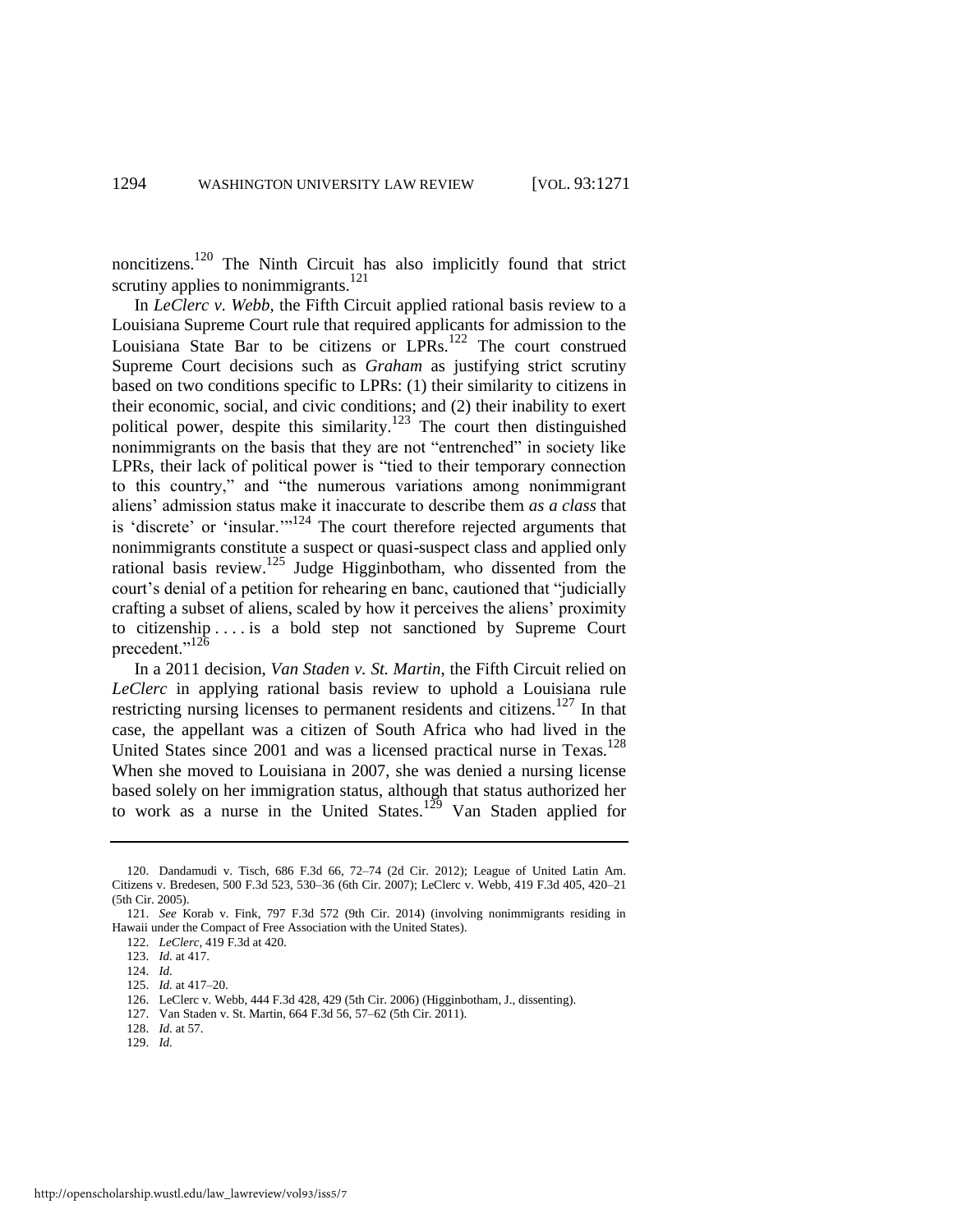permanent resident status, but the Fifth Circuit found that a pending application was not enough to trigger strict scrutiny.<sup>130</sup> The court held that "*LeClerc* draws a clean line between permanent resident aliens and nonimmigrant aliens," and that LPR applicants like Van Staden "fall into the latter category, even if close to the former." $131$ 

<span id="page-25-0"></span>The Sixth Circuit followed in the Fifth Circuit's footsteps in applying rational basis review to a Tennessee law that required proof of US citizenship or permanent resident status to obtain a driver's license.132 The Sixth Circuit distinguished *Nyquist*, where the Supreme Court had applied strict scrutiny to a New York law that denied state financial assistance for higher education to nonimmigrants as well as LPRs, primarily on the basis that both of the plaintiffs in that case were  $LPRs.$ <sup>133</sup> The court then adopted the Fifth Circuit's reasoning in *LeClerc*, distinguishing nonimmigrants from LPRs on the basis that they "are admitted to the United States only for the duration of their authorized status, are not permitted to serve in the U.S. military, are subject to strict employment restrictions, incur differential tax treatment, and may be denied federal welfare benefits."<sup>134</sup> In his dissenting opinion, Judge Gilman advocated "taking the Supreme Court at its word when it reaffirmed in *Graham* that 'classifications based on alienage . . . are inherently suspect and subject to close judicial scrutiny."<sup>135</sup>

The Second Circuit has completely rejected the Fifth and Sixth Circuit's analysis.136 In *Dandamudi v. Tisch*, the Second Circuit explained that the Supreme Court had never used proximity to citizenship as a test for determining whether a given group of noncitizens should be considered a suspect class entitled to strict scrutiny.137 Furthermore, the Second Circuit found that "the Supreme Court recognizes aliens generally as a discrete and insular minority without significant political clout."<sup>138</sup> The court also reasoned that even if the appropriate level of scrutiny did depend on the noncitizens' proximity to citizenship, it would still apply strict scrutiny because nonimmigrants pay taxes, are sometimes allowed to

137. *Id.* at 75–77.

<sup>130.</sup> *Id.* at 60–61.

<sup>131.</sup> *Id.* at 59.

<sup>132.</sup> League of United Latin Am. Citizens v. Bredesen, 500 F.3d 523, 532–33 (6th Cir. 2007).

<sup>133.</sup> *Id.*

<sup>134.</sup> *Id.* at 533.

<sup>135.</sup> *Id.* at 542 (Gilman, J., dissenting) (quoting Graham v. Richardson, 403 U.S. 365, 372 (1971)).

<sup>136.</sup> Dandamudi v. Tisch, 686 F.3d 66, 75–79 (2d Cir. 2012).

<sup>138.</sup> *Id.* at 75.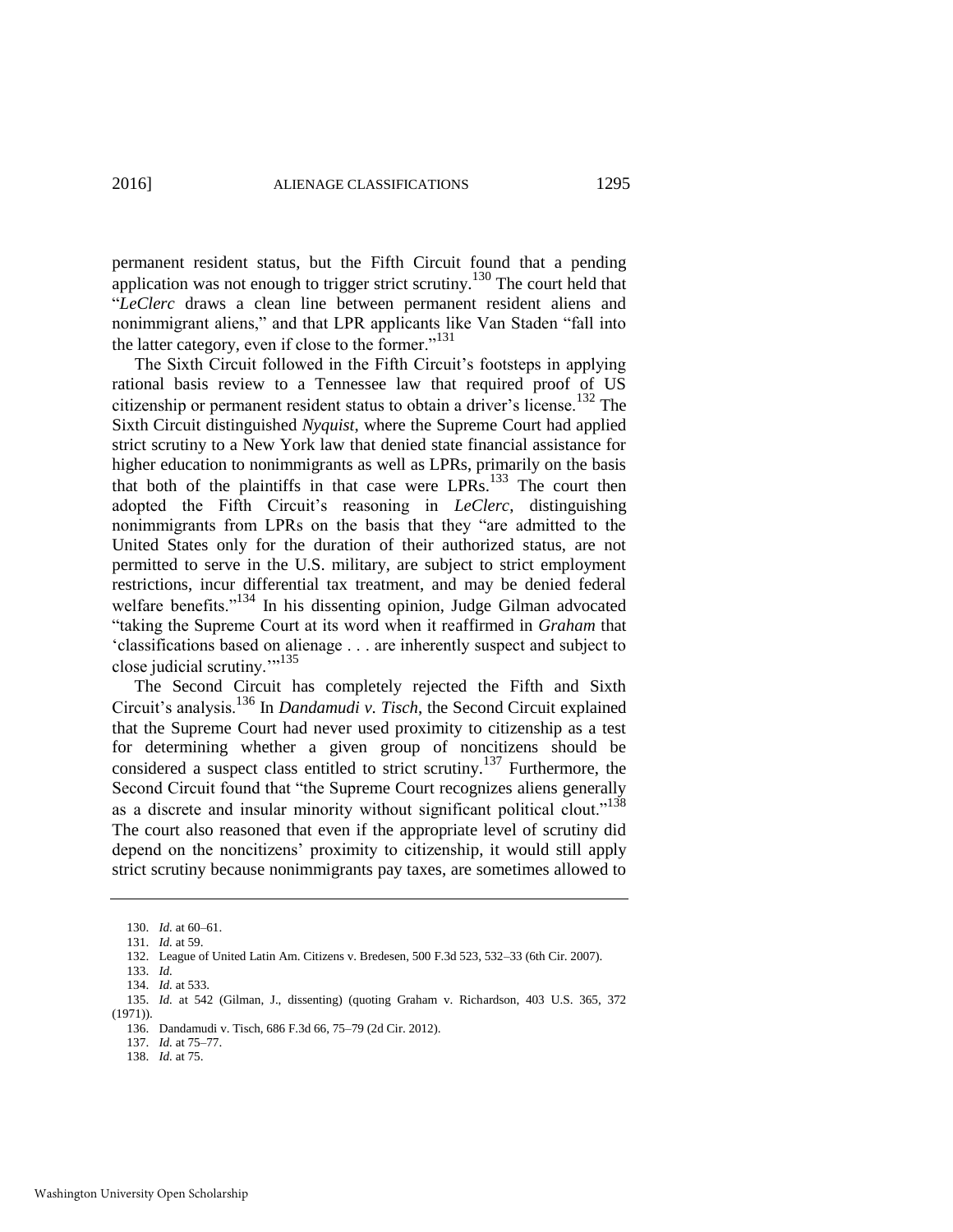have the intent of remaining permanently in the United States, and were authorized by the federal government to work in the very occupation from which New York was excluding them.<sup>139</sup> The court noted that nonimmigrants often remain in the United States for many years and frequently become LPRs.<sup>140</sup> Finally, the Second Circuit found that applying rational basis review to nonimmigrants would create absurd results, since the Supreme Court had applied *heightened* rational basis review to undocumented children in *Plyler*. 141

While the Ninth Circuit has not explicitly addressed this issue like the Second Circuit, it has implicitly indicated that strict scrutiny would apply to nonimmigrants subjected to discriminatory state laws. In *Korab v. Fink*, the court considered whether nonimmigrants residing in Hawaii under a Compact of Free Association with the United States ("COFA residents") could be excluded from state-funded health care benefits pursuant to the Welfare Reform Act of  $1996$ <sup>142</sup> The focus of the court in that case was whether to categorize the discrimination as state or federal, since that would dictate the standard of review.<sup>143</sup> At no point did the court suggest that the nonimmigrant status of the COFA residents triggered rational basis review. If that were the case, the court could have resolved the case without analyzing a complex, hybrid statute.<sup>144</sup>

A lacuna in the law remains not only regarding the standard of review for nonimmigrants, but also for individuals who are authorized to be in the country but do not have a legal status. This group includes, among others, noncitizens with deferred action status or temporary protected status, individuals who have been paroled into the United States or who have pending applications for various forms of relief (such as asylum and cancellation of removal), and noncitizens granted withholding of removal or protection under the Convention Against Torture based on a risk of persecution or torture in their home countries. All of these individuals are lawfully present in the United States, as they have authorization to be here for at least a temporary period of time, do not accrue "unlawful presence," and are eligible to apply for work authorization.<sup>145</sup> For some of these

145. *See generally* 8 C.F.R. § 274a.12 (2016) (describing classes of aliens authorized to accept employment); Interoffice Memorandum from Donald Neufeld, Acting Assoc. Dir., Domestic Operations Directorate, U.S. Citizenship & Immigration Servs. et al., to Field Leadership (May 6,

<sup>139.</sup> *Id.* at 77.

<sup>140.</sup> *Id.* at 78.

<sup>141.</sup> *Id.* (citing Plyler v. Doe, 457 U.S. 202, 230 (1982)).

<sup>142.</sup> Korab v. Fink, 797 F.3d 572 (9th Cir. 2014).

<sup>143.</sup> *Id.* at 580–84.

<sup>144.</sup> *See id.* at 585 (Bybee, J., concurring).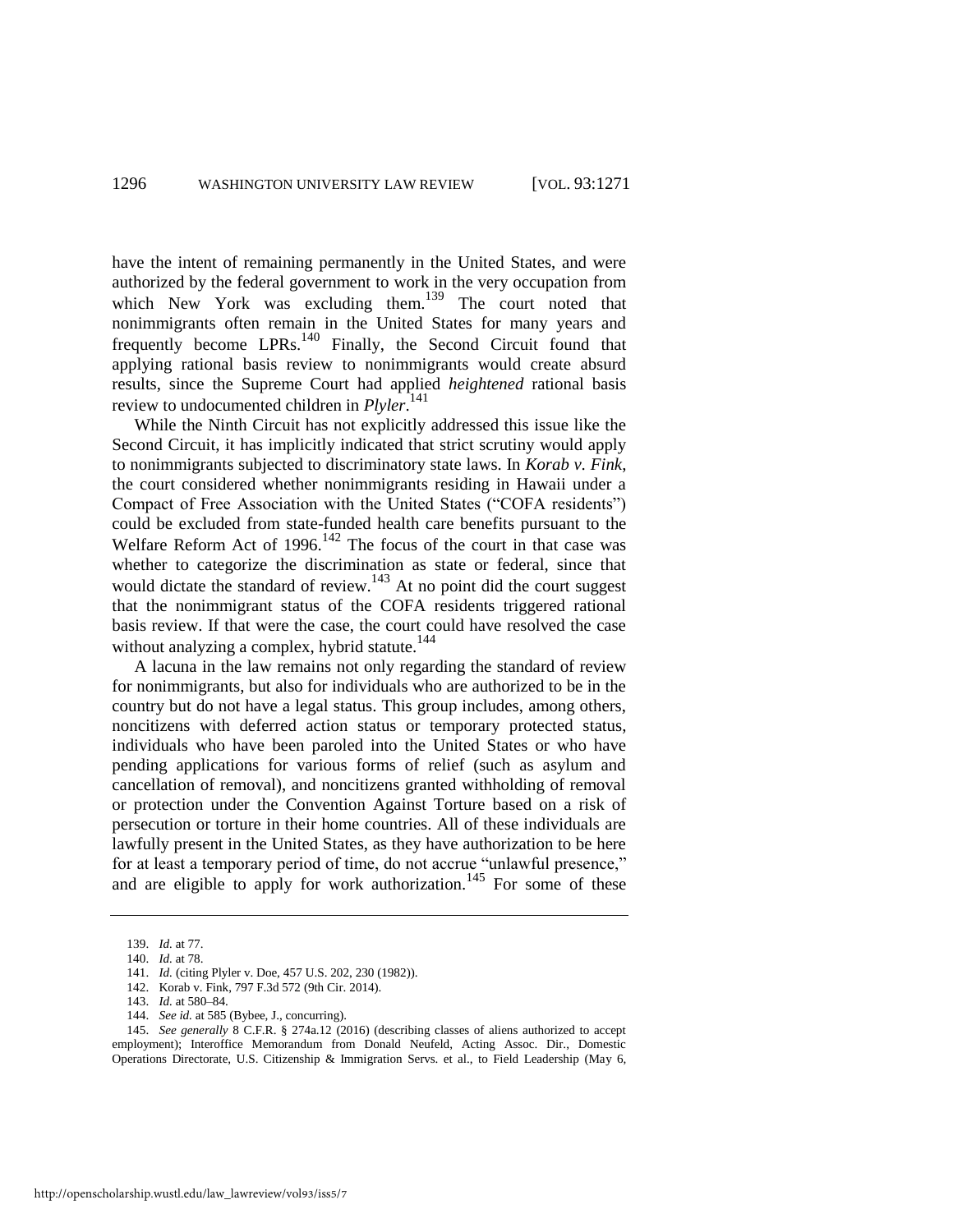categories, the individual may be authorized to remain in the United States even after a deportation order is issued. For example, when a noncitizen is granted withholding of removal or protection under the Convention Against Torture, a deportation order is issued, but the deportation is withheld indefinitely. Similarly, individuals who are ordered deported but obtain a stay of removal may be granted deferred action status for a temporary period.

So far, only the Ninth Circuit has had the opportunity to consider what standard of review applies to these categories of noncitizens with "less" than nonimmigrant status. In a recent case, the court considered the constitutionality of an Arizona statute that prohibited DACA recipients from using their work permits as evidence of their lawful presence in the United States, while allowing similarly situated individuals with pending applications for cancellation of removal and adjustment of status to do so.<sup>146</sup> In reversing the denial of a preliminary injunction, the court found that the equal protection claim would likely succeed.<sup>147</sup> However, it did not decide if the standard of review is strict scrutiny or rational basis or something in between, because it found that Arizona's law would not even survive the rational basis test.<sup>148</sup> Thus, courts have yet to weigh in on the proper standard of review for equal protection claims involving noncitizens with deferred action status or other types of authorized periods of stay that do not amount to a visa of any kind.

# *B. Discrimination by the Federal Government*

#### <span id="page-27-0"></span>*1. Rational Basis Review and the Plenary Power*

Although alienage-based classifications are subject to strict scrutiny when made by states, at least if they affect LPRs, such classifications receive great deference when made by the federal government due to the plenary power doctrine.149 The Court has held that Congress possesses plenary power over immigration based on its constitutional authority to

<sup>2009),</sup> *available at* http://www.uscis.gov/sites/default/files/USCIS/Laws/Memoranda/Static\_Files\_ Memoranda/2009/revision\_redesign\_AFM.PDF.

<sup>146.</sup> Ariz. Dream Act Coalition v. Brewer, 757 F.3d 1053, 1063–67 (9th Cir. 2014).

<sup>147.</sup> *Id.*

<sup>148.</sup> *Id.* at 1065–67.

<sup>149.</sup> *See* Louis Henkin, *The Constitution and United States Sovereignty: A Century of* Chinese Exclusion *and its Progeny*, 100 HARV. L. REV. 853, 853–54 (1987); *see also generally* Stephen H. Legomsky, *Immigration Law and the Principle of Plenary Congressional Power*, 1984 SUP. CT. REV. 255 (arguing that the Court has been unusually deferential in the area of immigration).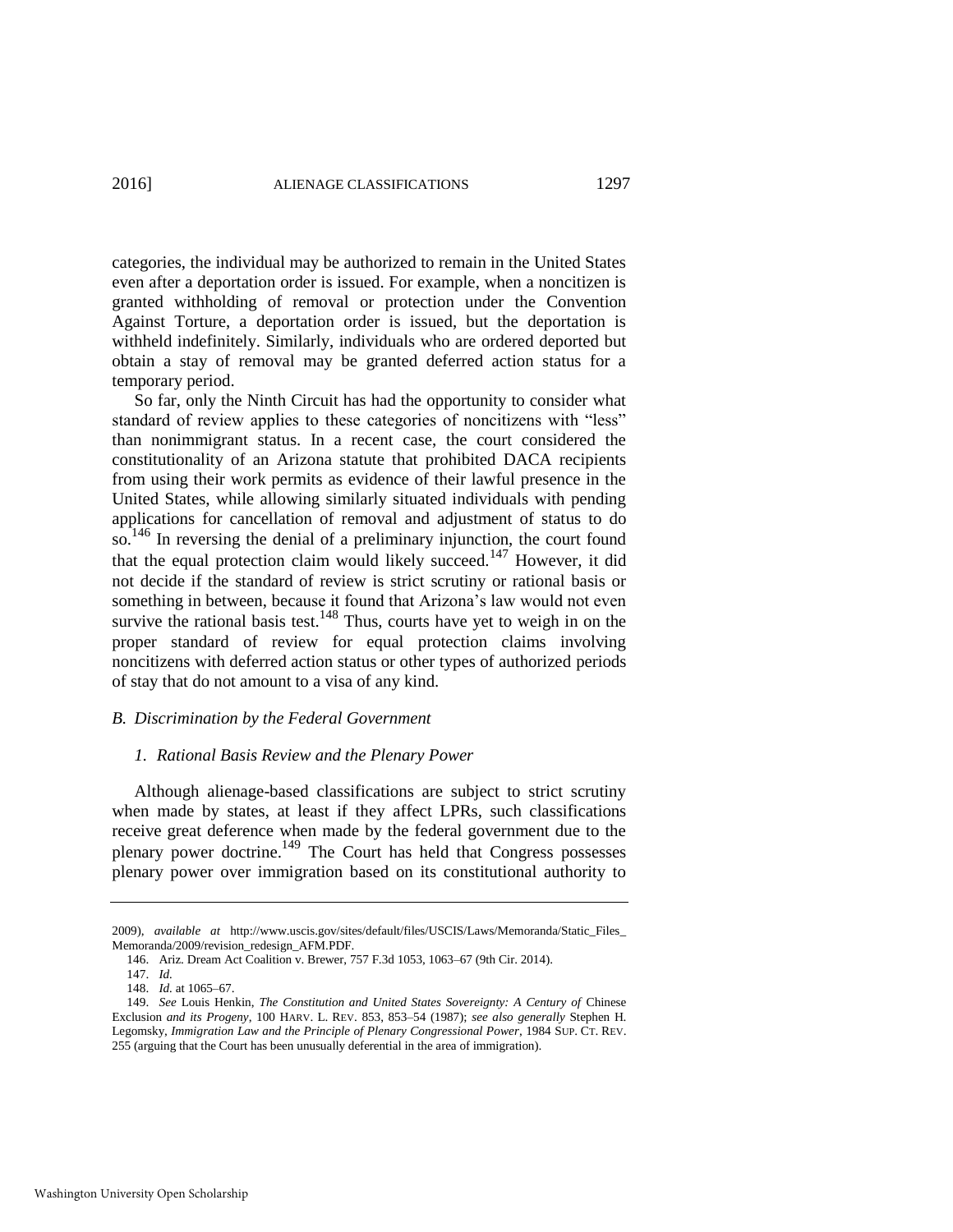<span id="page-28-0"></span>establish a "Uniform Rule of Naturalization" and "regulate Commerce with foreign Nations."<sup>150</sup> While the plenary power doctrine was initially articulated in a case upholding the exclusion of Chinese laborers from the United States, the Court has found that it extends far beyond the admission and exclusion of immigrants, giving Congress power over almost all aspects of noncitizens' lives.<sup>151</sup> During the early part of the twentieth century, the Supreme Court discussed the plenary power only in relation to Congress.152 Subsequent decisions, however, have explicitly extended the plenary power to the President, based on the President's inherent authority over foreign affairs, which derives from the authority "to make Treaties," to "appoint Ambassadors, other public Ministers, and Consuls," and to "receive Ambassadors and other public Ministers."153 The Court has also found that the power to exclude noncitizens is inherent to national sovereignty.<sup>154</sup>

While the plenary power is quite broad, it does not render government action completely immune from judicial review. The Supreme Court has

<sup>150.</sup> U.S. CONST. art. I, § 8, cls. 3–4; Mathews v. Diaz, 426 U.S. 67, 79–80 (1976) (noting that Congress has "broad power over naturalization and immigration"); DeCanas v. Bica, 424 U.S. 351, 354 (1976) ("Power to regulate immigration is unquestionably exclusively a federal power."), *superseded by statute*, Immigration Reform and Control Act of 1986, Pub. L. No. 99-603, 100 Stat. 3445, *as recognized in* Chamber of Commerce v. Whiting, 563 U.S. 582, 588–90 (2011); Takahashi v. Fish & Game Comm'n, 334 U.S. 410, 416 (1948) (citing Fong Yue Ting v. United States, 149 U.S. 698, 713 (1893)) ("The authority to control immigration . . . is vested solely in the Federal government.").

<sup>151.</sup> Chae Chan Ping v. United States, 130 U.S. 581, 609 (1889); Gabriel J. Chin, *Segregation's*  Last Stronghold: Race Discrimination and the Constitutional Law of Immigration, 46 UCLA L. REV. 1, 53–73 (1998); Legomsky, *supra* not[e 149,](#page-27-0) at 255–60; Hiroshi Motomura, *Immigration Law After a Century of Plenary Power: Phantom Constitutional Norms and Statutory Interpretation*, 100 YALE L.J. 545, 549 (1990).

<sup>152.</sup> *E.g.*, Lloyd Sabaudo Societa Anonima Per Azioni v. Elting, 287 U.S. 329, 334 (1932) ("Under the Constitution and laws of the United States, control of the admission of aliens is committed exclusively to Congress . . . ."); Lapina v. Williams, 232 U.S. 78, 88 (1914) ("The authority of Congress over the general subject-matter is plenary; it may exclude aliens altogether, or prescribe the terms and conditions upon which they may come into or remain in this country."); Oceanic Steam Navigation Co. v. Stranahan, 214 U.S. 320, 339 (1909) ("[O]ver no conceivable subject is the legislative power of Congress more complete than it is over [immigration].").

<sup>153.</sup> U.S. CONST. art. II, § 2, cl. 2; *id.* art. II, § 3; *see also, e.g.*, *Mathews*, 426 U.S. at 81 (referring to the "narrow standard of review of decisions made by the Congress or the President in the area of immigration"); United States *ex rel.* Knauff v. Shaughnessy, 338 U.S. 537, 542 (1950) ("The exclusion of aliens is a fundamental act of sovereignty. The right to do so stems not alone from legislative power but is inherent in the executive power to control the foreign affairs of the nation."); United States v. Curtiss-Wright Export Corp., 299 U.S. 304, 320 (1936) (describing "the very delicate, plenary and exclusive power of the President as the sole organ of the federal government in the field of international relations—a power which does not require as a basis for its exercise an act of Congress").

<sup>154.</sup> *Knauff*, 338 U.S. at 542.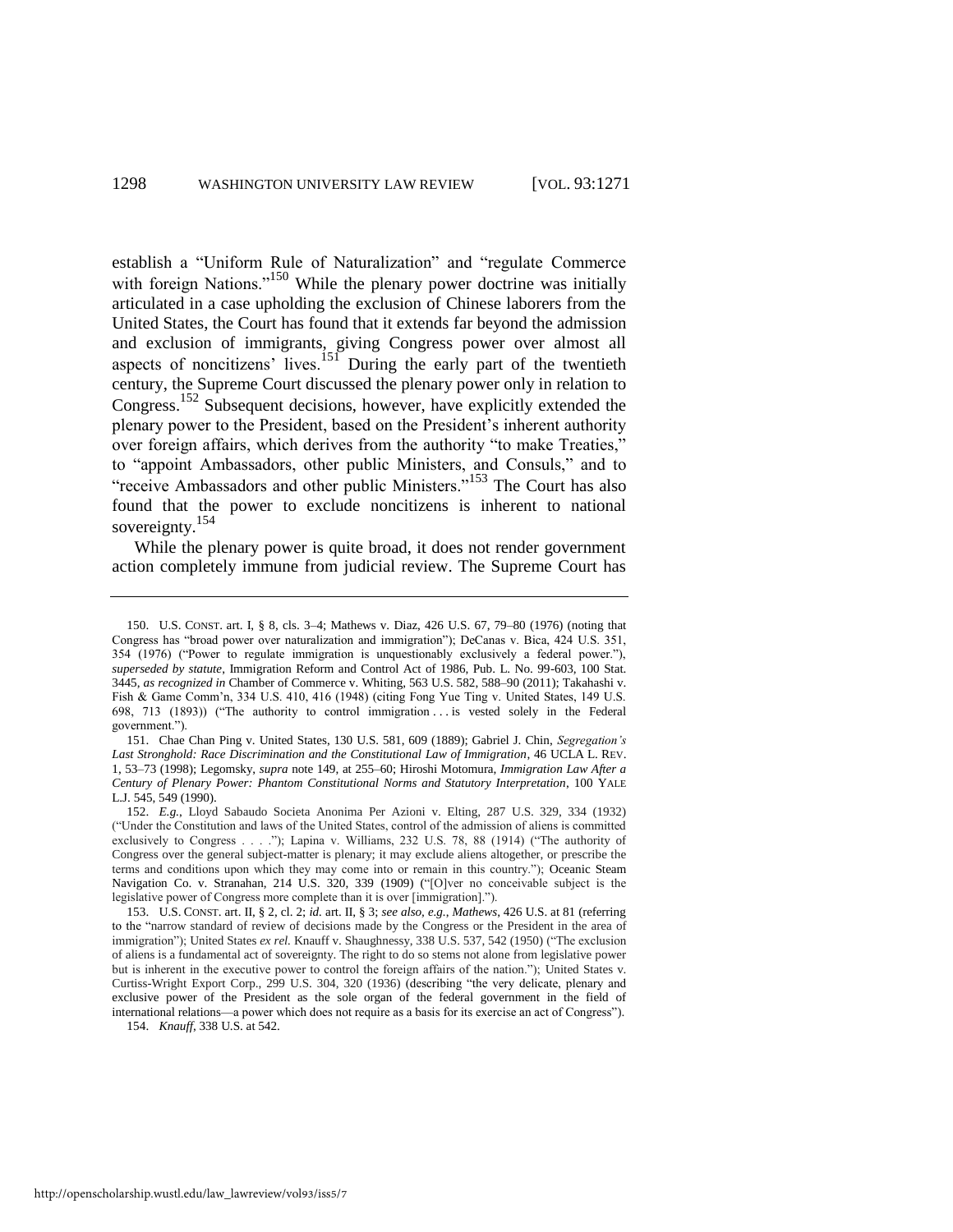acknowledged its limits in cases dating back at least one hundred years.<sup>155</sup> In *Knauff*, the Court recognized that judicial review remains available for constitutional and statutory claims.<sup>156</sup> The Court's language in *Kleindienst v. Mandel*, which involved the Attorney General's discretionary decision to deny a waiver of inadmissibility, further found that the Executive did not have "unfettered discretion."157 There, the Court reviewed the decision to ensure that there was a "facially legitimate and bona fide" reason for the agency's exercise of discretion.<sup>158</sup>

In *Mathews v. Diaz*, decided a few years later, the Court explicitly applied rational basis review to alienage-based classifications by the federal government.<sup>159</sup> *Diaz* upheld distinctions based on alienage in the federal Medicare statute, which required legal permanent residents, but not citizens, to satisfy a five-year residency requirement to qualify for certain benefits.<sup>160</sup> Due to the "narrow standard of review of decisions made by the Congress or the President in the area of immigration," the Court found that Congress is allowed to enact laws that treat citizens and noncitizens differently, as long as those laws are rationally related to a legitimate government purpose.<sup>161</sup> Accordingly, the Court found it "unquestionably reasonable for Congress to make an alien's [benefit] eligibility depend on both the character and the duration of his residence."162 Since *Diaz*, federal appellate courts have repeatedly upheld alienage classifications in federal statutes pertaining to benefits under rational basis review.<sup>163</sup> Only

<sup>155.</sup> *See, e.g.*, Gegiow v. Uhl, 239 U.S. 3, 9 (1915) ("[W]hen the record shows that a commissioner of immigration is exceeding his power, the alien may demand his release upon habeas corpus."); Ekiu v. United States, 142 U.S. 651, 660 (1892) (reasoning that even though the political branches have plenary power, a noncitizen denied entry into the United States "is doubtless entitled to a writ of *habeas corpus* to ascertain whether the restraint is lawful").

<sup>156.</sup> *Knauff*, 338 U.S. at 543–46 (rejecting the petitioner's claims that the regulations were unreasonable or that the War Brides Act required a hearing, and acknowledging that the Attorney General had acted pursuant to valid regulations); *see also* Zadvydas v. Davis, 533 U.S. 678, 695 (2001) (noting that the plenary power "is subject to important constitutional limitations"); INS v. St. Cyr, 533 U.S. 289, 301, 311 (2001) (internal quotation marks omitted) (finding that judicial review is available "as a means of reviewing the legality of [the order of removal]" even where the statute "preclud[es] judicial review to the maximum extent possible under the Constitution").

<sup>157.</sup> Kleindienst v. Mandel, 408 U.S. 753, 769 (1972).

<sup>158.</sup> *Id.* 

<sup>159. 426</sup> U.S. 67 (1976).

<sup>160.</sup> *Id.* at 79–87.

<sup>161.</sup> *Id.* at 81–89.

<sup>162.</sup> *Id.* at 82–83.

<sup>163.</sup> *E.g.*, Lewis v. Thompson, 252 F.3d 567, 582–84 (2d Cir. 2001) (upholding Welfare Reform Act restrictions on alien eligibility for state-administered prenatal Medicaid benefits); Aleman v. Glickman, 217 F.3d 1191, 1197–1204 (9th Cir. 2000) (same for food stamps); City of Chicago v. Shalala, 189 F.3d 598, 603–09 (7th Cir. 1999) (same for supplemental security income ("SSI") and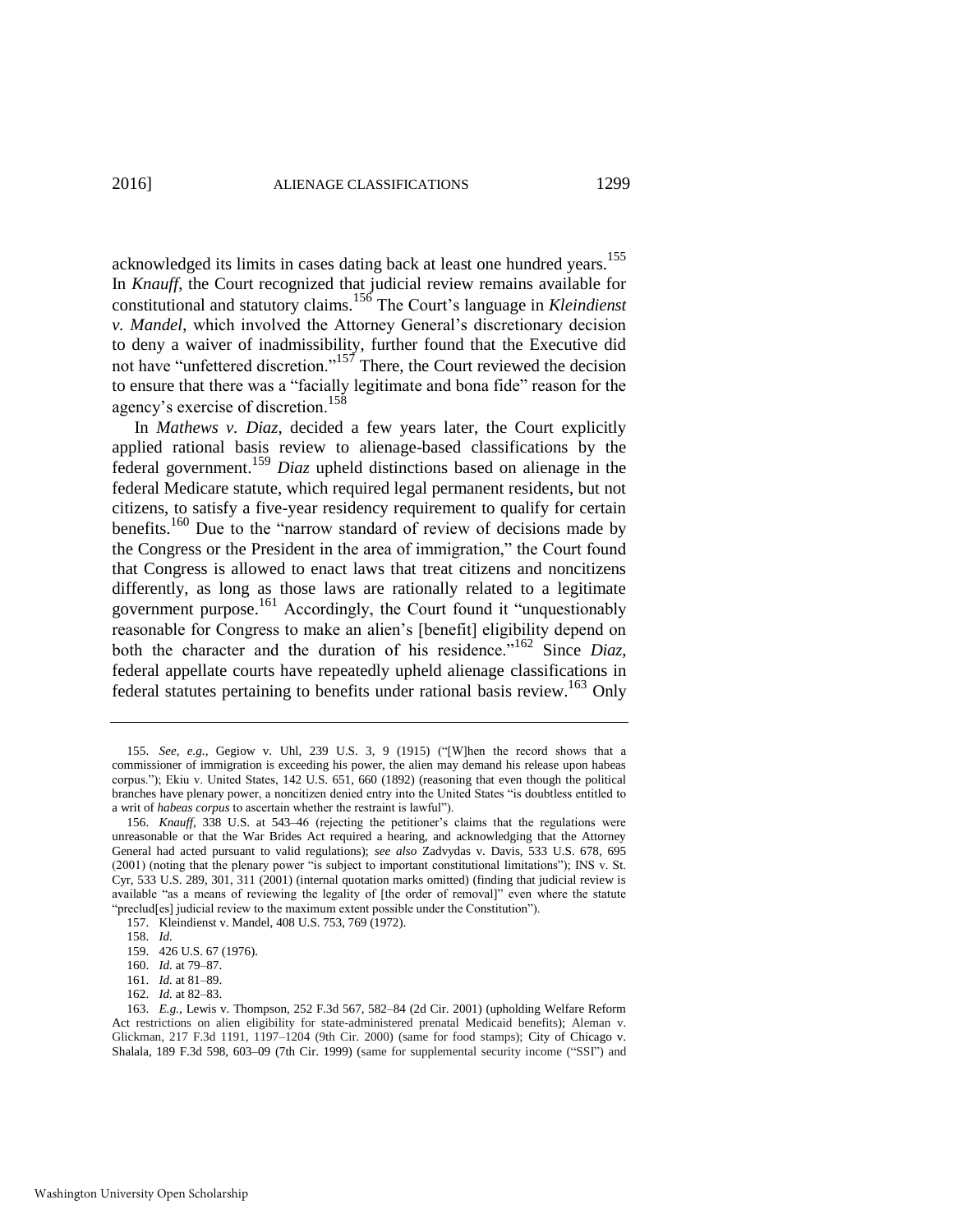in a handful of cases have courts invalidated federal government action pertaining to immigration as irrational.<sup>164</sup>

#### *2. Allocation of Power Between Congress and the President*

Although the plenary power applies to both Congress and the President, the precise allocation of power between the legislative and executive branches remains far from clear.<sup>165</sup> Despite the development of a detailed Immigration and Nationality Act ("INA"), Presidents have exercised significant control over immigration.<sup>166</sup> Primarily, the Executive exercises power over immigration through prosecutorial discretion regarding whom to deport, which means that the President's power is "almost entirely at the back end of the system."<sup>167</sup>

President Obama, through the Secretary of DHS, presented the expanded DACA and DAPA policies as an exercise of such prosecutorial discretion on a large scale.168 Cases such as *Heckler v. Chaney* indicate that an agency's decision about whether to exercise its enforcement authority, or to exercise it in a particular way, is largely immune from judicial review.<sup>169</sup> Yet a lawsuit brought by twenty-six states is currently challenging the President's authority to implement expanded DACA and DAPA.170 The states counter *Chaney* with *Youngstown*, where Justice Jackson famously set forth a three-part framework for analyzing deference

food stamps); Rodriguez v. United States, 169 F.3d 1342, 1346–53 (11th Cir. 1999) (same for SSI and food stamps).

<sup>164.</sup> Some examples of cases where the Court actually struck down a federal alienage-based classification under rational basis review include: Yeung v. INS, 76 F.3d 337, 341 (11th Cir. 1995) (striking down under rational basis review a statute that permitted discretionary relief to those seeking to enter the country but not to those already here), *superseded by statute*, Illegal Immigration Reform and Immigrant Responsibility Act of 1996, Pub. L. No. 104-208, 110 Stat. 3009, *as recognized in* Villalva v. U.S. Attorney Gen., 591 F. App'x 732, 735 (11th Cir. 2014); Wauchope v. U.S. Dep't of State, 985 F.2d 1407, 1412–18 (9th Cir. 1993) (holding a classification irrational that conferred citizenship on the children of some male citizens but not on the children of similarly situated female citizens); Aguayo v. Christopher, 865 F. Supp. 479, 488–91 (N.D. Ill. 1994) (same); *see also* Chin, *supra* note [151,](#page-28-0) at 53–73 (arguing that racial discrimination in immigration laws would not now be permitted under the rational basis standard).

<sup>165.</sup> Adam B. Cox & Cristina M. Rodríguez, *The President and Immigration Law*, 119 YALE L.J. 458 (2009).

<sup>166.</sup> *See id.* at 485–91.

<sup>167.</sup> *Id.* at 519.

<sup>168.</sup> Memorandum on Expanded DACA and DAPA, *supra* not[e 6.](#page-4-0) 

<sup>169.</sup> Heckler v. Chaney, 470 U.S. 821, 831–32 (1985); *see also* Wayte v. United States, 470 U.S. 598, 607 (1985) ("[T]he Government's enforcement priorities, and . . . the Government's overall enforcement plan are not readily susceptible to the kind of analysis the courts are competent to undertake.").

<sup>170.</sup> *See supra* not[e 17 a](#page-7-3)nd accompanying text.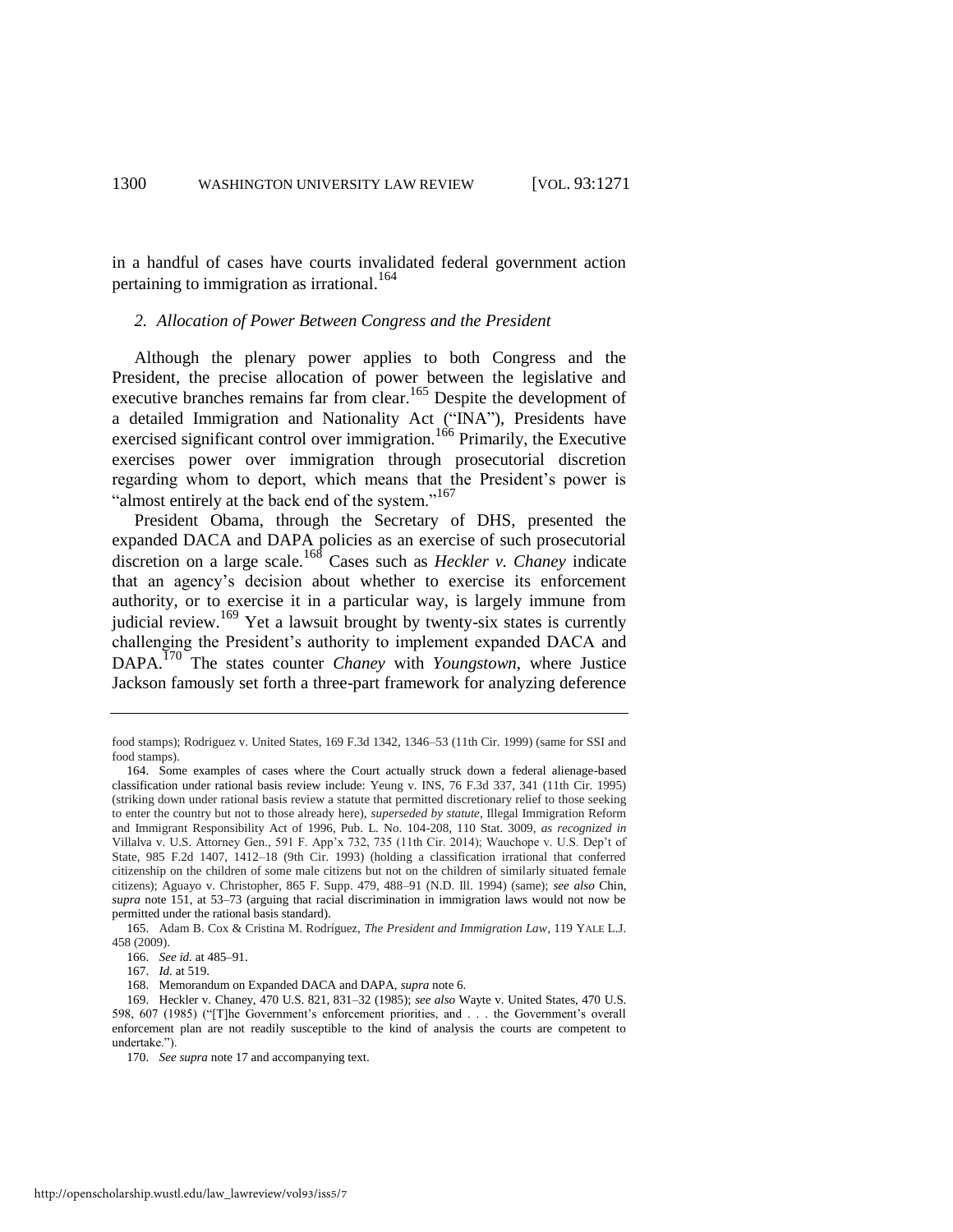to executive power.<sup>171</sup> Under that framework, "[w]hen the President takes measures incompatible with the express or implied will of Congress, his power is at its lowest ebb."<sup>172</sup>

The district court judge who issued a temporary preliminary injunction in February 2015 halting the expanded DACA and DAPA policies agreed with the states that *Chaney* did not govern.<sup>173</sup> The court found that *Chaney* applies to agency *inaction*, but that DAPA constitutes affirmative agency action.<sup>174</sup> Specifically, the court found that DAPA "awards legal presence ... as well as the ability to obtain Social Security numbers, work authorization permits, and the ability to travel. $n^{175}$  In addition, the district court in *Texas* found that there was no specific statute authorizing expanded DACA and DAPA, noting that the President announced it was Congress's failure to pass a law that had prompted him to "change the law."<sup>176</sup> In fact, the court found that expanded DACA and DAPA "contradict<sup>[]</sup> Congress' statutory goals."<sup>177</sup> In stating that "the discretion" given to the DHS Secretary is not unlimited," $178$  the decision calls into question the precise reach of the President's supposedly plenary power over immigration and where the line between executive and legislative power should be drawn.

The Fifth Circuit agreed with this reasoning, finding that "[d]eferred action . . . is much more than non-enforcement," and that the expanded DACA and DAPA policies exceeded the discretionary authority given to

177. *Id.* at 663.

178. *Id.* at 660.

<sup>171.</sup> Youngstown Sheet & Tube Co. v. Sawyer, 343 U.S. 579, 634–38 (1952) (Jackson, J., concurring).

<sup>172.</sup> *Id.* at 637–38; *see also* Neal K. Katyal & Laurence H. Tribe, *Waging War, Deciding Guilt: Trying the Military Tribunals*, 111 YALE L.J. 1259, 1274 (2002) ("Justice Jackson's concurrence outlined the three now-canonical categories that guide modern analysis of separation of powers . . . .").

<sup>173.</sup> Texas v. United States, 86 F. Supp. 3d 591, 641 (S.D. Tex. 2015).

<sup>174.</sup> *Id.* at 654.

<sup>175.</sup> *Id.*; *see also id.* at 658–59. Similarly, an earlier decision by a federal district court judge in Pennsylvania had held, in a case involving a single individual, that the President's DACA and DAPA programs went "beyond prosecutorial discretion" and amounted to legislation by establishing a relatively rigid framework for considering applications for deferred action. United States v. Juarez-Escobar, 25 F. Supp. 3d 774, 786–88 (W.D. Pa. 2014); *see also* John C. Eastman, *From* Plyler *to*  Arizona*: Have the Courts Forgotten About* Corfield v. Coryell*?*, 80 U. CHI. L. REV. 165, 187 (2013) (stating that the President's enforcement discretion cannot involve a "comprehensive and sweeping immigration scheme" that contravenes the Immigration and Nationality Act).

<sup>176.</sup> *Texas*, 86 F. Supp. 3d at 657 & n.71 (quoting Press Release, The White House Office of the Press Sec'y, Remarks by the President on Immigration—Chicago, IL (Nov. 25, 2014)); *see also id.* at 661 ("[N]o statute gives the DHS the discretion it is trying to exercise here.").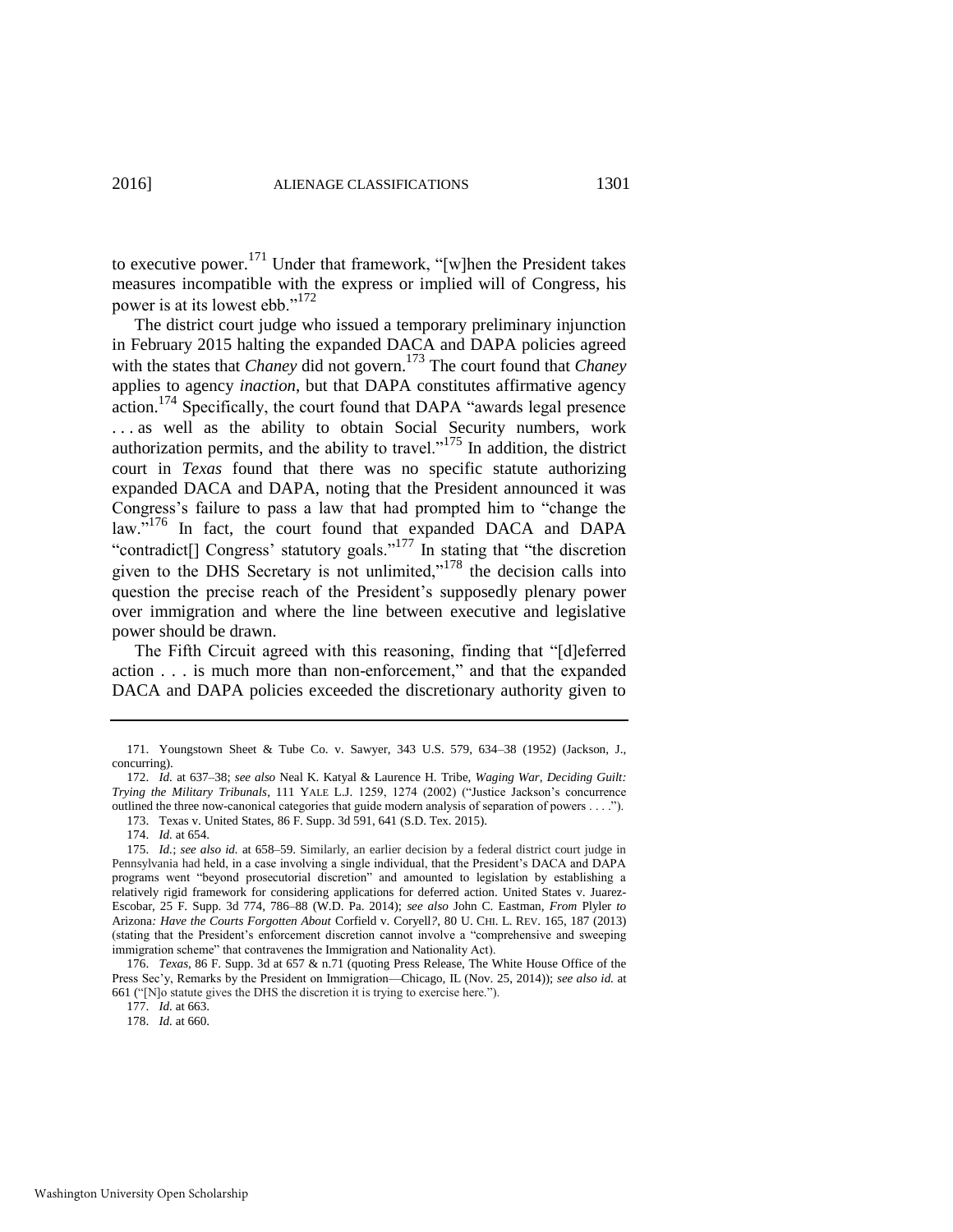DHS.<sup>179</sup> The court found that the Secretary of DHS's interpretation of the INA's provisions "would allow him to grant lawful presence and work authorization to any illegal alien in the United States—an untenable position in light of the INA's intricate system of immigration classifications and employment eligibility."180 The court further explained that "[e]ven with 'special deference' to the Secretary, the INA flatly does not permit the reclassification of millions of illegal aliens as lawfully present and thereby make them newly eligible for a host of federal and state benefits, including work authorization."<sup>181</sup> According to the court, broad grants of authority in the INA "cannot reasonably be construed as assigning decisions of vast economic and political significance, such as DAPA, to an agency."<sup>182</sup> The detailed dissenting opinion by Judge King challenged this reasoning, concluding that deferred action is a presumptively unreviewable brand of prosecutorial discretion.<sup>183</sup> This case highlights deeply contested areas in the allocation of immigration power between Congress and the executive branch that will eventually need to be resolved by a full complement of the Supreme Court.<sup>184</sup>

# *3. Allocation of Power Within the Executive Branch*

Not only is the allocation of immigration authority between the two political branches of government unclear, but so is the allocation of that power *within* the executive branch, which remains largely unexplored by courts and scholars alike. There is no doubt that alienage-based classifications made by the executive agency with direct responsibility over immigration, the Department of Homeland Security, would receive only rational basis review. But what if Congress delegates the authority to make alienage-based classifications to another agency that has no

183. *Texas*, 809 F.3d at 218 (King, J., dissenting).

184. As mentioned above, an equally divided Supreme Court affirmed the Fifth Circuit's decision in a one-sentence per curiam decision. *See* United States v. Texas, No. 15-674, slip op. at 1 (U.S. June 23, 2016) (per curiam).

<sup>179.</sup> Texas v. United States, 809 F.3d 134, 166 (5th Cir. 2015), *cert. granted*, 136 S. Ct. 906 (2016).

<sup>180.</sup> *Id.* at 184.

<sup>181.</sup> *Id.* (footnote omitted) (quoting Texas v. United States, 106 F.3d 661, 665 (5th Cir. 1997)).

<sup>182.</sup> *Id.* at 183 (footnote omitted) (internal quotation marks omitted). In reaching this conclusion, the majority relied, in part, on *King v. Burwell*, 135 S. Ct. 2480, 2489 (2015) (internal quotation marks omitted) ("Whether those [tax] credits are available on Federal Exchanges [under the ACA] is thus a question of deep economic and political significance that is central to this statutory scheme; had Congress wished to assign that question to an agency, it surely would have done so expressly."). *See Texas*, 809 F.3d at 181–82.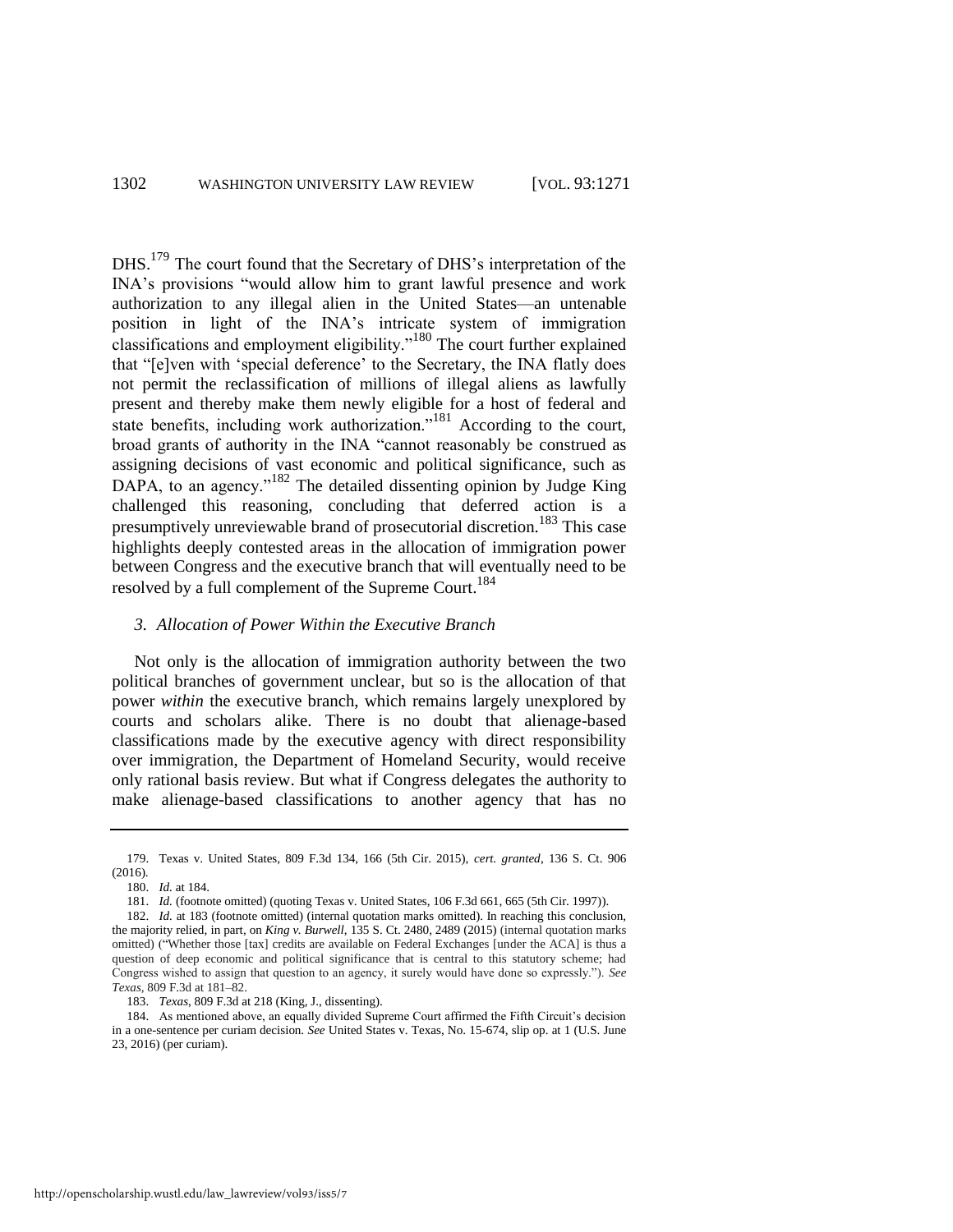immigration expertise, such as the Department of Agriculture, the Social Security Administration, or the Department of Transportation?

<span id="page-33-1"></span>The only Supreme Court case that addresses this issue has been rightly described as "opaque."185 In *Hampton v. Mow Sun Wong*, which was decided the same day as *Mathews v. Diaz*, the Court considered the constitutionality of a regulation issued by the US Civil Service Commission that excluded all persons except US citizens and natives of American Samoa from employment in most positions of federal service.<sup>186</sup> One thing that *Mow Sun Wong* made clear is that the powers Congress and the President have over immigration do not mean that *any federal entity* automatically evades judicial scrutiny in creating classifications based on alienage. The Court expressly rejected the argument that "the federal power over aliens is so plenary that *any agent* of the National Government may arbitrarily subject all resident aliens to different substantive rules from those applied to citizens."<sup>187</sup>

<span id="page-33-2"></span>The Court explained that "[w]hen the Federal Government asserts an overriding national interest as justification for a discriminatory rule which would violate the Equal Protection Clause if adopted by a State, due process requires that there be a legitimate basis for presuming that the rule was actually intended to serve that interest."<sup>188</sup> In determining whether an agency's regulation was intended to serve an overriding national interest, the Court set forth two alternative tests: (1) whether the agency had direct responsibility over immigration; and (2) whether the agency had an express mandate from Congress or the President.<sup>189</sup>

<span id="page-33-3"></span><span id="page-33-0"></span>First, the Court examined whether the agency that promulgated the rule had "direct responsibility for fostering or protecting" the overriding national interest.<sup>190</sup> The Court found that the Civil Service Commission had "no responsibility for foreign affairs, for treaty negotiations, for establishing immigration quotas or conditions of entry, or for

190. *Id.* 

<sup>185.</sup> Elena Kagan, *Presidential Administration*, 114 HARV. L. REV. 2245, 2371 (2001) ("The Court's reasoning in *Hampton* was notably opaque . . . ."); Cass R. Sunstein, *Nondelegation Canons*, 67 U. CHI. L. REV. 315, 337 (2000) ("To say the least, *Mow Sun Wong* is an opaque opinion.").

<sup>186.</sup> Hampton v. Mow Sun Wong, 426 U.S. 88 (1976).

<sup>187.</sup> *Id.* at 101 (emphasis added); *see also* Hiroshi Motomura, *Immigration and Alienage, Federalism and Proposition 187*, 35 VA. J. INT'L L. 201, 211–12 (1994) (noting that in *Mow Sun Wong*, "the Court held that a federal interest in immigration and alienage matters must be articulated by those who are institutionally competent to do so").

<sup>188.</sup> *Mow Sun Wong*, 426 U.S. at 103.

<sup>189.</sup> *Id.*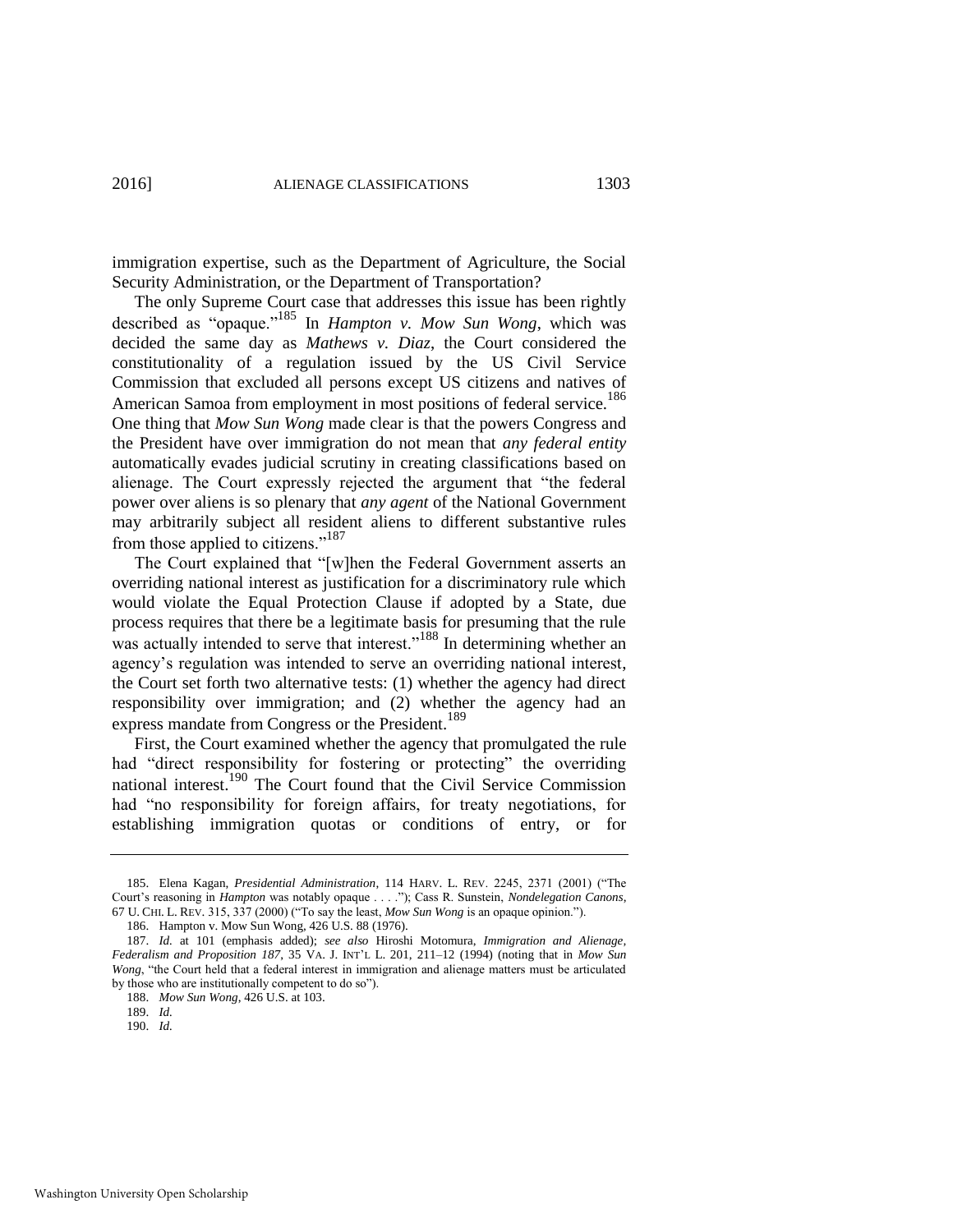naturalization policies."<sup>191</sup> The Court stressed that it was "not willing to presume that the Chairman of the Civil Services Commission . . . was deliberately fostering an interest so far removed from his normal responsibilities."<sup>192</sup> Upon examining the interests that supposedly supported the regulation excluding noncitizens from federal employment, the Court found that all except one (administrative convenience) were "not matters which are properly the business of the Commission.<sup>193</sup> The Court then rejected administrative convenience as a justification for the regulation, applying what appears to be a due process balancing test to conclude that "the public interest in avoiding the wholesale deprivation of employment opportunities caused by the Commission's indiscriminate policy" outweighed this "hypothetical justification."<sup>194</sup>

<span id="page-34-0"></span>The second test used by the Court to determine if the regulation was intended to serve an overriding national interest involved analyzing whether the regulation was "expressly mandated by the Congress or the President."<sup>195</sup> Congress had delegated to the President the power to "prescribe such regulations for the admission of individuals into the civil service in the executive branch as will best promote the efficiency of that service."<sup>196</sup> The President, in turn, had issued an Executive Order directing the Civil Service Commission to "establish standards with respect to citizenship."<sup>197</sup> Pursuant to this authority, the Civil Service Commission had promulgated the regulation barring noncitizens from federal employment.<sup>198</sup>

The Court did not find Congress's general delegation of authority sufficient to justify the regulation and, after searching the Appropriations Acts, found no evidence of "either Congressional approval or disapproval of the specific Commission rule."<sup>199</sup> Turning next to the President's Executive Order, the Court explained that even if this Order allowed the Commission to require citizenship for all federal positions, "the decision to impose the requirement was made by the Commission rather than the President."<sup>200</sup> In other words, the President's Executive Order did not

197. *Mow Sun Wong*, 426 U.S. at 111.

- 199. *Id.* at 103–16.
- 200. *Id.* at 111–12.

<sup>191.</sup> *Id.* at 114.

<sup>192.</sup> *Id.* at 105. 193. *Id.* at 115.

<sup>194.</sup> *Id.* at 115–16.

<sup>195.</sup> *Id.* at 103.

<sup>196. 5</sup> U.S.C. § 3301(1) (2014); *Mow Sun Wong*, 426 U.S. at 114–15.

<sup>198.</sup> *Id.*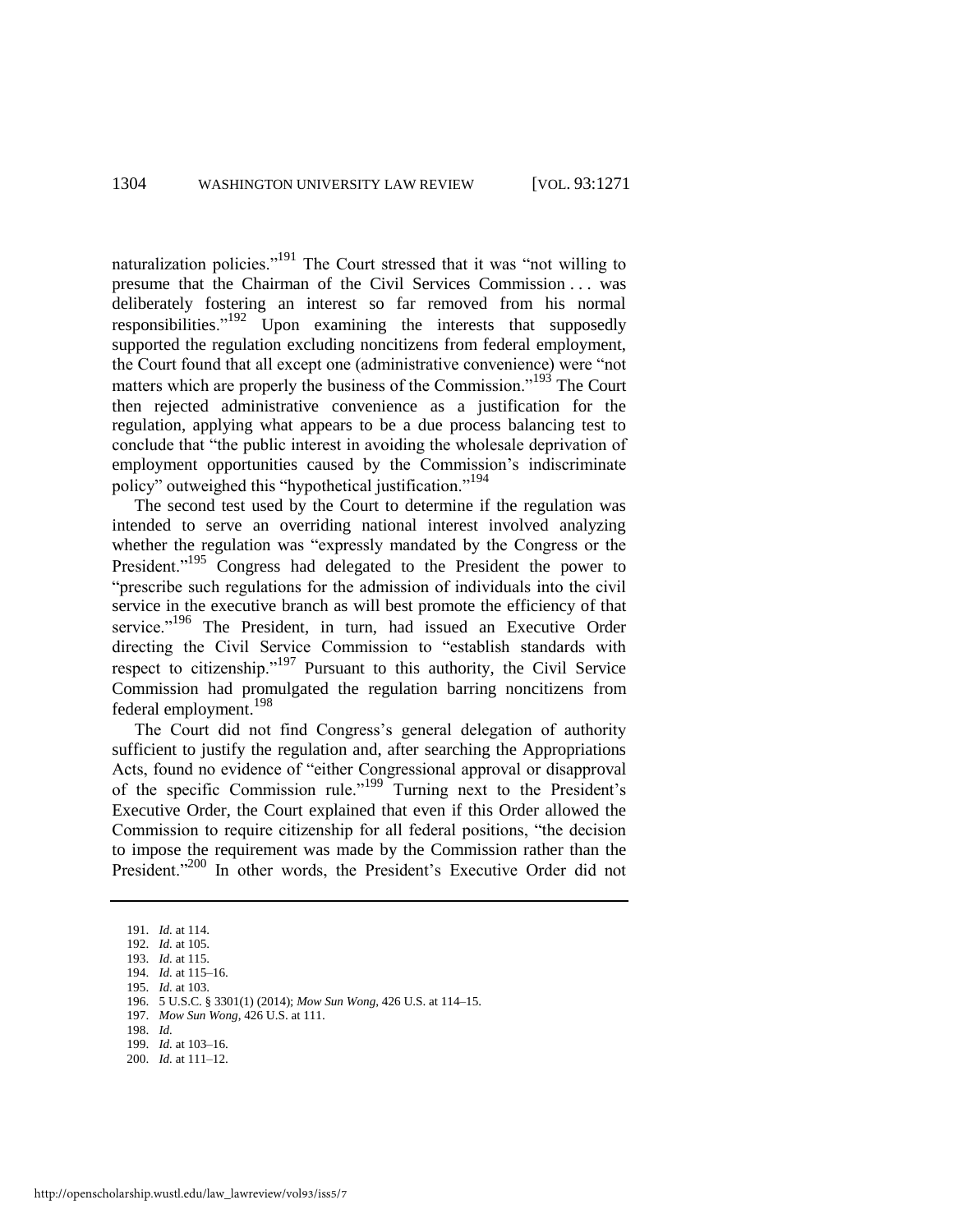<span id="page-35-0"></span>*expressly mandate* the Commission's rule, as evidenced by the Commission's ability to either retain or modify the citizenship requirement without further authorization from the President or Congress.<sup>201</sup>

The Court's findings that the Civil Service Commission had no direct responsibility over immigration-related national interests, and that neither Congress nor the President had expressly mandated the exclusion of noncitizens from federal employment, both played a critical role in the holding that the regulation was invalid.<sup>202</sup> A third factor that contributed to the Court's decision was the fact that the regulation raised a constitutional question. It is because the regulation "deprive[d] a discrete class of persons of an interest in liberty on a wholesale basis" that the Court found that "some judicial scrutiny" was required.203 Although the Court never specified what level of scrutiny was appropriate, its decision to strike down the regulation indicates a heightened standard of review.<sup>204</sup> To be clear, the Court did not find that the Civil Service Commission had exceeded its delegated authority in promulgating the regulation.<sup>205</sup> Rather, the Court found that the agency's regulation would not be given the deferential review that federal classifications involving alienage normally receive.<sup>206</sup>

<span id="page-35-1"></span>The reasoning in *Mow Sun Wong* resonates with the Supreme Court's 2015 decision in *King v. Burwell*, which involved a challenge to an IRS regulation that authorized tax credits for purchases on both state and federal health insurance exchanges established under the ACA.<sup>207</sup> There, the petitioners argued that the ACA only authorized tax credits for health insurance purchased through state exchanges. <sup>208</sup> In an unusual step, the Court decided not to apply *Chevron* deference but to interpret the statutory language itself, reasoning that tax credits are one of the ACA's key reforms, and "had Congress wished to assign that question to an agency, it

<sup>201.</sup> *Id.* at 112–14.

<sup>202.</sup> *See supra* note[s 190](#page-33-0)[–201 a](#page-35-0)nd accompanying text.

<sup>203.</sup> *Mow Sun Wong*, 426 U.S. at 103.

<sup>204.</sup> *See* Roger C. Hartley, *Congressional Devolution of Immigration Policymaking: A Separation of Powers Critique*, 2 DUKE J. CONST. L. & PUB. POL'Y 93, 99–100 (2007) (interpreting *Mow Sun Wong* to hold that a heightened standard of judicial review is required where the decision to discriminate is not made by Congress or the President).

<sup>205.</sup> *See* Dan T. Coenen, *A Constitution of Collaboration: Protecting Fundamental Values with Second-Look Rules of Interbranch Dialogue*, 42 WM. & MARY L. REV. 1575, 1774 (2001) (arguing that *Mow Sun Wong* is a leading case on "constitutional 'who' rules"); Hartley, *supra* not[e 204,](#page-35-1) at 98– 100.

<sup>206.</sup> *Mow Sun Wong*, 426 U.S. 88.

<sup>207.</sup> King v. Burwell, 135 S. Ct. 2480 (2015).

<sup>208.</sup> *Id.* at 2487.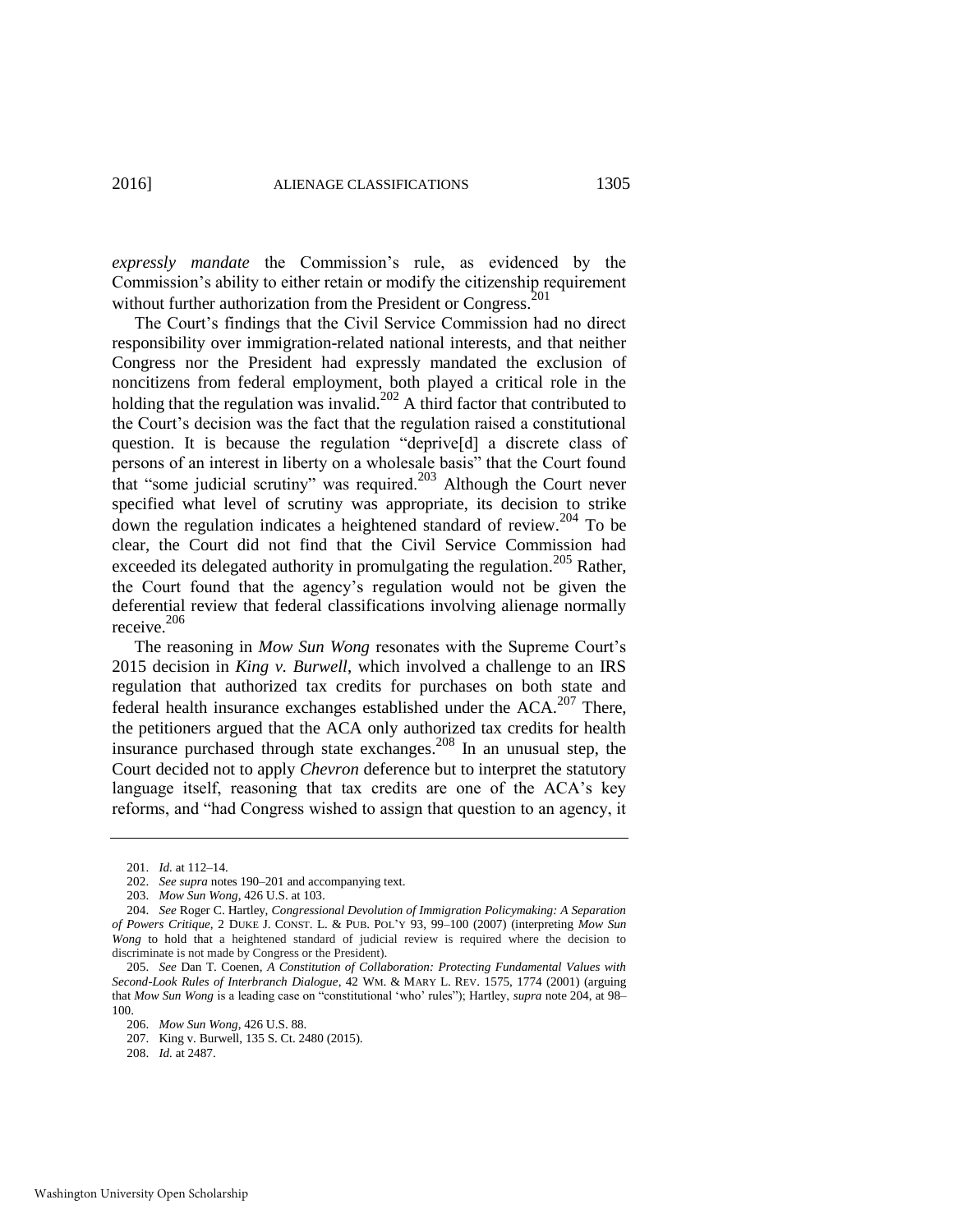<span id="page-36-0"></span>surely would have done so expressly."<sup>209</sup> The Court found it "especially unlikely that Congress would have delegated this decision to the *IRS*, which has no expertise in crafting health insurance policy of this sort. $210$ Even without the specter of the constitutional issues that existed in *Mow Sun Wong*, the Court was skeptical that Congress would allow an agency to make an important decision in an area where it lacked relevant expertise.

Similarly, in *Gonzales v. Oregon*, a case about physician-assisted suicide, the Court was wary of the Attorney General's "claimed authority to determine appropriate medical standards.<sup>"211</sup> The Court reasoned:

Because historical familiarity and policymaking expertise account in the first instance for the presumption that Congress delegates interpretive lawmaking power to the agency rather than to the reviewing court, we presume here that Congress intended to invest interpretive power in the administrative actor in the best position to develop these attributes. $^{212}$ 

Any deference that the Court normally would have given to the Department of Justice's interpretation was "tempered by the Attorney General's lack of expertise in this area and the apparent absence of any consultation with anyone outside the Department of Justice who might aid in a reasoned judgment."<sup>213</sup>

The decisions in *Mow Sun Wong*, *King*, and *Gonzales* all demonstrate the Court's reluctance to defer to an agency's interpretation of an ambiguous statutory provision if the subject is outside the agency's area of expertise.<sup>214</sup> When constitutional issues are at stake, the need for expertise is especially important. While *Wong* has not had many progeny, it remains good law and indicates that executive agencies are not always equivalent in their authority to create alienage-based classifications. $^{215}$ 

<sup>209.</sup> *Id.* at 2489.

<sup>210.</sup> *Id.* 

<sup>211. 546</sup> U.S. 243, 266 (2006).

<sup>212.</sup> *Id.* at 266–67 (quoting Martin v. Occupational Safety & Health Review Comm'n, 499 U.S. 144, 153 (1991)).

<sup>213.</sup> *Id.* at 269.

<sup>214.</sup> *Cf.* Sunstein, *supra* note [185,](#page-33-1) at 337 ("The narrowest reading of the opinion [in *Mow Sun Wong*] is that the Court will not interpret an ambiguous statutory provision to allow an agency to reach a constitutionally questionable decision on a subject outside its expertise.").

<sup>215.</sup> Justice Powell relied on *Wong* in two cases involving race-conscious programs. *See* Fullilove v. Klutznick, 448 U.S. 448, 498 (1980) (Powell, J., concurring) (emphasis added) (reasoning that "the legitimate interest in creating a race-conscious remedy is not compelling unless an *appropriate governmental authority* has found that [past discrimination] has occurred"); Regents of the Univ. of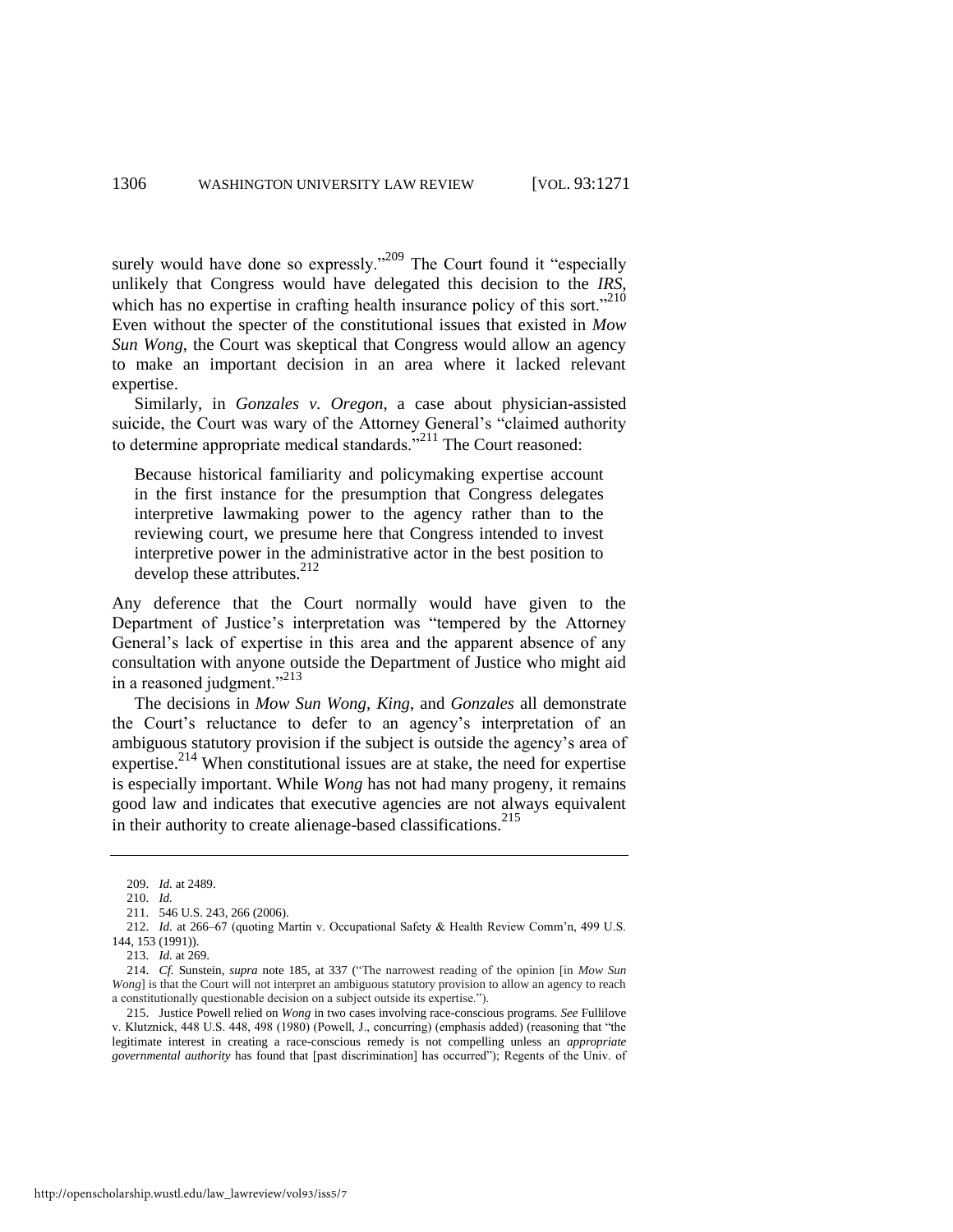# *C. Discrimination Pursuant to Federal-State Hybrids*

<span id="page-37-0"></span>Under the framework established by *Graham* and *Mathews*, laws that would violate equal protection if enacted by a state are usually legitimate if enacted by Congress.<sup>216</sup> The analysis becomes more complicated, however, when the federal government authorizes states to discriminate based on alienage.<sup>217</sup> The Naturalization Clause authorizes Congress "[t]o establish an uniform Rule of Naturalization . . . throughout the United States."<sup>218</sup> Accordingly, *Plyler* advised, "if the Federal Government has by *uniform rule* prescribed what it believes to be appropriate standards for the treatment of an alien subclass, the States may, of course, follow the federal direction."<sup>219</sup> But courts do not always agree on what constitutes a "uniform" rule. In fact, courts are currently divided about what standard of review applies to alienage-based eligibility restrictions in state laws implementing the Personal Responsibility and Work Opportunity Reconciliation Act of 1996 (the "Welfare Reform Act"), as some have concluded that the statute prescribes a uniform rule, while others see no such uniformity.

The Welfare Reform Act provides eligibility requirements regarding noncitizens' access to both federal and state benefits. For state-funded benefits, the Act creates a category of noncitizens to whom states must provide all benefits, another category of noncitizens to whom states cannot provide any benefits, and a third category of noncitizens for whom states are given discretion to determine what, if any, benefits to provide.<sup>220</sup> This third category, which allows states to determine benefit eligibility based on alienage, has been challenged in both federal and state courts. On the federal level, three appellate courts—the First, Ninth, and Tenth Circuits—have addressed this issue and upheld state restrictions under rational basis review. $^{221}$  On the state level, the highest courts of New

Cal. v. Bakke, 438 U.S. 265, 309–10 (1978) (rejecting the Regents' affirmative action plan and explaining that the Regents lacked the "capability" to make the necessary findings and adopt the policy, as it was not within their "broad mission" and they did not have a mandate to do so from the state legislature).

<sup>216.</sup> *See* Hampton v. Mow Sun Wong, 426 U.S. 88, 103 (1976).

<sup>217.</sup> *See generally* Michael J. Wishnie, *Laboratories of Bigotry? Devolution of the Immigration Power, Equal Protection, and Federalism*, 76 N.Y.U. L. REV. 493 (2001).

<sup>218.</sup> U.S. CONST. art I, § 8, cl. 4.

<sup>219.</sup> Plyler v. Doe, 457 U.S. 202, 219 n.19 (1982) (emphasis added).

<sup>220. 8</sup> U.S.C. §§ 1621–1624 (2014).

<sup>221.</sup> Korab v. Fink, 797 F.3d 572 (9th Cir. 2014); Soskin v. Reinertson, 353 F.3d 1242 (10th Cir. 2004); *see also* Bruns v. Mayhew, 750 F.3d 61 (1st Cir. 2014) (denying the equal protection claim on the basis that the Medicaid-eligible noncitizens were not similarly situated to citizens).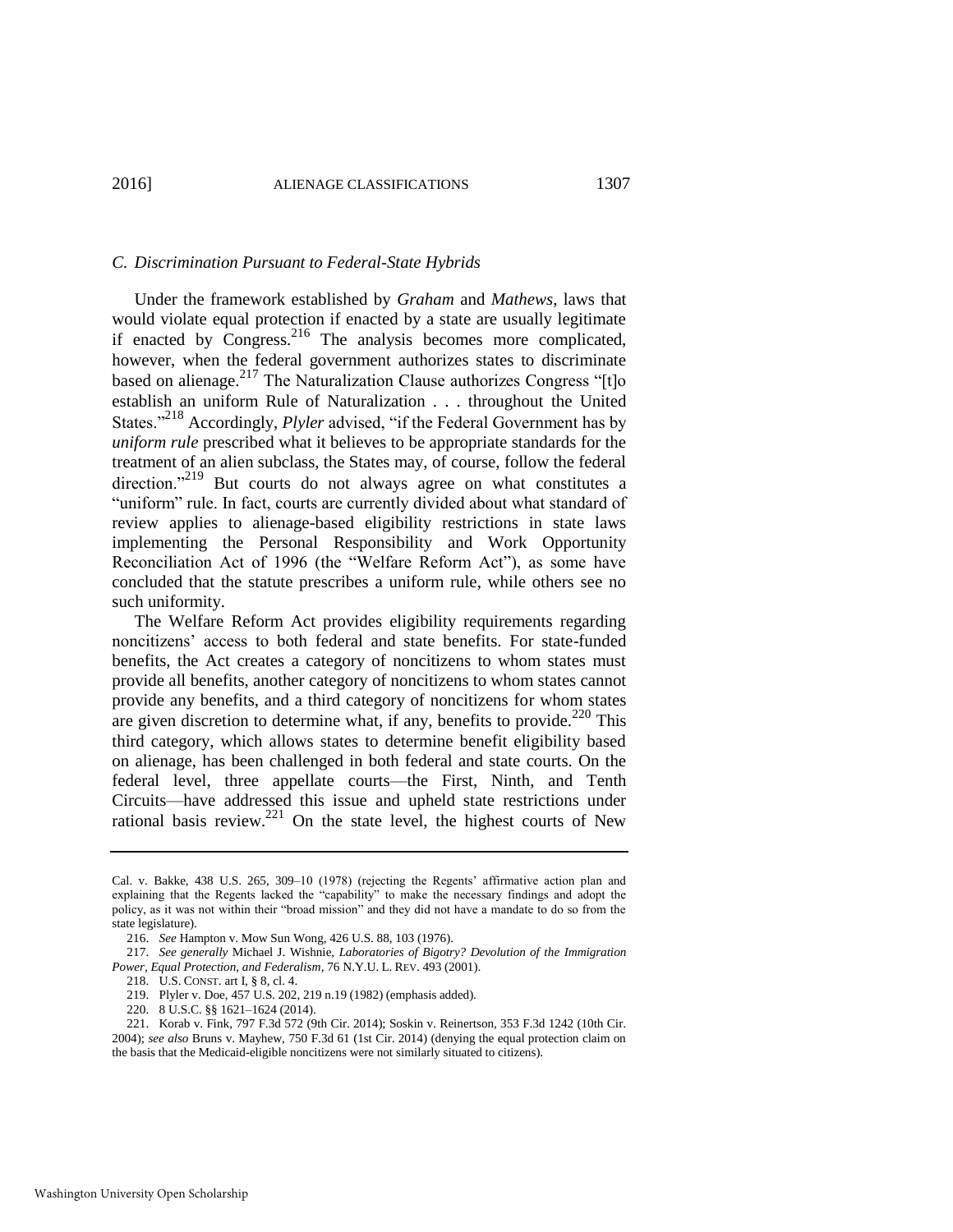York, Maryland, and Massachusetts have all applied strict scrutiny and struck down such restrictions as a violation of equal protection. Connecticut's Supreme Court applied rational basis review, but only after finding that the state statute did not actually discriminate based on alienage. $222$ 

#### *1. Decisions Applying Rational Basis Review*

In *Soskin v. Reinertson*, the Tenth Circuit considered the argument that allowing states to determine benefit eligibility under the Welfare Reform Act violated the Naturalization Clause of the US Constitution, which requires Congress to "establish an uniform Rule of Naturalization" and has been interpreted broadly to refer to federal control over the status of aliens.<sup>223</sup> In rejecting this argument, the Court examined the historical origins of the Naturalization Clause, which was a response to divergent state naturalization laws that allowed an alien ineligible for citizenship in one state to become a citizen in another state and then return to the original state as a citizen entitled to all of its privileges and immunities.<sup>224</sup> The Tenth Circuit found that the purpose of the uniformity requirement was not undermined by the discretion given to states under the Welfare Reform Act because "the choice by one state to grant or deny . . . benefits to an alien does not require another state to follow suit."<sup>225</sup>

The Ninth Circuit recently agreed with the Tenth Circuit's analysis in *Korab v. Fink*, finding that the Welfare Reform Act as a whole "establishes a uniform federal structure for providing welfare benefits to distinct classes of aliens," and that "a state's limited discretion to implement a plan for a specified category of aliens does not defeat or undermine uniformity." $22\delta$  Analogizing to bankruptcy law, the court explained that the principle of uniformity does not require the elimination of differences among states, but rather that the basic operation of the

<sup>222.</sup> *Compare* Ehrlich v. Perez, 908 A.2d 1220 (Md. 2006), Finch v. Commonwealth Health Ins. Connector Auth., 946 N.E.2d 1262 (Mass. 2011), *and* Aliessa *ex rel.* Fayad v. Novello, 754 N.E.2d 1085 (N.Y. 2001), *with* Hong Pham v. Starkowski, 16 A.3d 635 (Conn. 2011) (applying rational basis review).

<sup>223.</sup> U.S. CONST. art. I., § 8, cl. 4; *Soskin*, 353 F.3d at 1256–57.

<sup>224.</sup> *Soskin*, 353 F.3d at 1256–57; *see also* Gibbons v. Ogden, 22 U.S. 1, 36 (1824); THE FEDERALIST NO. 42 (James Madison).

<sup>225.</sup> *Soskin*, 353 F.3d at 1257.

<sup>226.</sup> *Korab*, 797 F.3d at 581.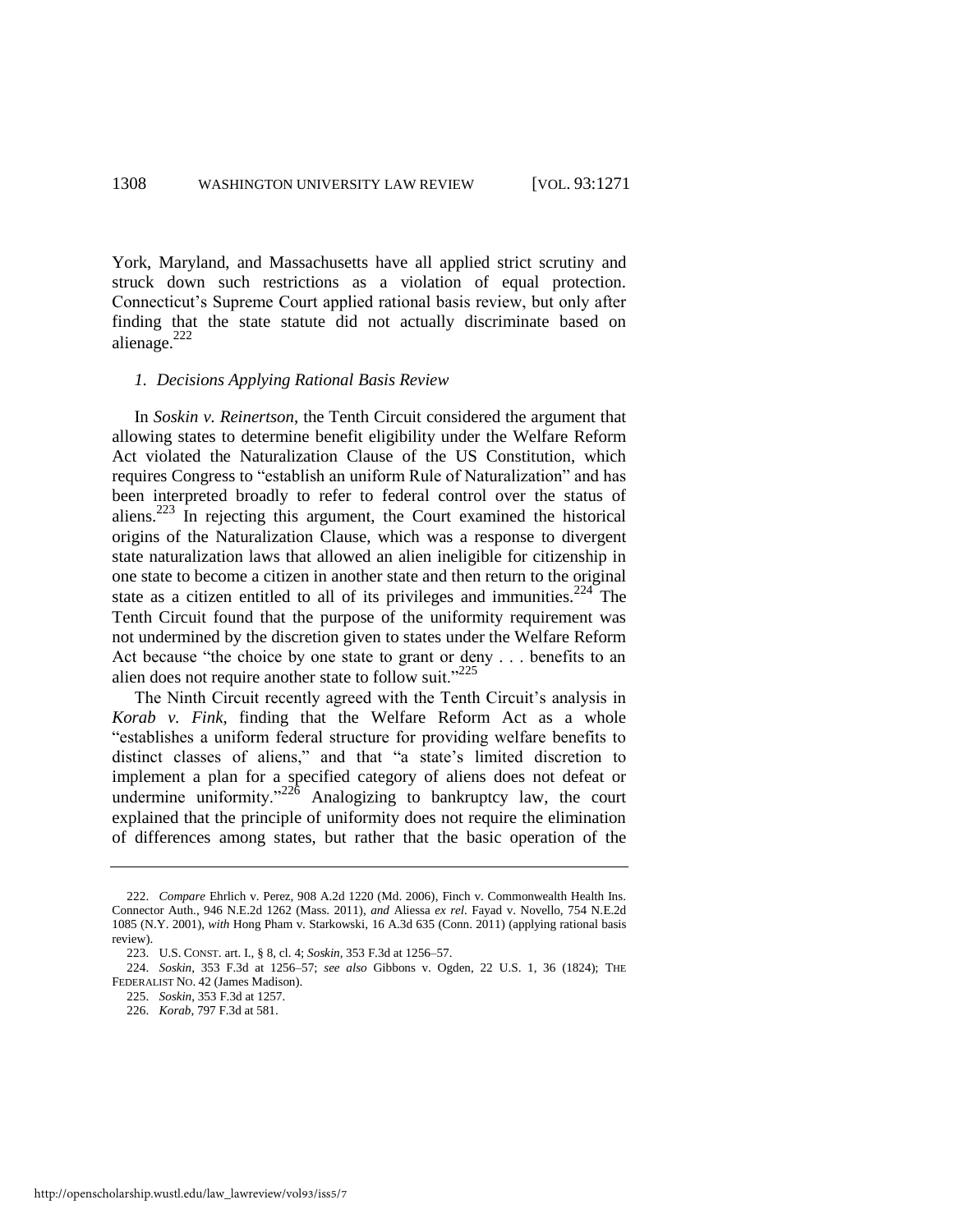federal statute be uniform.<sup>227</sup> Accordingly, the Ninth Circuit upheld Hawaii's decision to deny Medicaid benefits to noncitizens from three Micronesian nations who were lawfully present in the country as nonimmigrants pursuant to Compacts of Free Association that those nations had with the United States.<sup>228</sup> The case, however, produced three separate opinions, and it does not appear that two of the judges actually agreed on the equal protection analysis. Judge Bybee, who wrote a concurring opinion, based his vote on a preemption analysis, acknowledging that "if we looked exclusively to equal protection principles, I think it is likely that Hawai'i's law would fall."<sup>229</sup>

The dissents in *Soskin* and *Korab* argued that strict scrutiny was the correct standard of review, stressing *Graham*'s warning that "Congress does not have the power to authorize the individual States to violate the Equal Protection Clause."<sup>230</sup> Both dissents challenged the majorities' conclusion that Congress had created a uniform law in allowing states to decide whether to restrict eligibility for benefits for certain noncitizens. Judge Clifton, dissenting in *Korab*, noted that "[a] federal 'direction' that points in two opposite ways is not a direction" and characterized Congress's delegation of power to the states as a "lit firecracker, at risk of exploding when a state exercised its discretion to discriminate on the basis of alienage. $^{3231}$  He found that the majority's analogy to the conceptualization of uniformity in bankruptcy law failed to fit because that analogy ignored "the crucially important counterweight" of the Equal Protection Clause, which is absent from the bankruptcy arena.<sup>232</sup> In Judge Clifton's view, "[t]he option given to the states by Congress to decide whether to treat aliens differently was illusory," in light of the Supreme Court's decision in *Graham*. <sup>233</sup> Both dissents also noted that, under *Graham*, a state's financial condition does not provide a compelling justification to treat noncitizens differently.<sup>234</sup>

While the First Circuit reached the same conclusion as the Tenth and Ninth Circuits in reviewing Maine's legislation terminating noncitizens

<sup>227.</sup> *Id.* at 581–82. For a critique of this analogy to bankruptcy law, see Wishnie, *supra* not[e 217,](#page-37-0)  at 535–37.

<sup>228.</sup> *Korab*, 797 F.3d at 577–84.

<sup>229.</sup> *Id.* at 597–98 (Bybee, J., concurring).

<sup>230.</sup> Graham v. Richardson, 403 U.S. 365, 382 (1971); *Korab*, 797 F.3d at 599, 602–05 (Clifton, J., dissenting) (citing *Graham*); *Soskin*, 353 F.3d at 1265–68, 1270–75 (Henry, J., dissenting) (same).

<sup>231.</sup> *Korab*, 797 F.3d at 602, 605 (Clifton, J., dissenting).

<sup>232.</sup> *Id.* at 603–04.

<sup>233.</sup> *Id.* at 599.

<sup>234.</sup> *Id.* at 600; *Soskin*, 353 F.3d at 1272–73 (Henry, J., dissenting).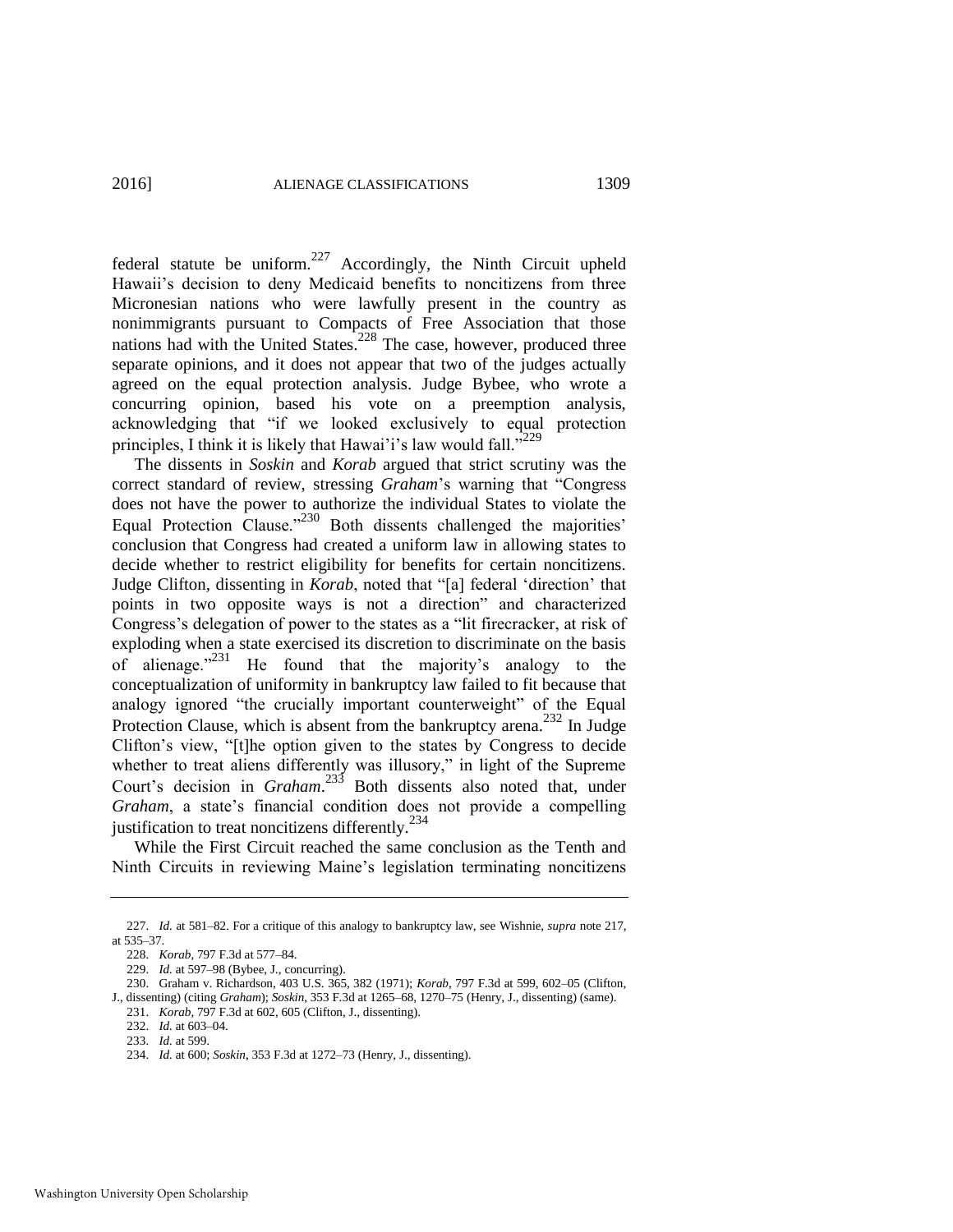from state benefits, it applied a different analysis.235 The court found that the disparate treatment of noncitizens was not attributable to Maine's statute but to the Welfare Reform Act's alienage-based restrictions on eligibility for public welfare benefits.<sup>236</sup> Accordingly, the court found "no class of similarly situated citizens with whom the appellants can be compared vis-à-vis the state of Maine," which undermined the equal protection claim.<sup>237</sup> In light of its finding that Maine had drawn no distinctions based on alienage, the court found it unnecessary to reach the issue of whether Maine was following a uniform federal policy. $^{238}$  Thus, not only are courts divided about the standard of review, but the courts that have rejected equal protection challenges do not agree on the reasoning.

# *2. Decisions Applying Strict Scrutiny*

Like the dissents in the Ninth and Tenth Circuit decisions discussed above, the three state courts that applied strict scrutiny to strike down similar state statutes under the Equal Protection Clause reasoned that Congress had failed to prescribe a "uniform" rule by allowing states to determine for themselves the extent to which they would discriminate against certain categories of noncitizens. In *Matter of Aliessa*, New York's highest court addressed an equal protection challenge to a state law that implemented title IV of the 1996 Welfare Reform Act.<sup>239</sup> Prior to that Act, New York had provided state Medicaid to needy recipients without distinguishing between legal aliens and citizens.<sup>240</sup> The court examined "whether title IV can constitutionally authorize New York to determine for itself the extent to which it will discriminate against legal aliens for State Medicaid eligibility.<sup>241</sup> In holding that Congress could not authorize such discrimination, the court relied heavily on *Graham*, which had explained that "congressional enactment construed so as to permit state legislatures to adopt divergent laws on the subject of citizenship requirements for federally supported welfare programs would appear to contravene [the]

- 240*. Id.* at 1089–90.
- 241*. Id.* at 1096–99.

<sup>235.</sup> Bruns v. Mayhew, 750 F.3d 61 (1st Cir. 2014).

<sup>236.</sup> *Id.* at 71.

<sup>237.</sup> *Id.*

<sup>238.</sup> *Id.* 

<sup>239.</sup> Aliessa *ex rel.* Fayad v. Novello, 754 N.E.2d 1085 (N.Y. 2001).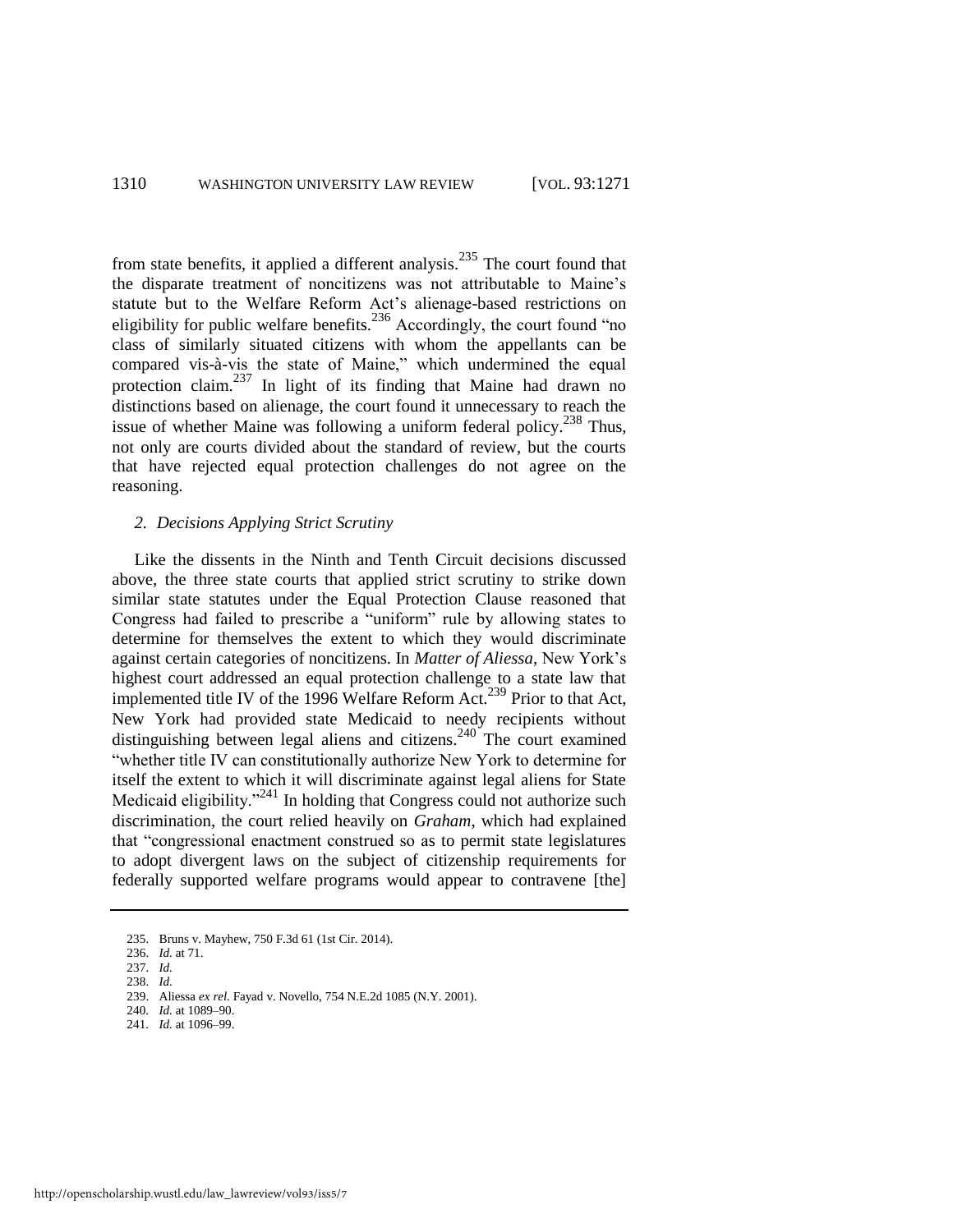explicit constitutional requirement of uniformity. $2^{242}$  The court reasoned that title IV does not impose a uniform immigration rule for states to follow, as it authorizes states to extend state benefits even to aliens not lawfully present, while also authorizing states to withhold state Medicaid even from aliens eligible for federal Medicaid.<sup>243</sup> In other words, "States" are free to discriminate in either direction—producing not uniformity, but potentially wide variation based on localized or idiosyncratic concepts of largesse, economics and politics."<sup>244</sup> According to the court, a uniform rule would require each state to "carry out the same policy under the mandate of Congress—the only body with authority to set immigration policy."<sup>245</sup> The court concluded that title IV was "directly in the teeth of *Graham*" by authorizing states to extend the ineligibility period for federal Medicaid for LPRs beyond five years and terminate federal Medicaid eligibility for refugees and asylees after seven years. Indeed, the court found that title IV went "significantly beyond what the *Graham* Court declared constitutionally questionable" by "impermissibly authoriz[ing] each State to decide whether to disqualify many otherwise eligible aliens from State Medicaid."246 The court therefore applied strict scrutiny and held that the state law violated equal protection.<sup>24</sup>

The Court of Appeals of Maryland agreed with the reasoning of the New York Court of Appeals. Prior to 2006, Maryland chose to provide non-emergency medical benefits to LPRs excluded from federal benefits by the Welfare Reform Act because they did not satisfy a five-year residency requirement.<sup>248</sup> Maryland's Fiscal Year 2006 budget cut off these benefits.249 In *Ehrlich v. Perez*, the court considered an equal protection challenge to the termination of benefits for this group of LPRs.250 The parties agreed that if Congress had prescribed "a truly uniform rule" for the treatment of aliens, and a state abided by that rule in discriminating against or between resident aliens, then an equal protection challenge would receive only rational basis review.<sup>251</sup> After a lengthy analysis of Supreme Court decisions, the court assumed, without deciding,

<sup>242.</sup> *Id.* (quoting Graham v. Richardson, 403 U.S. 365, 382 (1971)).

<sup>243.</sup> *Aliessa*, 754 N.E.2d at 1098.

<sup>244.</sup> *Id.*

<sup>245.</sup> *Id.*

<sup>246.</sup> *Id.*

<sup>247.</sup> *Id.* at 1098–99.

<sup>248.</sup> Ehrlich v. Perez, 908 A.2d 1220, 1225 (Md. 2006).

<sup>249.</sup> *Id.* 

<sup>250.</sup> *See generally id.*

<sup>251.</sup> *Id.* at 1232.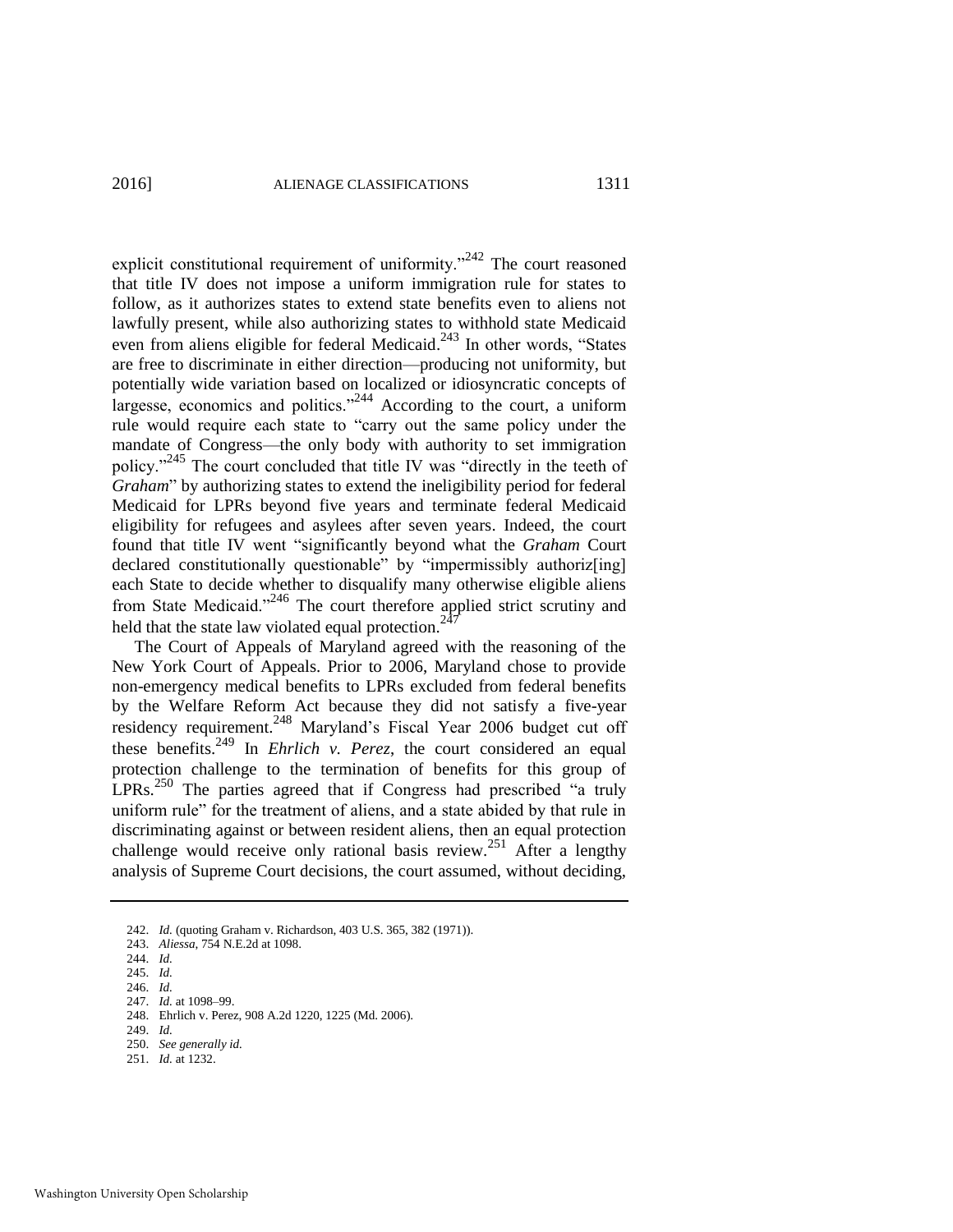that this "uniform rule" principle was correct. $252$  But the court found that the Welfare Reform Act prescribed no such uniform rule, since Congress had provided the states with "unbridled discretion" to decide whether or not to provide state-funded medical benefits to resident aliens who did not meet the five-year residency requirement.<sup>253</sup> The court reasoned that Congress's "grant of discretion, without more, is not a uniform rule for purposes of imposing only a rational basis test."<sup>254</sup> In other words, "[t]his laissez faire federal approach to granting discretionary authority to the States ... does not prescribe a single, uniform or comprehensive approach."<sup>255</sup>

Along the same lines, from 2006 to 2009, Massachusetts allowed aliens who are federally ineligible under the Welfare Reform Act to participate in the state's Commonwealth Care Health Insurance Program.<sup>256</sup> While the program is supported by both state and federal funds, only state funds were used to subsidize federally ineligible enrollees.<sup>257</sup> In 2009, the state legislature passed a statute that adopted the same eligibility standards set forth in the Welfare Reform Act.258 Residents of Massachusetts who lost their health insurance or were found ineligible based on their alienage brought a class action arguing that their right to equal protection had been violated.259 The Supreme Judicial Court of Massachusetts determined that strict scrutiny was the appropriate standard of review.<sup>260</sup> The court stressed that the Welfare Reform Act allows States to *choose* whether or not to follow federal eligibility rules and "merely declares that Federal policy will not be thwarted if States decide to discriminate against qualified aliens."<sup>261</sup> In this situation, "[w]here the State is left with a range of options including discriminatory and nondiscriminatory policies, its selection amongst those options must be reviewed under the standards applicable to the State and not those applicable to Congress."<sup>262</sup> The court contrasted this scenario, where Congress "enacts a noncompulsory rule" that the state voluntarily adopts, with a situation where Congress

<sup>252.</sup> *Id.* at 1240–41.

<sup>253.</sup> *Id.* at 1241.

<sup>254.</sup> *Id.*

<sup>255.</sup> *Id.*

<sup>256.</sup> Finch v. Commonwealth Health Ins. Connector Auth., 946 N.E.2d 1262, 1267 (Mass. 2011).

<sup>257.</sup> *Id.* at 1266–67.

<sup>258.</sup> *Id.* at 1267. 259. *Id.* at 1268.

<sup>260.</sup> *Id.* at 1277.

<sup>261.</sup> *Id.*

<sup>262.</sup> *Id.*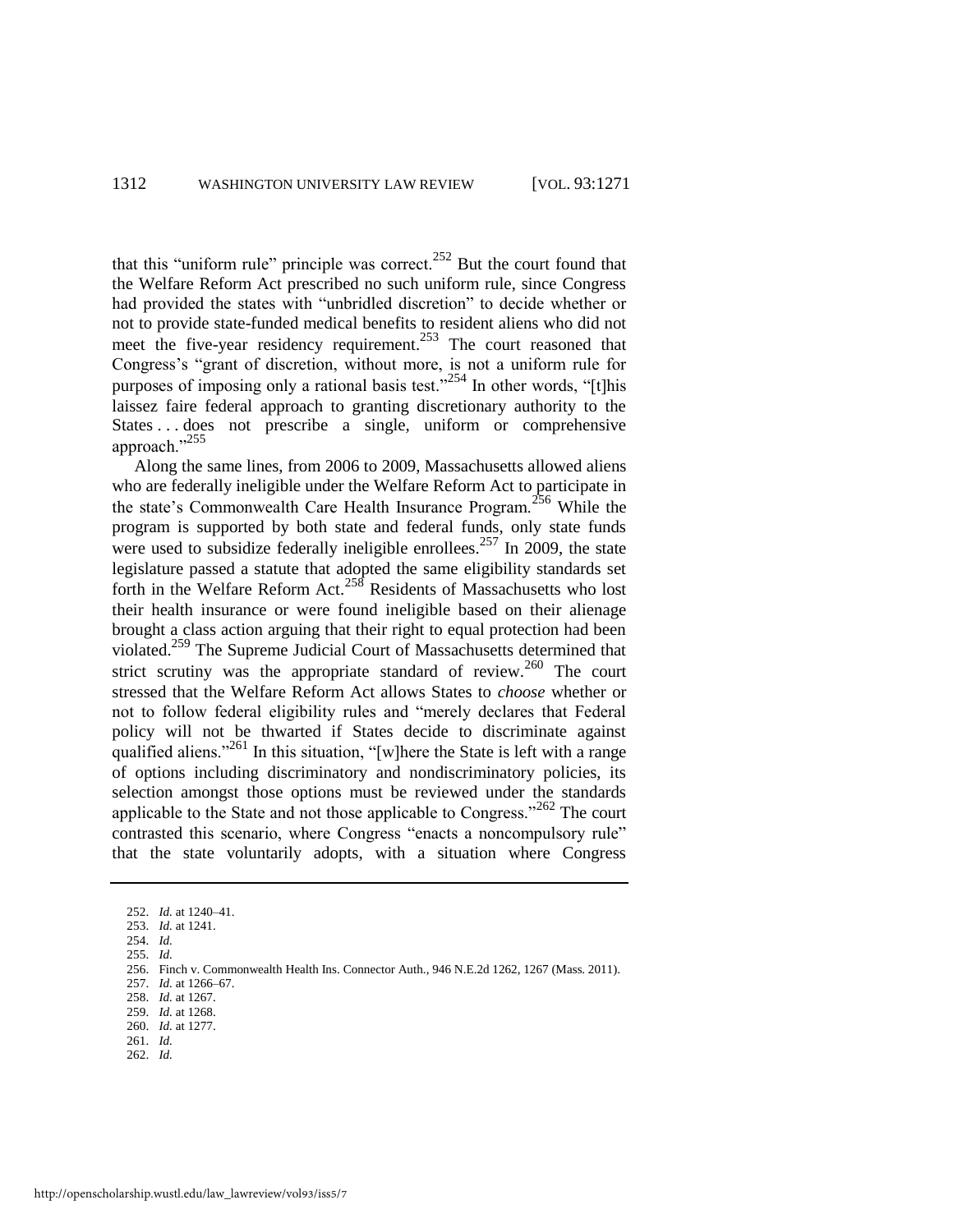establishes "uniform national guidelines and policies dictating how States are to regulate and legislate issues relating to aliens," clarifying that strict scrutiny applies to the former, although rational basis review applies to the latter. $263$ 

The conclusions of these state courts are directly antithetical to the conclusions of the Ninth and Tenth Circuits, creating a division among courts about the proper standard of review for hybrid statutes that bridge state and federal action.

#### *D. Summary of Standards of Review*

The foregoing demonstrates that alienage-based classifications have evaded any clear system of tiered scrutiny. At the state level, where alienage is supposed to be treated as a suspect classification, uncertainty remains as to whether all lawfully present aliens, or just some subset of them, are entitled to strict scrutiny. At the federal level, where the plenary power restricts the extent of judicial review, there are mounting questions about whether the same deference is owed to the President as to Congress in immigration matters. In addition, there is little guidance beyond *Mow Sun Wong* to explain the deference owed to an executive agency without direct responsibility over immigration that chooses to impose alienagebased classifications absent an express mandate from Congress or the President. Finally, courts are divided about whether states engage in prohibited discrimination when they decide to adopt alienage-based classifications articulated by Congress in federal statutes. Each of these gray areas complicates the analysis of whether the exclusion of DACA recipients from the ACA violates equal protection principles.

# III. EQUAL PROTECTION ANALYSIS OF THE EXCLUSION OF DACA RECIPIENTS FROM THE ACA

Given Congress's plenary power over matters affecting noncitizens, this Article does not dispute that Congress was authorized to decide that only "a citizen or national of the United States or an alien lawfully present in the United States" may be treated as a "qualified individual" and "covered under a qualified health plan in the individual market that is

<sup>263.</sup> *Id.* at 1274–75 (contrasting the present case to the uniform rule that was challenged in *Doe v. Comm'r of Transitional Assistance*, 773 N.E.2d 404, 409 (Mass. 2002), and received rational basis review).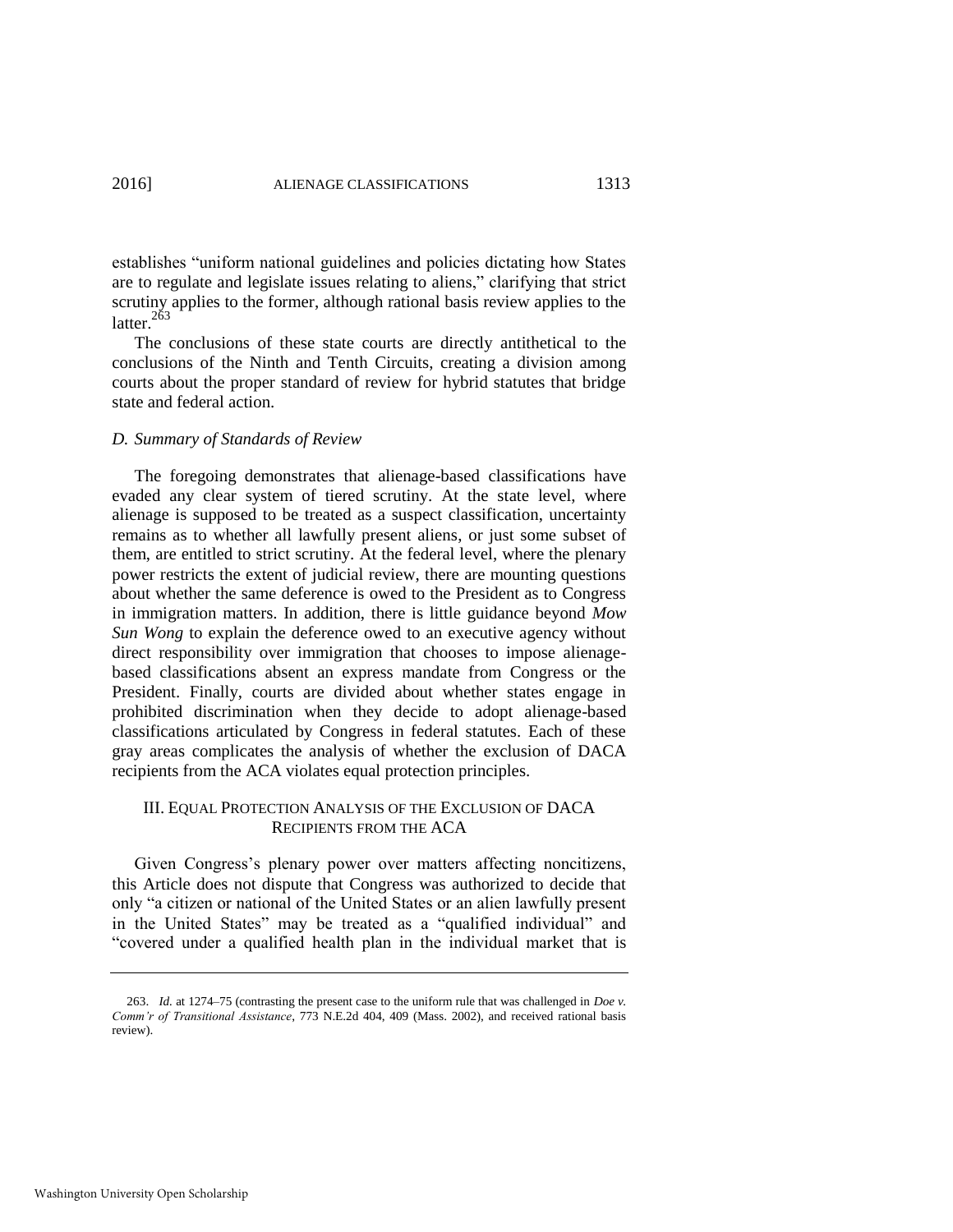offered through an Exchange."<sup>264</sup> Nor does this Article challenge Congress's authorization to delegate to HHS the job of determining who is "lawfully present in the United States."265 Instead, this Part explores what standard of review should apply to HHS's regulation defining who is "lawfully present" and whether the regulation survives that standard.

While HHS is part of the executive branch, under *Wong*, it does not automatically receive the same deference given to Congress or the President just because it is a federal agency. The amount of deference will depend on whether HHS is regulating in its area of expertise and whether it has an express mandate from Congress or the President to exclude DACA recipients from the definition of "lawfully present." In addition, there is a question about whether DACA recipients, who have only deferred action status, are ever entitled to strict scrutiny, or if their status automatically limits them to rational basis review. In the event that rational basis review applies, is an interpretation of "lawfully present" that treats people with the exact same status differently rational? Finally, since the ACA does not require states to create their own Marketplaces, are they engaging in prohibited discrimination by choosing to do so, or are they merely following a federal direction? Each of these questions is discussed below.

# *A. Does Heightened Scrutiny Apply?*

#### *1. Does HHS Lack Relevant Expertise?*

In *Mow Sun Wong*, the Supreme Court indicated that its willingness to give deferential review to a discriminatory rule made by a federal agency depends on the institutional capacity of that agency.<sup>266</sup> While HHS plays a role in immigration matters, that role is narrowly circumscribed to its

<sup>264. 42</sup> U.S.C. § 18032(f)(3) (2014).

<sup>265.</sup> *Id.* § 18081(a)(1). The nondelegation doctrine reached its peak during the New Deal era and has fallen into desuetude since 1935. *See* Peter H. Aranson et al., *A Theory of Legislative Delegation*, 68 CORNELL L. REV. 1, 12 (1982) (arguing that the nondelegation doctrine has become a "nondoctrine"). Arguments for its revitalization include checking arbitrary agency action and requiring elected officials to make tough policy choices; see also, for example, J. Skelly Wright, *Beyond Discretionary Justice*, 81 YALE L.J. 575, 584–86 (1972) (reviewing KENNETH CULP DAVIS, DISCRETIONARY JUSTICE: A PRELIMINARY INQUIRY (1969)). Arguments against renewal include that it could lead to judicial activism or unpredictable policy results. *See, e.g.*, Ernest Gellhorn, *Returning to First Principles*, 36 AM. U. L. REV. 345, 352–53 (1987). Some commentators have proposed revitalizing the doctrine in a limited way. *See, e.g.*, David Schoenbrod, *The Delegation Doctrine: Could the Court Give It Substance?*, 83 MICH. L. REV. 1223, 1227 (1985) (proposing a model where administrative, but not legislative, power would be delegable).

<sup>266.</sup> *See* Hartley, *supra* not[e 204,](#page-35-1) at 99–100; Motomura, *supra* not[e 187,](#page-33-2) at 211–12.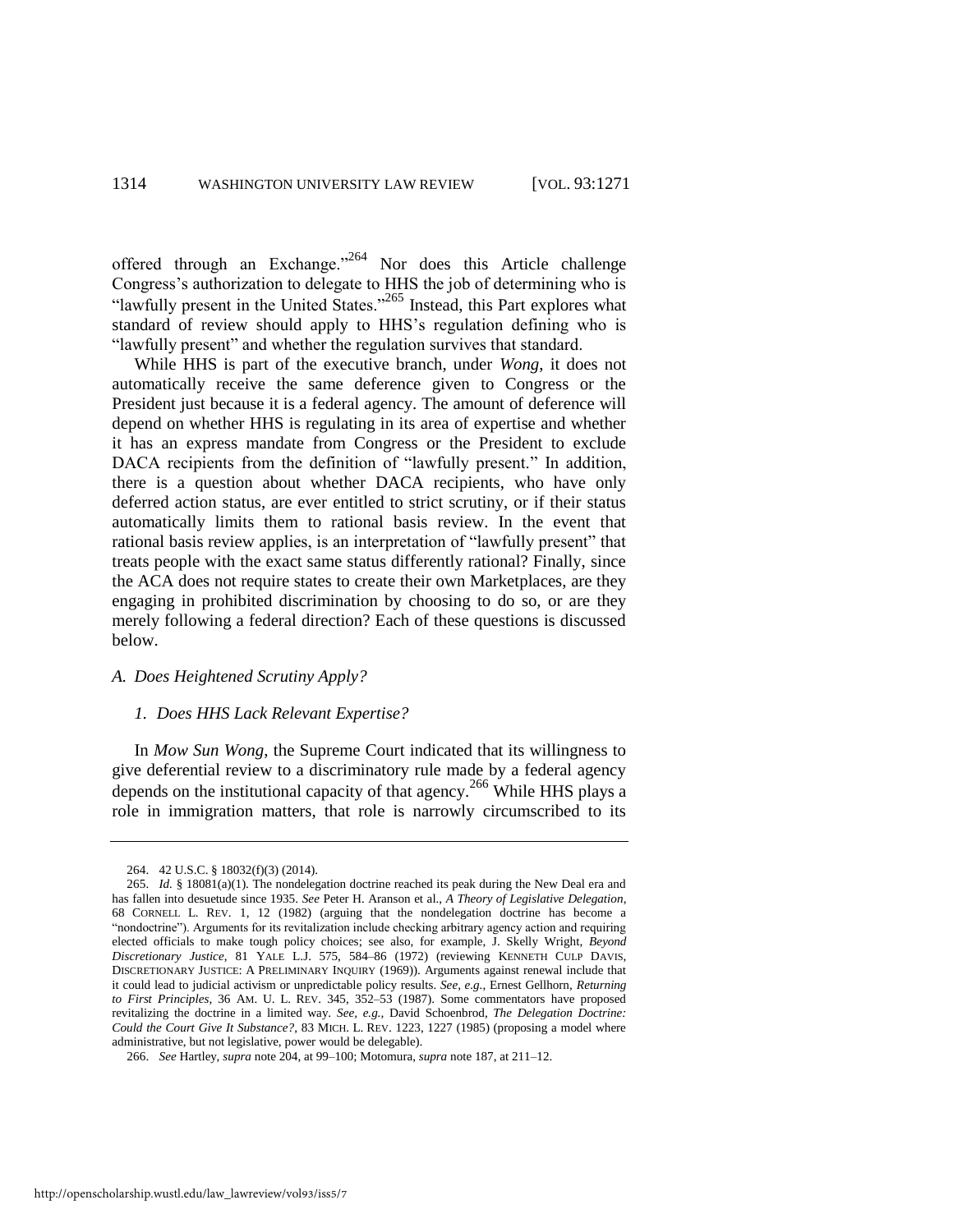health-related expertise. For example, HHS sets the requirements for the medical examination of noncitizens seeking admission to the United States and provides guidance on issues related to refugee health and resettlement.<sup>267</sup> HHS does not, however, have direct responsibility over immigration; like the Civil Service Commission in *Wong*, HHS is not involved in foreign affairs, treaty negotiations, naturalization policies, or establishing immigration quotas or conditions of entry. In attempting to define who is "lawfully present" in the country, HHS took on a task outside its realm of expertise. This raises a serious question about whether HHS's decision to define all individuals with deferred action status except DACA recipients as "lawfully present" should receive the deference normally given to the federal government when regulating immigration.

The question about the appropriate level of deference becomes particularly salient when one takes into account that HHS's definition of "lawfully present" departs from the interpretations of all other agencies, including the Department of Homeland Security, which is the agency with direct responsibility over immigration. In addressing eligibility to apply for Title II Social Security benefits, DHS has defined "lawfully present" to include all individuals with deferred action status.268 Although DHS is currently updating this regulation, it has not proposed any changes to its definition of "lawfully present," such as carving out an exception for DACA recipients.<sup>269</sup>

The Department of Agriculture has followed DHS's lead and defined "legally present" to have the same meaning that DHS gave "lawfully present."<sup>270</sup> It also explicitly adopted DHS's definition of "lawfully present" in defining who is "lawfully residing in the U.S." for purposes of the Food Stamp and Food Distribution Program.<sup>271</sup> Likewise, the Department of Transportation adopted DHS's definition of "lawfully

<sup>267.</sup> *See Medical Examination of Immigrants and Refugees*, CTRS. FOR DISEASE CONTROL & PREVENTION, http://www.cdc.gov/immigrantrefugeehealth/exams/medical-examination.html (last visited May 13, 2016), *archived at* https://perma.cc/E9B6-RMEA; OFFICE OF REFUGEE RESETTLEMENT, http://www.acf.hhs.gov/programs/orr (last visited May 13, 2016).

<sup>268. 8</sup> C.F.R. § 103.12(a)(4)(vi) (2001) (including "[a]liens currently in deferred action status" among the categories of noncitizens eligible for Title II Social Security benefits under Pub L. No. 104- 193); *see also* 8 C.F.R. § 1.3(a)(4)(vi) (2016) (same).

<sup>269.</sup> *See* Immigration Benefits Business Transformation, Increment I, 76 Fed. Reg. 53,764, 53,780 (Aug. 29, 2011).

<sup>270. 7</sup> C.F.R. § 2502.2 (2016) ("Legally present in the United States shall have the same meaning as the term 'lawfully present' in the United States as defined at 8 CFR  $103.12(a) \ldots$ ").

<sup>271.</sup> *Id.* § 273.4(a)(7) ("For purposes of determining eligible alien status in accordance with paragraphs (a)(4) and (a)(6)(ii)(I) of this section 'lawfully residing in the U.S.' means that the alien is lawfully present as defined at 8 CFR 103.12(a).").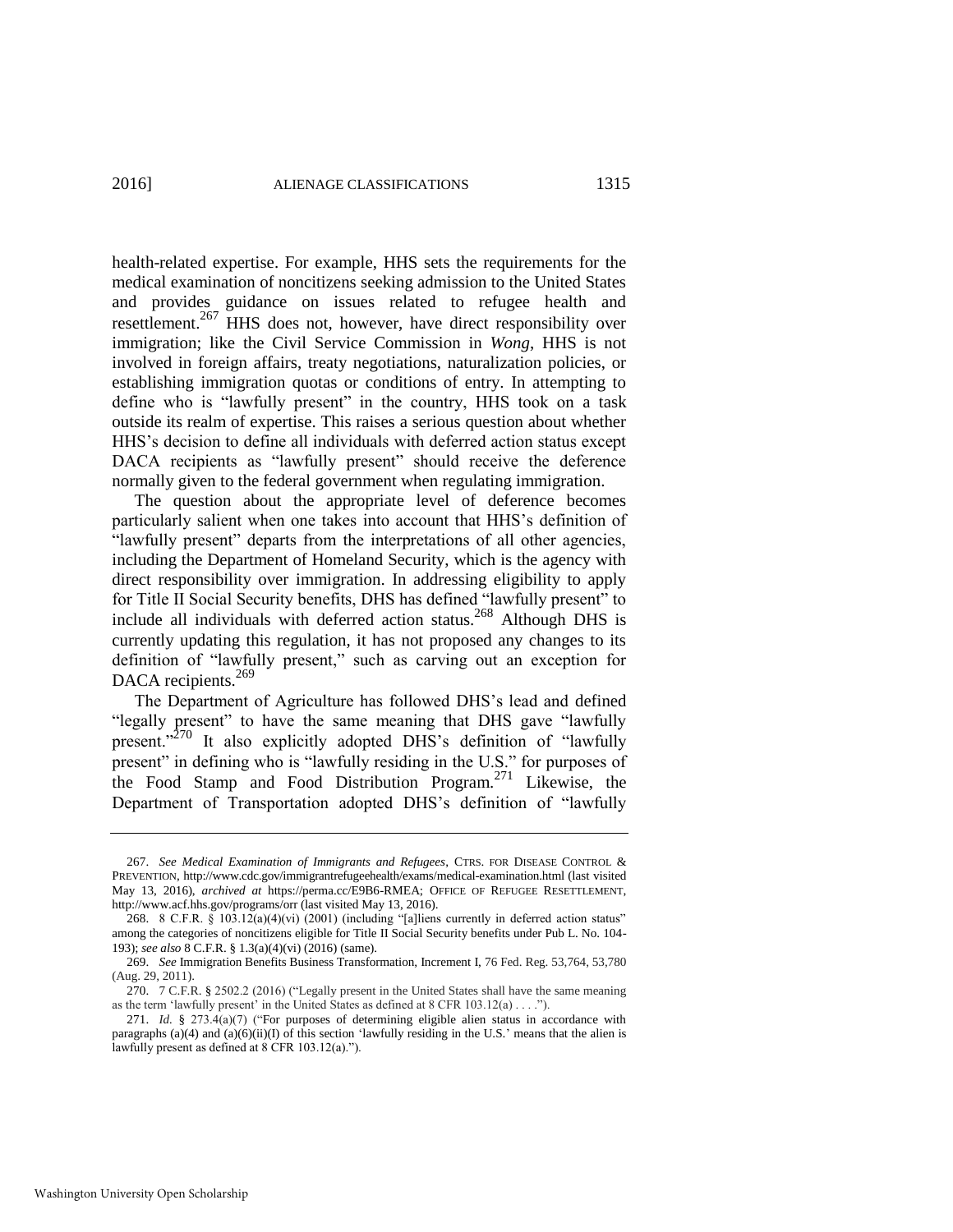present" in the regulations implementing the Uniform Act.<sup>272</sup> The Department of Housing and Urban Development incorporated the Department of Transportation's definition of "lawfully present," thereby also adopting DHS's definition.<sup>273</sup>

In launching a new program in December 2014 that allows Central American minors whose parents are "lawfully present" in the United States to apply for refugee status in their home countries, the Department of State defined "lawfully present" to include individuals with deferred action status and explicitly *included* DACA recipients in this category.<sup>274</sup> Finally, at one point, DHS's own website informed DACA recipients: "[Y]ou are considered to be lawfully present in the United States."<sup>275</sup> The district court that issued a preliminary injunction to stop implementation of the expanded DACA and DAPA policies pointed this out and characterized the policies as forms of action rather than inaction because they conferred this benefit of lawful presence.<sup>276</sup> HHS is currently the only agency that has departed from DHS's expert interpretation of "lawfully present," throwing its own interpretation of this term into question.

#### *2. Was There an Express Mandate from Congress?*

Under *Mow Sun Wong*, an executive agency that lacks immigration expertise can still make alienage-based classifications if there is an express mandate from Congress or the President.<sup>277</sup> Here, Congress could not possibly have mandated the exclusion of DACA recipients from the ACA, since DACA did not exist in 2010 when the ACA was enacted. The ACA only mandates the exclusion of individuals who are not lawfully present; it is silent about the categories of noncitizens who qualify as lawfully present.<sup>278</sup>

<sup>272.</sup> *See, e.g.*, 49 C.F.R. § 24.2(a)(2) (2016).

<sup>273.</sup> *See* 24 C.F.R. §§ 972.130(b)(5)(ii), 972.230(g)(5)(ii) (2016) (referencing 49 C.F.R. § 24.208).

<sup>274.</sup> *See* Media Note, U.S. Dep't of State, Launch of In-Country Refugee/Parole Program for Children in El Salvador, Guatemala, and Honduras with Parents Lawfully Present in the United States (Dec. 3, 2014), *available at* http://www.state.gov/r/pa/prs/ps/2014/12/234655.htm; *see also* U.S. DEP'T OF STATE, FORM DS-7699: AFFIDAVIT OF RELATIONSHIP (AOR) FOR MINORS WHO ARE NATIONALS OF EL SALVADOR, GUATEMALA, AND HONDURAS (2014).

<sup>275.</sup> Texas v. United States, 86 F. Supp. 3d 591, 660–61 (S.D. Tex. 2015) (issuing a temporary injunction to stop the expanded DACA and DAPA policies from taking effect).

<sup>276.</sup> *Id.* 

<sup>277.</sup> *See supra* note[s 189,](#page-33-3) [195 a](#page-34-0)nd accompanying text.

<sup>278.</sup> *See* 42 U.S.C. § 18032(f)(3) (2014).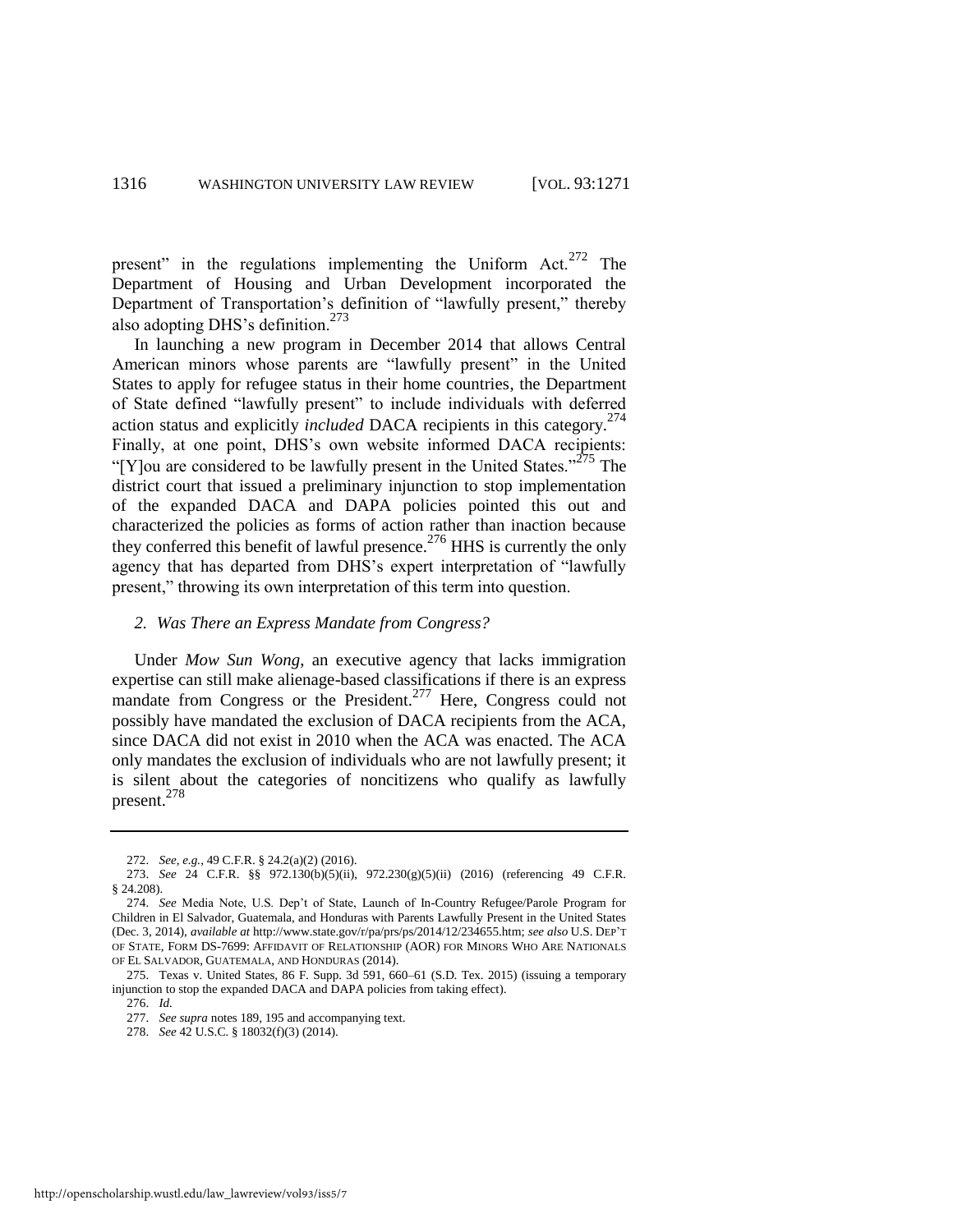<span id="page-47-0"></span>Furthermore, the Immigration and Nationality Act provides no basis for the distinction drawn by HHS. The INA and its implementing regulations make it clear that noncitizens are considered "unlawfully present" only if their stay is not authorized by DHS. $^{279}$  All individuals with deferred action status are in a period of authorized stay. They therefore do not accrue unlawful presence and are eligible to apply for an employment authorization.<sup>280</sup> Thus, HHS's interpretation of "lawful presence" conflicts with Congress's use of the term in the INA.

In 2013, *after* HHS promulgated the regulation that excluded DACA recipients from the ACA, the Senate expressed approval of the regulation by incorporating its interpretation into the comprehensive immigration reform bill it passed that year. Under the legalization program set forth in that bill, noncitizens granted "registered provisional immigration status" generally would have been considered lawfully present in the United States, but they would have been subject to the rules applicable to individuals *not* lawfully present under the ACA and would not have been eligible for premium tax credits.281 This *post hoc* approval of a regulation, however, cannot be construed as an express mandate, which must necessarily precede the rule.<sup>282</sup> Furthermore, Congress never passed the comprehensive immigration reform bill, so it should not be taken as evidence of Congress's views.<sup>283</sup>

#### *3. Was There an Express Mandate from the President?*

Since there was no express mandate from Congress, the next question is whether there was an express mandate from the President to exclude DACA recipients from benefits under the ACA. When President Obama introduced DACA, he described it as a program that would help create a more inclusive society, stressing that the beneficiaries of this program "study in our schools, . . . play in our neighborhoods, [are] friends with our

<sup>279.</sup> *See* 8 U.S.C. § 1182(a)(9)(B)(ii) (2014); 8 C.F.R. 214.14(d)(3) (2016); *see also Frequently Asked Questions*, U.S. CITIZENSHIP & IMMIGRATION SERVS., http://www.uscis.gov/humanitarian/ consideration-deferred-action-childhood-arrivals-process/frequently-asked-questions (last updated June 15, 2015), *archived at* https://perma.cc/8E5Y-87QG [hereinafter USCIS FAQS].

<sup>280. 8</sup> C.F.R. § 274a.12(c)(14).

<sup>281.</sup> S. 744, 113th Cong. § 245B(d)(4)(A), (C) (2013).

<sup>282.</sup> *See, e.g.*, United States v. Hicks, 947 F.2d 1356, 1359 (9th Cir. 1991) (emphasis added) ("Where an agency fails to follow the PRA in regard to an information collection request that the agency promulgates via regulation, at its own discretion, and without express *prior* mandate from Congress, a citizen may indeed escape penalties for failing to comply with the agency's request.").

<sup>283.</sup> *See* Firestone Tire & Rubber Co. v. Bruch, 489 U.S. 101, 114 (1989) ("Though 'instructive,' failure to act on the proposed bill is not conclusive of Congress' views . . . .").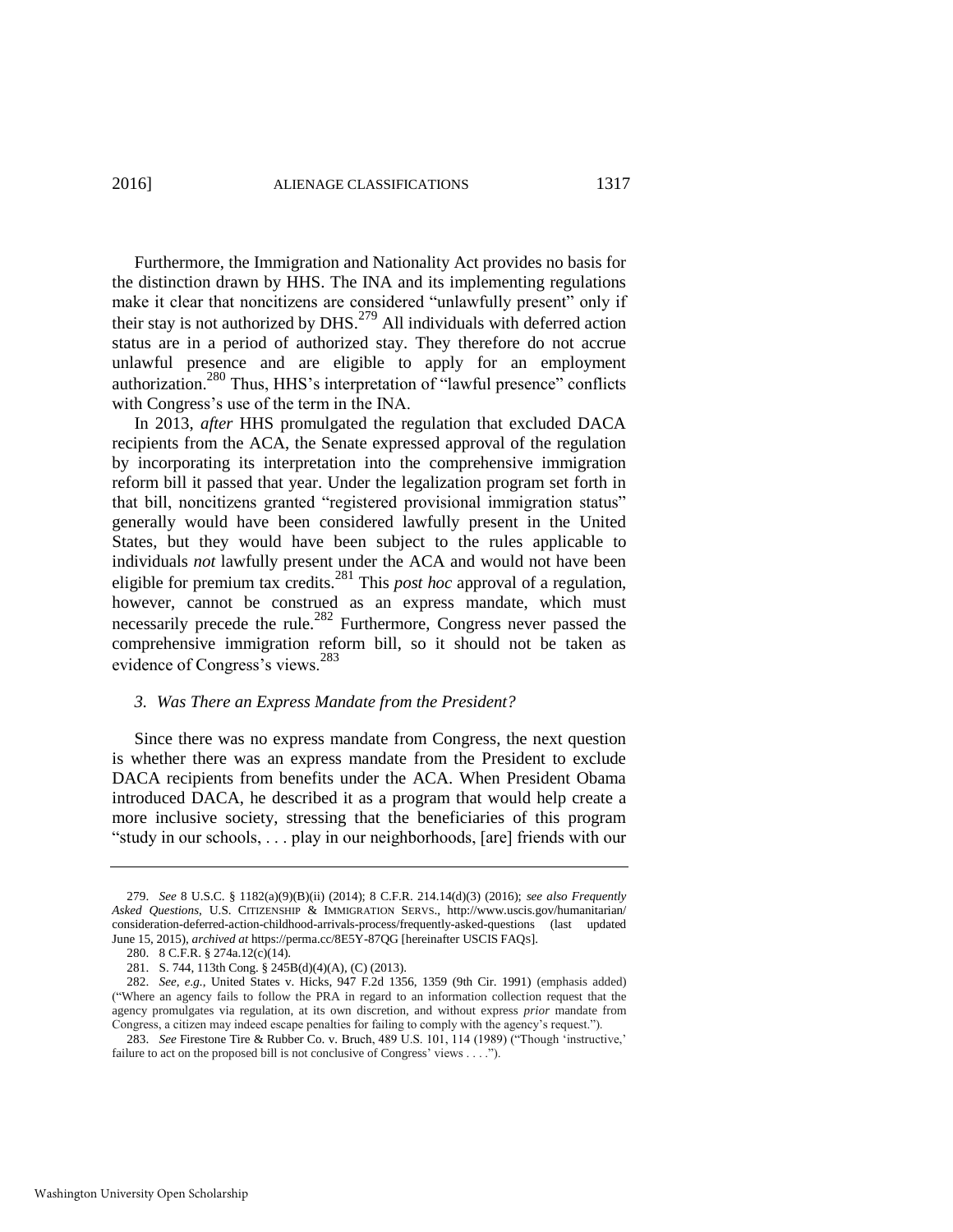kids, [and] pledge allegiance to our flag."  $284$  He described them as "Americans in their heart, in their minds, in every single way but one: on paper."<sup>285</sup> Excluding DACA recipients from the ACA while including others with the same legal status is totally inconsistent with this vision of inclusion. Such exclusion also conflicts with the President's focus on helping a productive group of young people "make extraordinary" contributions" to society, since denial of affordable health care clearly hampers productivity.<sup>286</sup>

On the other hand, news reports indicate that the decision to exclude DACA recipients from health care benefits under the ACA came from the White House.<sup>287</sup> The reports characterized the White House's decision as a political one, resulting from the collision of two highly controversial issues: health care and immigration.288 Since conservative lawmakers had adamantly opposed providing government health care to "illegal immigrants," excluding DACA recipients, who were perceived as "illegal" even after being granted deferred action status, helped avoid another layer of controversy over health care reform.<sup>289</sup>

But can such reports be construed as an "express mandate" from the President? *Mow Sun Wong* described an express mandate as an "explicit directive" and found that the President's Executive Order giving the Civil Service Commission discretion "to establish standards with respect to citizenship" did not constitute such a mandate, as it was "not necessarily a *command* to require citizenship as a general condition of eligibility for federal employment."<sup>290</sup> The Court further reasoned that there was no express mandate from the President because the Commission could retain, modify, or repeal the citizenship requirement "without further authorization from Congress or the President.<sup> $291$ </sup> The same situation exists here with respect to HHS's exclusion of DACA recipients from the ACA. The fact that HHS has already amended its interpretation of

<sup>284.</sup> President Barack Obama, Remarks by the President on Immigration (June 15, 2012), *available at* https://www.whitehouse.gov/the-press-office/2012/06/15/remarks-president-immigration. 285. *Id.* 

<sup>286.</sup> *Id.*; *see also generally* PETER HARBAGE & BEN FURNAS, CTR. FOR AM. PROGRESS, THE COST OF DOING NOTHING ON HEALTH CARE: LOST PRODUCTIVITY COSTS STATES \$124 BILLION TO \$248 BILLION (2009).

<sup>287.</sup> Shear & Pear, *supra* note [57](#page-13-0) ("The White House decision to deny health benefits also underscores how far the president's expected actions will fall short of providing the kind of full membership in American society that activists have spent decades fighting for.").

<sup>288.</sup> *Id.*

<sup>289.</sup> *See id.*

<sup>290.</sup> Hampton v. Mow Sun Wong, 426 U.S. 88, 111–12, 113 n.46 (emphasis added).

<sup>291.</sup> *Id.* at 113.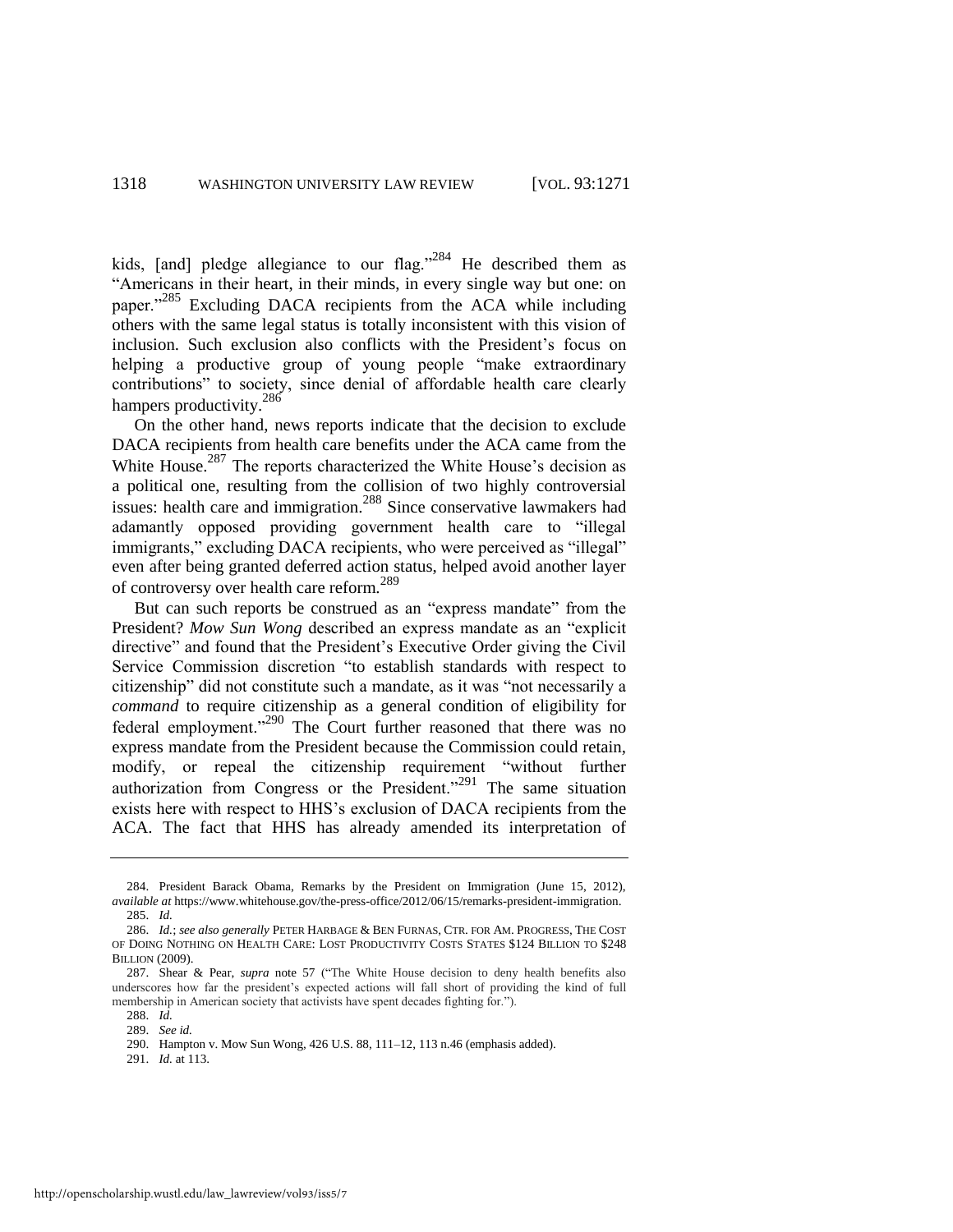"lawfully present" without explicit authorization from Congress or the President indicates that it was not operating pursuant to an express mandate.

#### *4. Does Having Only Deferred Action Status Matter?*

Even if HHS has no direct responsibility over immigration and there is no express mandate from Congress or the President for the exclusion of DREAMers from the ACA, the fact that DACA recipients have only deferred action status gives rise to questions about whether any heightened form of scrutiny is appropriate. As an initial matter, *Plyler* suggests that undocumented immigrants receive only rational basis review, although the Court applies rational basis with bite in that case.<sup>292</sup> Individuals with deferred action status, however, can be distinguished from undocumented immigrants because their presence in the United States is authorized by the DHS, and they are eligible to work here legally. The fact that HHS includes people with deferred action status as "lawfully present," even though it carves out an exception for DACA recipients, shows recognition that this status is different than being undocumented. Furthermore, before the Welfare Reform Act became law in 1996, the definition of "permanently residing in the United States under color of law" ("PRUCOL") included individuals with deferred action status, but not undocumented immigrants.<sup>293</sup> Thus, a clear distinction exists between the two categories.

Accepting that individuals with deferred action status are not undocumented, there is still the question about whether non-LPRs should receive heightened scrutiny. As discussed above, a circuit split exists on this issue, with the Fifth and Sixth Circuits refusing to apply strict scrutiny to state laws that discriminate against nonimmigrants. At least two reasons weigh in favor of rejecting the positions of the Fifth and Sixth Circuits. First, the language used by the Supreme Court does not support this position. *Graham* broadly stated that "*[a]liens as a class* are a prime example of a 'discrete and insular' minority for whom such heightened judicial solicitude is appropriate."<sup>294</sup>

Furthermore, the factors on which the Fifth and Sixth Circuits relied are not as clear-cut as those courts purported them to be. For example, the

<sup>292.</sup> *See supra* note[s 115–](#page-23-0)18 and accompanying text.

<sup>293.</sup> *See* 20 C.F.R. § 416.1618(b)(11) (2016).

<sup>294.</sup> Graham v. Richardson, 403 U.S. 365, 372 (1971) (emphasis added) (citing United States v. Carolene Prods. Co., 304 U.S. 144, 152 n.4 (1938)).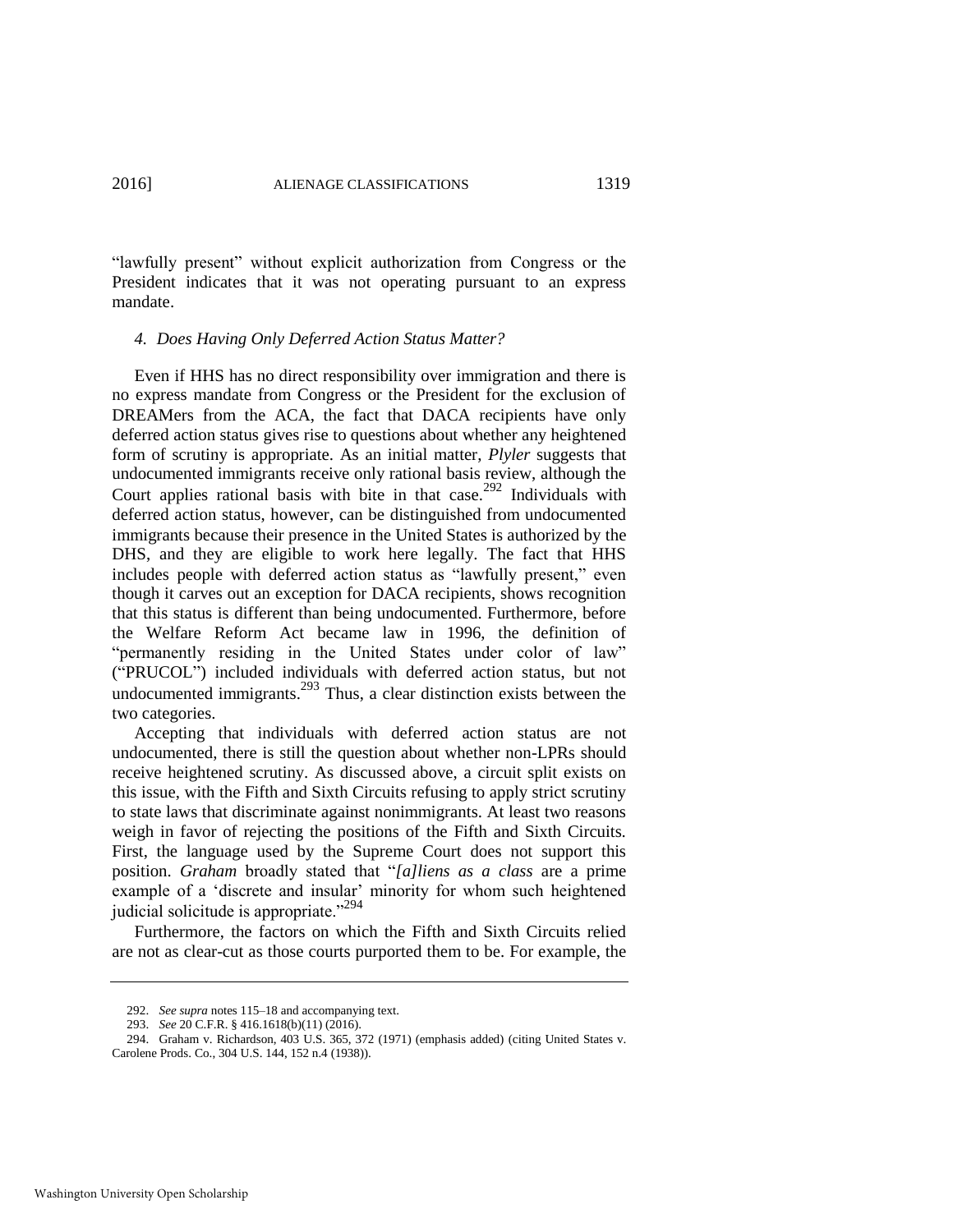courts noted inability to serve in the military as one reason to treat nonimmigrants differently than LPRs,  $^{295}$  but a small number of nonimmigrants—and, more recently, DACA recipients—can serve in the military under the Military Accessions Vital to the National Interest ("MAVNI") program, which targets individuals with special language skills critical to national security.<sup>296</sup> The number of LPRs who serve in the military is also relatively small, so service in the military does not appear to be a strong basis for treating LPRs and non-LPRs differently.<sup>297</sup>

Similarly, the Fifth and Sixth Circuits' reliance on differential tax treatment overlooks the overarching similarity in tax structures. Most nonimmigrants are treated as "resident" aliens for tax purposes, just like LPRs, as long as they spend at least thirty-one days in the United States in the current year and at least 183 days in the period that includes the current year and the prior two years.298 Thus, a nonimmigrant who spends 183 days of the year in the United States is automatically a "resident" for tax purposes and subject to the same tax rules that apply to LPRs and US citizens. DACA recipients should qualify as "residents" for tax purposes because they had to show continuous presence in the United States between June 15, 2007, and June 15, 2012, and could not have left the United States after that period without receiving advance parole. Advance parole is normally granted only for short periods of time (e.g., thirty days) for specific purposes and therefore should not interfere with satisfying the substantial presence test. In addition, insofar as the Sixth Circuit reasoned that nonimmigrants may be denied federal welfare benefits, $299$  this does not distinguish them from LPRs, who may also be denied such benefits. In fact, individuals who have been LPRs for less than five years are excluded from most federal benefits.<sup>300</sup>

Another reason to question the Fifth and Sixth Circuit's approach is that several of the factors that led the courts to conclude that nonimmigrants should receive only rational basis review do not point in the same direction when applied to individuals with deferred action status.

<sup>295.</sup> League of United Latin Am. Citizens v. Bredesen, 500 F.3d 523, 533 (6th Cir. 2007); LeClerc v. Webb, 419 F.3d 405, 418–19 (5th Cir. 2005).

<sup>296.</sup> Julia Preston, *Military Path Opened for Young Immigrants*, N.Y. TIMES (Sept. 25, 2014), http://www.nytimes.com/2014/09/26/us/military-path-opened-for-young-immigrants.html.

<sup>297.</sup> *See* MOLLY F. MCINTOSH, SEEMA SAYALA & DAVID GREGORY, CNA, NON-CITIZENS IN THE ENLISTED U.S. MILITARY 24 (2011).

<sup>298.</sup> I.R.C. § 7701(b)(3)(A) (2014).

<sup>299.</sup> *See supra* note[s 132–](#page-25-0)34 and accompanying text.

<sup>300.</sup> *See* NAT'L IMMIGRATION LAW CTR., OVERVIEW OF IMMIGRANT ELIGIBILITY FOR FEDERAL PROGRAMS 1–3 (2011).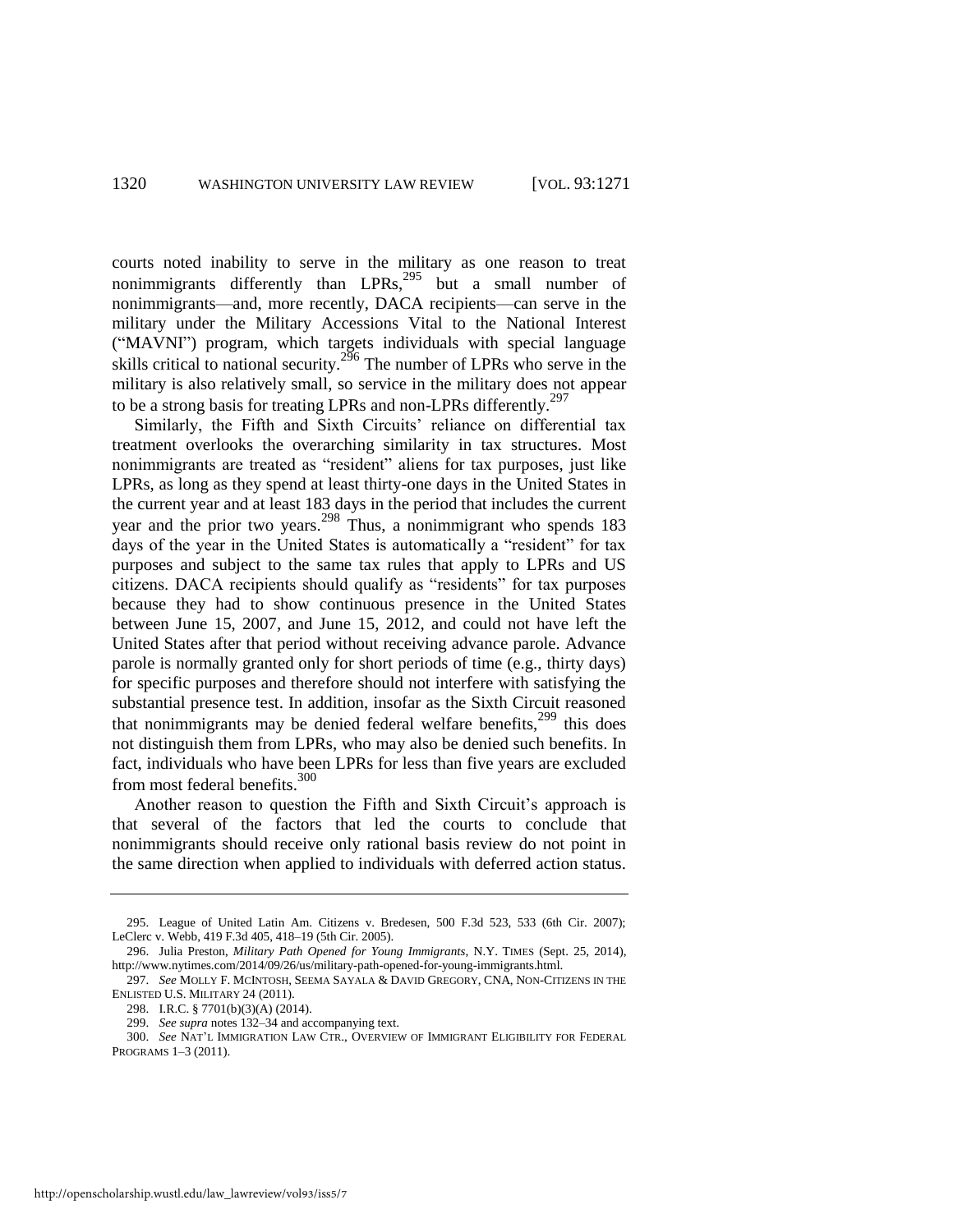To begin with, individuals with deferred action status are often as entrenched in US society as LPRs—especially DACA recipients, who must show at least five years of residency and entry at a young age in order to qualify. $301$  Second, the fact that nonimmigrants are subject to strict employment restrictions is inapplicable to individuals with deferred action status, who receive the type of employment authorization that allows them to work at almost any job. Third, the argument that nonimmigrants are not a discrete and insular class because they are admitted with various types of status does not apply when focusing solely on individuals with deferred action status.

Given the weaknesses in the Fifth and Sixth Circuit's reasoning, its inapplicability to individuals with deferred action status, and the Supreme Court's language pointing in the opposite direction, individuals with deferred action status should not be denied heightened scrutiny merely because of their status. More generally, although the notion of scaling scrutiny to proximity to citizenship may seem attractive at first glance, it opens the door to an array of problems. Trying to "rank" various types of immigration status based on proximity to citizenship is harder than it may seem because there is no clear hierarchy. It may be obvious that undocumented immigrants are farther from citizenship than nonimmigrants, who are farther than LPRs. But it is by no means clear how one would compare someone with deferred action status to someone who has only a pending application for asylum or who has Temporary Protected Status.

Another issue is that the nature of a deprivation may be so severe that closer scrutiny is warranted regardless of the legal status of the individual. This was the case in *Plyler*, where the Court purported to apply rational basis review but really applied heightened scrutiny. The sliding-scale approach to scrutiny discussed in Part IV below allows courts to consider these various factors without selecting *a priori* a particular tier for judicial review.

<sup>301.</sup> For discussions of social membership and alienage, see, for example, Linda S. Bosniak, *Membership, Equality, and the Difference That Alienage Makes*, 69 N.Y.U. L. REV. 1047 (1994); David A. Martin, *Due Process and Membership in the National Community: Political Asylum and Beyond*, 1986 IMMIGR. & NAT'LITY L. REV. 177; Michael Scaperlanda, *Partial Membership: Aliens and the Constitutional Community*, 81 IOWA L. REV. 707 (1996).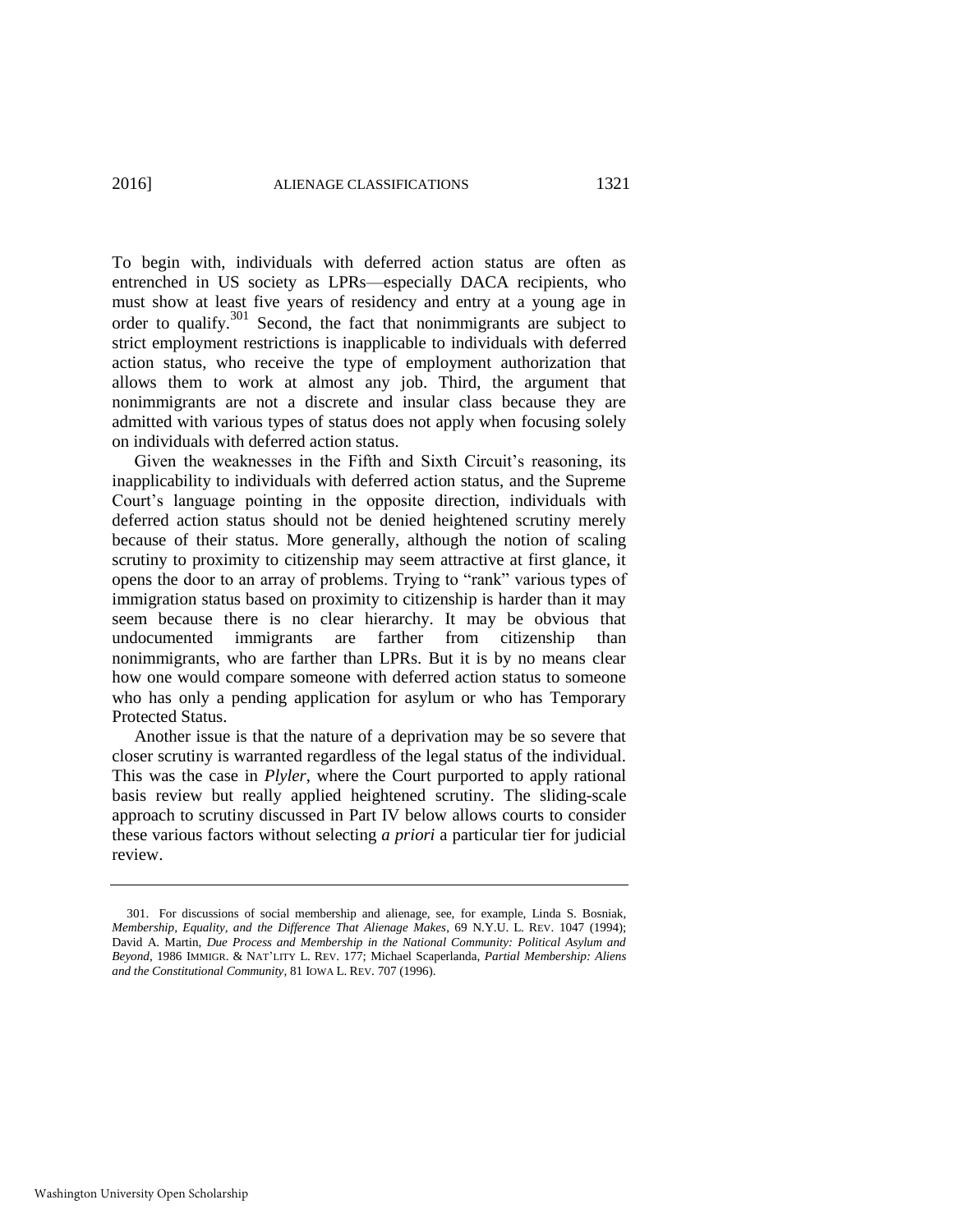#### *B. Does the Exclusion Survive Rational Basis Review?*

<span id="page-52-0"></span>Even if heightened scrutiny is not applied to the exclusion of DACA recipients from the ACA, the exclusion may still be invalid under ordinary rational basis review. The Ninth Circuit's recent decision in *Arizona Dream Act Coalition* is particularly relevant here. That case involved the denial of a preliminary injunction in an action challenging Arizona's policy of prohibiting DACA recipients from receiving driver's licenses by using their work permits as proof of authorized presence, while permitting individuals with pending applications for adjustment of status and cancellation of removal to do so. $302$  In reversing the denial of the preliminary injunction and finding that the equal protection claim was likely to succeed on the merits, the court held that DACA recipients are similarly situated to individuals with pending applications, since both groups have authorization to remain in the country for a temporary period and are allowed to obtain work permits.<sup>303</sup> The court then reasoned that it was not necessary to determine what standard of review applies, because Arizona's "differential treatment of otherwise equivalent federal immigration classifications" was so arbitrary and irrational as to be unlikely to withstand even rational basis review.  $304$ 

HHS's differential treatment of DACA recipients is even more striking because it distinguishes them from other individuals with the exact same status, as well as from individuals with similar types of status. In order to survive rational basis review, HHS's disparate treatment of DACA recipients must be rationally related to a legitimate government interest. Following the Ninth Circuit's analysis in *Arizona Dream Act Coalition*, 305 unless there is some basis in federal law for viewing non-DACA recipients of deferred action status as having some federally authorized presence that DACA recipients lack, the disparate treatment is not rational; no such basis exists.

In fact, HHS's distinction between DACA recipients and other individuals with deferred action status can lead to absurd results. For example, many people obtain deferred action status after being ordered deported and obtaining a temporary stay of removal. DACA recipients, on the other hand, may never have been ordered deported. There is no rational explanation for why someone with a stay of removal has more

<sup>302.</sup> Ariz. Dream Act Coalition v. Brewer, 757 F.3d 1053, 1059–60 (9th Cir. 2014).

<sup>303.</sup> *Id.* at 1064.

<sup>304.</sup> *Id.* at 1066–67.

<sup>305.</sup> *See supra* note[s 302–](#page-52-0)04 and accompanying text.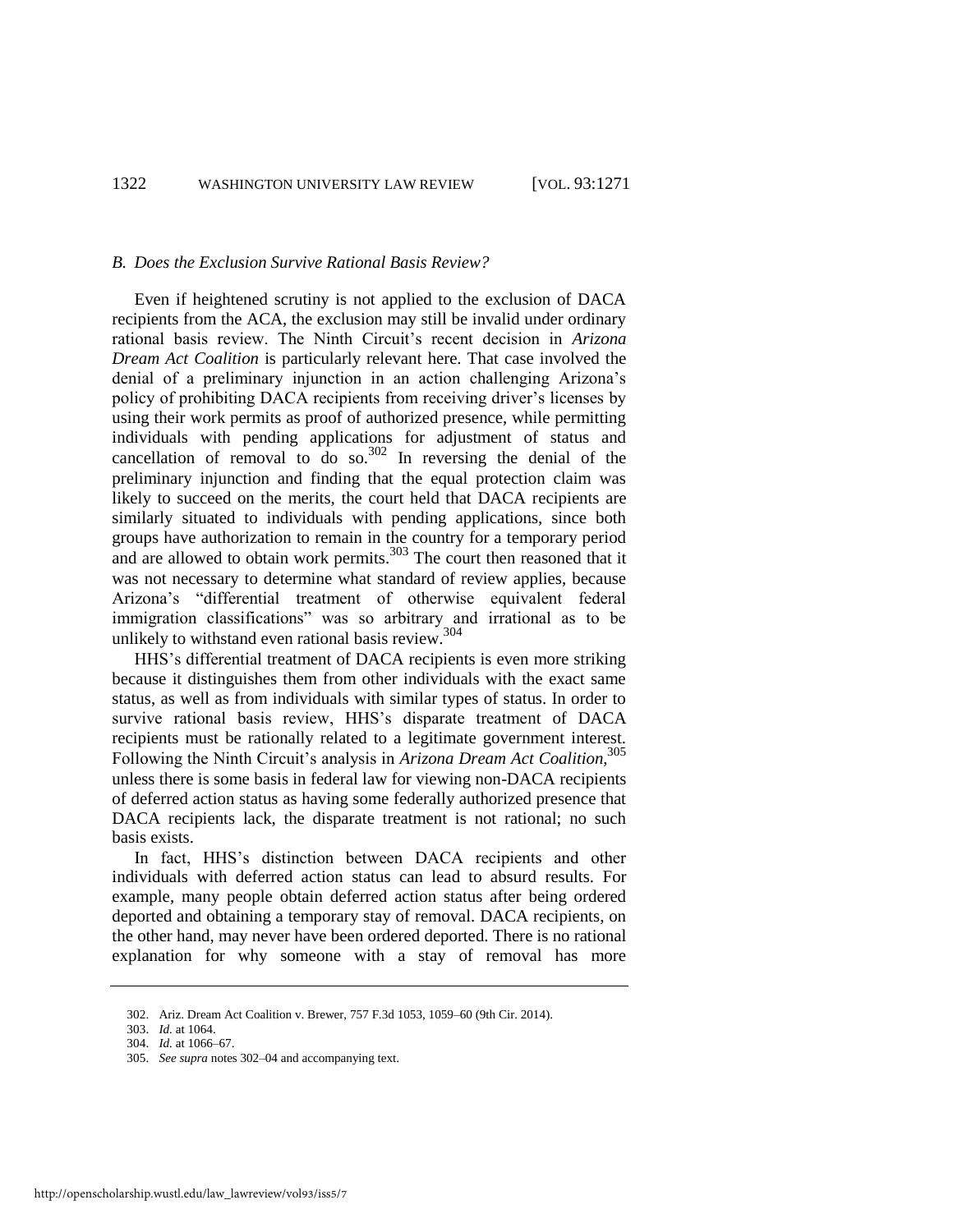authorization to be in the United States than someone who was never ordered deported in the first place. Furthermore, individuals who have pending applications for non-LPR cancellation of removal are considered "lawfully present" by HHS, even though this type of relief is very difficult to obtain, since it requires showing "exceptional and extremely unusual hardship" to a citizen or LPR spouse, parent, or child.<sup>306</sup> It is odd to consider these applicants lawfully present, when many of them will be ordered deported, while excluding DACA recipients, whose deferred action status may be extended for an indefinite period of time.

More generally, HHS's decision to exclude DACA recipients is not rationally related to the objectives of the ACA, which is to increase the number of insured individuals and reduce the cost of health care. Excluding a class of young, generally healthy individuals from the insurance programs established by the ACA drives up the cost of health insurance premiums. In addition, when DACA recipients do seek treatment, it will often be in emergency rooms, where the cost of care is much more expensive. Providing DACA recipients with access to regular health care, including preventive care, would avoid paying the higher cost of treatment associated with delays in getting medical attention. Including DACA recipients in the definition of "lawfully present" individuals would also reduce the administrative costs of health care by making it easier to determine who qualifies.

Under the current classification scheme, health care administrators will have to determine *how* various individuals with deferred action obtained this classification. In cases where individuals have work authorization, this should not be too difficult, as the employment authorization card contains a code that explains the category for work authorization, including a code specific to DACA. Those who do *not* have employment authorization, however, will have to provide evidence to administrators who have no background in immigration law proving how they obtained their deferred action status. According to one article, administrative costs in the US health care system comprise fourteen percent of all health care expenditures, totaling over \$360 billion a year.<sup>307</sup> Simplifying eligibility requirements would reduce documentation requirements and help cut down this administrative cost. While DHS's Systematic Alien Verification for Entitlements ("SAVE") program provides an online system to help

<sup>306. 8</sup> U.S.C. § 1229b(b)(1)(D) (2014).

<sup>307.</sup> ELIZABETH WIKLER, PETER BASCH & DAVID CUTLER, CTR. FOR AM. PROGRESS, 3 STRATEGIES FOR REDUCING HEALTH CARE ADMINISTRATIVE COSTS (2012).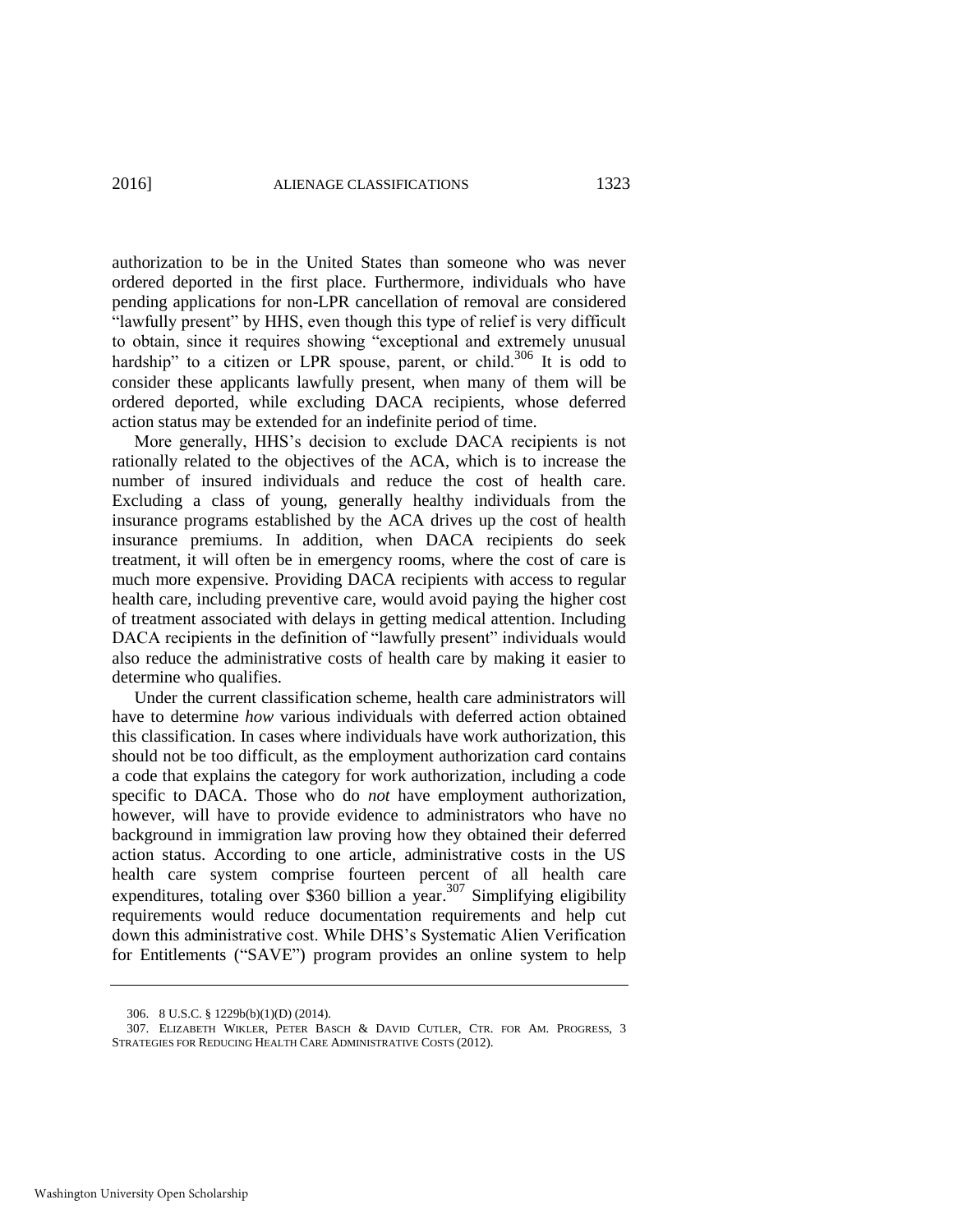verify an individual's immigration status, the accuracy and reliability of that system has come under attack. $308$ 

<span id="page-54-0"></span>In sum, just as the court in *Plyler* found no evidence in the record to support the claim that exclusion of undocumented children was likely to improve the overall quality of education in Texas,  $309$  HHS would be hardpressed to show that excluding DACA recipients from affordable health care will improve the overall quality of health care in the country. Furthermore, even if health care would be improved by barring some *number* of noncitizens from coverage, HHS would have to "support its selection of *this* group as the appropriate target for exclusion," as it cannot reduce expenditures for health care by barring "some arbitrarily chosen class."310 Finally, denial of health care, like the denial of a basic education, is an "enduring disability,"311 making the analogy to *Plyler* even more appropriate. Children without access to affordable health care are less likely to obtain immunizations that prevent future illnesses and receive timely diagnosis of serious health conditions, and they miss more days of school.<sup>312</sup> Similarly, uninsured adults are less likely to receive preventive service and have higher rates of "unnecessary morbidity and premature death."<sup>313</sup>

#### *C. Are States Engaging in Prohibited Discrimination?*

The ACA establishes a complex relationship between the federal government and state governments, as it gives states the option of running their own state Marketplaces, sharing responsibilities with the federal government in running Marketplaces, or refusing to get involved, which means that the state would have a "Federally-facilitated [Marketplace]."<sup>314</sup> For states that choose to run their own Marketplaces, either alone or in partnership with the federal government, a question arises about whether they are engaging in prohibited discrimination. As discussed above, courts are currently divided about whether Congress can give discretion to the

<sup>308.</sup> *See, e.g.*, Fatma Marouf, *The Hunt for Noncitizen Voters*, 65 STAN. L. REV. ONLINE 66  $(2012)$ .

<sup>309.</sup> *See supra* note[s 117–](#page-23-1)18 and accompanying text.

<sup>310.</sup> Plyler v. Doe, 457 U.S. 202, 229 (1982) (citing Shapiro v. Thompson, 394 U.S. 618, 633 (1969)).

<sup>311.</sup> *Id.* at 222.

<sup>312.</sup> INST. OF MED., AMERICA'S UNINSURED CRISIS: CONSEQUENCES FOR HEALTH AND HEALTH CARE, at 3 (2009).

<sup>313.</sup> *Id.* at 4.

<sup>314. 42</sup> U.S.C. § 18041 (2014); 45 C.F.R. § 155.20 (2016).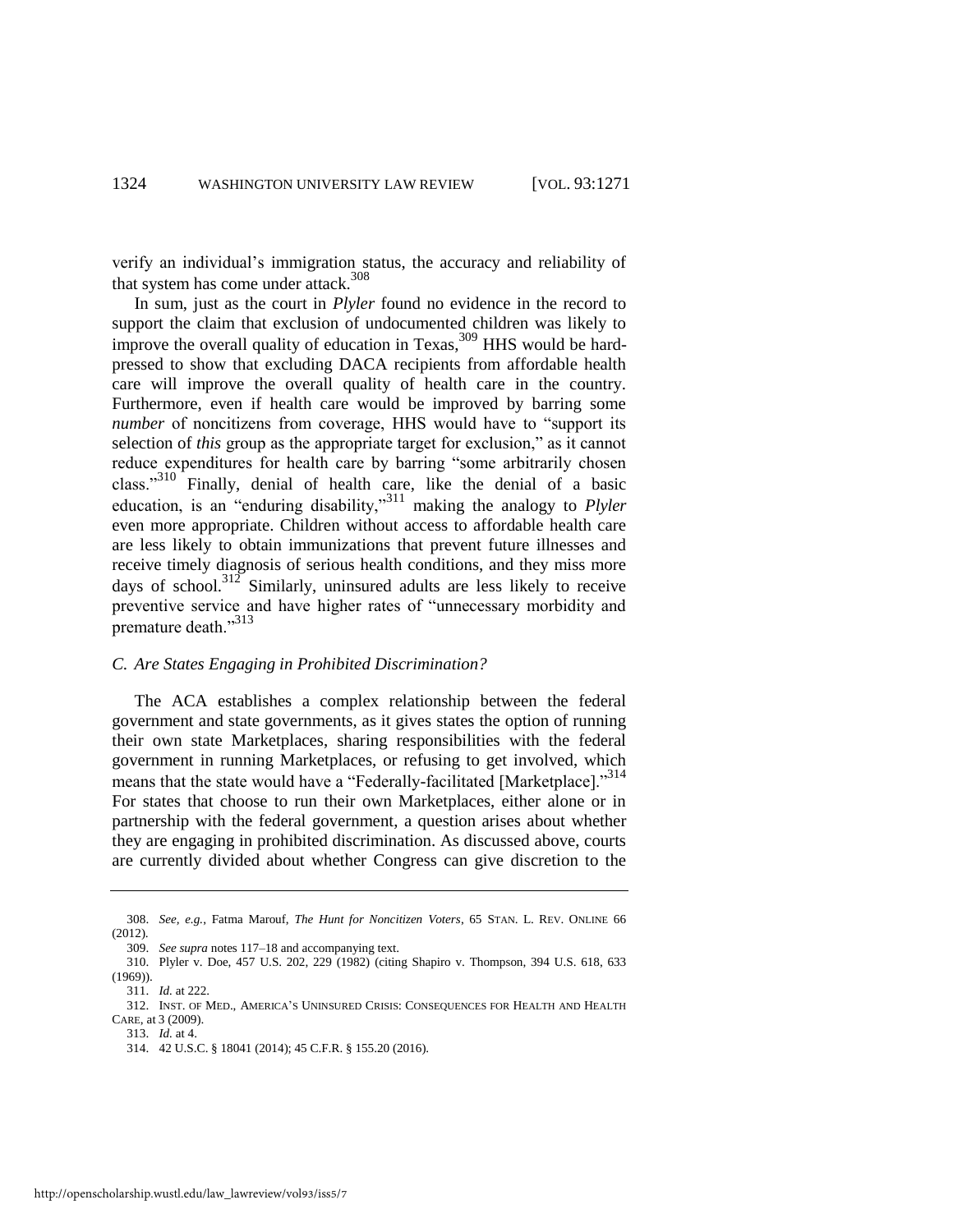states to engage in alienage-based discrimination under the Welfare Reform Act, in light of *Graham*'s warning that "Congress does not have the power to authorize the individual States to violate the Equal Protection Clause."315 Since administrative agencies are empowered to act by enabling statutes, if Congress does not have the power to authorize discrimination by States, then certainly an executive agency such as HHS would not have the power to do so by adopting a discriminatory definition of who is lawfully present.

As Judge Clifton explained in his dissent in *Korab*, the way Medicaid actually works in most states is that "there is a single plan, administered by the state.<sup>316</sup> While "[t]he federal government reimburses the state for a significant portion of the cost, and the plan must comply with federal requirements, ... it is a state plan."<sup>317</sup> Similarly, the state-based Marketplaces under the ACA are state plans. According to the highest courts of several states, and dissenting voices in the Ninth and Tenth Circuits, discrimination in such state plans must be subject to strict scrutiny.<sup>318</sup> Since the ACA gives states an option about whether or not to participate in a Marketplace, states have the option of not discriminating against DACA recipients by not participating and leaving discrimination to the federal government. The choice for a state about whether to provide benefits to DACA recipients, like the choice about whether to provide benefits to certain noncitizens under the Welfare Reform Act, arguably is not a true choice if it means the state must engage in prohibited discrimination. In other words, the same controversy that has emerged under the Welfare Reform Act may arise under the ACA.

Currently, several states have chosen to provide DACA recipients with insurance, such as Medicaid, using only state funds. These include California, Massachusetts, New York, Washington, and the District of Columbia.319 Nothing in the ACA prohibits states from doing this, as the statute does not address eligibility for state benefits.<sup>320</sup> DACA recipients

<sup>315.</sup> *See supra* Part II.C.

<sup>316.</sup> Korab v. Fink, 797 F.3d 572, 599 (9th Cir. 2014) (Clifton, J., dissenting).

<sup>317.</sup> *Id.*

<sup>318.</sup> Korab v. Fink, 797 F.3d 572, 598–607 (9th Cir. 2014) (Clifton, J., dissenting); Soskin v. Reinertson, 353 F.3d 1242, 1265–76 (10th Cir. 2004) (Henry, J., dissenting); Ehrlich v. Perez, 908 A.2d 1220, 1243–44 (Md. 2006); Finch v. Commonwealth Health Ins. Connector Auth., 946 N.E.2d 1262, 1279–80 (Mass. 2011); Aliessa *ex rel*. Fayad v. Novello, 754 N.E.2d 1085, 1098 (N.Y. 2001).

<sup>319.</sup> *See* Cindy Y. Rodriguez & Jaqueline Hurtado, *States Work Around Obamacare to Help Undocumented Immigrants*, CNN (Apr. 9, 2014, 1:30 PM), http://www.cnn.com/2014/04/09/us/ obamacare-undocumented-immigrants/, *archived at* https://perma.cc/6W8L-KZTF.

<sup>320.</sup> *See* 8 U.S.C. §§ 1621(a)–(b), 1622(b) (2014).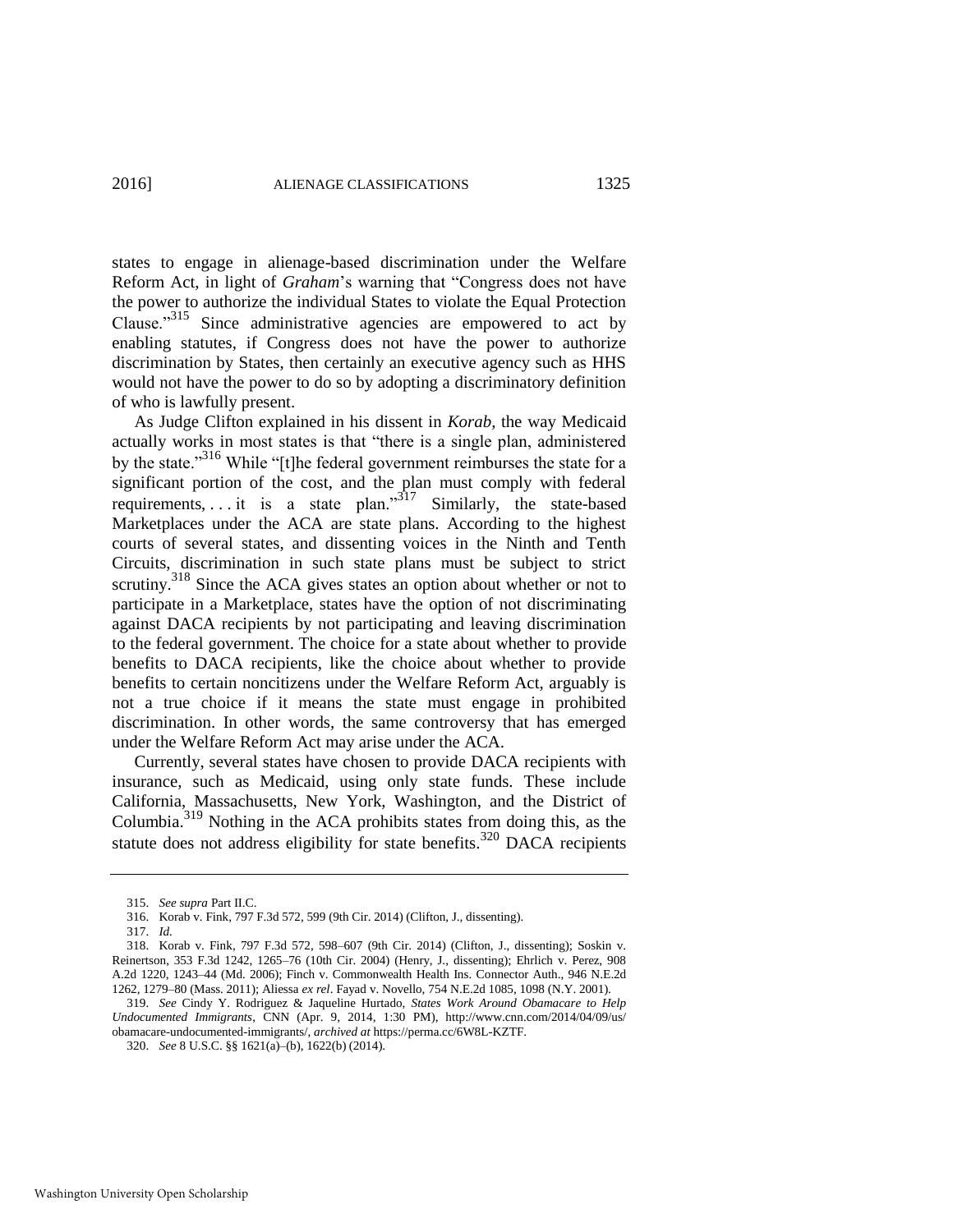therefore remain eligible for state-funded programs that include people with deferred action status among the categories of people "Permanently Residing in the United States Under Color of Law." For example, DACA recipients in California who meet the income criteria are eligible for fullscope Medi-Cal, which is totally state funded.<sup>321</sup> If, down the road, these states change their minds about using state funds to provide health care to DACA recipients, the result may be the same kind of litigation that resulted when states stopped using their own funds to provide noncitizens with Medicaid after the passage of the Welfare Reform Act.

#### IV. POSSIBLE PATHS THROUGH THE QUAGMIRE

#### *A. Alternative Approaches to Judicial Scrutiny*

There are at least two possible alternatives to the traditional tiered approach to judicial scrutiny. One is a sliding-scale approach. Another is to simply have a single standard. Justice Marshall argued long ago that courts should abandon the tiered system and simply weigh "the character of the classification in question, the relative importance to individuals in the class discriminated against of the governmental benefits that they do not receive, and the asserted state interests in support of the classification."<sup>322</sup> Justice Stevens similarly expressed dissatisfaction with a tiered approach, stating that "[t]here is only one Equal Protection Clause," and it "does not direct the courts to apply one standard of review in some cases and a different standard in other cases."<sup>323</sup> Many commentators have agreed with this perspective, critiquing the tiers and proposing alternative models.<sup>324</sup>

<span id="page-56-0"></span><sup>321.</sup> Letter from Cal. Health & Human Servs. Agency, Dep't of Health Care Servs., to All County Welfare Directors & All County Medi-Cal Program Specialists/Liaisons (Aug. 6, 2014), *available at* http://www.dhcs.ca.gov/services/medi-cal/eligibility/Documents/MEDIL2014/MEDILI14-45.pdf.

<sup>322.</sup> Dandridge v. Williams, 397 U.S. 471, 520–21 (1970) (Marshall, J., dissenting).

<sup>323.</sup> Craig v. Boren, 429 U.S 190, 211–12 (Stevens, J., concurring).

<sup>324.</sup> *See, e.g.*, Michael C. Dorf, *Equal Protection Incorporation*, 88 VA. L. REV. 951, 954 (2002) (arguing that "existing accounts of equal protection leave the decision whether to treat a classification as suspect—and most other decisions as well—to almost completely unguided normative judgment"); Suzanne B. Goldberg, *Equality Without Tiers*, 77 S. CAL. L. REV. 481, 484 (2004) ("[T]he problems with the three-tiered framework for judicial scrutiny are sufficient to warrant immediate consideration of an alternative standard for review . . . ."); Wilson Huhn, *The Jurisprudential Revolution: Unlocking Human Potential in* Grutter *and* Lawrence, 12 WM. & MARY BILL RTS. J. 65, 104 (2003) (noting that *Lawrence* and *Grutter* "call into question the stability of" traditional equal protection standards of review); Calvin Massey, *The New Formalism: Requiem for Tiered Scrutiny?*, 6 U. PA. J. CONST. L. 945, 970 (2004) (expressing uncertainty about the utility of traditional equal protection classifications); Gerald L. Neuman, *Aliens as Outlaws: Government Services, Proposition 187, and the Structure of*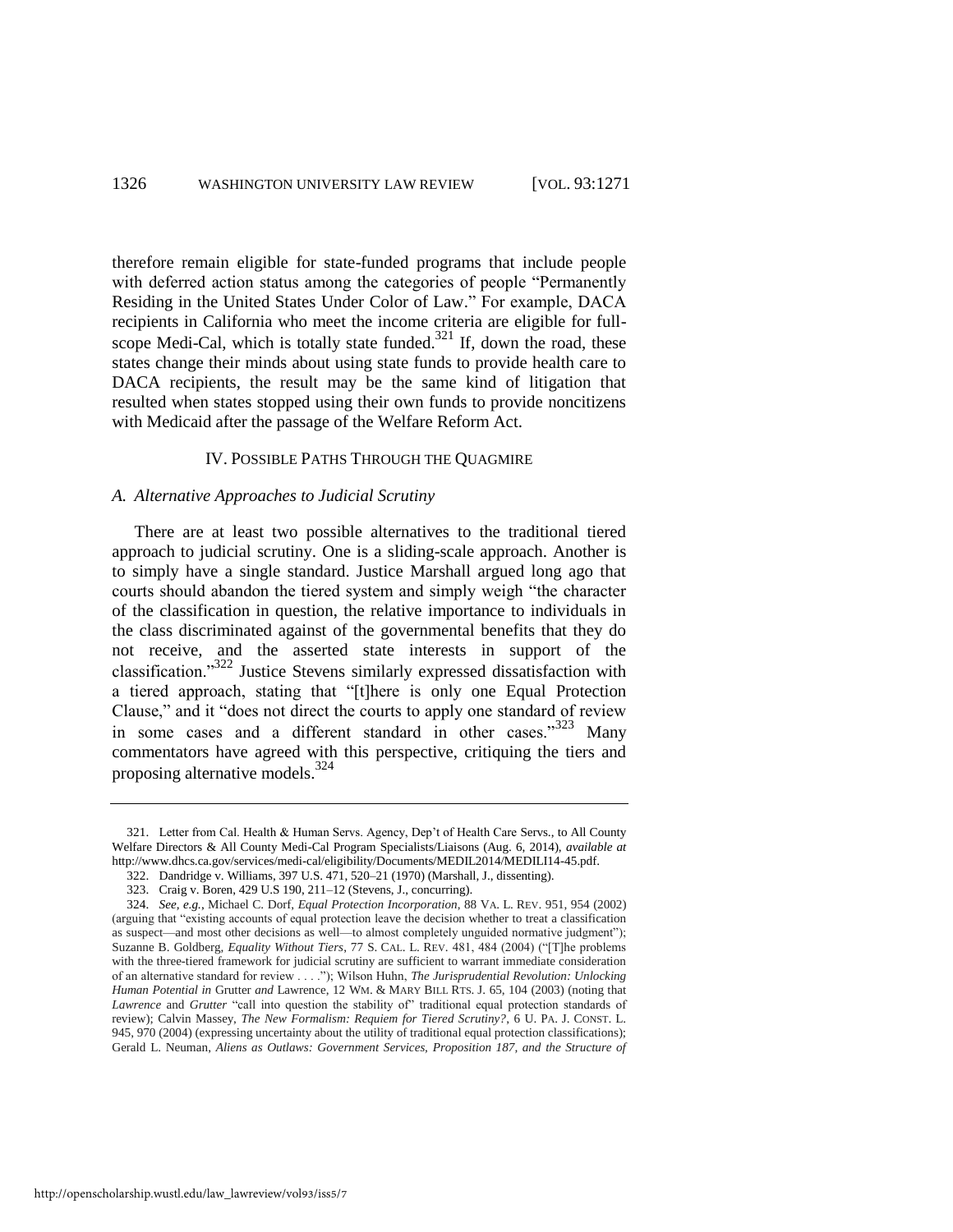Some of the main scholarly critiques of the tiered approach have been that it leads the Court to manipulate principles and precedents in order to reach the desired result in a particular case and creates inconsistency and confusion when the Court deviates from the three established tiers. $325$  In addition, there is a sense of stagnation regarding the set of suspect classifications, since courts have long been reluctant to recognize any new classes.326 The tiered approach also tends to miss what Professor Julie Nice calls a "co-constitutive third strand" that examines the interaction between rights and classes.<sup>327</sup> *Plyler* is an example of a case where the Court found "neither a fundamental right nor a suspect class" but nevertheless invalidated a discriminatory law "because of the right's importance to the targeted class."<sup>328</sup>

As Justice Stevens recognized in *Cleburne*, the Supreme Court's cases actually "reflect a continuum of judgmental responses to differing classifications," rather than the tiered approach it purports to follow.<sup>329</sup> The use of "rational basis with bite" in *Cleburne* and *Plyler* are wellknown examples where the Court's analysis did not conform to the traditional tiers.<sup>330</sup> Rather than characterizing the standard of review in these cases as either heightened rational basis or intermediate scrutiny,

*Equal Protection Doctrine*, 42 UCLA L. REV. 1425, 1430–35 (1995); Victor C. Romero, *Equal Protection Held Hostage: Ransoming the Constitutionality of the Hostage Taking Act*, 91 NW. U. L. REV. 573 (1997); Jeffrey M. Shaman, *Cracks in the Structure: The Coming Breakdown of the Levels of Scrutiny*, 45 OHIO ST. L.J. 161, 177–79 (1984); Andrew M. Siegel, *Equal Protection Unmodified: Justice John Paul Stevens and the Case for Unmediated Constitutional Interpretation*, 74 FORDHAM L. REV. 2339 (2006).

<sup>325.</sup> Shaman, *supra* note [324,](#page-56-0) at 177; *see also* Korab v. Fink, 797 F.3d 572, 593 (9th Cir. 2014) (Bybee, J., concurring) (stating that "the Court's indecision over the equal protection standard of review gives these cases [involving alienage-based classifications] the appearance that the standard has been manipulated to accommodate the Court's intuition over the result in the particular case").

<sup>326.</sup> Goldberg, *supra* not[e 324,](#page-56-0) at 581.

<sup>327.</sup> *See* Julie A. Nice, *The Emerging Third Strand in Equal Protection Jurisprudence: Recognizing the Co-Constitutive Nature of Rights and Classes*, 1999 U. ILL. L. REV. 1209, 1212.

<sup>328</sup>*. Id.* Nice articulates two major considerations that led to the results in these cases: "(1) how the right (and particularly its denial) marks, defines, and constructs the meaning of the class; and (2) how the class (and particularly its exclusion from enjoyment of the right) marks, defines, and constructs the meaning of the right." *Id.* at 1225.

<sup>329.</sup> City of Cleburne v. Cleburne Living Ctr., 473 U.S. 432, 451 (1985) (Stevens, J., concurring).

<sup>330.</sup> The majority and dissenting opinions in *Plyler* illustrate the difference between a uniform and tiered approach. There, Justice Burger's dissenting opinion stuck to a strict, tiered mode of analysis, reasoning that education was not a fundamental right and undocumented children were not a suspect class, so rational basis review applied, and the Texas statute should have been upheld as constitutional. Plyler v. Doe, 457 U.S. 202, 244–48 (1982) (Burger, C.J., dissenting). Justice Brennan's majority opinion, on the other hand, recognized that more was involved than these "abstract question[s]" and took into consideration how the deprivation of a basic education "imposes a lifetime hardship on a discrete class of children not accountable for their disabling status." *Id.* at 223.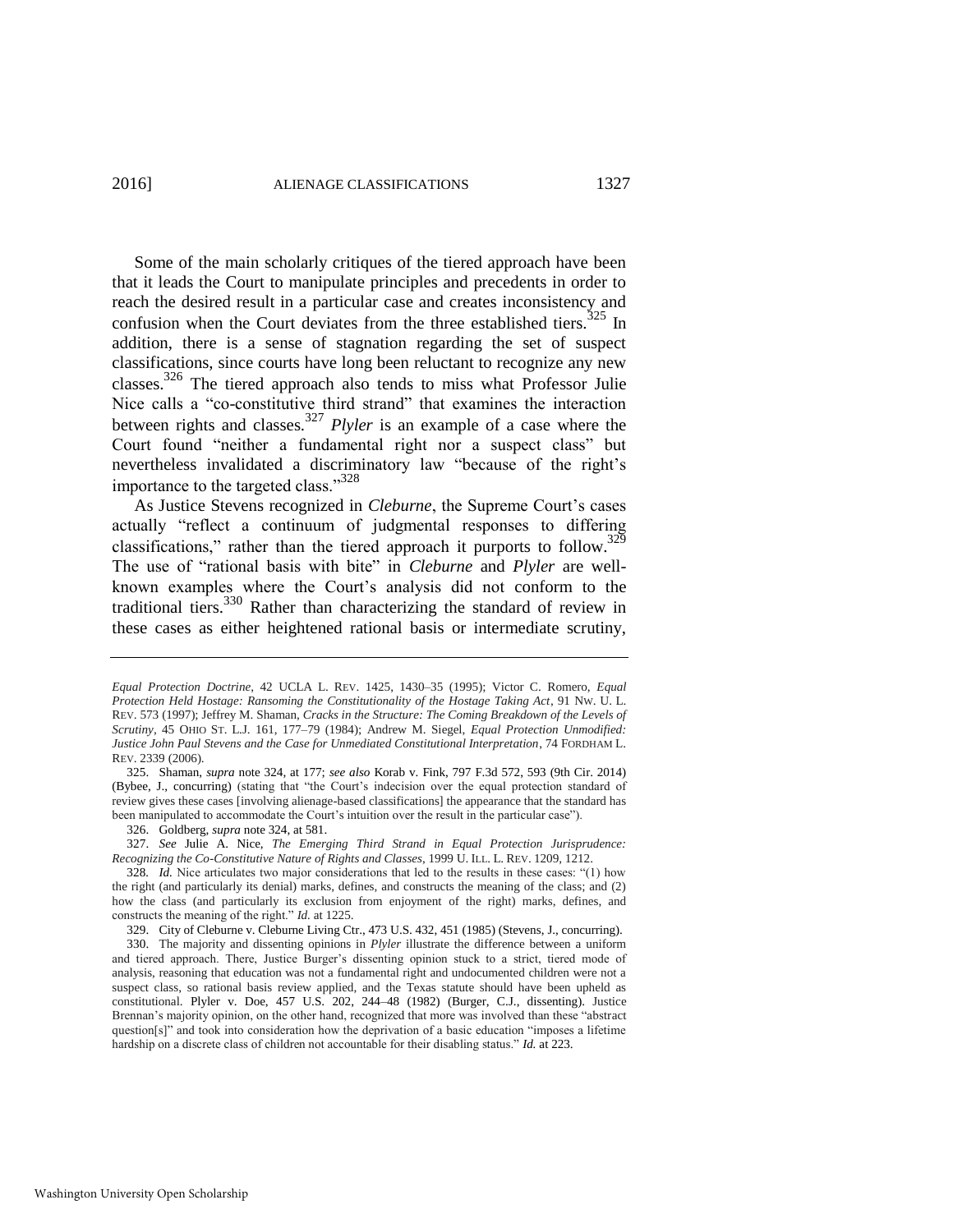courts could acknowledge that it departs from the tiered approach and more closely resembles the sliding-scale approach originally proposed by Justice Marshall.

In more recent years, the continuum in standards of review has become only more visible. For instance, four of the most important gay rights cases decided in the past two decades—*Romer*, *Lawrence*, *Windsor*, and *Obergefell*—invalidated discriminatory laws without ever addressing whether gays and lesbians are a suspect class.<sup>331</sup> Consequently, Professor William Araiza claims that the tiers are, for all practical purposes, already dead.332 Perhaps, as Professor Suzanne Goldberg has argued, the tiered approach served its purpose "as an unwitting training vehicle for the Court," and the Court has implicitly moved on.<sup>333</sup> Given the inconsistencies that have developed in equal protection jurisprudence involving alienage-based classifications, the time may be ripe for the Court to explicitly embrace the sliding-scale approach that it is already applying in practice. As discussed below, HHS's regulation should be found unconstitutional under a sliding-scale approach, as well as under the single standard with three distinct inquiries proposed by Professor Goldberg.<sup>334</sup>

# *1. Applying a Sliding-Scale Approach*

Under the balancing test proposed by Justice Marshall, HHS's regulation would not pass constitutional muster. Excluding DACA recipients from affordable health insurance under the ACA deprives a

<sup>331.</sup> *See* Obergefell v. Hodges, 135 S. Ct. 2584, 2597–2608 (2015) (holding that the Fourteenth Amendment requires states to license marriages between two same-sex individuals and to recognize such marriages lawfully licensed and performed out-of-state); United States v. Windsor, 133 S. Ct. 2675, 2684–96 (2013) (striking down section 3 of the Defense of Marriage Act as violating the equality principles of the Fifth Amendment Due Process Clause); Lawrence v. Texas, 539 U.S. 558, 576–79 (2003) (striking down Texas's sodomy law as violating substantive due process); *Lawrence*, 539 U.S. at 580–85 (O'Connor, J., concurring) (agreeing with the result on an equal protection ground); Romer v. Evans, 517 U.S. 620, 625–36 (1996) (striking down Amendment 2 to the Colorado Constitution as violating the Equal Protection Clause). Justice Scalia, in his dissents, accused the Court of applying an "unheard-of form of rational-basis review" in *Lawrence* and failing to employ "normal 'rational basis' analysis" in *Romer*. *Lawrence*, 539 U.S. at 586 (Scalia, J., dissenting); *Romer*, 517 U.S. at 640 (Scalia, J., dissenting).

<sup>332.</sup> *See* William D. Araiza, *After the Tiers:* Windsor*, Congressional Power to Enforce Equal Protection, and the Challenge of Pointillist Constitutionalism*, 94 B.U. L. REV. 367, 369 (2014) ("[T]he Court has not performed a serious suspect class analysis—or purported to—in nearly thirty years. To put that point in more personal terms, no current Justice was sitting the last time the Court purported to engage in such an analysis.").

<sup>333.</sup> Goldberg, *supra* not[e 324,](#page-56-0) at 582.

<sup>334.</sup> *See infra* Part IV.A.1–2.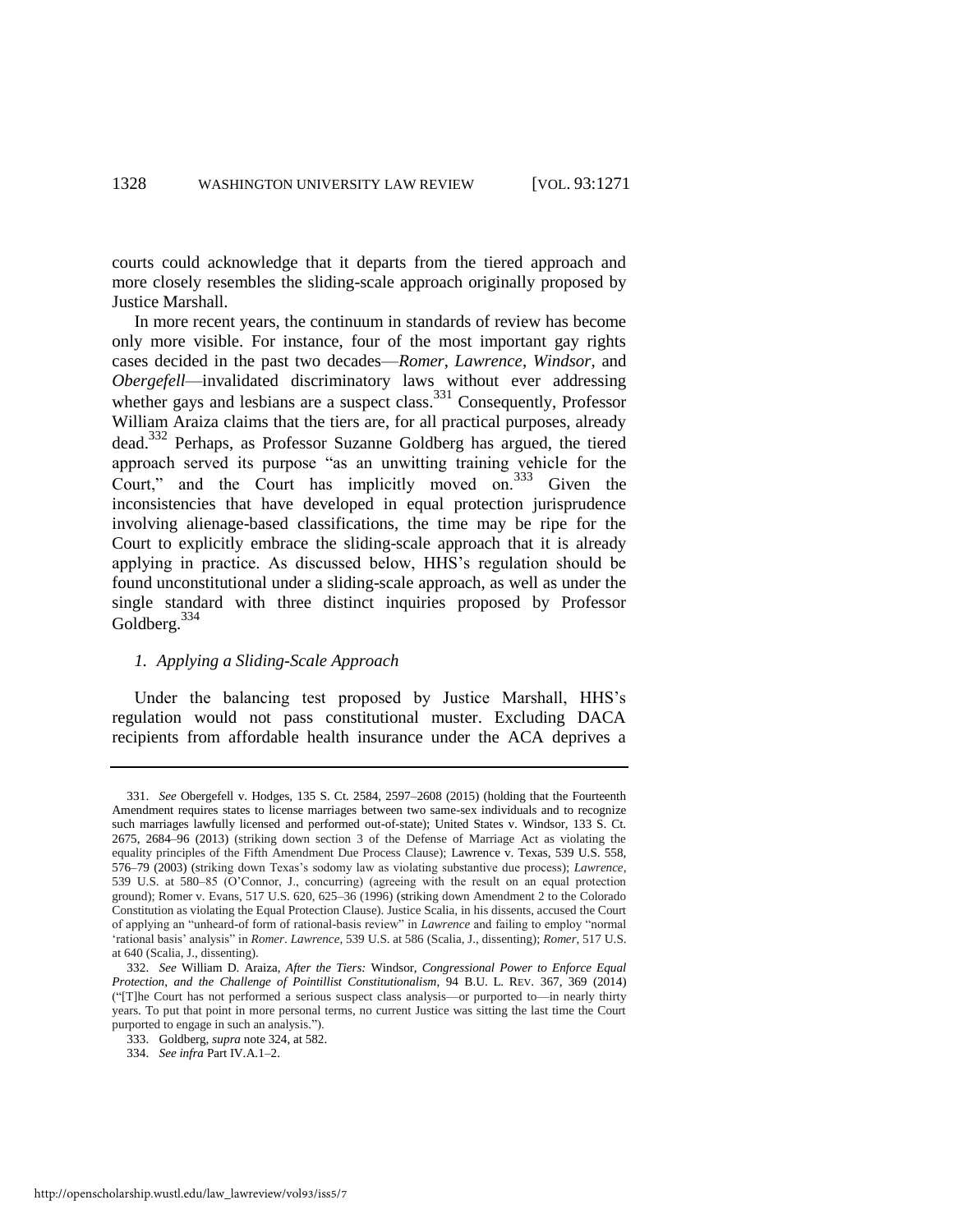discrete class of youth who are not culpable for their legal status of access to health care, which the Supreme Court has recognized as "a basic necessity of life."<sup>335</sup> At the same time, it is not clear how giving coverage to DACA recipients would harm the government. In fact, the opposite may be true. Excluding a group that is younger and healthier than the general population would increase health insurance premiums for everyone. The ACA seeks to bring more people into the health insurance pool in order to spread the risk for insurers and thereby reduce the costs of insurance. Denying coverage to DACA recipients is antithetical to this objective. By driving up premiums, the exclusion of DACA recipients may also lead to more people choosing to remain uninsured and pay the penalty, thereby further reducing the number of people in the insurance pool.

Furthermore, denying DACA recipients coverage under the ACA will require them to rely more heavily on safety-net providers, which not only shifts the cost of care to state and local governments, but also makes it more expensive.<sup>336</sup> Not having a regular source of health care blocks opportunities for preventive care, leading to costly emergency room visits and increasing overall future health care needs.<sup>337</sup>

A third way that the exclusion of DACA recipients increases costs to the government is by making the ACA harder to administer. State agencies, eligibility workers, and patient navigators will all have to be trained about the distinction between deferred action status granted through DACA and through other means, and they will have to examine more documents to determine the basis for the deferred action status. This process not only is time-consuming for the administrators, but it will lead to delays for consumers in accessing health care. Finally, denying coverage to DACA recipients can increase costs for the government by weakening efforts to fight communicable diseases in the general

<sup>335.</sup> Mem'l Hosp. v. Maricopa Cnty., 415 U.S. 250, 259 (1974) (internal quotation marks omitted); *see also* Roy G. Spece, Jr., *Constitutional Attacks Against the Patient Protection and Affordable Care Act's "Mandating" That Certain Individuals and Employers Purchase Insurance While Restricting Purchase by Undocumented Immigrants and Women Seeking Abortion Coverage*, 38 N. KY. L. REV. 489, 543–44 (2011) (arguing that the right to purchase health insurance satisfies numerous approaches relevant to identifying a fundamental right); Elizabeth R. Chesler, Note, *Denying Undocumented Immigrants Access to Medicaid: A Denial of Their Equal Protection Rights?*, 17 B.U. PUB. INT. L.J. 255, 274–79 (2008) (arguing that infringements of the right to purchase health care deserve heightened scrutiny).

<sup>336.</sup> Adrianne Ortega, *. . . And Health Care for All: Immigrants in the Shadow of the Promise of Universal Health Care*, 35 AM. J.L. & MED. 185, 195–98 (2009).

<sup>337.</sup> *See* SUSAN STARR SERED & RUSHIKA FERNANDOPULLE, UNINSURED IN AMERICA: LIFE AND DEATH IN THE LAND OF OPPORTUNITY 12 (2005) ("Emergency room visits typically cost about four times as much as treating the same problem in a regular office visit.").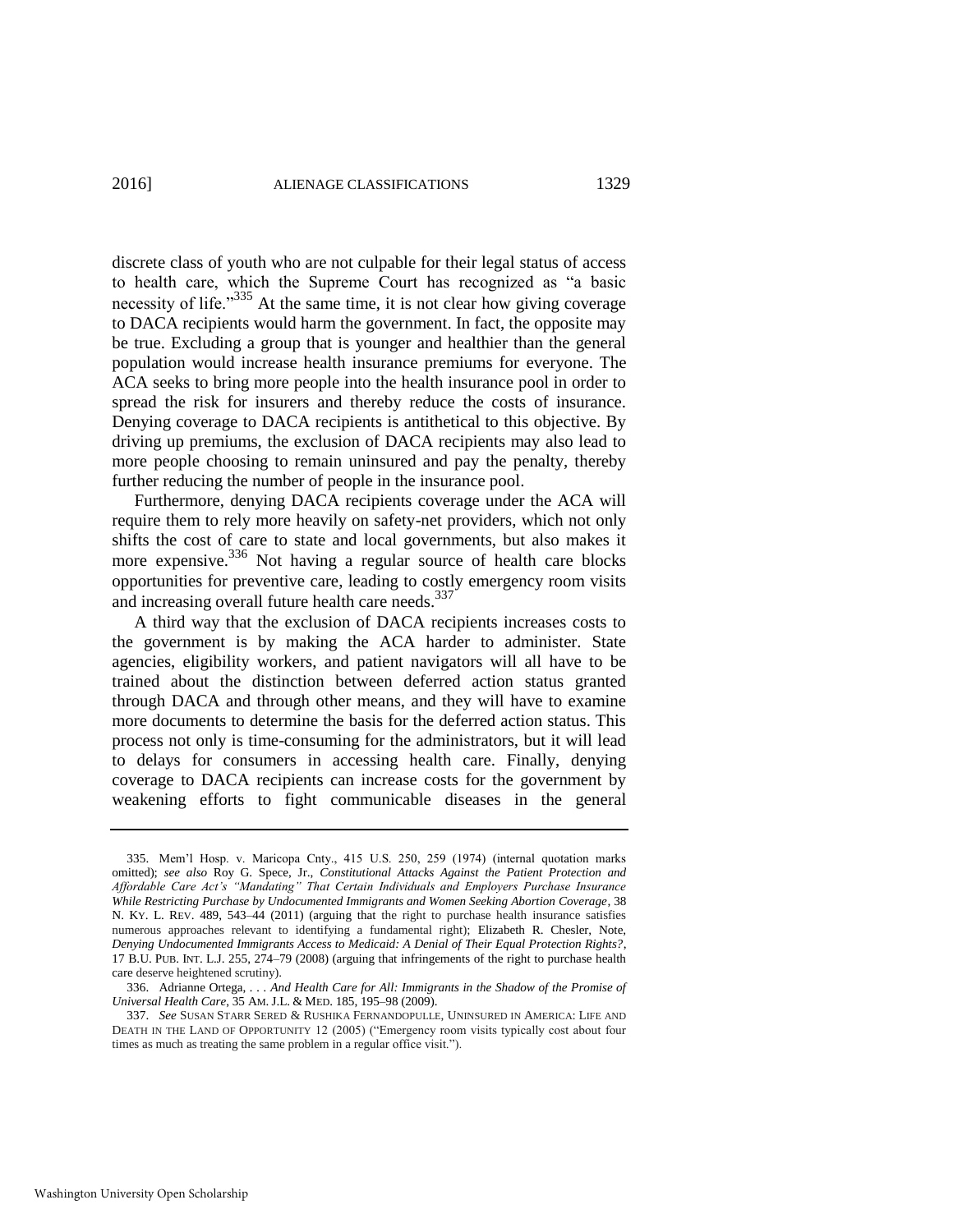population.<sup>338</sup> Taking all of these factors into consideration, a sliding-scale approach to judicial scrutiny indicates that the exclusion of DACA recipients from access to health care under the ACA violates equal protection.

The Court has explicitly embraced a sliding-scale formulation of scrutiny in other contexts and could do so in the equal protection context as well. For example, in voting rights cases that implicate both the fundamental right to vote and the government's interest in structuring elections, the Supreme Court has "avoided preset levels of scrutiny in favor of a sliding-scale balancing analysis: the scrutiny varies with the effect of the regulation at issue."<sup>339</sup> In First Amendment cases, the Court has also applied a sliding-scale approach in certain contexts instead of simply categorizing speech as either protected or unprotected.<sup>340</sup> Furthermore, in the evolving jurisprudence on the right to bear arms under the Second Amendment, federal appellate courts "have grappled with varying sliding-scale and tiered-scrutiny approaches, agreeing as a general matter that the level of scrutiny applied to gun control regulations depends on the regulation's burden on the Second Amendment right to keep and bear arms."<sup>341</sup> As one federal appellate judge noted in discussing different forms of strict and intermediate scrutiny, "How strong the government interest must be, how directly the law must advance that interest, how reasonable the alternatives must be—those questions are not always framed with precision in two clearly delineated categories, as opposed to points on a sliding scale of heightened scrutiny approaches.<sup>342</sup> If a sliding scale works for analyzing other constitutional issues, it can also be utilized in the equal protection context.

<sup>338.</sup> *See, e.g.*, SHAWN FREMSTAD & LAURA COX, KAISER COMM'N ON MEDICAID & THE UNINSURED, KAISER FAMILY FOUND., COVERING NEW AMERICANS: A REVIEW OF FEDERAL AND STATE POLICIES RELATED TO IMMIGRANTS' ELIGIBILITY AND ACCESS TO PUBLICLY FUNDED HEALTH INSURANCE 15 (2004); Julia Field Costich, *Legislating a Public Health Nightmare: The Anti-Immigrant Provisions of the "Contract with America" Congress*, 90 KY. L.J. 1043, 1044 (2002); Jeffrey T. Kullgren, *Restrictions on Undocumented Immigrants' Access to Health Services: The Public Health Implications of Welfare Reform*, 93 AM. J. PUB. HEALTH 1630, 1632 (2003).

<sup>339.</sup> Crawford v. Marion Cnty. Election Bd., 553 U.S. 181, 210 (2008).

<sup>340.</sup> *See, e.g.*, Connick v. Myers, 461 U.S. 138, 140 (1983) (quoting Pickering v. Bd. of Educ., 391 U.S. 563, 568 (1968)) (internal quotation marks omitted) (explaining that the court must strike "a balance between the interests of the [employee], as a citizen, in commenting upon matters of public concern [against] the interest of the State, as an employer, in promoting the efficiency of the public services it performs through its employees").

<sup>341.</sup> Peruta v. Cnty. of San Diego, 742 F.3d 1144, 1167 (9th Cir. 2014) (quoting Nordyke v. King, 681 F.3d 1041, 1045–46 (9th Cir. 2012)) (internal quotation marks omitted).

<sup>342.</sup> Heller v. Dist. of Columbia, 670 F.3d 1244, 1277 n.8 (D.C. Cir. 2011) (Kavanaugh, J., dissenting).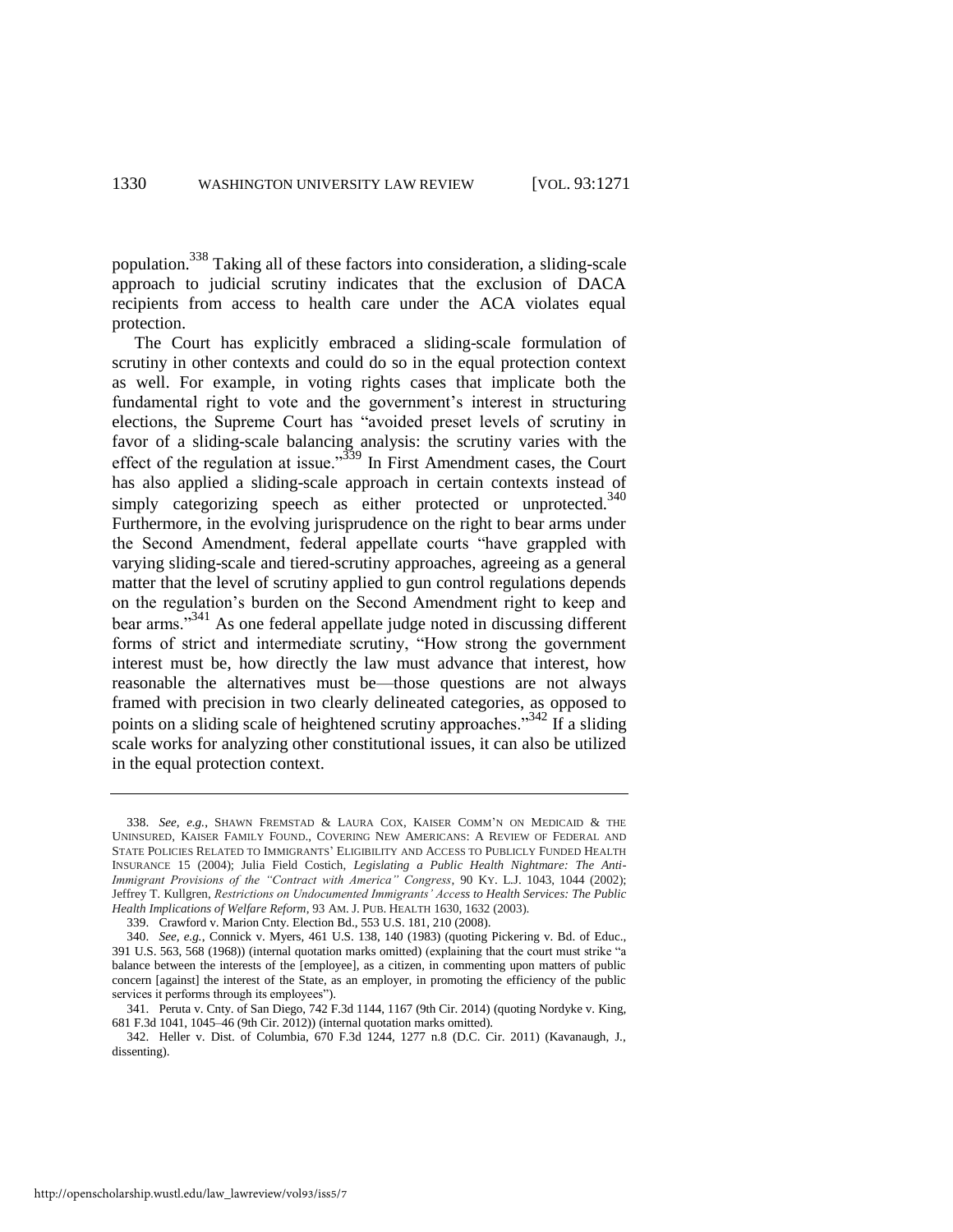#### *2. Answering Goldberg's Three Questions*

Professor Suzanne Goldberg proposes a different model than a balancing test to replace the tiered framework. Distilling the Supreme Court's equal protection jurisprudence, she proposes a single standard consisting of three distinct inquiries to determine whether a classification is unconstitutional:

(1) whether a plausible, nonarbitrary explanation exists for why the burdened group has been selected to bear the challenged burden in the context at issue;

(2) whether the justification offered for the line drawing has a specific relationship to the classification's context; and

(3) whether the classification reflects disapproval, dislike, or stereotyping of the class of persons burdened by the legislation. $343$ 

If any of these inquiries is not satisfied, then the classification would be invalid.<sup>344</sup> Under this model, too, HHS's regulation would be unconstitutional.

Professor Goldberg explains that the first question, which she calls the "intracontextual inquiry," "demands that a plausible explanation exist for why a group has been singled out for burdensome treatment in a particular context."345 As noted above, *Plyler* emphasized this issue in stating that "even if improvement in the quality of education were a likely result of barring some number of children from the schools of the State, the State must support its selection of this group as the appropriate target for exclusion.<sup>346</sup> Applying this prong of the analysis to the exclusion of DREAMers from affordable health insurance under the ACA, there is no obvious reason why HHS singled out DREAMers for exclusion from the ACA. HHS's explanation that DREAMers should be excluded because giving them health care was not part of the DACA program makes little sense since the same could be said for any other group of individuals with deferred action status. For example, HHS could have just as easily singled out individuals with prior orders of removal who have been granted deferred action status on the basis that DHS never intended them to get access to health care when it approved them for deferred action status.

<sup>343.</sup> Goldberg, *supra* not[e 324,](#page-56-0) at 533.

<sup>344.</sup> *Id.*

<sup>345.</sup> *Id.* at 534.

<sup>346.</sup> Plyler v. Doe, 457 U.S. 202, 229 (1982); *see also supra* not[e 310](#page-54-0) and accompanying text.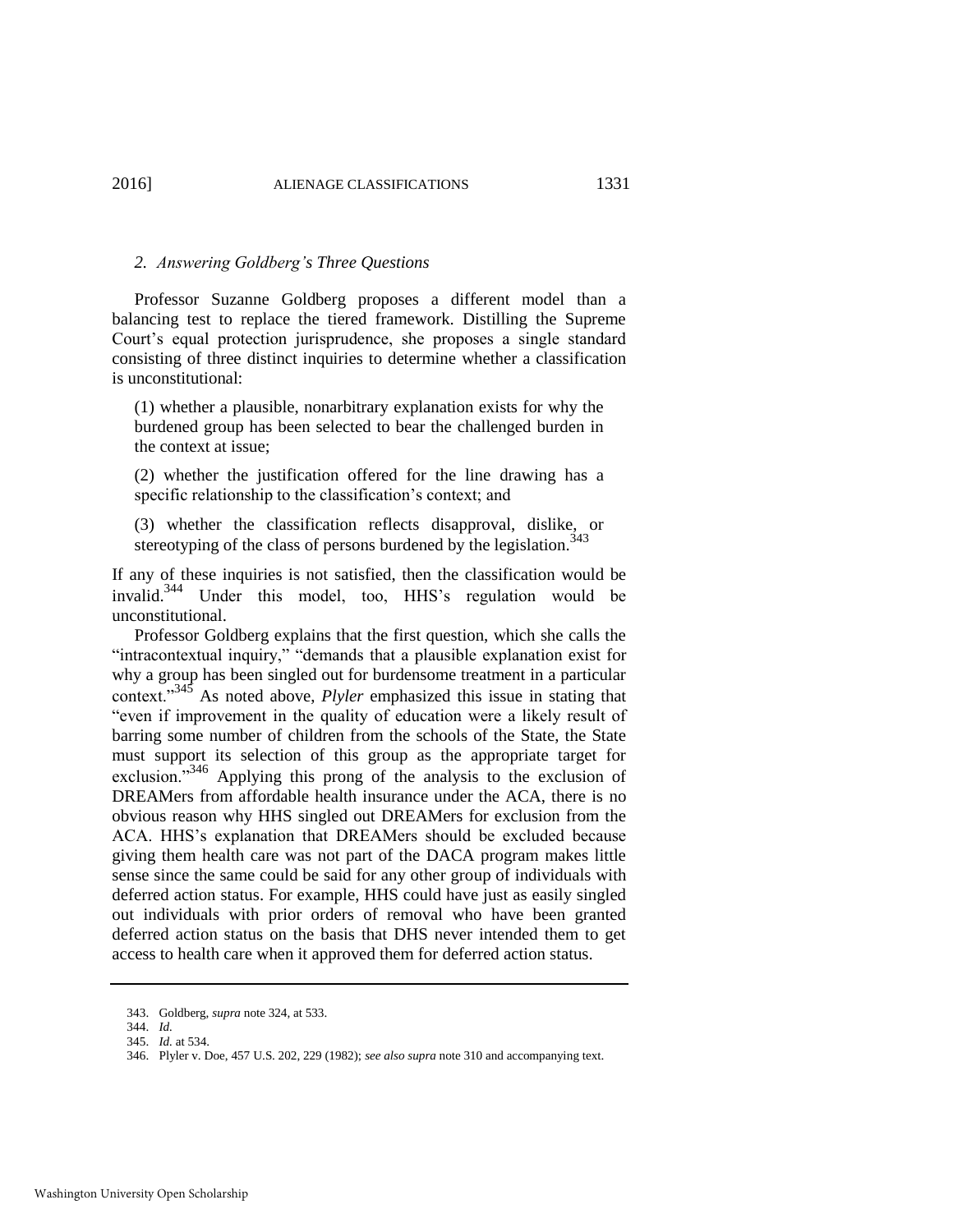The second question proposed by Goldberg is an "extracontextual inquiry" that asks whether the justification for the classification is so broad that it "could be invoked to justify burdening a trait in all settings, effectively allowing for the creation of superior and inferior classes."347 Treating DACA recipients as inherently different from other noncitizens with deferred action status fails this test as well. If DACA recipients can be singled out as not "lawfully present" for purposes of coverage under the ACA, then what would prevent the government from singling them out for denial of other benefits available to individuals with deferred action status as well? By signaling that DACA recipients are less deserving of benefits than others with the exact same status, HHS opens the door to discriminating against DREAMers in all different settings.

The third question is the "bias inquiry" and asks whether the government action gives effect to prejudice and stereotyping.<sup>348</sup> In *Cleburne*, *Romer*, and *Moreno*, for example, the Court applied heightened scrutiny after detecting impermissible animus against individuals with intellectual disabilities, gays, and hippies, respectively.<sup>349</sup> The bias inquiry does not, however, require evidence of overtly hostile purposes. Goldberg explains that "serious defects in the process that led to the classification's adoption" are also relevant to this inquiry.<sup>350</sup> With respect to HHS's regulation, there may not be evidence of animus by HHS towards DREAMers. As explained above, the decision to exclude them from the ACA appears to have been a political compromise to appease conservative legislators who adamantly opposed giving health care to "illegal immigrants." Certainly, some of those legislators harbor animus against DREAMers, along with other immigrants who did not enter the country lawfully or fell out of status. Congressman Steve King (R-IA) expressed such animus in July 2013, when he told the media: "For everyone [sic] who's a valedictorian, there's another 100 out there who weigh 130 pounds—and they've got calves the size of cantaloupes because they're hauling 75 pounds of marijuana across the desert." $351$ 

<sup>347.</sup> Goldberg, *supra* not[e 324,](#page-56-0) at 544.

<sup>348.</sup> *Id.* at 544–45.

<sup>349.</sup> *Id.* at 545–47 (citing Romer v. Evans, 517 U.S. 620 (1996); City of Cleburne v. Cleburne Living Ctr., 473 U.S. 432 (1985); U.S. Dep't of Agric. v. Moreno, 413 U.S. 528 (1973)).

<sup>350.</sup> *Id.* at 548.

<sup>351.</sup> Todd Beamon & John Bachman, *Rep. Steve King Slams Norquist over Attacks on Immigration*, NEWSMAX (July 18, 2013, 5:59 PM), http://www.newsmax.com/Newsfront/king%C2% ADnorquist%C2%ADattacks%C2%ADimmigration/2013/07/18/id/515882/, *archived at* https://perma.cc/ 3K5E-Y8Y7.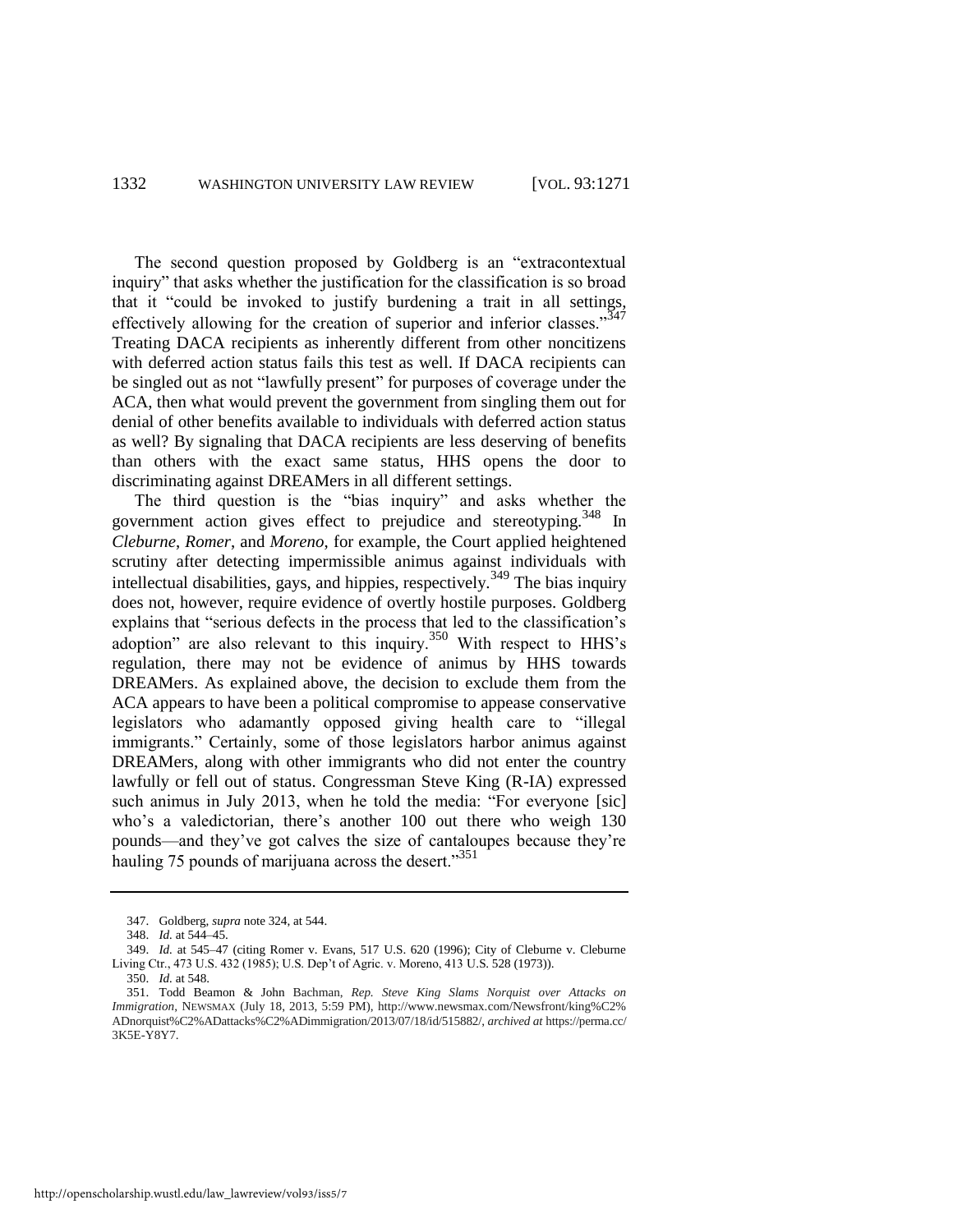#### 2016] ALIENAGE CLASSIFICATIONS 1333

Even assuming no overt hostility behind HHS's regulation, the defects in the process through which it was adopted make it vulnerable to attack under the bias inquiry. The fact that HHS skipped over regular notice and comment procedures, as well as the normal thirty-day waiting period before a rule becomes effective, raises serious procedural concerns. Although HHS relied on the good cause exception to justify these actions, the case law indicates that the exception may have been improperly invoked, as discussed further in Subpart IV.B below. In sum, HHS's regulation clearly flunks the first inquiry, likely fails the second one, and may also flunk the third inquiry. Since the failure to satisfy any one of these inquiries means the government action is unconstitutional under Goldberg's proposal, HHS's regulation would not survive this equal protection analysis, just as it would not survive a sliding-scale balancing test.

# *B. Avoiding Equal Protection Analysis Altogether*

Another possible approach would be to just avoid equal protection analysis and resolve the case under other legal doctrine. For example, HHS's regulation could be challenged under the Administrative Procedure Act or under *Chevron*. After briefly discussing these alternative approaches, this Subpart explains why it is nevertheless important to resolve the riddle of alienage-based classifications in equal protection law.

#### *1. Challenging HHS's Regulation Under the APA*

HHS's regulation could be challenged as improperly promulgated under the APA. As mentioned above, HHS issued the regulation without notice and comment based on the "good cause" exception. Under this exception, an agency may forego notice and comment when it finds that following these procedures is "impracticable, unnecessary, or contrary to the public interest."<sup>352</sup> HHS found that it would be "contrary to the public interest" to go through notice and comment because the temporary insurance program had already started enrolling eligible individuals and had limited funding.<sup>353</sup> In addition, HHS characterized DACA recipients as a "new and unforeseen group" of applicants.<sup>354</sup>

<sup>352. 5</sup> U.S.C. § 553(b)(3)(B) (2014).

<sup>353.</sup> Pre-Existing Condition Insurance Plan Program, 77 Fed. Reg. 52,614, 52,616 (Aug. 30, 2012) (to be codified at 45 C.F.R. pt. 152).

<sup>354.</sup> *Id.*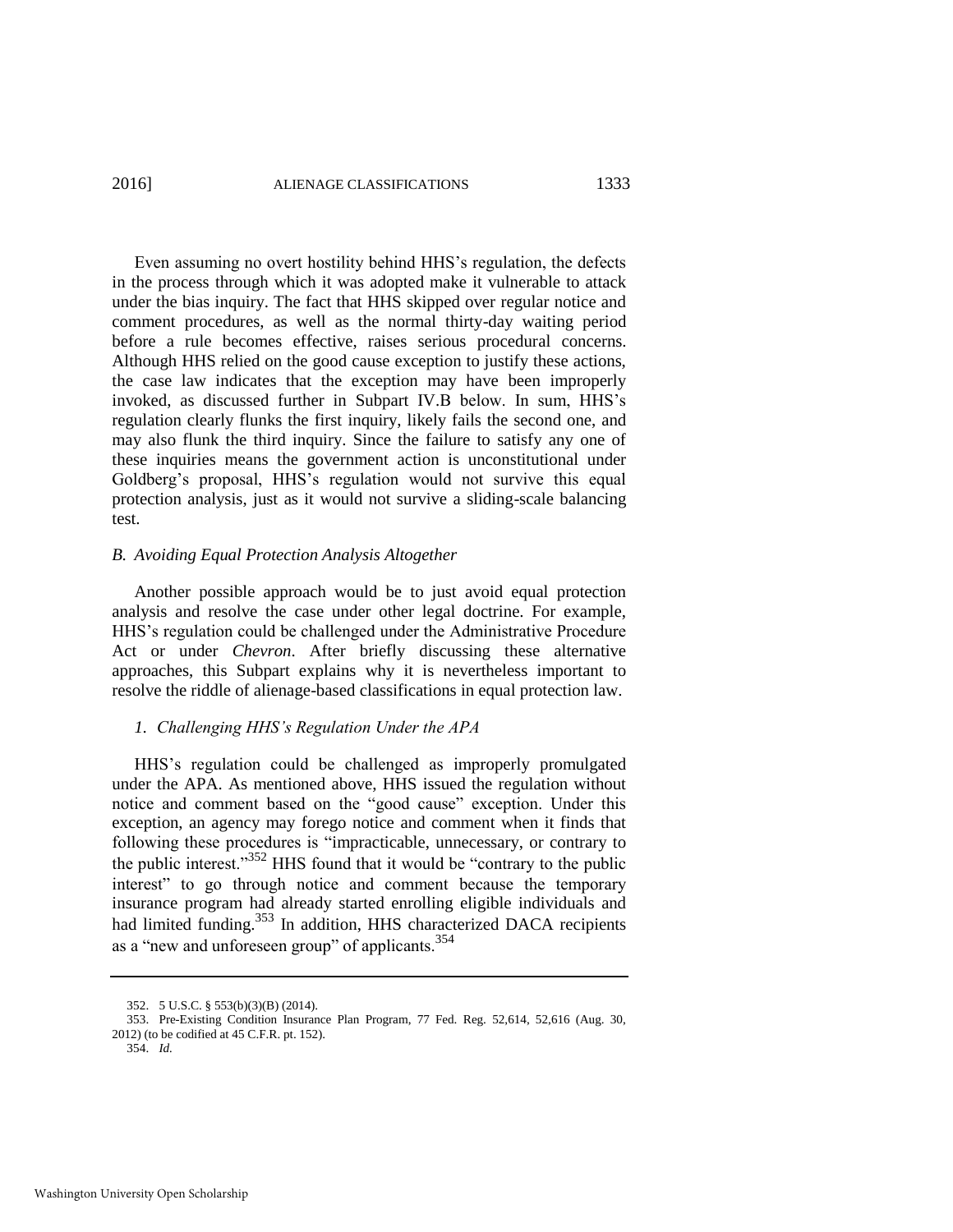These reasons are unlikely to satisfy the good cause exception, which must be "narrowly construed and only reluctantly countenanced."<sup>355</sup> The DC Circuit has explained that "[t]he public interest prong of the good cause exception is met only in the rare circumstance when ordinary procedures—generally presumed to serve the public interest—would in fact harm that interest."<sup>356</sup> Furthermore, all of the same factors that HHS used to justify the exception—active enrollment, the temporary nature of the program, and limited funding—were present in 2010 when HHS initially defined "lawfully present" to include everyone with deferred action status.

It could also be argued that HHS had adequate time to go through notice and comment procedures. If HHS had promptly published a proposed change to the definition of "lawfully present" after the DACA program was announced on June 15, 2012, then the normal notice and comment process could have been completed before any DACA applications were approved.<sup>357</sup> Finally, many circuits have held that an agency must go through notice and comment when promulgating a rule that represents a significant shift in regulatory direction. Under the *Paralyzed Veterans* doctrine, "[o]nce an agency gives its regulation an interpretation, it can only change that interpretation as it would formally modify the regulation itself: through the process of notice and comment rulemaking."<sup>358</sup> The Supreme Court is currently reviewing this doctrine in a pending case, and its decision may prove relevant to determining whether HHS complied with the APA's requirements.<sup>359</sup>

# *2. Challenging HHS's Regulation Under* Chevron

Another approach is to challenge HHS's regulation interpreting "lawfully present" to exclude DACA recipients as an invalid interpretation

<sup>355.</sup> Mack Trucks, Inc. v. EPA, 682 F.3d 87, 93 (D.C. Cir. 2012) (quoting Util. Solid Waste Activities Grp. v. EPA, 236 F.3d 749, 754 (D.C. Cir. 2001)) (internal quotation marks omitted).

<sup>356.</sup> *Id.* at 95; *see also Util. Solid Waste Activities Grp.*, 236 F.3d at 754 (quoting Am. Fed'n of Gov't Emps. v. Block, 655 F.2d 1153, 1156 (D.C. Cir. 1981)) (stating that the exception "'should be limited to emergency situations'").

<sup>357.</sup> *See* Julia Preston, *U.S. Says Fast Pace Continues on Reprieves for Young Immigrants*, N.Y. TIMES (Sept. 14, 2012), http://www.nytimes.com/2012/09/15/us/us-cites-fast-pace-on-reprieves-foryoung-illegal-immigrants.html?\_r=0 (stating that DHS had approved twenty-nine DACA applicants by September 14, 2012).

<sup>358.</sup> Paralyzed Veterans of Am. v. D.C. Arena L.P., 117 F.3d 579, 586 (D.C. Cir. 1997), *abrogated by* Perez v. Mortg. Bankers Ass'n, 135 S. Ct. 1199 (2015).

<sup>359.</sup> *Perez*, 135 S. Ct. 1199.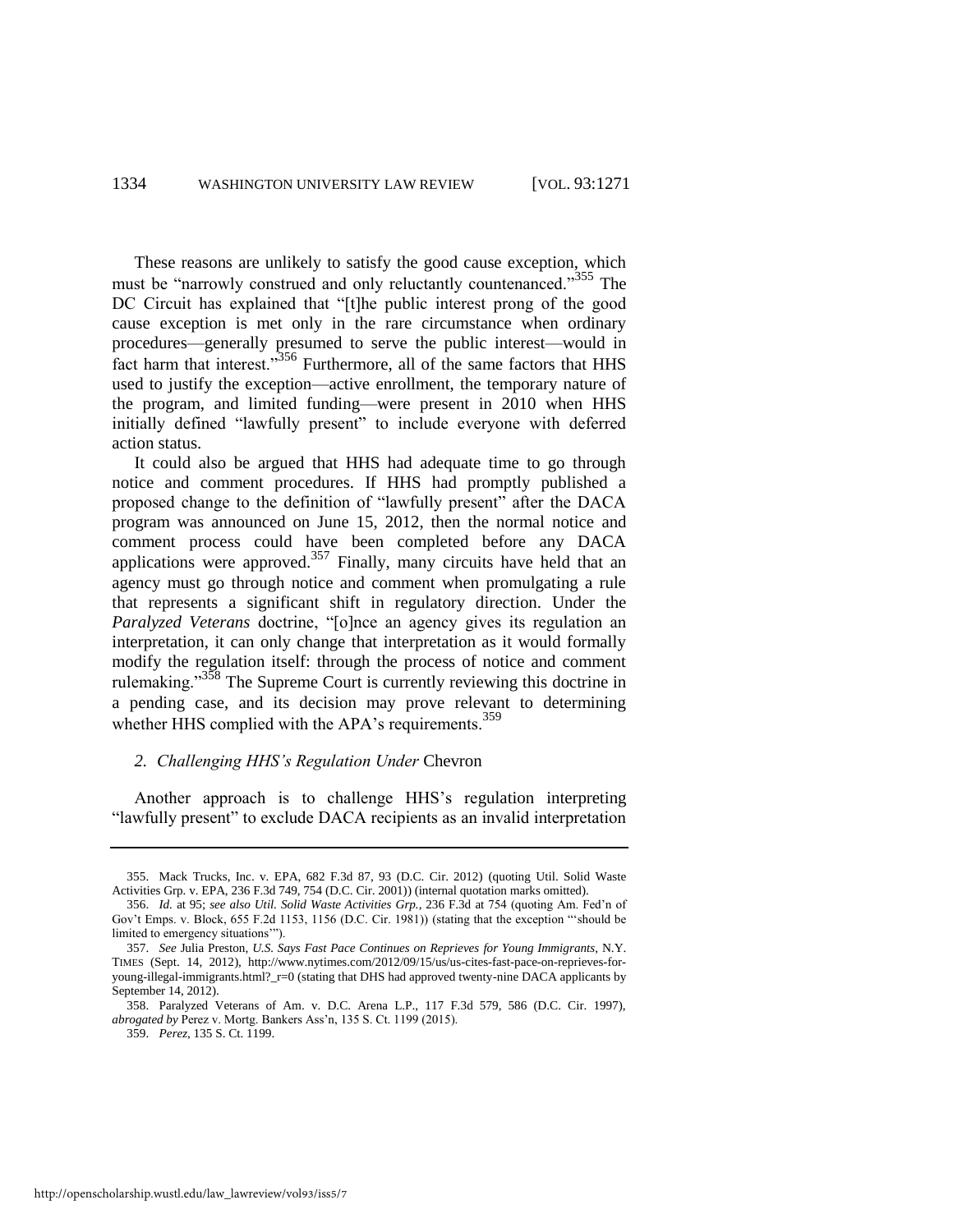of the statute under *Chevron*. <sup>360</sup> The first step of *Chevron* requires courts to ask whether Congress has spoken directly on the issue.<sup>361</sup> In other words, has Congress explicitly addressed whether DACA recipients should be considered "lawfully present" in the United States, such that the ACA would apply to them? In answering this question, courts would look at the plain language of the ACA, as well as its object and purpose and its legislative history.<sup>362</sup> Here, neither the text of the ACA nor its legislative history address this issue, since DACA did not exist when Congress passed the ACA. One argument that could be made under the first step of *Chevron* is that excluding DACA recipients undercuts the object and purpose of the ACA, as discussed above. Another argument is that Congress's statutory directive to HHS was to define the categories of "lawfully present" individuals. The plain language of the statute therefore indicates that Congress left it to HHS to determine *which types of status* qualify as lawful presence under the ACA. But nothing in the statute indicates congressional permission to classify aliens based on *how they obtained* their status.

Assuming that Congress did not speak directly to the issue, the next question under *Chevron* is whether HHS's interpretation is reasonable.<sup>363</sup> HHS's interpretation is seriously vulnerable under this second prong. Courts are reluctant to show deference to an agency interpretation that is inconsistent with prior interpretations.<sup>364</sup> Here, HHS recognized that deferred action status constitutes "lawful presence" but then changed its mind and decided that DACA recipients with this status are not "lawfully present." Furthermore, HHS's interpretation of "lawfully present" in the ACA is inconsistent with the Immigration and Nationality Act and its implementing regulations, which make it clear that noncitizens are considered "unlawfully present" only if their stay is not authorized by DHS.<sup>365</sup> All individuals with deferred action status are in a period of authorized stay under the INA.<sup>366</sup>

Although HHS is interpreting the ACA and not the INA, the Supreme Court has held that there is a presumption that Congress uses the same

<sup>360.</sup> Chevron v. Natural Res. Def. Council, Inc., 467 U.S. 837 (1984).

<sup>361.</sup> *Id.* at 842–43.

<sup>362.</sup> *E.g.*, FDA v. Brown & Williamson Tobacco Corp., 529 U.S. 120, 132–33 (2000).

<sup>363.</sup> *Chevron*, 467 U.S. at 843–45.

<sup>364.</sup> *E.g.*, Christopher v. SmithKline Beecham Corp., 132 S. Ct. 2156, 2166 (2012).

<sup>365.</sup> *See* 8 U.S.C. § 1182(a)(9)(B)(ii) (2014); 8 C.F.R. § 214.14(d)(3) (2016); *see also* USCIS FAQs, *supra* not[e 279.](#page-47-0)

<sup>366.</sup> *See* 8 C.F.R. § 274a.12(c)(14).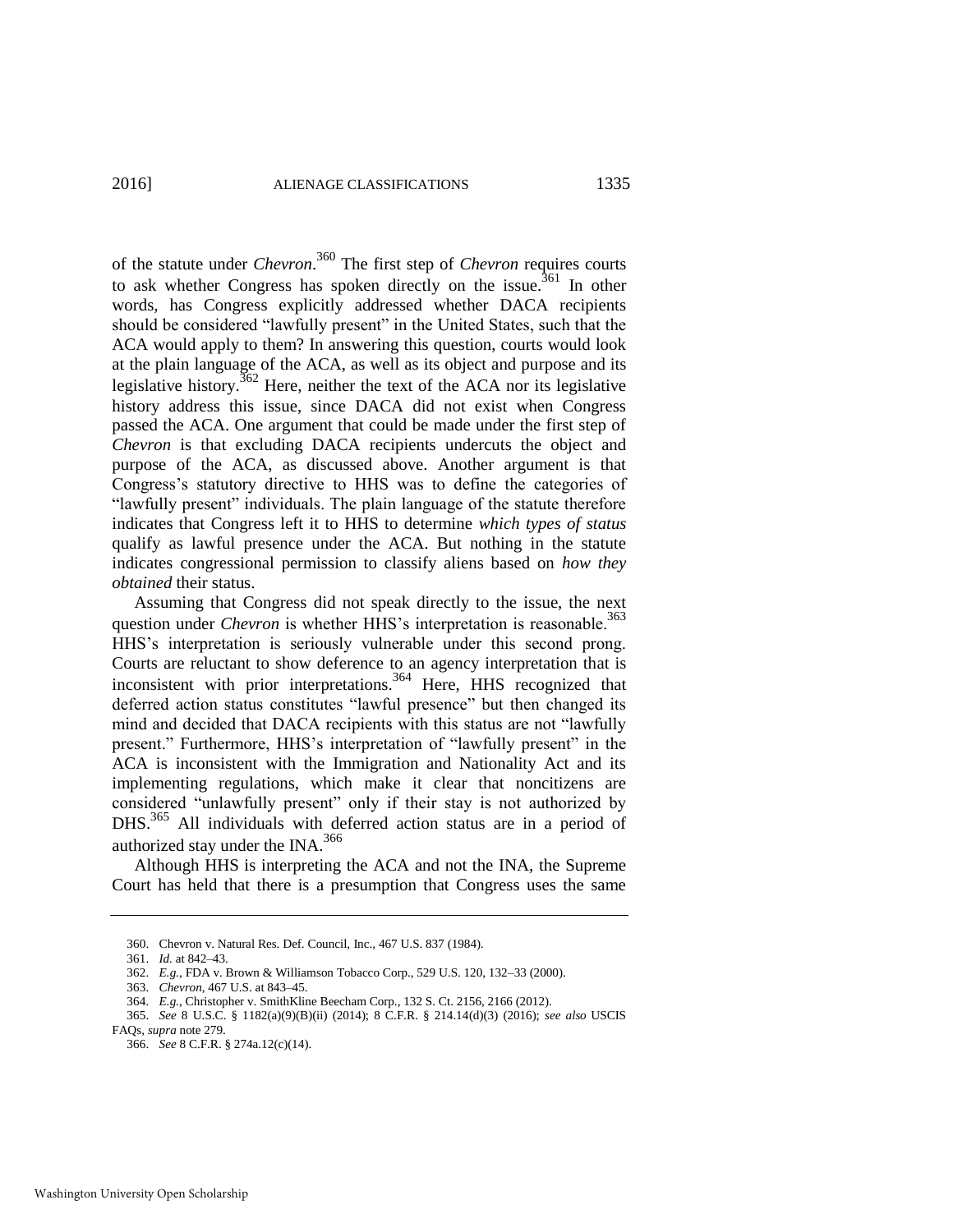term consistently in different statutes.<sup>367</sup> Moreover, the Court has held that a single, undifferentiated term in a statute must be given the same meaning in all of its potential applications.<sup>368</sup> The Court observed that giving the same term different meanings "would be to invent a statute rather than interpret one."<sup>369</sup> Even if a statutory term is ambiguous, the Court explained, that does not justify two different simultaneous constructions of the same phrase depending on the category of aliens to which the phrase is applied. $3^{70}$  The Court noted that a contrary holding would establish a "dangerous principle" that the same text could be given "different" meanings in different cases."<sup>371</sup>

Here, "lawfully present" is a single term, yet HHS has given it two different interpretations when applied to two different groups: for DACA recipients, deferred action status does not constitute lawful presence, but for everyone else, it does.  $372$  This construction is impossible to square with

<sup>367.</sup> *See* Smith v. City of Jackson, 544 U.S. 228, 233 (2005) (stressing the "premise that when Congress uses the same language in two statutes having similar purposes, particularly when one is enacted shortly after the other, it is appropriate to presume that Congress intended that text to have the same meaning in both statutes"); Hawaiian Airlines, Inc. v. Norris, 512 U.S. 246, 254 (1994) (displaying similar reasoning); SKF USA Inc. v. United States, 263 F.3d 1369, 1381–82 (Fed. Cir. 2001) (holding that to overcome the presumption that the same term had the same meaning in different statutes, the Department of Commerce was required to provide reasonable explanation); *cf.* Merrill Lynch, Pierce, Fenner & Smith Inc. v. Dabit, 547 U.S. 71, 85–86 (2006) (internal quotation marks omitted) ("[W]hen judicial interpretations have settled the meaning of an existing statutory provision, repetition of the same language in a new statute indicates, as a general matter, the intent to incorporate its . . . judicial interpretations as well."). *But see* Gross v. FBL Fin. Servs., Inc., 557 U.S. 167, 174 (2009) (internal quotation marks omitted) (warning that courts "must be careful not to apply rules applicable under one statute to a different statute without careful and critical examination"); Atl. Cleaners & Dyers, Inc. v. United States, 286 U.S. 427, 433 (1932) ("Where the subject-matter to which the words refer is not the same in the several places where they are used, or the conditions are different, or the scope of the legislative power exercised in one case is broader than that exercised in another, the meaning well may vary to meet the purposes of the law, to be arrived at by a consideration of the language in which those purposes are expressed, and of the circumstances under which the language was employed."); Global Computer Enters. v. United States, 88 Fed. Cl. 350, 410 (2009) ("[A]bsent congressional intent to the contrary, the same term need not have the same definition in two wholly distinct statutes . . . .").

<sup>368.</sup> *See* Clark v. Martinez, 543 U.S. 371, 378 (2005).

<sup>369.</sup> *Id.*

<sup>370.</sup> *See id.*

<sup>371.</sup> *Id.* at 386; *see also* Reno v. Bossier Parish Sch. Bd., 528 U.S. 320, 329 (2000) ("[W]e refuse to adopt a construction that would attribute different meanings to the same phrase in the same sentence, depending on which object it is modifying.").

<sup>372.</sup> The term "deferred action" appears at various places in the Immigration and Nationality Act. *See, e.g.*, 8 U.S.C. § 1154(a)(1)(D)(i) (2014) (describing certain categories of noncitizens eligible for deferred action and work authorization); *id.* § 1227(d)(2) ("The denial of a request for an administrative stay of removal under this subsection shall not preclude the alien from applying for a stay of removal, deferred action, or a continuance or abeyance of removal proceedings under any other provision of the immigration laws of the United States.").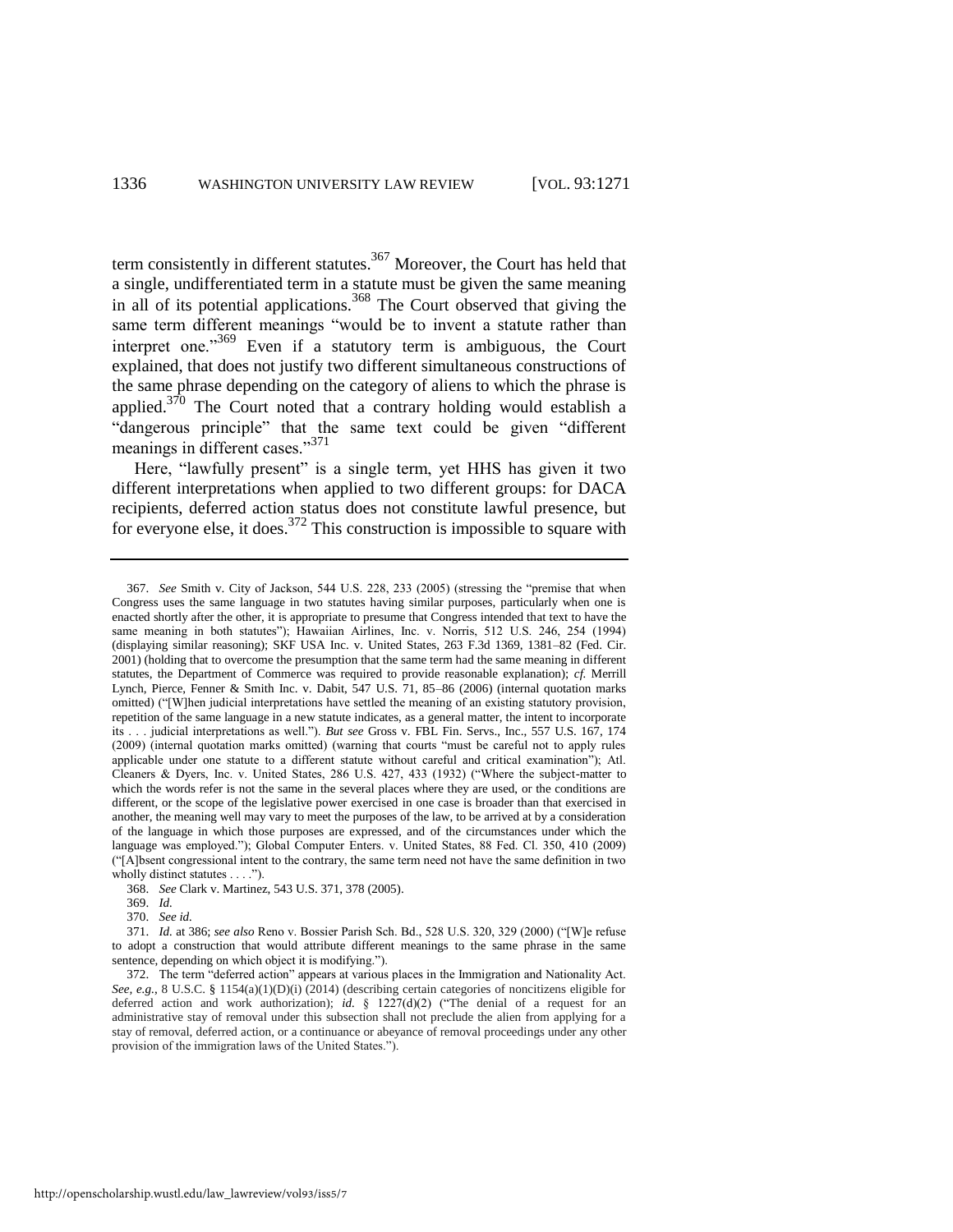the statute under the Supreme Court precedents discussed above. The doctrine of constitutional avoidance lends additional support to the argument that "lawfully present" cannot be construed to include individuals with deferred action status but to exclude DREAMers. Under this doctrine, if a statute is ambiguous but one interpretation "would raise serious constitutional problems," that interpretation is not given any deference.<sup>373</sup> For all of the reasons discussed in Part III above, HHS's interpretation raises a serious equal protection issue. The traditional tools of statutory interpretation therefore indicate that HHS's interpretation is unreasonable and would not survive step two of *Chevron*.

Indeed, HHS's lack of expertise in the area of immigration and the significant economic and political issues at stake in determining which categories of noncitizens qualify for health insurance suggest that *Chevron*  deference may not even apply. As noted above, in *King v. Burwell*, the Supreme Court did not apply *Chevron* in a case challenging an IRS regulation interpreting the ACA's tax credit provisions.374 Instead, it simply decided to interpret the ACA itself, noting the IRS's lack of expertise in crafting health insurance policy and the deep economic and political significance of the question regarding whether tax credits are available on federal Exchanges.  $375$  It is also unclear whether HHS consulted with DHS about how to define "lawfully present." Lack of expertise combined with failure to engage in such consultation would temper any deference given to HHS's interpretation.<sup>376</sup>

# *3. Why Equal Protection Still Matters*

Even if multiple ways exist to analyze a legal issue involving alienagebased classifications, there are important reasons not to ignore the equal protection problem. First, in some cases, the equal protection issue may be determinative of the outcome. For example, in *Korab*, where the Ninth Circuit upheld Hawaii's law excluding certain nonimmigrants from health benefits, Judge Bybee's concurrence noted that "[t]he choice between a pure preemption analysis and a pure equal protection analysis yields very different results."<sup>377</sup> Furthermore, if courts decide to bypass challenging

<sup>373.</sup> Edward J. DeBartolo Corp. v. Fla. Gulf Coast Bldg. & Constr. Trades Council, 485 U.S. 568, 575 (1988).

<sup>374.</sup> *See supra* not[e 209 a](#page-36-0)nd accompanying text.

<sup>375.</sup> *See supra* note[s 209–](#page-36-0)10 and accompanying text.

<sup>376.</sup> *See* Gonzales v. Oregon, 546 U.S. 243, 269 (2006).

<sup>377.</sup> Korab v. Fink, 797 F.3d 572, 596 (9th Cir. 2014) (Bybee, J., concurring).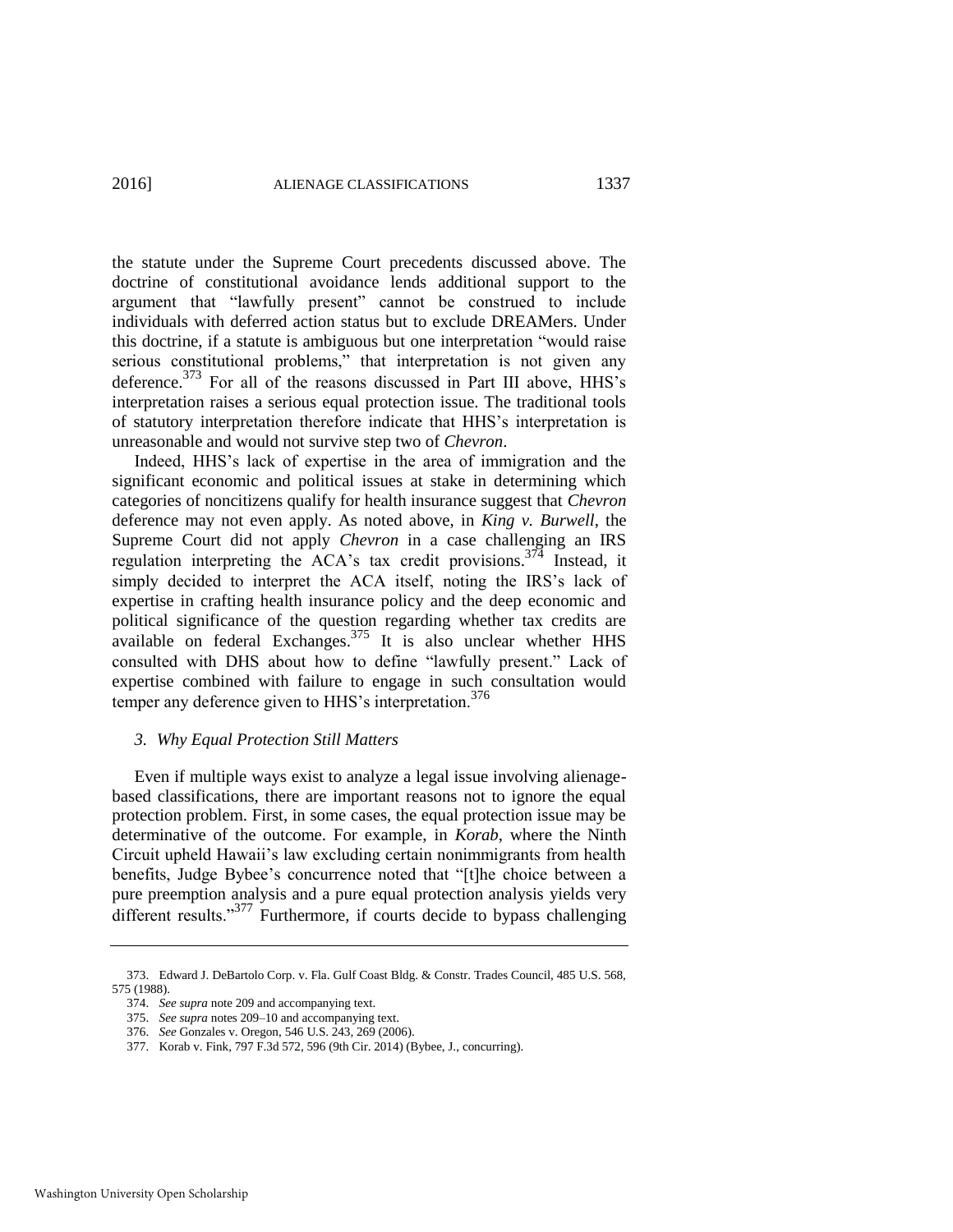equal protection issues, the legal standards will never be clarified, reinforcing the current conundrum surrounding alienage classifications. In highlighting the tensions in every area—from federal authority to state authority to hybrid statutes—this Article underscores the urgency for legal reform. It is difficult to understand how the standard of review for a classification that has been recognized as a suspect class for over forty years remains in such a state of disarray. If federal appellate judges describe the law as "unsustainable" and a "morass of conflicting approaches,"<sup>378</sup> then the time has come for simplification and change.

Clarifying the treatment of alienage-based classification is also critical because of the role that equal protection principles have played in groundbreaking social changes during the past century, including the end of egregious forms of discrimination based on race, sex, and sexual orientation. Equal protection analysis plays a unique and distinct role specific to preventing arbitrary discrimination that cannot be replaced by preemption analysis, the APA, *Chevron*, or other doctrines. Moreover, unlike many other legal concepts, equal protection principles have the special ability to evolve over time. We are now at a historical moment where perceptions of prejudice based on alienage are shifting, but the government still maintains that discrimination, even overt racial discrimination, is permissible in the arena of immigration.<sup>379</sup> Clarifying the equal protection jurisprudence in this area is therefore essential to protecting against invidious discrimination.

# **CONCLUSION**

In the thirty-three years since *Plyler* was decided, tremendous changes have taken place in immigration law. Many of the children who were undocumented at that time are now US citizens due to the legalization program that was part of the Immigration Reform and Control Act of 1986. Similarly, if some type of legalization program is passed in the future, today's DACA recipients will become tomorrow's citizens.

http://openscholarship.wustl.edu/law\_lawreview/vol93/iss5/7

<sup>378.</sup> *Id.* at 584, 598. Judge Bybee favored a preemption analysis, which Hawaii's law would survive, over an equal protection analysis, which he thought Hawaii's law would likely fail, due to the "unsustainable" state of the law regarding alienage-based classifications. *Id.* at 593–98.

<sup>379.</sup> For example, in a recent case argued before the Supreme Court about whether consular denials of visas are subject to any kind of judicial review, one of the questions asked by Justice Breyer during oral argument was whether a consular official could deny a visa for racially discriminatory reasons, to which the government answered in the affirmative. *See* Transcript of Oral Argument at 12– 13, Kerry v. Din, 135 S. Ct. 2128 (2015) (No. 13-1402), *available at* http://www.supremecourt.gov/ oral\_arguments/argument\_transcripts/13-1402\_1a7d.pdf.